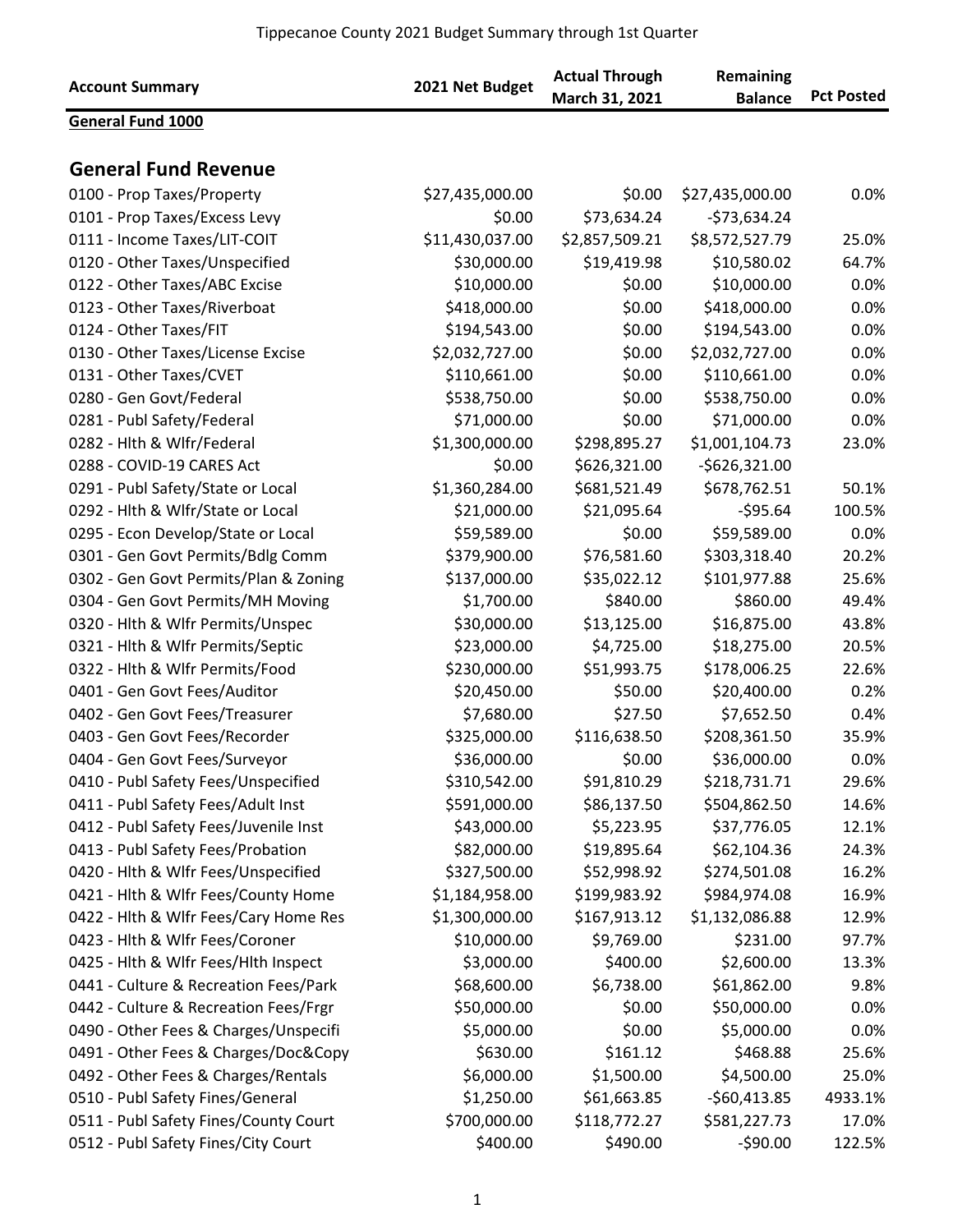|                                         |                 | <b>Actual Through</b> | Remaining       |                   |
|-----------------------------------------|-----------------|-----------------------|-----------------|-------------------|
| <b>Account Summary</b>                  | 2021 Net Budget | March 31, 2021        | <b>Balance</b>  | <b>Pct Posted</b> |
| 0660 - Other Rcpts/Investment Earning   | \$895,000.00    | \$126,356.54          | \$768,643.46    | 14.1%             |
| 0670 - Other Rcpts/Misc Sources         | \$41,745.00     | \$4,125.49            | \$37,619.51     | 9.9%              |
| 0730 - Refunds Reimb or Redeposits      | \$0.00          | \$733.92              | $-5733.92$      |                   |
| 0740 - Other Srcs/Sale Surplus Assets   | \$500.00        | \$562.61              | $-562.61$       | 112.5%            |
| 0761 - Interfund Trnsfers/Transfer In   | \$1,000,000.00  | \$378,109.85          | \$621,890.15    | 37.8%             |
| <b>County General Revenue Total:</b>    | \$52,823,446.00 | \$6,210,746.29        | \$46,612,699.71 | 11.8%             |
| <b>General Fund Expenditures</b>        |                 |                       |                 |                   |
| <b>General Fund 1000-0110 Auditor</b>   |                 |                       |                 |                   |
| Expenditure                             |                 |                       |                 |                   |
| 1110 - Sal & Wages/Full Time            | \$365,969.00    | \$83,112.48           | \$282,856.52    | 22.7%             |
| 1111 - Sal & Wages/Elected Official     | \$71,838.00     | \$16,578.00           | \$55,260.00     | 23.1%             |
| 1112 - Sal & Wages/Chief Dep & Appt     | \$54,427.00     | \$12,560.10           | \$41,866.90     | 23.1%             |
| 1210 - EE Benefits/Social Security      | \$37,656.00     | \$8,191.44            | \$29,464.56     | 21.8%             |
| 1220 - EE Benefits/PERF Retirement      | \$47,085.00     | \$10,715.40           | \$36,369.60     | 22.8%             |
| 2110 - Office Supplies/General          | \$0.00          | \$0.00                | \$0.00          |                   |
| 6100 - Interfund Transfers/Transfer O   | \$57,624.00     | \$57,624.00           | \$0.00          | 100.0%            |
| <b>Expenditure Total:</b>               | \$634,599.00    | \$188,781.42          | \$445,817.58    | 29.7%             |
| <b>General Fund 1000-0210 Treasurer</b> |                 |                       |                 |                   |
| Expenditure                             |                 |                       |                 |                   |
| 1110 - Sal & Wages/Full Time            | \$93,488.00     | \$21,574.20           | \$71,913.80     | 23.1%             |
| 1111 - Sal & Wages/Elected Official     | \$71,838.00     | \$16,578.00           | \$55,260.00     | 23.1%             |
| 1112 - Sal & Wages/Chief Dep & Appt     | \$54,427.00     | \$12,560.10           | \$41,866.90     | 23.1%             |
| 1130 - Sal & Wages/Part Time            | \$23,500.00     | \$4,328.00            | \$19,172.00     | 18.4%             |
| 1210 - EE Benefits/Social Security      | \$18,609.00     | \$3,956.08            | \$14,652.92     | 21.3%             |
| 1220 - EE Benefits/PERF Retirement      | \$24,613.00     | \$5,679.84            | \$18,933.16     | 23.1%             |
| 2110 - Office Supplies/General          | \$1,745.00      | \$865.17              | \$879.83        | 49.6%             |
| 2120 - Office Supplies/Forms            | \$3,000.00      | \$0.00                | \$3,000.00      | 0.0%              |
| 3210 - Comm & Transp/Travel/Training    | \$350.00        | \$0.00                | \$350.00        | 0.0%              |
| 3910 - Other Disb/Dues & Subscription   | \$400.00        | \$0.00                | \$400.00        | 0.0%              |
| <b>Expenditure Total:</b>               | \$291,970.00    | \$65,541.39           | \$226,428.61    | 22.4%             |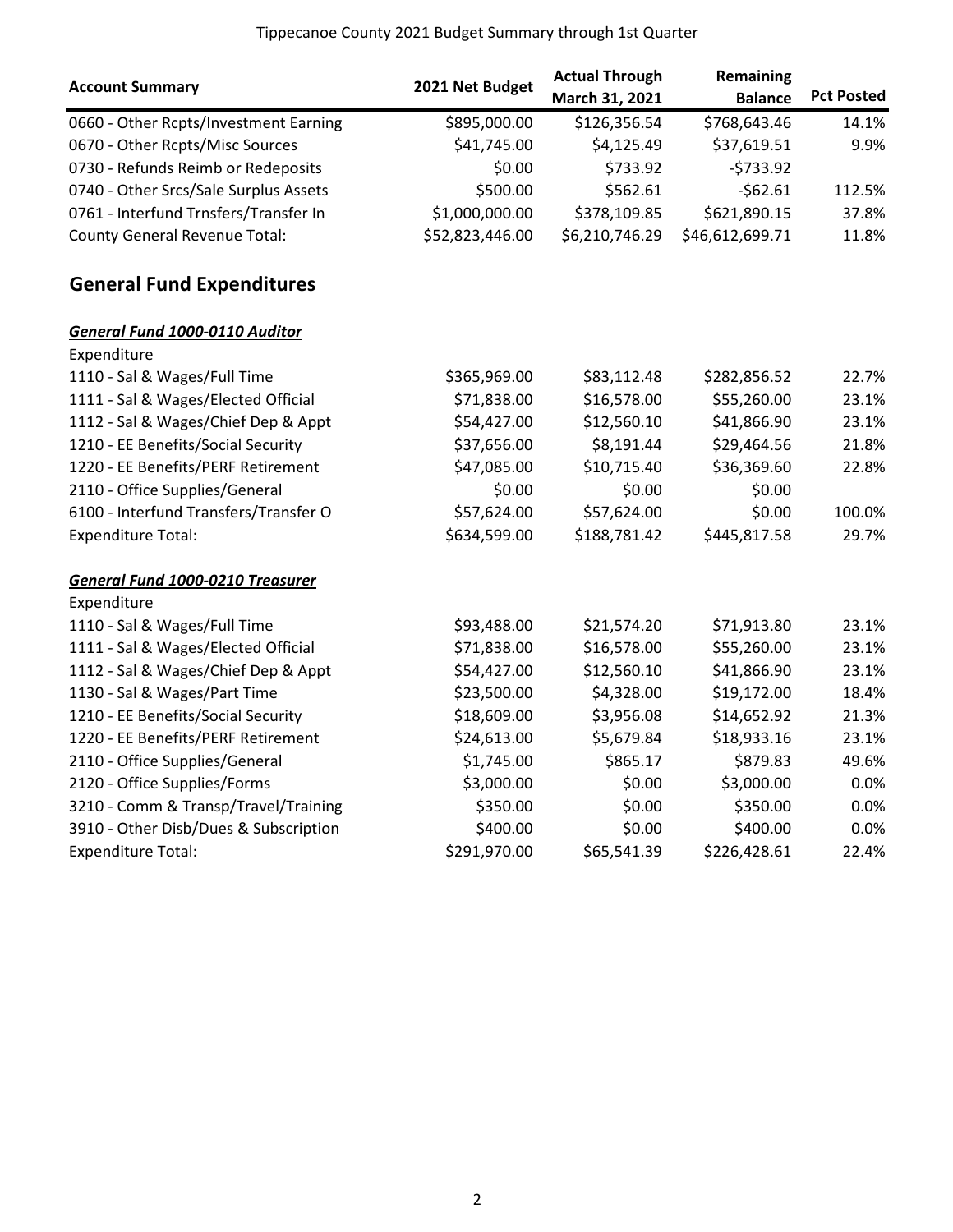| <b>Account Summary</b>                 | 2021 Net Budget | <b>Actual Through</b><br>March 31, 2021 | Remaining<br><b>Balance</b> | <b>Pct Posted</b> |
|----------------------------------------|-----------------|-----------------------------------------|-----------------------------|-------------------|
| <b>General Fund 1000-0410 Surveyor</b> |                 |                                         |                             |                   |
| Expenditure                            |                 |                                         |                             |                   |
| 1110 - Sal & Wages/Full Time           | \$39,996.00     | \$9,229.98                              | \$30,766.02                 | 23.1%             |
| 1150 - Sal & Wages/Overtime            | \$300.00        | \$0.00                                  | \$300.00                    | 0.0%              |
| 1210 - EE Benefits/Social Security     | \$3,083.00      | \$685.45                                | \$2,397.55                  | 22.2%             |
| 1220 - EE Benefits/PERF Retirement     | \$4,514.00      | \$1,043.30                              | \$3,470.70                  | 23.1%             |
| 2110 - Office Supplies/General         | \$800.00        | \$164.02                                | \$635.98                    | 20.5%             |
| 2210 - Oper Supplies/Gasoline & Oil    | \$1,500.00      | \$0.00                                  | \$1,500.00                  | 0.0%              |
| 2290 - Oper Supplies/Other             | \$2,470.00      | \$0.00                                  | \$2,470.00                  | 0.0%              |
| 2990 - Other Supplies/Non-specified    | \$280.00        | \$0.00                                  | \$280.00                    | 0.0%              |
| 3120 - Prof Svcs/Engineer & Architect  | \$5,000.00      | \$0.00                                  | \$5,000.00                  | 0.0%              |
| 3150 - Prof Svcs/Training              | \$1,000.00      | \$0.00                                  | \$1,000.00                  | 0.0%              |
| 3210 - Comm & Transp/Travel/Training   | \$750.00        | \$0.00                                  | \$750.00                    | 0.0%              |
| 3310 - Printing & Advertising/Legal    | \$500.00        | \$0.00                                  | \$500.00                    | 0.0%              |
| 3320 - Printing & Advertising/Duplica  | \$200.00        | \$0.00                                  | \$200.00                    | 0.0%              |
| 3510 - Utility Service/Utilities       | \$800.00        | \$477.01                                | \$322.99                    | 59.6%             |
| 3620 - Rep & Maint/Vehicle & Equip     | \$1,000.00      | \$0.00                                  | \$1,000.00                  | 0.0%              |
| 3910 - Other Disb/Dues & Subscription  | \$700.00        | \$160.00                                | \$540.00                    | 22.9%             |
| <b>Expenditure Total:</b>              | \$62,893.00     | \$11,759.76                             | \$51,133.24                 | 18.7%             |
| General Fund 1000-0430 Drainage Board  |                 |                                         |                             |                   |
| Expenditure                            |                 |                                         |                             |                   |
| 1110 - Sal & Wages/Full Time           | \$55,696.00     | \$12,852.96                             | \$42,843.04                 | 23.1%             |
| 1150 - Sal & Wages/Overtime            | \$300.00        | \$288.56                                | \$11.44                     | 96.2%             |
| 1210 - EE Benefits/Social Security     | \$4,284.00      | \$968.64                                | \$3,315.36                  | 22.6%             |
| 1220 - EE Benefits/PERF Retirement     | \$6,272.00      | \$1,475.46                              | \$4,796.54                  | 23.5%             |
| 2110 - Office Supplies/General         | \$1,500.00      | \$14.59                                 | \$1,485.41                  | 1.0%              |
| 2210 - Oper Supplies/Gasoline & Oil    | \$1,000.00      | \$0.00                                  | \$1,000.00                  | 0.0%              |
| 3110 - Prof Svcs/Legal                 | \$15,000.00     | \$1,200.00                              | \$13,800.00                 | 8.0%              |
| 3120 - Prof Svcs/Engineer & Architect  | \$9,000.00      | \$0.00                                  | \$9,000.00                  | 0.0%              |
| 3150 - Prof Svcs/Training              | \$1,000.00      | \$0.00                                  | \$1,000.00                  | 0.0%              |
| 3190 - Prof Svcs/Other                 | \$3,000.00      | \$0.00                                  | \$3,000.00                  | 0.0%              |
| 3210 - Comm & Transp/Travel/Training   | \$500.00        | \$0.00                                  | \$500.00                    | 0.0%              |
| 3310 - Printing & Advertising/Legal    | \$1,000.00      | \$0.00                                  | \$1,000.00                  | 0.0%              |
| 3610 - Rep & Maint/Buildings & Proper  | \$1,500.00      | \$0.00                                  | \$1,500.00                  | 0.0%              |
| 3620 - Rep & Maint/Vehicle & Equip     | \$1,500.00      | \$0.00                                  | \$1,500.00                  | 0.0%              |
| <b>Expenditure Total:</b>              | \$101,552.00    | \$16,800.21                             | \$84,751.79                 | 16.5%             |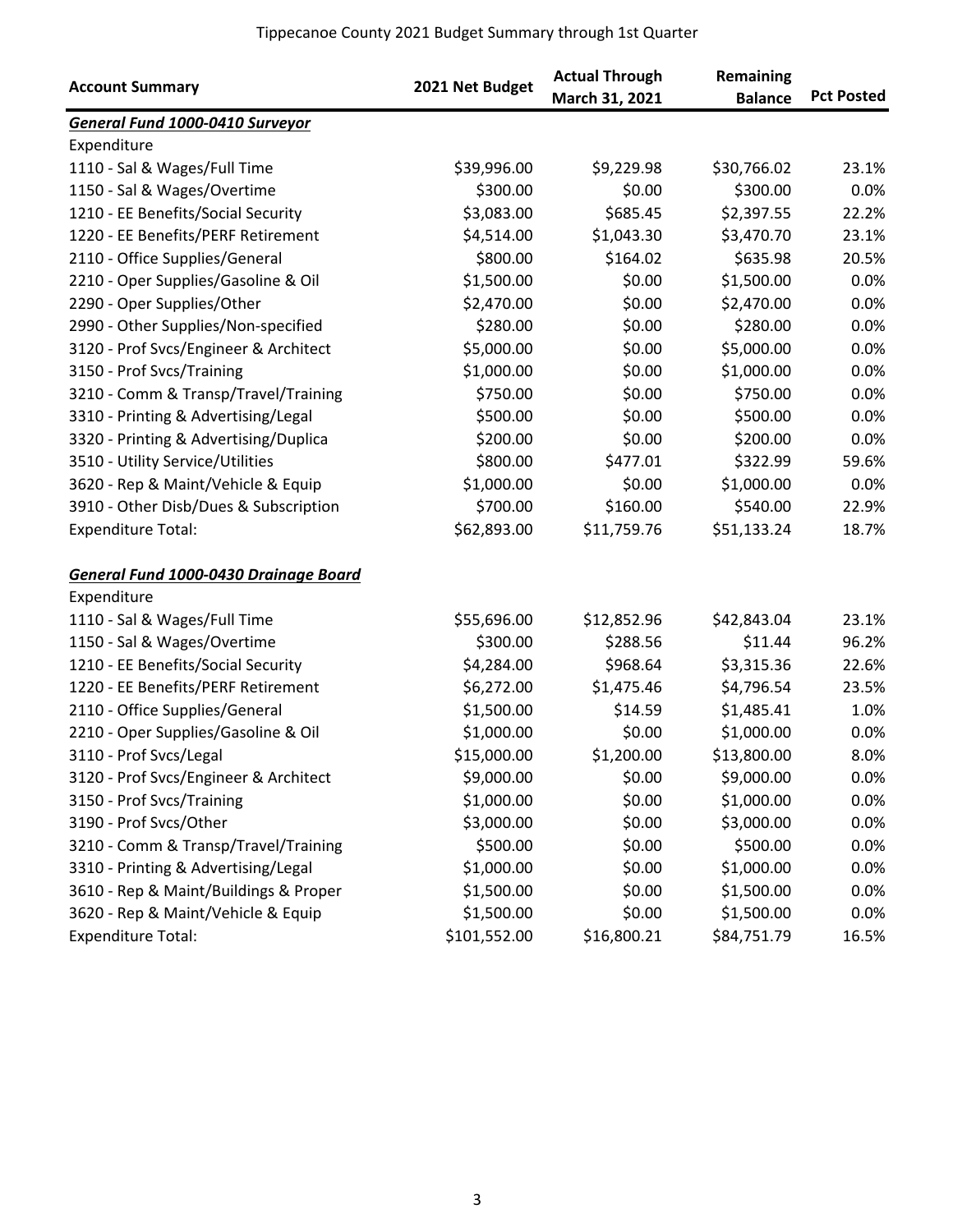| <b>Account Summary</b>                       | 2021 Net Budget | <b>Actual Through</b><br>March 31, 2021 | Remaining<br><b>Balance</b> | <b>Pct Posted</b> |
|----------------------------------------------|-----------------|-----------------------------------------|-----------------------------|-------------------|
| General Fund 1000-0510 Assessor              |                 |                                         |                             |                   |
| Expenditure                                  |                 |                                         |                             |                   |
| 1110 - Sal & Wages/Full Time                 | \$523,622.00    | \$103,534.20                            | \$420,087.80                | 19.8%             |
| 1111 - Sal & Wages/Elected Official          | \$71,838.00     | \$16,578.00                             | \$55,260.00                 | 23.1%             |
| 1112 - Sal & Wages/Chief Dep & Appt          | \$54,427.00     | \$12,560.10                             | \$41,866.90                 | 23.1%             |
| 1210 - EE Benefits/Social Security           | \$49,717.00     | \$9,502.21                              | \$40,214.79                 | 19.1%             |
| 1220 - EE Benefits/PERF Retirement           | \$72,788.00     | \$14,859.34                             | \$57,928.66                 | 20.4%             |
| <b>Expenditure Total:</b>                    | \$772,392.00    | \$157,033.85                            | \$615,358.15                | 20.3%             |
| <b>General Fund 1000-1010 County Council</b> |                 |                                         |                             |                   |
| Expenditure                                  |                 |                                         |                             |                   |
| 1111 - Sal & Wages/Elected Official          | \$100,856.00    | \$23,274.30                             | \$77,581.70                 | 23.1%             |
| 1210 - EE Benefits/Social Security           | \$7,716.00      | \$1,535.26                              | \$6,180.74                  | 19.9%             |
| 3210 - Comm & Transp/Travel/Training         | \$500.00        | \$0.00                                  | \$500.00                    | 0.0%              |
| 3910 - Other Disb/Dues & Subscription        | \$140.00        | \$140.00                                | \$0.00                      | 100.0%            |
| <b>Expenditure Total:</b>                    | \$109,212.00    | \$24,949.56                             | \$84,262.44                 | 22.8%             |
| <b>General Fund 1000-1110 Commissioners</b>  |                 |                                         |                             |                   |
| Expenditure                                  |                 |                                         |                             |                   |
| 1110 - Sal & Wages/Full Time                 | \$135,702.00    | \$30,432.90                             | \$105,269.10                | 22.4%             |
| 1111 - Sal & Wages/Elected Official          | \$192,138.00    | \$44,339.58                             | \$147,798.42                | 23.1%             |
| 1112 - Sal & Wages/Chief Dep & Appt          | \$67,110.00     | \$15,486.90                             | \$51,623.10                 | 23.1%             |
| 1130 - Sal & Wages/Part Time                 | \$2,000.00      | \$0.00                                  | \$2,000.00                  | 0.0%              |
| 1210 - EE Benefits/Social Security           | \$30,367.00     | \$6,605.05                              | \$23,761.95                 | 21.8%             |
| 1220 - EE Benefits/PERF Retirement           | \$44,235.00     | \$10,109.10                             | \$34,125.90                 | 22.9%             |
| 2110 - Office Supplies/General               | \$32,000.00     | \$10,237.07                             | \$21,762.93                 | 32.0%             |
| 2120 - Office Supplies/Forms                 | \$1,500.00      | \$0.00                                  | \$1,500.00                  | 0.0%              |
| 2990 - Other Supplies/Non-specified          | \$500,000.00    | \$203,195.96                            | \$296,804.04                | 40.6%             |
| 3110 - Prof Svcs/Legal                       | \$200,000.00    | \$54,008.97                             | \$145,991.03                | 27.0%             |
| 3145 - Prof Svcs/Hlth & Med Prof             | \$4,000.00      | \$794.42                                | \$3,205.58                  | 19.9%             |
| 3190 - Prof Svcs/Other                       | \$250,000.00    | \$76,692.79                             | \$173,307.21                | 30.7%             |
| 3230 - Comm & Transp/Postage & Frght         | \$153,985.00    | \$31,374.21                             | \$122,610.79                | 20.4%             |
| 3310 - Printing & Advertising/Legal          | \$9,619.00      | \$1,430.02                              | \$8,188.98                  | 14.9%             |
| 3410 - Insur/Building & Property             | \$165,000.00    | \$0.00                                  | \$165,000.00                | 0.0%              |
| 3420 - Insur/Vehicle & Equipment             | \$100,000.00    | \$0.00                                  | \$100,000.00                | 0.0%              |
| 3430 - Insur/Liability                       | \$200,000.00    | \$14,288.75                             | \$185,711.25                | 7.1%              |
| 3440 - Insur/Public Official Bonds           | \$4,500.00      | \$0.00                                  | \$4,500.00                  | 0.0%              |
| 3710 - Rentals & Leases/Bldgs & Prop         | \$50,000.00     | \$50,000.00                             | \$0.00                      | 100.0%            |
| 3910 - Other Disb/Dues & Subscription        | \$16,000.00     | \$1,976.80                              | \$14,023.20                 | 12.4%             |
| 3930 - Other Disb/Tax Levies                 | \$2,212,579.00  | \$35,000.00                             | \$2,177,579.00              | 1.6%              |
| <b>Expenditure Total:</b>                    | \$4,370,735.00  | \$585,972.52                            | \$3,784,762.48              | 13.4%             |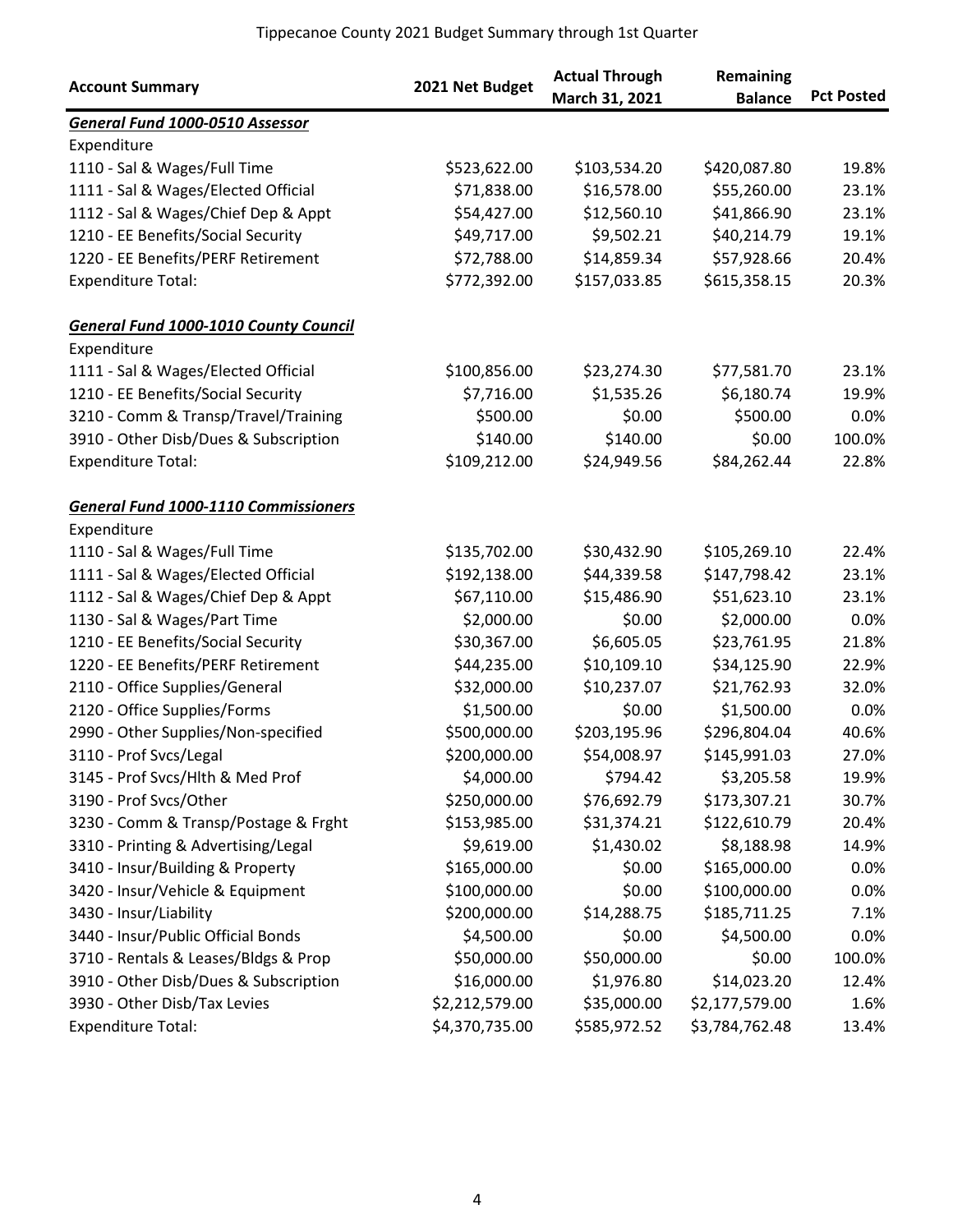| <b>Account Summary</b>                        | 2021 Net Budget | <b>Actual Through</b><br>March 31, 2021 | Remaining<br><b>Balance</b> | <b>Pct Posted</b> |
|-----------------------------------------------|-----------------|-----------------------------------------|-----------------------------|-------------------|
| <b>General Fund 1000-1120 Human Resources</b> |                 |                                         |                             |                   |
| Expenditure                                   |                 |                                         |                             |                   |
| 1110 - Sal & Wages/Full Time                  | \$49,423.00     | \$10,408.86                             | \$39,014.14                 | 21.1%             |
| 1112 - Sal & Wages/Chief Dep & Appt           | \$73,622.00     | \$16,989.72                             | \$56,632.28                 | 23.1%             |
| 1210 - EE Benefits/Social Security            | \$9,413.00      | \$1,944.16                              | \$7,468.84                  | 20.7%             |
| 1220 - EE Benefits/PERF Retirement            | \$13,782.00     | \$3,068.64                              | \$10,713.36                 | 22.3%             |
| <b>Expenditure Total:</b>                     | \$146,240.00    | \$32,411.38                             | \$113,828.62                | 22.2%             |
| <b>General Fund 1000-1130 Maintenance</b>     |                 |                                         |                             |                   |
| Expenditure                                   |                 |                                         |                             |                   |
| 1110 - Sal & Wages/Full Time                  | \$686,843.00    | \$150,356.11                            | \$536,486.89                | 21.9%             |
| 1112 - Sal & Wages/Chief Dep & Appt           | \$72,011.00     | \$16,617.90                             | \$55,393.10                 | 23.1%             |
| 1210 - EE Benefits/Social Security            | \$58,053.00     | \$11,970.69                             | \$46,082.31                 | 20.6%             |
| 1220 - EE Benefits/PERF Retirement            | \$84,992.00     | \$18,730.81                             | \$66,261.19                 | 22.0%             |
| 2220 - Oper Supplies/Inst'l or Med            | \$2,500.00      | \$0.00                                  | \$2,500.00                  | 0.0%              |
| 3210 - Comm & Transp/Travel/Training          | \$1,200.00      | \$0.00                                  | \$1,200.00                  | 0.0%              |
| 3510 - Utility Service/Utilities              | \$600,000.00    | \$135,232.88                            | \$464,767.12                | 22.5%             |
| <b>Expenditure Total:</b>                     | \$1,505,599.00  | \$332,908.39                            | \$1,172,690.61              | 22.1%             |
| General Fund 1000-1140 Soil & Water           |                 |                                         |                             |                   |
| Expenditure                                   |                 |                                         |                             |                   |
| 1110 - Sal & Wages/Full Time                  | \$107,632.00    | \$19,975.10                             | \$87,656.90                 | 18.6%             |
| 1210 - EE Benefits/Social Security            | \$8,234.00      | \$1,493.48                              | \$6,740.52                  | 18.1%             |
| 1220 - EE Benefits/PERF Retirement            | \$12,055.00     | \$2,237.20                              | \$9,817.80                  | 18.6%             |
| 3920 - Other Disb/Grants & Cmnty Supp         | \$15,000.00     | \$0.00                                  | \$15,000.00                 | 0.0%              |
| <b>Expenditure Total:</b>                     | \$142,921.00    | \$23,705.78                             | \$119,215.22                | 16.6%             |
| <b>General Fund 1000-1410 DoIT (IT)</b>       |                 |                                         |                             |                   |
| Expenditure                                   |                 |                                         |                             |                   |
| 1110 - Sal & Wages/Full Time                  | \$291,727.00    | \$66,831.87                             | \$224,895.13                | 22.9%             |
| 1112 - Sal & Wages/Chief Dep & Appt           | \$41,185.00     | \$9,504.12                              | \$31,680.88                 | 23.1%             |
| 1130 - Sal & Wages/Part Time                  | \$19,500.00     | \$4,947.24                              | \$14,552.76                 | 25.4%             |
| 1210 - EE Benefits/Social Security            | \$26,960.00     | \$5,854.69                              | \$21,105.31                 | 21.7%             |
| 1220 - EE Benefits/PERF Retirement            | \$37,287.00     | \$8,579.17                              | \$28,707.83                 | 23.0%             |
| 2110 - Office Supplies/General                | \$1,000.00      | \$170.47                                | \$829.53                    | 17.0%             |
| 2130 - Office Supplies/Printing               | \$22,129.00     | \$8,603.48                              | \$13,525.52                 | 38.9%             |
| 3150 - Prof Svcs/Training                     | \$3,360.00      | \$0.00                                  | \$3,360.00                  | 0.0%              |
| 3210 - Comm & Transp/Travel/Training          | \$1,200.00      | \$40.33                                 | \$1,159.67                  | 3.4%              |
| 3910 - Other Disb/Dues & Subscription         | \$375.00        | \$0.00                                  | \$375.00                    | 0.0%              |
| <b>Expenditure Total:</b>                     | \$444,723.00    | \$104,531.37                            | \$340,191.63                | 23.5%             |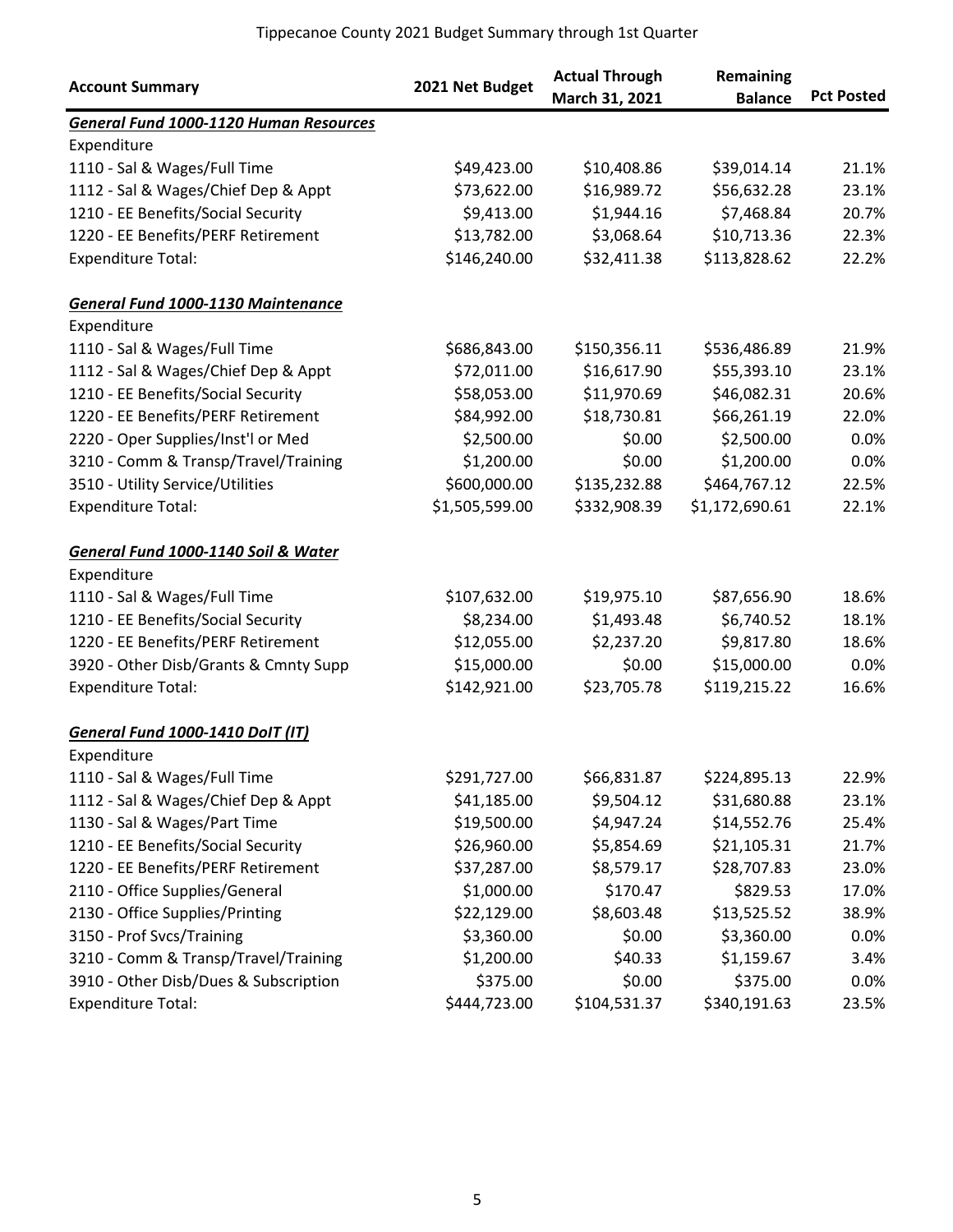| <b>Account Summary</b>                                    | 2021 Net Budget | <b>Actual Through</b><br>March 31, 2021 | Remaining<br><b>Balance</b> | <b>Pct Posted</b> |
|-----------------------------------------------------------|-----------------|-----------------------------------------|-----------------------------|-------------------|
| <b>General Fund 1000-2010 Election/Voter Registration</b> |                 |                                         |                             |                   |
| Expenditure                                               |                 |                                         |                             |                   |
| 1112 - Sal & Wages/Chief Dep & Appt                       | \$84,476.00     | \$19,494.48                             | \$64,981.52                 | 23.1%             |
| 1130 - Sal & Wages/Part Time                              | \$20,000.00     | \$2,598.75                              | \$17,401.25                 | 13.0%             |
| 1132 - Sal & Wages/Board Members                          | \$5,334.00      | \$0.00                                  | \$5,334.00                  | 0.0%              |
| 1210 - EE Benefits/Social Security                        | \$8,401.00      | \$1,635.43                              | \$6,765.57                  | 19.5%             |
| 1220 - EE Benefits/PERF Retirement                        | \$9,462.00      | \$2,183.40                              | \$7,278.60                  | 23.1%             |
| 2110 - Office Supplies/General                            | \$1,500.00      | \$0.00                                  | \$1,500.00                  | 0.0%              |
| 2120 - Office Supplies/Forms                              | \$1,000.00      | \$570.00                                | \$430.00                    | 57.0%             |
| 2290 - Oper Supplies/Other                                | \$1,000.00      | \$207.00                                | \$793.00                    | 20.7%             |
| 3210 - Comm & Transp/Travel/Training                      | \$500.00        | \$0.00                                  | \$500.00                    | 0.0%              |
| 3230 - Comm & Transp/Postage & Frght                      | \$800.00        | \$254.00                                | \$546.00                    | 31.8%             |
| 3240 - Comm & Transp/Software                             | \$1,500.00      | \$0.00                                  | \$1,500.00                  | 0.0%              |
| 3310 - Printing & Advertising/Legal                       | \$1,000.00      | \$0.00                                  | \$1,000.00                  | 0.0%              |
| 3620 - Rep & Maint/Vehicle & Equip                        | \$3,000.00      | \$0.00                                  | \$3,000.00                  | 0.0%              |
| 3910 - Other Disb/Dues & Subscription                     | \$100.00        | \$100.00                                | \$0.00                      | 100.0%            |
| <b>Expenditure Total:</b>                                 | \$138,073.00    | \$27,043.06                             | \$111,029.94                | 19.6%             |
| General Fund 1000-2510 Area Plan                          |                 |                                         |                             |                   |
| Expenditure                                               |                 |                                         |                             |                   |
| 1110 - Sal & Wages/Full Time                              | \$768,092.00    | \$176,890.26                            | \$591,201.74                | 23.0%             |
| 1112 - Sal & Wages/Chief Dep & Appt                       | \$110,611.00    | \$23,498.44                             | \$87,112.56                 | 21.2%             |
| 1130 - Sal & Wages/Part Time                              | \$5,000.00      | \$0.00                                  | \$5,000.00                  | 0.0%              |
| 1210 - EE Benefits/Social Security                        | \$67,604.00     | \$14,697.68                             | \$52,906.32                 | 21.7%             |
| 1220 - EE Benefits/PERF Retirement                        | \$98,930.00     | \$22,443.56                             | \$76,486.44                 | 22.7%             |
| 2110 - Office Supplies/General                            | \$4,035.00      | \$237.43                                | \$3,797.57                  | 5.9%              |
| 2130 - Office Supplies/Printing                           | \$2,000.00      | \$0.00                                  | \$2,000.00                  | 0.0%              |
| 2140 - Office Supplies/Minor Equip                        | \$1,000.00      | \$0.00                                  | \$1,000.00                  | 0.0%              |
| 3110 - Prof Svcs/Legal                                    | \$27,600.00     | \$0.00                                  | \$27,600.00                 | 0.0%              |
| 3190 - Prof Svcs/Other                                    | \$10,273.00     | \$9,793.50                              | \$479.50                    | 95.3%             |
| 3210 - Comm & Transp/Travel/Training                      | \$8,014.00      | \$414.43                                | \$7,599.57                  | 5.2%              |
| 3310 - Printing & Advertising/Legal                       | \$750.00        | \$143.07                                | \$606.93                    | 19.1%             |
| 3620 - Rep & Maint/Vehicle & Equip                        | \$1,500.00      | \$0.00                                  | \$1,500.00                  | 0.0%              |
| 3910 - Other Disb/Dues & Subscription                     | \$5,632.00      | \$1,481.28                              | \$4,150.72                  | 26.3%             |
| <b>Expenditure Total:</b>                                 | \$1,111,041.00  | \$249,599.65                            | \$861,441.35                | 22.5%             |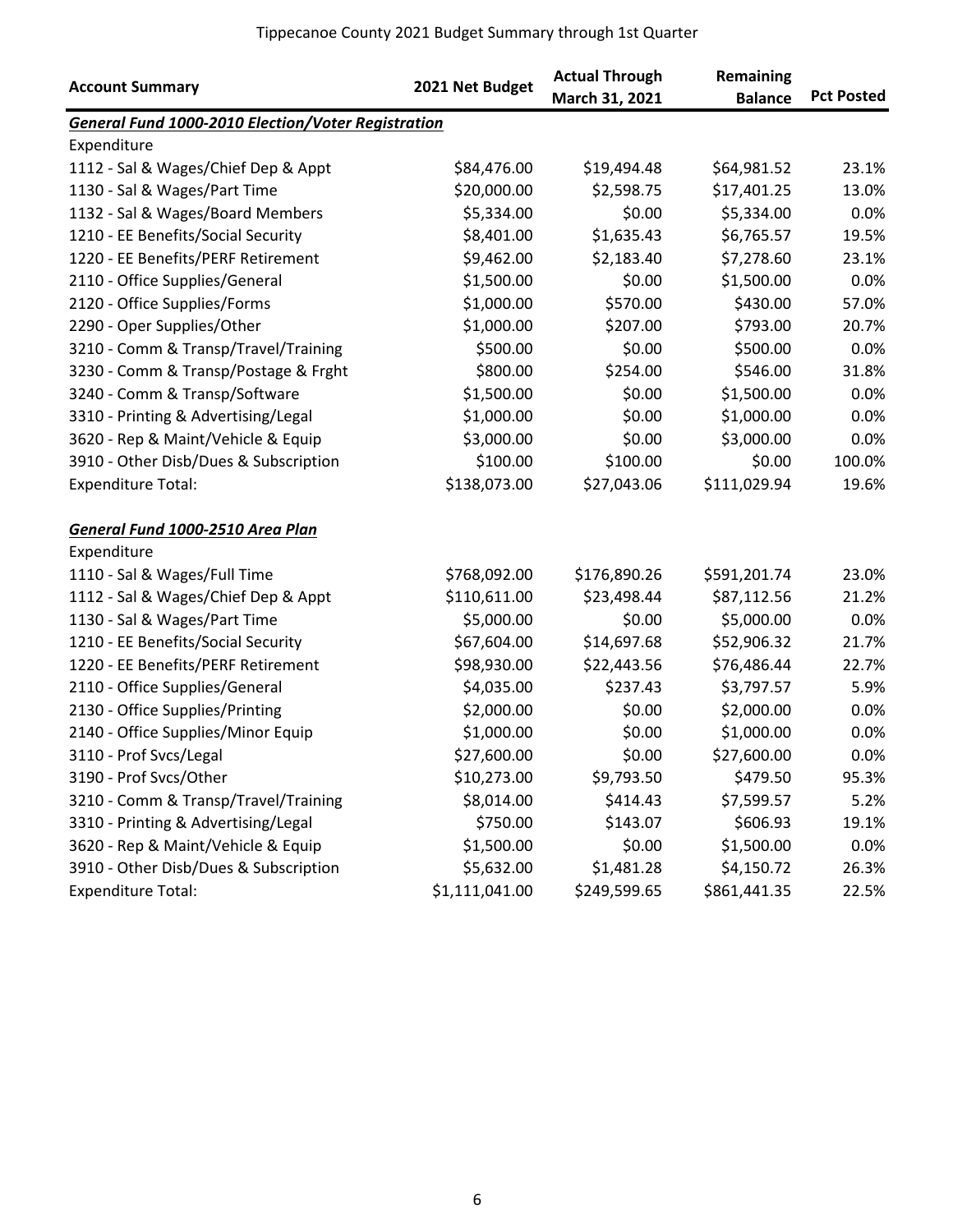| <b>Account Summary</b>                               | 2021 Net Budget | <b>Actual Through</b><br>March 31, 2021 | Remaining<br><b>Balance</b> | <b>Pct Posted</b> |
|------------------------------------------------------|-----------------|-----------------------------------------|-----------------------------|-------------------|
| <b>General Fund 1000-2610 Building Commission</b>    |                 |                                         |                             |                   |
| Expenditure                                          |                 |                                         |                             |                   |
| 1110 - Sal & Wages/Full Time                         | \$248,417.00    | \$57,327.00                             | \$191,090.00                | 23.1%             |
| 1112 - Sal & Wages/Chief Dep & Appt                  | \$67,110.00     | \$15,486.90                             | \$51,623.10                 | 23.1%             |
| 1210 - EE Benefits/Social Security                   | \$24,138.00     | \$5,116.47                              | \$19,021.53                 | 21.2%             |
| 1220 - EE Benefits/PERF Retirement                   | \$35,340.00     | \$8,155.20                              | \$27,184.80                 | 23.1%             |
| 2110 - Office Supplies/General                       | \$4,500.00      | \$228.43                                | \$4,271.57                  | 5.1%              |
| 2210 - Oper Supplies/Gasoline & Oil                  | \$6,000.00      | \$0.00                                  | \$6,000.00                  | 0.0%              |
| 3210 - Comm & Transp/Travel/Training                 | \$2,500.00      | \$0.00                                  | \$2,500.00                  | 0.0%              |
| 3510 - Utility Service/Utilities                     | \$1,300.00      | \$312.75                                | \$987.25                    | 24.1%             |
| 3620 - Rep & Maint/Vehicle & Equip                   | \$4,500.00      | \$57.21                                 | \$4,442.79                  | 1.3%              |
| 3910 - Other Disb/Dues & Subscription                | \$1,300.00      | \$0.00                                  | \$1,300.00                  | 0.0%              |
| <b>Expenditure Total:</b>                            | \$395,105.00    | \$86,683.96                             | \$308,421.04                | 21.9%             |
| General Fund 1000-2810 Veteran Service               |                 |                                         |                             |                   |
| Expenditure                                          |                 |                                         |                             |                   |
| 1110 - Sal & Wages/Full Time                         | \$43,786.00     | \$10,104.48                             | \$33,681.52                 | 23.1%             |
| 1112 - Sal & Wages/Chief Dep & Appt                  | \$52,248.00     | \$12,057.24                             | \$40,190.76                 | 23.1%             |
| 1210 - EE Benefits/Social Security                   | \$7,347.00      | \$1,565.98                              | \$5,781.02                  | 21.3%             |
| 1220 - EE Benefits/PERF Retirement                   | \$10,756.00     | \$2,482.14                              | \$8,273.86                  | 23.1%             |
| 2110 - Office Supplies/General                       | \$2,800.00      | \$103.50                                | \$2,696.50                  | 3.7%              |
| 3190 - Prof Svcs/Other                               | \$10,000.00     | \$150.00                                | \$9,850.00                  | 1.5%              |
| 3210 - Comm & Transp/Travel/Training                 | \$600.00        | \$0.00                                  | \$600.00                    | 0.0%              |
| 3925 - Other Disb/Burial Allowance                   | \$20,000.00     | \$3,100.00                              | \$16,900.00                 | 15.5%             |
| <b>Expenditure Total:</b>                            | \$147,537.00    | \$29,563.34                             | \$117,973.66                | 20.0%             |
| <b>General Fund 1000-2910 Weights &amp; Measures</b> |                 |                                         |                             |                   |
| Expenditure                                          |                 |                                         |                             |                   |
| 1112 - Sal & Wages/Chief Dep & Appt                  | \$53,816.00     | \$12,419.10                             | \$41,396.90                 | 23.1%             |
| 1210 - EE Benefits/Social Security                   | \$4,117.00      | \$903.09                                | \$3,213.91                  | 21.9%             |
| 1220 - EE Benefits/PERF Retirement                   | \$6,028.00      | \$1,390.92                              | \$4,637.08                  | 23.1%             |
| 2110 - Office Supplies/General                       | \$700.00        | \$0.00                                  | \$700.00                    | 0.0%              |
| 2210 - Oper Supplies/Gasoline & Oil                  | \$2,000.00      | \$0.00                                  | \$2,000.00                  | 0.0%              |
| 3210 - Comm & Transp/Travel/Training                 | \$750.00        | \$0.00                                  | \$750.00                    | 0.0%              |
| 3620 - Rep & Maint/Vehicle & Equip                   | \$750.00        | \$156.99                                | \$593.01                    | 20.9%             |
| 3910 - Other Disb/Dues & Subscription                | \$200.00        | \$0.00                                  | \$200.00                    | 0.0%              |
| <b>Expenditure Total:</b>                            | \$68,361.00     | \$14,870.10                             | \$53,490.90                 | 21.8%             |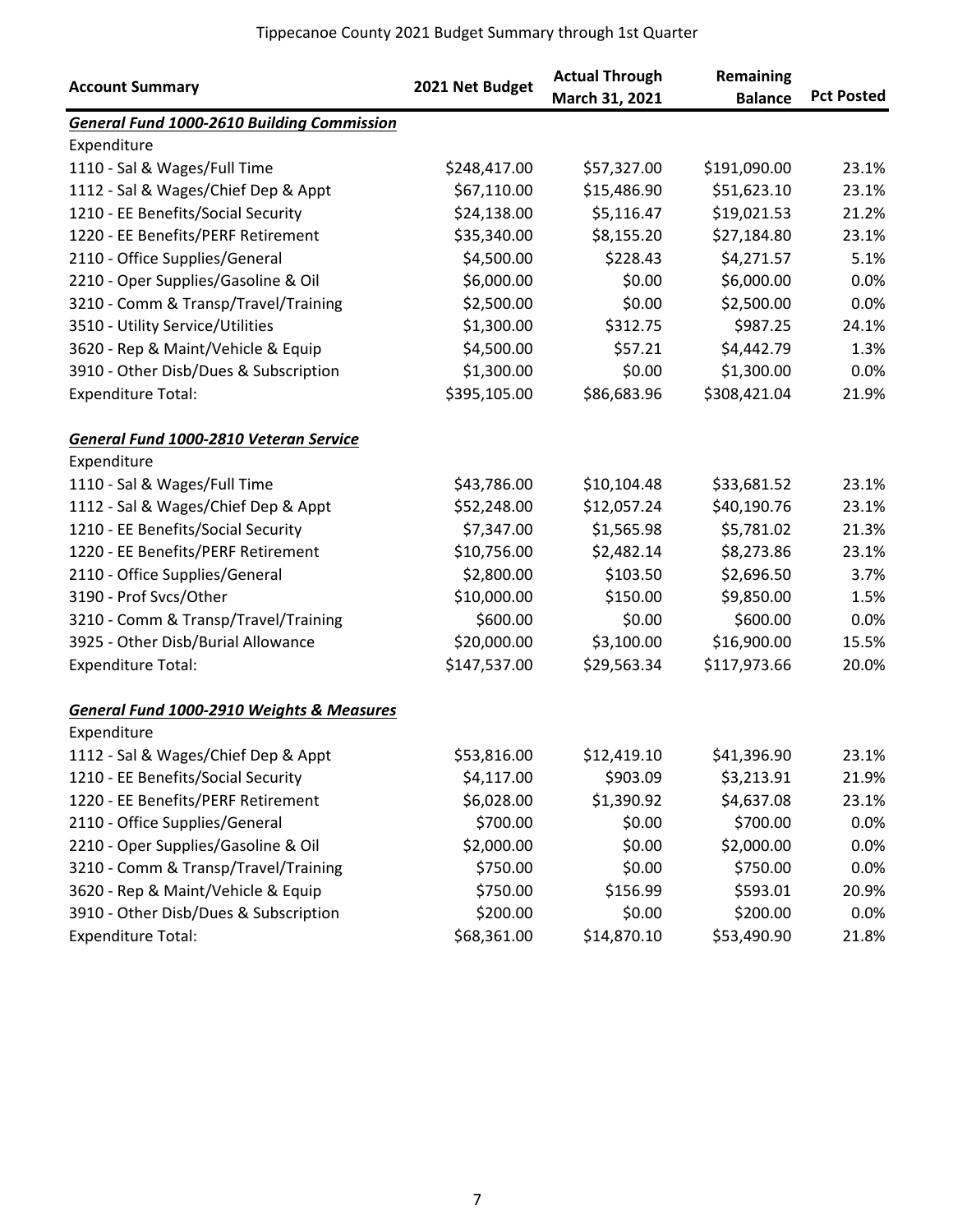|                                                                     |                 | <b>Actual Through</b> | Remaining      |                   |
|---------------------------------------------------------------------|-----------------|-----------------------|----------------|-------------------|
| <b>Account Summary</b>                                              | 2021 Net Budget | March 31, 2021        | <b>Balance</b> | <b>Pct Posted</b> |
| General Fund 1000-3510 Tippecanoe Villa                             |                 |                       |                |                   |
| Expenditure                                                         |                 |                       |                |                   |
| 1110 - Sal & Wages/Full Time                                        | \$874,219.00    | \$198,086.90          | \$676,132.10   | 22.7%             |
| 1112 - Sal & Wages/Chief Dep & Appt                                 | \$73,622.00     | \$16,989.72           | \$56,632.28    | 23.1%             |
| 1130 - Sal & Wages/Part Time                                        | \$35,000.00     | \$3,054.00            | \$31,946.00    | 8.7%              |
| 1150 - Sal & Wages/Overtime                                         | \$10,000.00     | \$3,316.55            | \$6,683.45     | 33.2%             |
| 1210 - EE Benefits/Social Security                                  | \$75,953.00     | \$15,765.57           | \$60,187.43    | 20.8%             |
| 1220 - EE Benefits/PERF Retirement                                  | \$107,279.00    | \$24,460.08           | \$82,818.92    | 22.8%             |
| 2110 - Office Supplies/General                                      | \$500.00        | \$0.00                | \$500.00       | 0.0%              |
| 2220 - Oper Supplies/Inst'l or Med                                  | \$20,000.00     | \$5,104.30            | \$14,895.70    | 25.5%             |
| 2250 - Oper Supplies/Food                                           | \$119,890.00    | \$22,634.22           | \$97,255.78    | 18.9%             |
| 2990 - Other Supplies/Non-specified                                 | \$70,531.00     | \$15,570.64           | \$54,960.36    | 22.1%             |
| 3145 - Prof Svcs/Hlth & Med Prof                                    | \$22,317.00     | \$3,080.00            | \$19,237.00    | 13.8%             |
| 3150 - Prof Svcs/Training                                           | \$1,000.00      | \$0.00                | \$1,000.00     | 0.0%              |
| 3190 - Prof Svcs/Other                                              | \$16,219.00     | \$16,218.84           | \$0.16         | 100.0%            |
| 3210 - Comm & Transp/Travel/Training                                | \$300.00        | \$0.00                | \$300.00       | 0.0%              |
| 3510 - Utility Service/Utilities                                    | \$110,680.00    | \$23,830.89           | \$86,849.11    | 21.5%             |
| 3610 - Rep & Maint/Buildings & Proper                               | \$10,000.00     | \$1,265.00            | \$8,735.00     | 12.7%             |
| 3620 - Rep & Maint/Vehicle & Equip                                  | \$5,000.00      | \$0.00                | \$5,000.00     | 0.0%              |
| 3730 - Rentals & Leases/Minor Equip                                 | \$1,176.00      | \$195.82              | \$980.18       | 16.7%             |
| <b>Expenditure Total:</b>                                           | \$1,553,686.00  | \$349,572.53          | \$1,204,113.47 | 22.5%             |
| <b>General Fund 1000-3610 Cary Home for Children</b><br>Expenditure |                 |                       |                |                   |
| 1110 - Sal & Wages/Full Time                                        | \$1,226,108.00  | \$265,208.52          | \$960,899.48   | 21.6%             |
| 1112 - Sal & Wages/Chief Dep & Appt                                 | \$93,500.00     | \$21,576.90           | \$71,923.10    | 23.1%             |
| 1113 - Sal & Wages/Benefit Elig PT                                  | \$27,650.00     | \$6,380.88            | \$21,269.12    | 23.1%             |
| 1130 - Sal & Wages/Part Time                                        | \$100,000.00    | \$7,254.12            | \$92,745.88    | 7.3%              |
| 1150 - Sal & Wages/Overtime                                         | \$50,000.00     | \$10,990.15           | \$39,009.85    | 22.0%             |
| 1210 - EE Benefits/Social Security                                  | \$114,541.00    | \$22,388.31           | \$92,152.69    | 19.5%             |
| 1220 - EE Benefits/PERF Retirement                                  | \$153,397.00    | \$33,299.13           | \$120,097.87   | 21.7%             |
| 2110 - Office Supplies/General                                      | \$7,305.00      | \$174.76              | \$7,130.24     | 2.4%              |
| 2220 - Oper Supplies/Inst'l or Med                                  | \$8,000.00      | \$1,427.17            | \$6,572.83     | 17.8%             |
| 2230 - Oper Supplies/Cleaning                                       | \$5,737.00      | \$1,284.74            | \$4,452.26     | 22.4%             |
| 2245 - Oper Supplies/Grounds                                        | \$20,000.00     | \$1,548.39            | \$18,451.61    | 7.7%              |
| 2250 - Oper Supplies/Food                                           | \$42,489.00     | \$6,523.66            | \$35,965.34    | 15.4%             |
| 2340 - Rep & Maint/Minor Equipment                                  | \$12,854.00     | \$1,334.68            | \$11,519.32    | 10.4%             |
| 3140 - Prof Svcs/Counselng Consults                                 | \$35,532.00     | \$1,967.97            | \$33,564.03    | 5.5%              |
| 3150 - Prof Svcs/Training                                           | \$2,000.00      | \$0.00                | \$2,000.00     | 0.0%              |
| 3210 - Comm & Transp/Travel/Training                                | \$7,000.00      | \$0.00                | \$7,000.00     | 0.0%              |
| 3510 - Utility Service/Utilities                                    | \$40,000.00     | \$10,723.70           | \$29,276.30    | 26.8%             |
| 3610 - Rep & Maint/Buildings & Proper                               | \$40,958.00     | \$15,837.72           | \$25,120.28    | 38.7%             |
| 3620 - Rep & Maint/Vehicle & Equip                                  | \$5,000.00      | \$0.00                | \$5,000.00     | 0.0%              |
| 3910 - Other Disb/Dues & Subscription                               | \$4,750.00      | \$4,090.00            | \$660.00       | 86.1%             |
| <b>Expenditure Total:</b>                                           | \$1,996,821.00  | \$412,010.80          | \$1,584,810.20 | 20.6%             |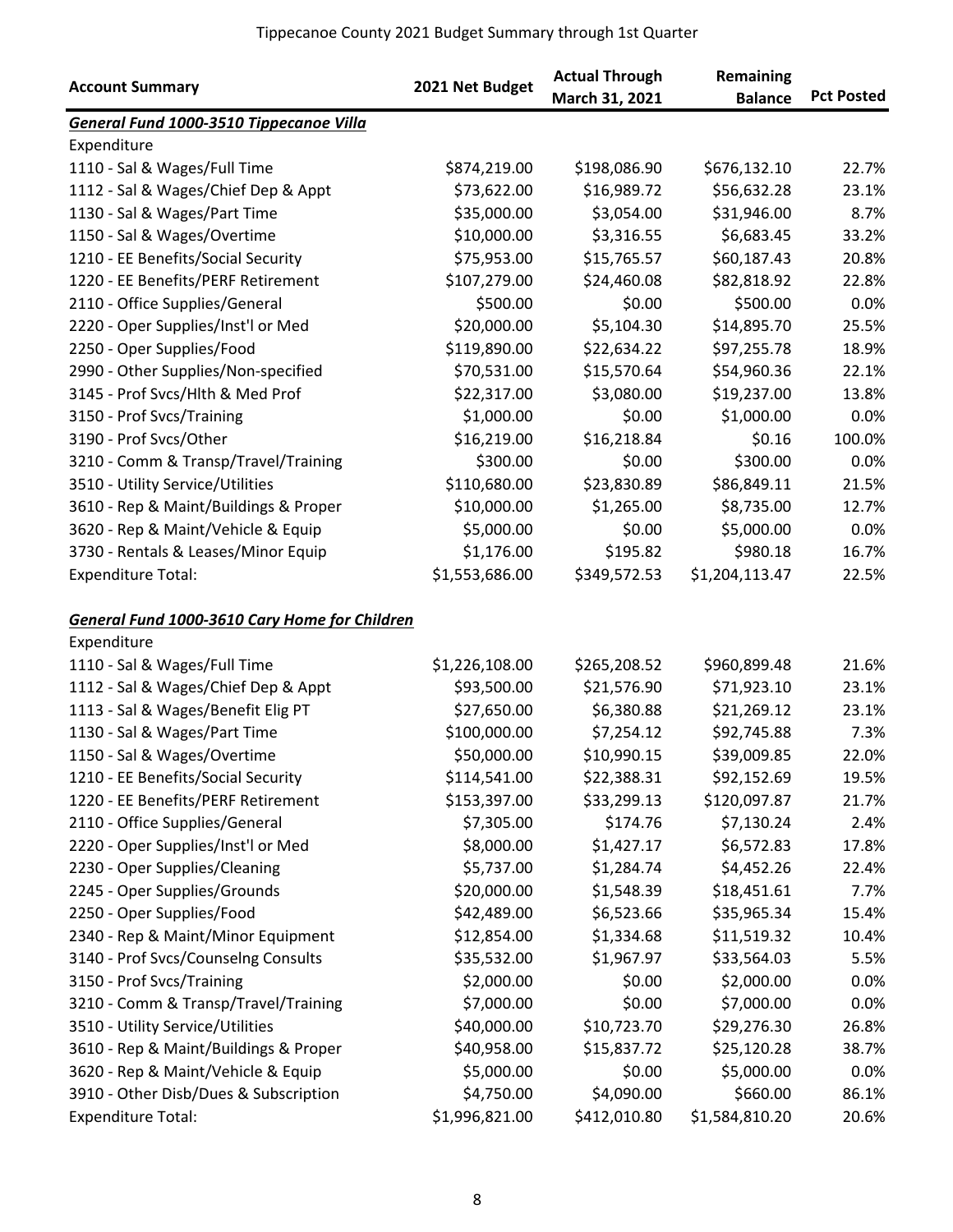| <b>Account Summary</b>                       | 2021 Net Budget | <b>Actual Through</b><br>March 31, 2021 | Remaining<br><b>Balance</b> | <b>Pct Posted</b> |
|----------------------------------------------|-----------------|-----------------------------------------|-----------------------------|-------------------|
| General Fund 1000-3710 Juvenile Alternatives |                 |                                         |                             |                   |
| Expenditure                                  |                 |                                         |                             |                   |
| 1110 - Sal & Wages/Full Time                 | \$97,179.00     | \$22,425.90                             | \$74,753.10                 | 23.1%             |
| 1113 - Sal & Wages/Benefit Elig PT           | \$30,774.00     | \$6,981.60                              | \$23,792.40                 | 22.7%             |
| 1130 - Sal & Wages/Part Time                 | \$15,000.00     | \$2,763.75                              | \$12,236.25                 | 18.4%             |
| 1210 - EE Benefits/Social Security           | \$10,936.00     | \$2,322.82                              | \$8,613.18                  | 21.2%             |
| 1220 - EE Benefits/PERF Retirement           | \$10,885.00     | \$2,511.67                              | \$8,373.33                  | 23.1%             |
| 2110 - Office Supplies/General               | \$750.00        | \$0.00                                  | \$750.00                    | 0.0%              |
| 3210 - Comm & Transp/Travel/Training         | \$500.00        | \$0.00                                  | \$500.00                    | 0.0%              |
| <b>Expenditure Total:</b>                    | \$166,024.00    | \$37,005.74                             | \$129,018.26                | 22.3%             |
| General Fund 1000-4310 Parks & Recreation    |                 |                                         |                             |                   |
| Expenditure                                  |                 |                                         |                             |                   |
| 1110 - Sal & Wages/Full Time                 | \$567,255.00    | \$130,850.81                            | \$436,404.19                | 23.1%             |
| 1112 - Sal & Wages/Chief Dep & Appt          | \$73,622.00     | \$16,989.72                             | \$56,632.28                 | 23.1%             |
| 1130 - Sal & Wages/Part Time                 | \$38,500.00     | \$0.00                                  | \$38,500.00                 | 0.0%              |
| 1210 - EE Benefits/Social Security           | \$51,973.00     | \$10,527.66                             | \$41,445.34                 | 20.3%             |
| 1220 - EE Benefits/PERF Retirement           | \$71,779.00     | \$16,672.35                             | \$55,106.65                 | 23.2%             |
| 1910 - Other Personal Services/WC            | \$18,000.00     | \$0.00                                  | \$18,000.00                 | 0.0%              |
| 2110 - Office Supplies/General               | \$3,000.00      | \$136.76                                | \$2,863.24                  | 4.6%              |
| 2210 - Oper Supplies/Gasoline & Oil          | \$22,500.00     | \$0.00                                  | \$22,500.00                 | 0.0%              |
| 2215 - Oper Supplies/Garage & Fleet          | \$7,000.00      | \$3,398.66                              | \$3,601.34                  | 48.6%             |
| 2220 - Oper Supplies/Inst'l or Med           | \$500.00        | \$0.00                                  | \$500.00                    | 0.0%              |
| 2245 - Oper Supplies/Grounds                 | \$7,500.00      | \$53.69                                 | \$7,446.31                  | 0.7%              |
| 2310 - Rep & Maint/Building Mtls             | \$43,793.00     | \$4,431.80                              | \$39,361.20                 | 10.1%             |
| 2320 - Rep & Maint/Street Mtls               | \$5,000.00      | \$316.63                                | \$4,683.37                  | 6.3%              |
| 2340 - Rep & Maint/Minor Equipment           | \$3,879.00      | \$1,583.97                              | \$2,295.03                  | 40.8%             |
| 3110 - Prof Svcs/Legal                       | \$12,000.00     | \$4,522.28                              | \$7,477.72                  | 37.7%             |
| 3190 - Prof Svcs/Other                       | \$4,500.00      | \$300.00                                | \$4,200.00                  | 6.7%              |
| 3210 - Comm & Transp/Travel/Training         | \$750.00        | \$0.00                                  | \$750.00                    | 0.0%              |
| 3230 - Comm & Transp/Postage & Frght         | \$150.00        | \$0.00                                  | \$150.00                    | 0.0%              |
| 3410 - Insur/Building & Property             | \$32,500.00     | \$0.00                                  | \$32,500.00                 | 0.0%              |
| 3510 - Utility Service/Utilities             | \$121,000.00    | \$40,126.81                             | \$80,873.19                 | 33.2%             |
| 3610 - Rep & Maint/Buildings & Proper        | \$123,570.00    | \$9,738.78                              | \$113,831.22                | 7.9%              |
| 3620 - Rep & Maint/Vehicle & Equip           | \$8,000.00      | \$3,345.36                              | \$4,654.64                  | 41.8%             |
| 3910 - Other Disb/Dues & Subscription        | \$500.00        | \$0.00                                  | \$500.00                    | 0.0%              |
| 3970 - Other Disb/Costs of Business          | \$250.00        | \$0.00                                  | \$250.00                    | 0.0%              |
| 4590 - Machinery & Equipment/Other           | \$4,500.00      | \$0.00                                  | \$4,500.00                  | 0.0%              |
| <b>Expenditure Total:</b>                    | \$1,222,021.00  | \$242,995.28                            | \$979,025.72                | 19.9%             |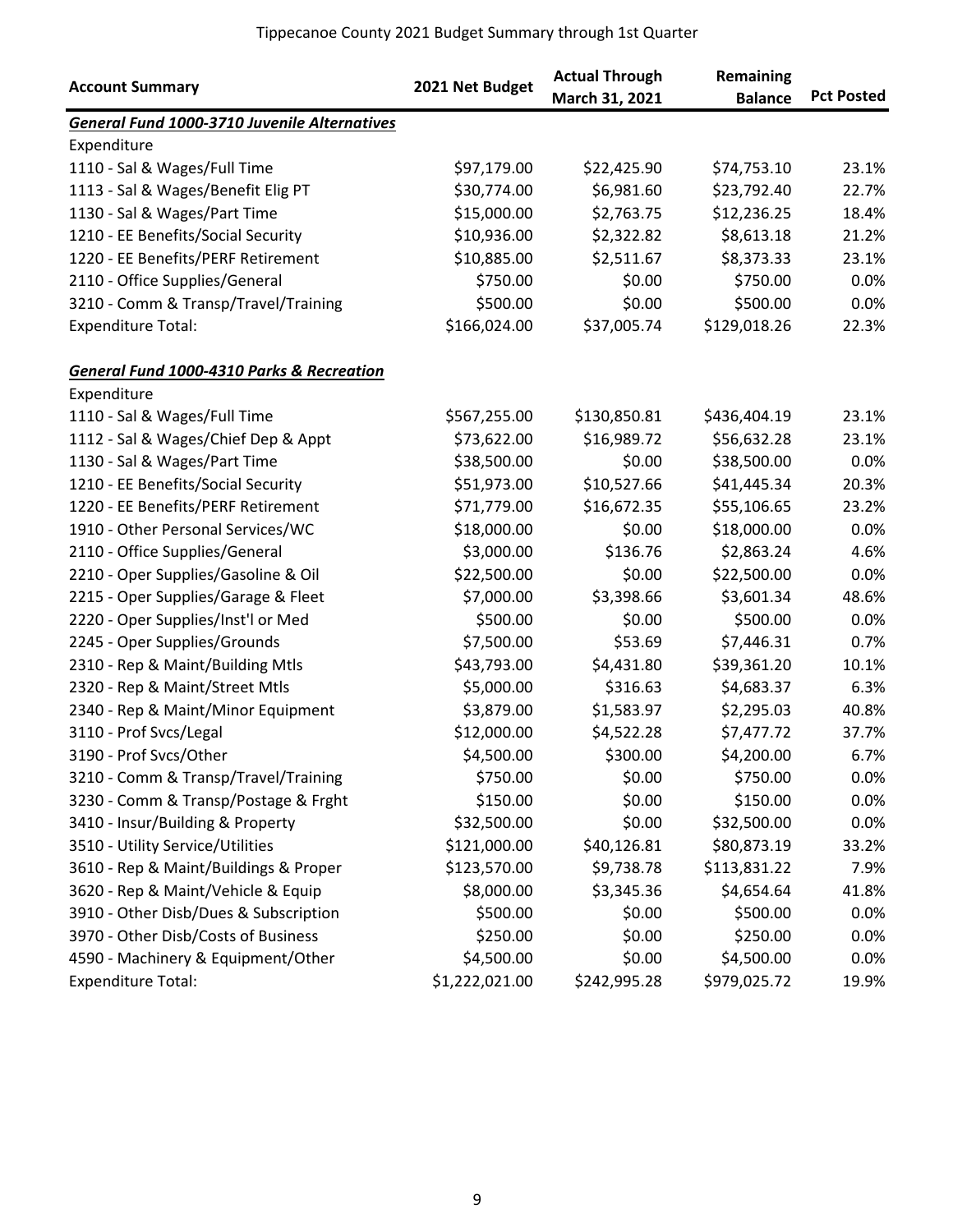| <b>Account Summary</b>                         | 2021 Net Budget | <b>Actual Through</b><br>March 31, 2021 | Remaining<br><b>Balance</b> | <b>Pct Posted</b> |
|------------------------------------------------|-----------------|-----------------------------------------|-----------------------------|-------------------|
| <b>General Fund 1000-4410 County Extension</b> |                 |                                         |                             |                   |
| Expenditure                                    |                 |                                         |                             |                   |
| 1110 - Sal & Wages/Full Time                   | \$79,407.00     | \$18,245.52                             | \$61,161.48                 | 23.0%             |
| 1130 - Sal & Wages/Part Time                   | \$24,400.00     | \$444.00                                | \$23,956.00                 | 1.8%              |
| 1150 - Sal & Wages/Overtime                    | \$8,000.00      | \$480.87                                | \$7,519.13                  | 6.0%              |
| 1210 - EE Benefits/Social Security             | \$8,554.00      | \$1,334.46                              | \$7,219.54                  | 15.6%             |
| 1220 - EE Benefits/PERF Retirement             | \$9,790.00      | \$2,097.41                              | \$7,692.59                  | 21.4%             |
| 2110 - Office Supplies/General                 | \$11,000.00     | \$290.45                                | \$10,709.55                 | 2.6%              |
| 2230 - Oper Supplies/Cleaning                  | \$1,500.00      | \$0.00                                  | \$1,500.00                  | 0.0%              |
| 2330 - Rep & Maint/Small Tools                 | \$400.00        | \$0.00                                  | \$400.00                    | 0.0%              |
| 3150 - Prof Svcs/Training                      | \$5,000.00      | \$0.00                                  | \$5,000.00                  | 0.0%              |
| 3190 - Prof Svcs/Other                         | \$226,495.00    | \$0.00                                  | \$226,495.00                | 0.0%              |
| 3210 - Comm & Transp/Travel/Training           | \$8,000.00      | \$19.43                                 | \$7,980.57                  | 0.2%              |
| 3230 - Comm & Transp/Postage & Frght           | \$6,000.00      | \$0.00                                  | \$6,000.00                  | 0.0%              |
| 3510 - Utility Service/Utilities               | \$17,200.00     | \$9,169.60                              | \$8,030.40                  | 53.3%             |
| 3610 - Rep & Maint/Buildings & Proper          | \$4,000.00      | \$1,204.30                              | \$2,795.70                  | 30.1%             |
| 3730 - Rentals & Leases/Minor Equip            | \$6,800.00      | \$437.73                                | \$6,362.27                  | 6.4%              |
| 3910 - Other Disb/Dues & Subscription          | \$1,000.00      | \$0.00                                  | \$1,000.00                  | 0.0%              |
| <b>Expenditure Total:</b>                      | \$417,546.00    | \$33,723.77                             | \$383,822.23                | 8.1%              |
| <b>General Fund 1000-4510 Fairgrounds</b>      |                 |                                         |                             |                   |
| Expenditure                                    |                 |                                         |                             |                   |
| 1110 - Sal & Wages/Full Time                   | \$36,988.00     | \$6,398.95                              | \$30,589.05                 | 17.3%             |
| 1112 - Sal & Wages/Chief Dep & Appt            | \$58,705.00     | \$13,547.28                             | \$45,157.72                 | 23.1%             |
| 1210 - EE Benefits/Social Security             | \$7,321.00      | \$1,354.14                              | \$5,966.86                  | 18.5%             |
| 1220 - EE Benefits/PERF Retirement             | \$10,718.00     | \$2,233.95                              | \$8,484.05                  | 20.8%             |
| 2110 - Office Supplies/General                 | \$1,500.00      | \$0.00                                  | \$1,500.00                  | 0.0%              |
| 2210 - Oper Supplies/Gasoline & Oil            | \$5,000.00      | \$71.18                                 | \$4,928.82                  | 1.4%              |
| 2215 - Oper Supplies/Garage & Fleet            | \$6,000.00      | \$721.53                                | \$5,278.47                  | 12.0%             |
| 2230 - Oper Supplies/Cleaning                  | \$7,000.00      | \$87.14                                 | \$6,912.86                  | 1.2%              |
| 2240 - Oper Supplies/Snow Removal              | \$1,500.00      | \$0.00                                  | \$1,500.00                  | $0.0\%$           |
| 2330 - Rep & Maint/Small Tools                 | \$1,500.00      | \$335.26                                | \$1,164.74                  | 22.4%             |
| 2340 - Rep & Maint/Minor Equipment             | \$1,000.00      | \$59.99                                 | \$940.01                    | 6.0%              |
| 2990 - Other Supplies/Non-specified            | \$2,000.00      | \$1,744.24                              | \$255.76                    | 87.2%             |
| 3510 - Utility Service/Utilities               | \$60,000.00     | \$35,560.89                             | \$24,439.11                 | 59.3%             |
| 3610 - Rep & Maint/Buildings & Proper          | \$28,000.00     | \$1,000.00                              | \$27,000.00                 | 3.6%              |
| 3620 - Rep & Maint/Vehicle & Equip             | \$5,500.00      | \$0.00                                  | \$5,500.00                  | 0.0%              |
| <b>Expenditure Total:</b>                      | \$232,732.00    | \$63,114.55                             | \$169,617.45                | 27.1%             |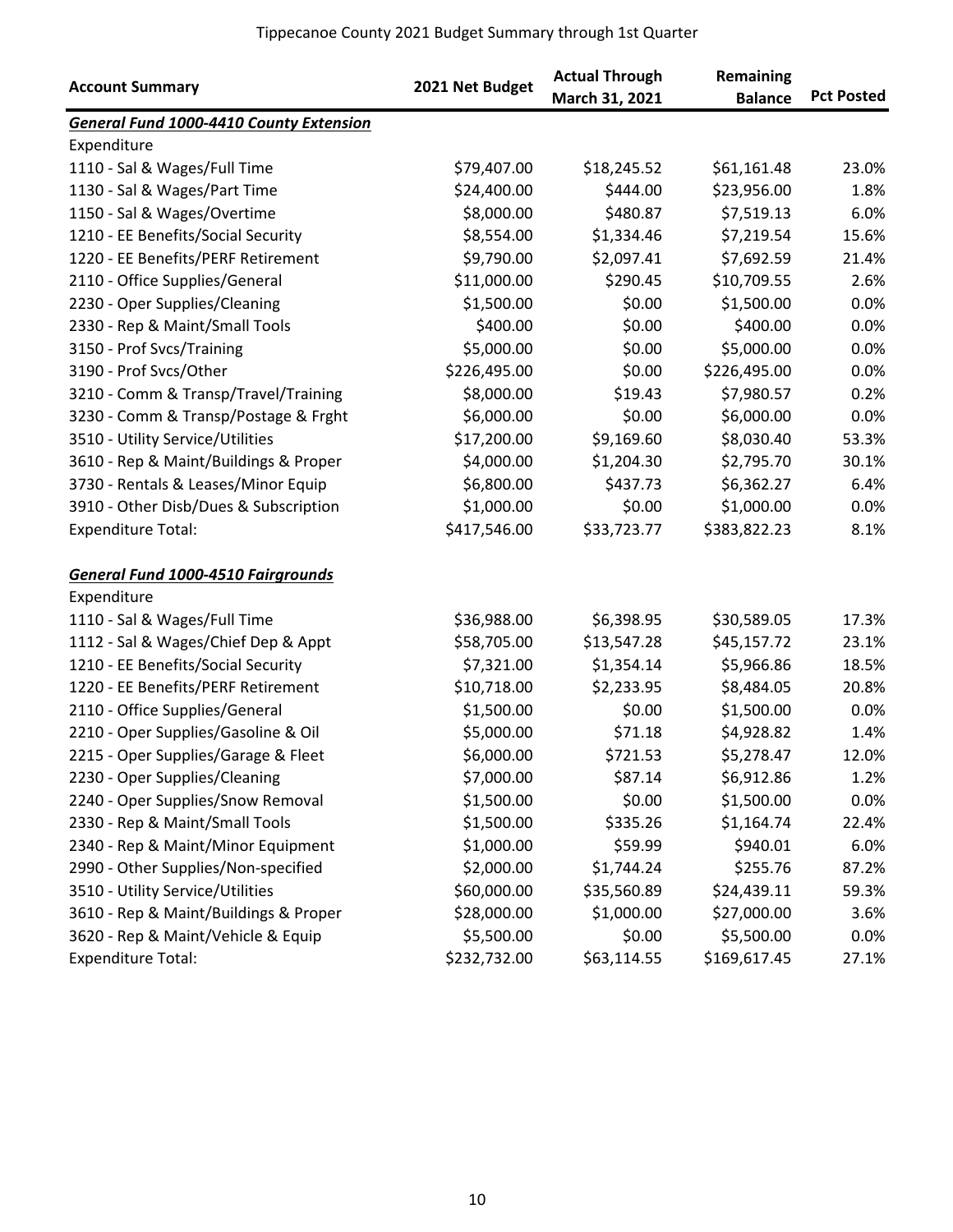| <b>Account Summary</b>                             | 2021 Net Budget | <b>Actual Through</b><br>March 31, 2021 | Remaining<br><b>Balance</b> | <b>Pct Posted</b> |
|----------------------------------------------------|-----------------|-----------------------------------------|-----------------------------|-------------------|
| <b>County General 1000-5010 Coroner</b>            |                 |                                         |                             |                   |
| Expenditure                                        |                 |                                         |                             |                   |
| 1110 - Sal & Wages/Full Time                       | \$43,786.00     | \$9,221.52                              | \$34,564.48                 | 21.1%             |
| 1111 - Sal & Wages/Elected Official                | \$31,496.00     | \$8,380.78                              | \$23,115.22                 | 26.6%             |
| 1130 - Sal & Wages/Part Time                       | \$71,000.00     | \$13,762.51                             | \$57,237.49                 | 19.4%             |
| 1190 - Sal & Wages/Other Wages                     | \$35,000.00     | \$16,070.31                             | \$18,929.69                 | 45.9%             |
| 1210 - EE Benefits/Social Security                 | \$13,869.00     | \$3,523.10                              | \$10,345.90                 | 25.4%             |
| 1220 - EE Benefits/PERF Retirement                 | \$8,432.00      | \$1,846.86                              | \$6,585.14                  | 21.9%             |
| 2110 - Office Supplies/General                     | \$3,201.00      | \$1,151.10                              | \$2,049.90                  | 36.0%             |
| 2220 - Oper Supplies/Inst'l or Med                 | \$30,000.00     | \$4,097.69                              | \$25,902.31                 | 13.7%             |
| 3145 - Prof Svcs/Hlth & Med Prof                   | \$50,000.00     | \$2,997.35                              | \$47,002.65                 | 6.0%              |
| 3146 - Prof Svcs/Autopsies                         | \$190,542.00    | \$80,042.50                             | \$110,499.50                | 42.0%             |
| 3147 - Prof Svcs/Body Transfer                     | \$55,280.00     | \$20,160.00                             | \$35,120.00                 | 36.5%             |
| 3210 - Comm & Transp/Travel/Training               | \$20,041.00     | \$4,290.72                              | \$15,750.28                 | 21.4%             |
| 3910 - Other Disb/Dues & Subscription              | \$2,179.00      | \$545.88                                | \$1,633.12                  | 25.1%             |
| <b>Expenditure Total:</b>                          | \$554,826.00    | \$166,090.32                            | \$388,735.68                | 29.9%             |
| <b>General Fund 1000-5210 Emergency Management</b> |                 |                                         |                             |                   |
| Expenditure                                        |                 |                                         |                             |                   |
| 1110 - Sal & Wages/Full Time                       | \$145,068.00    | \$33,477.30                             | \$111,590.70                | 23.1%             |
| 1112 - Sal & Wages/Chief Dep & Appt                | \$67,110.00     | \$15,486.90                             | \$51,623.10                 | 23.1%             |
| 1150 - Sal & Wages/Overtime                        | \$2,000.00      | \$0.00                                  | \$2,000.00                  | 0.0%              |
| 1210 - EE Benefits/Social Security                 | \$16,385.00     | \$3,495.54                              | \$12,889.46                 | 21.3%             |
| 1220 - EE Benefits/PERF Retirement                 | \$23,988.00     | \$5,484.00                              | \$18,504.00                 | 22.9%             |
| 2110 - Office Supplies/General                     | \$1,314.00      | \$532.50                                | \$781.50                    | 40.5%             |
| 2210 - Oper Supplies/Gasoline & Oil                | \$8,200.00      | \$2,038.29                              | \$6,161.71                  | 24.9%             |
| 2220 - Oper Supplies/Inst'l or Med                 | \$1,024.00      | \$224.50                                | \$799.50                    | 21.9%             |
| 2340 - Rep & Maint/Minor Equipment                 | \$13,476.00     | \$2,870.61                              | \$10,605.39                 | 21.3%             |
| 3145 - Prof Svcs/Hlth & Med Prof                   | \$1,914.00      | \$0.00                                  | \$1,914.00                  | 0.0%              |
| 3210 - Comm & Transp/Travel/Training               | \$1,200.00      | \$0.00                                  | \$1,200.00                  | $0.0\%$           |
| 3510 - Utility Service/Utilities                   | \$10,340.00     | \$2,358.51                              | \$7,981.49                  | 22.8%             |
| 3620 - Rep & Maint/Vehicle & Equip                 | \$12,905.00     | \$1,275.16                              | \$11,629.84                 | 9.9%              |
| 3910 - Other Disb/Dues & Subscription              | \$5,650.00      | \$150.00                                | \$5,500.00                  | 2.7%              |
| <b>Expenditure Total:</b>                          | \$310,574.00    | \$67,393.31                             | \$243,180.69                | 21.7%             |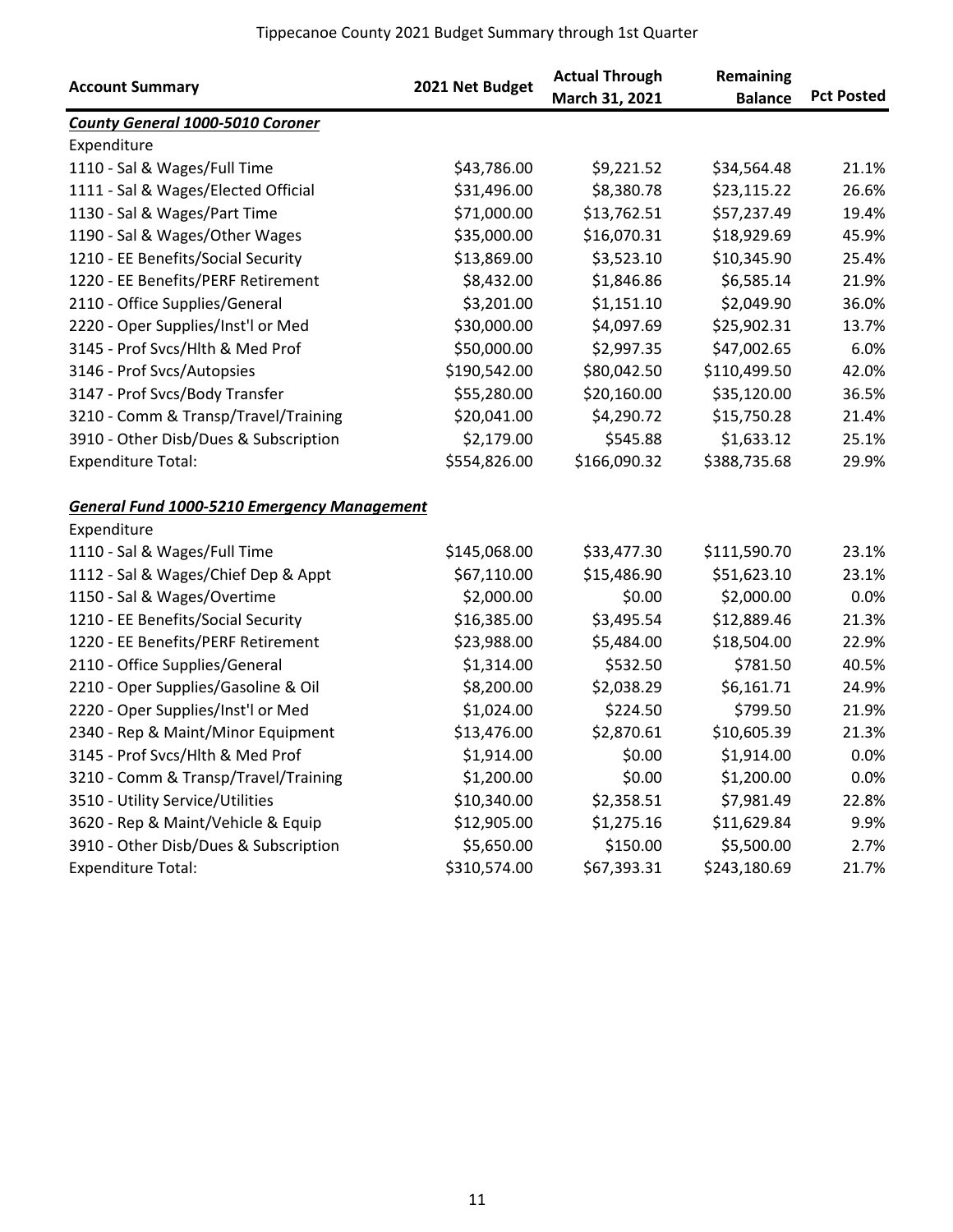| <b>Account Summary</b>                | 2021 Net Budget | <b>Actual Through</b><br>March 31, 2021 | Remaining<br><b>Balance</b> | <b>Pct Posted</b> |
|---------------------------------------|-----------------|-----------------------------------------|-----------------------------|-------------------|
| General Fund 1000-5410 Sheriff        |                 |                                         |                             |                   |
| Expenditure                           |                 |                                         |                             |                   |
| 1110 - Sal & Wages/Full Time          | \$4,467,260.00  | \$996,514.14                            | \$3,470,745.86              | 22.3%             |
| 1111 - Sal & Wages/Elected Official   | \$140,513.00    | \$32,426.10                             | \$108,086.90                | 23.1%             |
| 1112 - Sal & Wages/Chief Dep & Appt   | \$78,885.00     | \$18,204.24                             | \$60,680.76                 | 23.1%             |
| 1115 - Sal & Wages/Merit Deputies     | \$3,574,151.00  | \$802,138.75                            | \$2,772,012.25              | 22.4%             |
| 1130 - Sal & Wages/Part Time          | \$60,000.00     | \$0.00                                  | \$60,000.00                 | 0.0%              |
| 1132 - Sal & Wages/Board Members      | \$3,000.00      | \$600.00                                | \$2,400.00                  | 20.0%             |
| 1150 - Sal & Wages/Overtime           | \$200,000.00    | \$70,958.41                             | \$129,041.59                | 35.5%             |
| 1160 - Sal & Wages/Additional Pay     | \$45,000.00     | \$0.00                                  | \$45,000.00                 | 0.0%              |
| 1210 - EE Benefits/Social Security    | \$655,514.00    | \$137,604.88                            | \$517,909.12                | 21.0%             |
| 1220 - EE Benefits/PERF Retirement    | \$511,534.00    | \$115,329.28                            | \$396,204.72                | 22.5%             |
| 1221 - EE Benefits/Sheriff Retirement | \$1,093,110.00  | \$0.00                                  | \$1,093,110.00              | 0.0%              |
| 2110 - Office Supplies/General        | \$32,000.00     | \$2,607.69                              | \$29,392.31                 | 8.1%              |
| 2215 - Oper Supplies/Garage & Fleet   | \$300,000.00    | \$49,545.72                             | \$250,454.28                | 16.5%             |
| 2220 - Oper Supplies/Inst'l or Med    | \$125,000.00    | \$16,320.92                             | \$108,679.08                | 13.1%             |
| 2230 - Oper Supplies/Cleaning         | \$5,600.00      | \$149.24                                | \$5,450.76                  | 2.7%              |
| 2250 - Oper Supplies/Food             | \$658,817.00    | \$124,419.69                            | \$534,397.31                | 18.9%             |
| 2990 - Other Supplies/Non-specified   | \$38,672.00     | \$32,776.21                             | \$5,895.79                  | 84.8%             |
| 3145 - Prof Svcs/Hlth & Med Prof      | \$258,228.00    | \$28,658.49                             | \$229,569.51                | 11.1%             |
| 3150 - Prof Svcs/Training             | \$30,000.00     | \$14,999.05                             | \$15,000.95                 | 50.0%             |
| 3190 - Prof Svcs/Other                | \$894,000.00    | \$223,500.00                            | \$670,500.00                | 25.0%             |
| 3210 - Comm & Transp/Travel/Training  | \$13,000.00     | \$2,837.50                              | \$10,162.50                 | 21.8%             |
| 3230 - Comm & Transp/Postage & Frght  | \$1,000.00      | \$0.00                                  | \$1,000.00                  | 0.0%              |
| 3510 - Utility Service/Utilities      | \$38,588.00     | \$4,430.43                              | \$34,157.57                 | 11.5%             |
| 3610 - Rep & Maint/Buildings & Proper | \$187,330.00    | \$37,599.99                             | \$149,730.01                | 20.1%             |
| 3620 - Rep & Maint/Vehicle & Equip    | \$30,000.00     | \$0.00                                  | \$30,000.00                 | 0.0%              |
| <b>Expenditure Total:</b>             | \$13,441,202.00 | \$2,711,620.73                          | \$10,729,581.27             | 20.2%             |
| General Fund 1000-5420 Jail           |                 |                                         |                             |                   |
| Expenditure                           |                 |                                         |                             |                   |
| 2110 - Office Supplies/General        | \$175,000.00    | \$29,284.03                             | \$145,715.97                | 16.7%             |
| 2220 - Oper Supplies/Inst'l or Med    | \$10,500.00     | \$0.00                                  | \$10,500.00                 | $0.0\%$           |
| 3510 - Utility Service/Utilities      | \$441,000.00    | \$85,133.88                             | \$355,866.12                | 19.3%             |
| <b>Expenditure Total:</b>             | \$626,500.00    | \$114,417.91                            | \$512,082.09                | 18.3%             |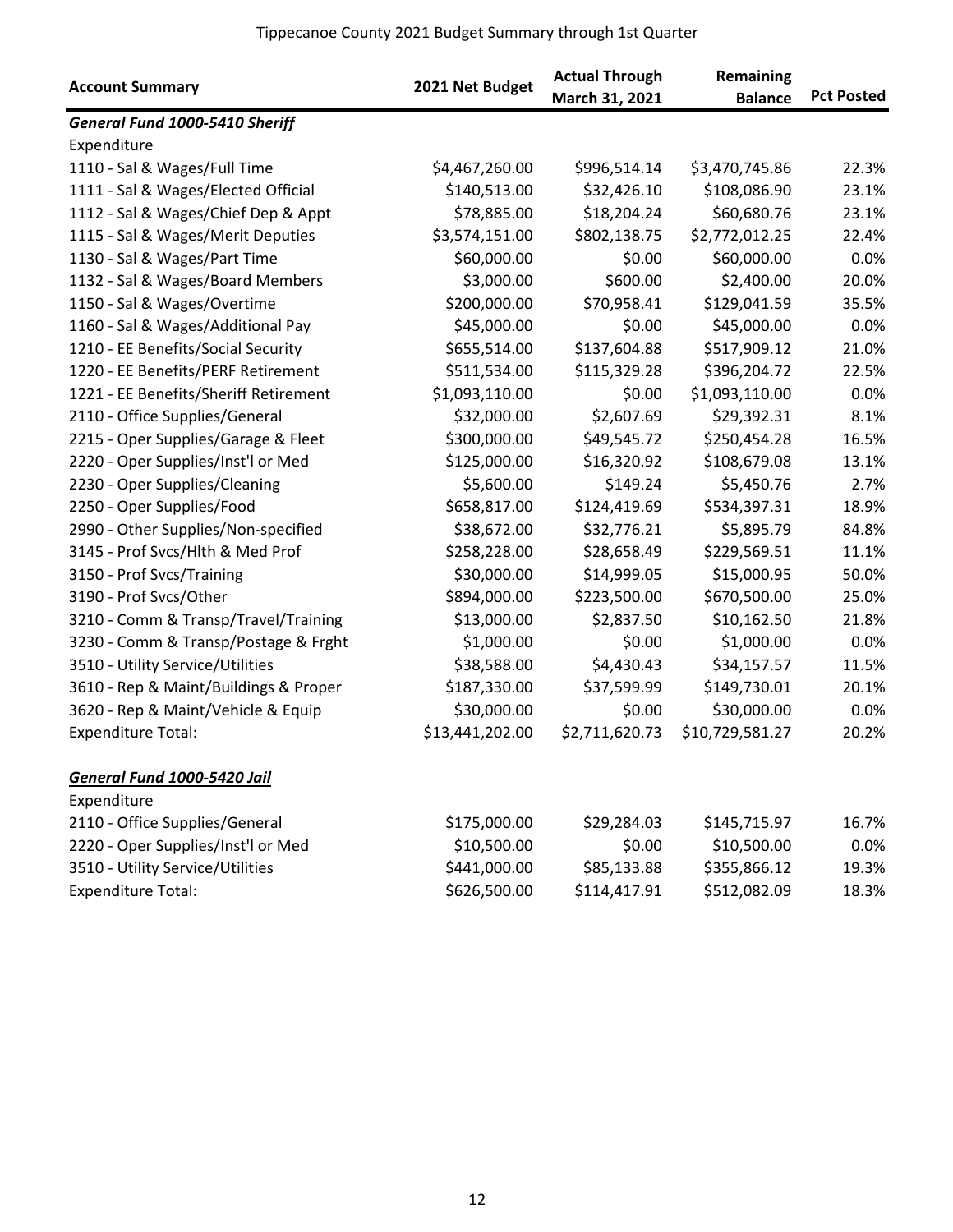|                                                     |                 | <b>Actual Through</b> | Remaining      |                   |
|-----------------------------------------------------|-----------------|-----------------------|----------------|-------------------|
| <b>Account Summary</b>                              | 2021 Net Budget | March 31, 2021        | <b>Balance</b> | <b>Pct Posted</b> |
| <b>General Fund 1000-5510 Community Corrections</b> |                 |                       |                |                   |
| Expenditure                                         |                 |                       |                |                   |
| 1110 - Sal & Wages/Full Time                        | \$127,362.00    | \$29,464.26           | \$97,897.74    | 23.1%             |
| 1130 - Sal & Wages/Part Time                        | \$30,160.00     | \$5,945.00            | \$24,215.00    | 19.7%             |
| 1150 - Sal & Wages/Overtime                         | \$5,500.00      | \$1,780.28            | \$3,719.72     | 32.4%             |
| 1210 - EE Benefits/Social Security                  | \$12,472.00     | \$2,671.10            | \$9,800.90     | 21.4%             |
| 1220 - EE Benefits/PERF Retirement                  | \$14,881.00     | \$3,499.37            | \$11,381.63    | 23.5%             |
| 2230 - Oper Supplies/Cleaning                       | \$2,255.00      | \$2,255.94            | $-50.94$       | 100.0%            |
| 2250 - Oper Supplies/Food                           | \$45,020.00     | \$2,300.00            | \$42,720.00    | 5.1%              |
| 2340 - Rep & Maint/Minor Equipment                  | \$3,000.00      | \$1,028.35            | \$1,971.65     | 34.3%             |
| 2990 - Other Supplies/Non-specified                 | \$15,405.00     | \$13,962.82           | \$1,442.18     | 90.6%             |
| 3110 - Prof Svcs/Legal                              | \$13,554.00     | \$12,076.50           | \$1,477.50     | 89.1%             |
| 3190 - Prof Svcs/Other                              | \$162,092.00    | \$21,306.65           | \$140,785.35   | 13.1%             |
| 3210 - Comm & Transp/Travel/Training                | \$5,000.00      | \$0.00                | \$5,000.00     | 0.0%              |
| 3510 - Utility Service/Utilities                    | \$15,000.00     | \$13,120.14           | \$1,879.86     | 87.5%             |
| 3610 - Rep & Maint/Buildings & Proper               | \$10,000.00     | \$0.00                | \$10,000.00    | 0.0%              |
| 3620 - Rep & Maint/Vehicle & Equip                  | \$7,000.00      | \$1,030.67            | \$5,969.33     | 14.7%             |
| <b>Expenditure Total:</b>                           | \$468,701.00    | \$110,441.08          | \$358,259.92   | 23.6%             |
| General Fund 1000-5810 Clerk                        |                 |                       |                |                   |
| Expenditure                                         |                 |                       |                |                   |
| 1110 - Sal & Wages/Full Time                        | \$1,119,703.00  | \$196,814.61          | \$922,888.39   | 17.6%             |
| 1111 - Sal & Wages/Elected Official                 | \$71,838.00     | \$16,578.00           | \$55,260.00    | 23.1%             |
| 1112 - Sal & Wages/Chief Dep & Appt                 | \$54,427.00     | \$12,560.10           | \$41,866.90    | 23.1%             |
| 1130 - Sal & Wages/Part Time                        | \$30,000.00     | \$4,185.00            | \$25,815.00    | 14.0%             |
| 1210 - EE Benefits/Social Security                  | \$97,612.00     | \$16,323.40           | \$81,288.60    | 16.7%             |
| 1220 - EE Benefits/PERF Retirement                  | \$139,549.00    | \$25,228.21           | \$114,320.79   | 18.1%             |
| 2110 - Office Supplies/General                      | \$7,200.00      | \$236.00              | \$6,964.00     | 3.3%              |
| 2120 - Office Supplies/Forms                        | \$7,200.00      | \$501.11              | \$6,698.89     | 7.0%              |
| 3190 - Prof Svcs/Other                              | \$10,000.00     | \$346.50              | \$9,653.50     | 3.5%              |
| 3210 - Comm & Transp/Travel/Training                | \$1,000.00      | \$200.00              | \$800.00       | 20.0%             |
| 3230 - Comm & Transp/Postage & Frght                | \$250.00        | \$10.06               | \$239.94       | 4.0%              |
| 3240 - Comm & Transp/Software                       | \$1,000.00      | \$0.00                | \$1,000.00     | 0.0%              |
| 3620 - Rep & Maint/Vehicle & Equip                  | \$1,000.00      | \$0.00                | \$1,000.00     | 0.0%              |
| 3910 - Other Disb/Dues & Subscription               | \$1,000.00      | \$500.00              | \$500.00       | 50.0%             |
| 4510 - Machinery & Equipment/General                | \$2,000.00      | \$0.00                | \$2,000.00     | 0.0%              |
| <b>Expenditure Total:</b>                           | \$1,543,779.00  | \$273,482.99          | \$1,270,296.01 | 17.7%             |
| <b>General Fund 1000-5910 Prosecutor</b>            |                 |                       |                |                   |
| Expenditure                                         |                 |                       |                |                   |
| 1110 - Sal & Wages/Full Time                        | \$2,587,020.00  | \$561,687.51          | \$2,025,332.49 | 21.7%             |
| 1130 - Sal & Wages/Part Time                        | \$10,000.00     | \$4,350.00            | \$5,650.00     | 43.5%             |
| 1210 - EE Benefits/Social Security                  | \$198,673.00    | \$41,296.99           | \$157,376.01   | 20.8%             |
| 1220 - EE Benefits/PERF Retirement                  | \$290,867.00    | \$62,503.79           | \$228,363.21   | 21.5%             |
| <b>Expenditure Total:</b>                           | \$3,086,560.00  | \$669,838.29          | \$2,416,721.71 | 21.7%             |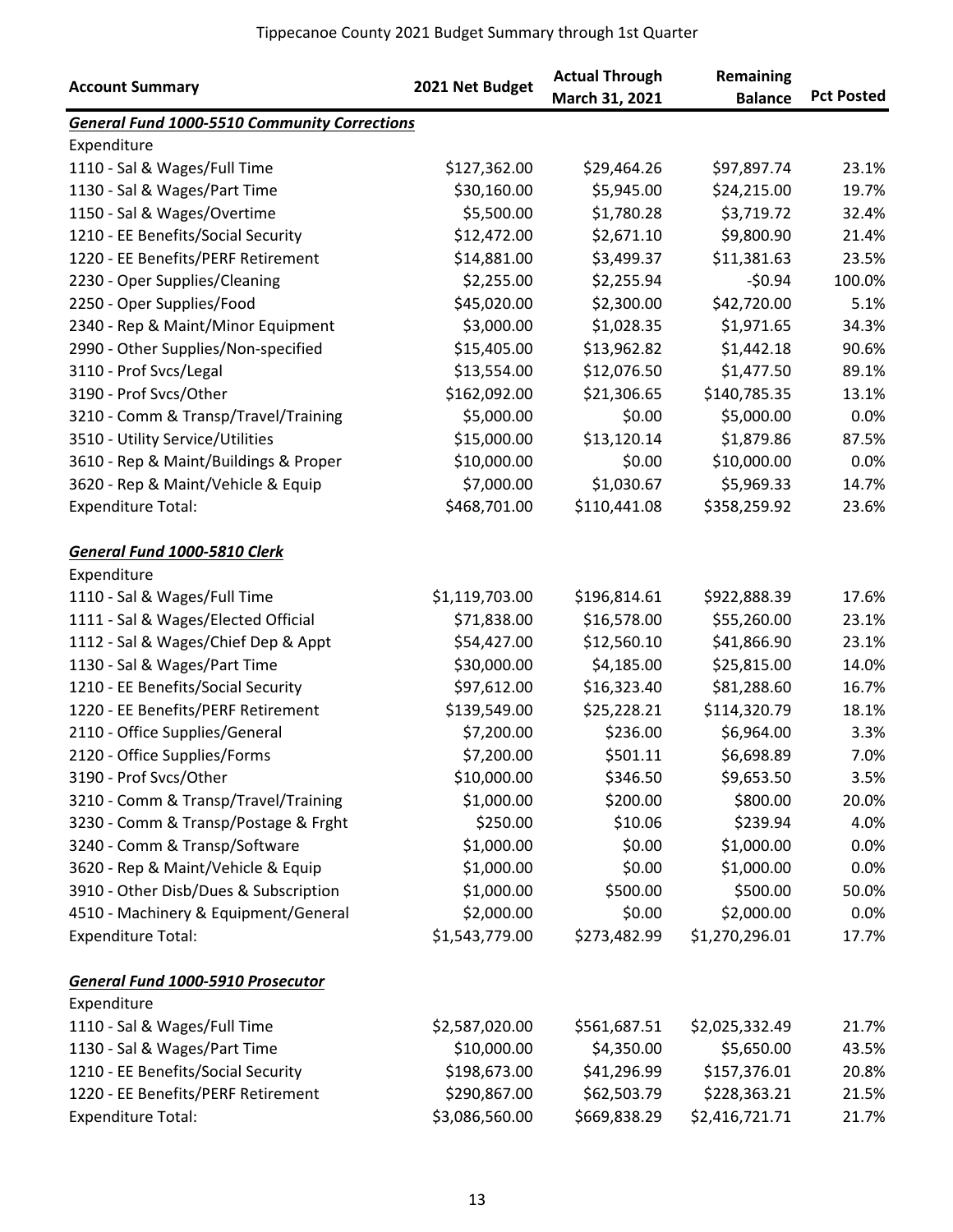| <b>Account Summary</b>                        | 2021 Net Budget | <b>Actual Through</b><br>March 31, 2021 | Remaining<br><b>Balance</b> | <b>Pct Posted</b> |
|-----------------------------------------------|-----------------|-----------------------------------------|-----------------------------|-------------------|
| General Fund 1000-5920 Prosecutor IV-D        |                 |                                         |                             |                   |
| Expenditure                                   |                 |                                         |                             |                   |
| 1110 - Sal & Wages/Full Time                  | \$732,329.00    | \$144,018.35                            | \$588,310.65                | 19.7%             |
| 1130 - Sal & Wages/Part Time                  | \$9,000.00      | \$0.00                                  | \$9,000.00                  | 0.0%              |
| 1210 - EE Benefits/Social Security            | \$56,712.00     | \$10,006.70                             | \$46,705.30                 | 17.6%             |
| 1220 - EE Benefits/PERF Retirement            | \$83,029.00     | \$16,130.19                             | \$66,898.81                 | 19.4%             |
| <b>Expenditure Total:</b>                     | \$881,070.00    | \$170,155.24                            | \$710,914.76                | 19.3%             |
| <b>General Fund 1000-6010 Ancillary Court</b> |                 |                                         |                             |                   |
| Expenditure                                   |                 |                                         |                             |                   |
| 1110 - Sal & Wages/Full Time                  | \$103,239.00    | \$23,824.38                             | \$79,414.62                 | 23.1%             |
| 1210 - EE Benefits/Social Security            | \$7,898.00      | \$1,727.35                              | \$6,170.65                  | 21.9%             |
| 1220 - EE Benefits/PERF Retirement            | \$11,563.00     | \$2,668.32                              | \$8,894.68                  | 23.1%             |
| 2110 - Office Supplies/General                | \$616.00        | \$320.06                                | \$295.94                    | 52.0%             |
| 3170 - Prof Svcs/Translator                   | \$1,000.00      | \$0.00                                  | \$1,000.00                  | 0.0%              |
| <b>Expenditure Total:</b>                     | \$124,316.00    | \$28,540.11                             | \$95,775.89                 | 23.0%             |
| General Fund 1000-6310 Public Defender        |                 |                                         |                             |                   |
| Expenditure                                   |                 |                                         |                             |                   |
| 1110 - Sal & Wages/Full Time                  | \$728,261.00    | \$166,229.02                            | \$562,031.98                | 22.8%             |
| 1112 - Sal & Wages/Chief Dep & Appt           | \$273,219.00    | \$63,050.58                             | \$210,168.42                | 23.1%             |
| 1113 - Sal & Wages/Benefit Elig PT            | \$1,451,313.00  | \$333,965.64                            | \$1,117,347.36              | 23.0%             |
| 1130 - Sal & Wages/Part Time                  | \$98,000.00     | \$12,496.01                             | \$85,503.99                 | 12.8%             |
| 1210 - EE Benefits/Social Security            | \$195,136.00    | \$41,603.58                             | \$153,532.42                | 21.3%             |
| 1220 - EE Benefits/PERF Retirement            | \$112,166.00    | \$25,679.34                             | \$86,486.66                 | 22.9%             |
| 2110 - Office Supplies/General                | \$12,500.00     | \$671.63                                | \$11,828.37                 | 5.4%              |
| 3110 - Prof Svcs/Legal                        | \$107,147.00    | \$22,322.45                             | \$84,824.55                 | 20.8%             |
| 3150 - Prof Svcs/Training                     | \$3,000.00      | \$0.00                                  | \$3,000.00                  | 0.0%              |
| 3190 - Prof Svcs/Other                        | \$350,000.00    | \$80,155.41                             | \$269,844.59                | 22.9%             |
| 3210 - Comm & Transp/Travel/Training          | \$10,000.00     | \$151.63                                | \$9,848.37                  | 1.5%              |
| 3510 - Utility Service/Utilities              | \$140.00        | \$30.75                                 | \$109.25                    | 22.0%             |
| 3910 - Other Disb/Dues & Subscription         | \$27,360.00     | \$9,695.31                              | \$17,664.69                 | 35.4%             |
| <b>Expenditure Total:</b>                     | \$3,368,242.00  | \$756,051.35                            | \$2,612,190.65              | 22.4%             |
| <b>General Fund 1000-6410 Probation</b>       |                 |                                         |                             |                   |
| Expenditure                                   |                 |                                         |                             |                   |
| 1110 - Sal & Wages/Full Time                  | \$1,568,060.00  | \$356,746.38                            | \$1,211,313.62              | 22.8%             |
| 1112 - Sal & Wages/Chief Dep & Appt           | \$81,833.00     | \$18,884.52                             | \$62,948.48                 | 23.1%             |
| 1130 - Sal & Wages/Part Time                  | \$52,000.00     | \$925.75                                | \$51,074.25                 | 1.8%              |
| 1210 - EE Benefits/Social Security            | \$130,195.00    | \$26,668.62                             | \$103,526.38                | 20.5%             |
| 1220 - EE Benefits/PERF Retirement            | \$184,789.00    | \$42,070.88                             | \$142,718.12                | 22.8%             |
| <b>Expenditure Total:</b>                     | \$2,016,877.00  | \$445,296.15                            | \$1,571,580.85              | 22.1%             |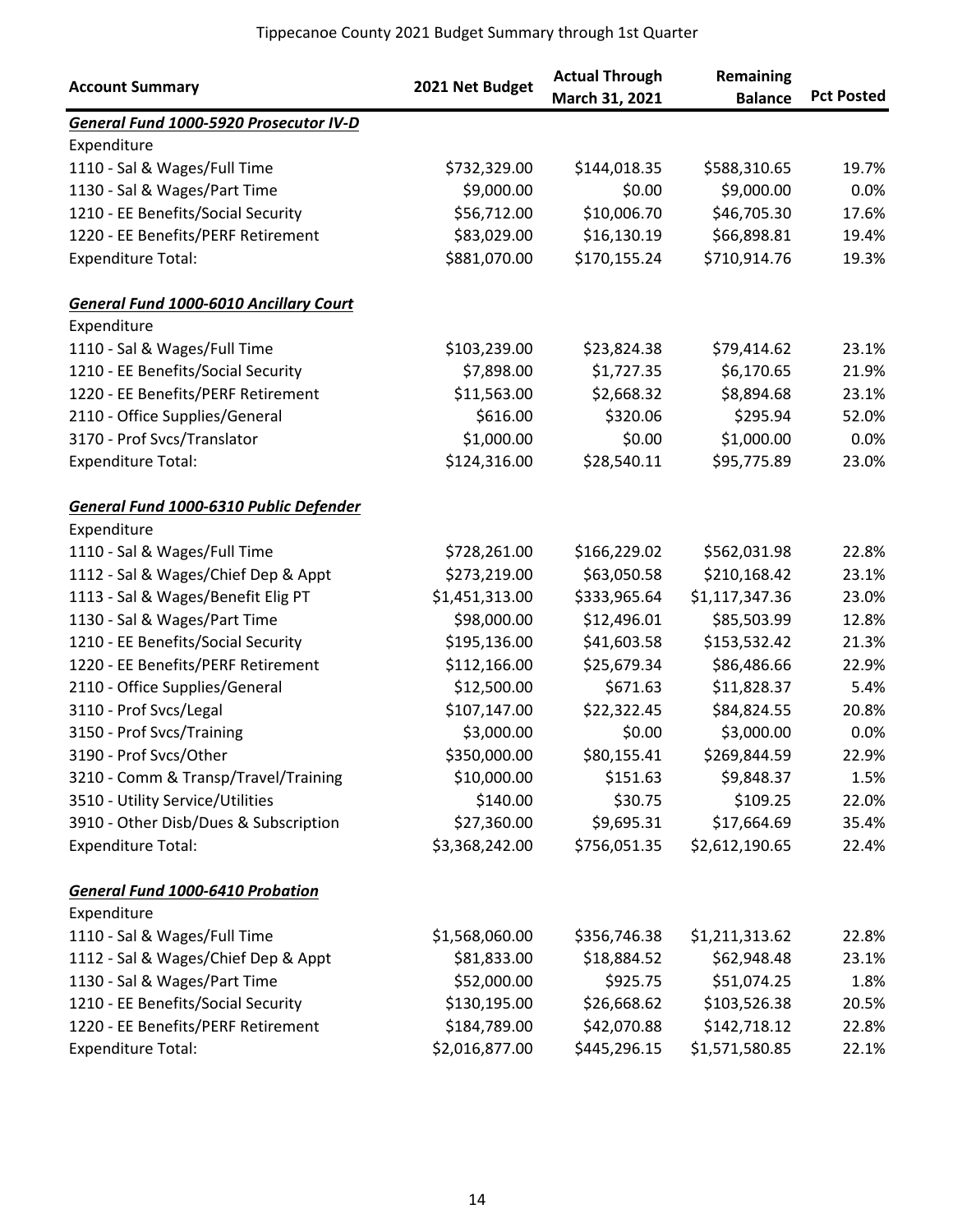| <b>Account Summary</b>                   | 2021 Net Budget | <b>Actual Through</b><br>March 31, 2021 | Remaining<br><b>Balance</b> | <b>Pct Posted</b> |
|------------------------------------------|-----------------|-----------------------------------------|-----------------------------|-------------------|
| <b>General Fund 1000-6510 Magistrate</b> |                 |                                         |                             |                   |
| Expenditure                              |                 |                                         |                             |                   |
| 1110 - Sal & Wages/Full Time             | \$98,846.00     | \$22,810.56                             | \$76,035.44                 | 23.1%             |
| 1150 - Sal & Wages/Overtime              | \$2,000.00      | \$0.00                                  | \$2,000.00                  | 0.0%              |
| 1210 - EE Benefits/Social Security       | \$7,665.00      | \$1,604.13                              | \$6,060.87                  | 20.9%             |
| 1220 - EE Benefits/PERF Retirement       | \$11,295.00     | \$2,554.80                              | \$8,740.20                  | 22.6%             |
| 2110 - Office Supplies/General           | \$800.00        | \$530.63                                | \$269.37                    | 66.3%             |
| 3210 - Comm & Transp/Travel/Training     | \$800.00        | \$0.00                                  | \$800.00                    | 0.0%              |
| 3910 - Other Disb/Dues & Subscription    | \$800.00        | \$200.00                                | \$600.00                    | 25.0%             |
| <b>Expenditure Total:</b>                | \$122,206.00    | \$27,700.12                             | \$94,505.88                 | 22.7%             |
| General Fund 1000-6520 IV-D Magistrate   |                 |                                         |                             |                   |
| Expenditure                              |                 |                                         |                             |                   |
| 1110 - Sal & Wages/Full Time             | \$49,423.00     | \$11,405.28                             | \$38,017.72                 | 23.1%             |
| 1112 - Sal & Wages/Chief Dep & Appt      | \$65,700.00     | \$16,980.14                             | \$48,719.86                 | 25.8%             |
| 1130 - Sal & Wages/Part Time             | \$20,000.00     | \$4,583.25                              | \$15,416.75                 | 22.9%             |
| 1210 - EE Benefits/Social Security       | \$10,431.00     | \$2,415.24                              | \$8,015.76                  | 23.2%             |
| 1220 - EE Benefits/PERF Retirement       | \$5,536.00      | \$1,277.40                              | \$4,258.60                  | 23.1%             |
| 2110 - Office Supplies/General           | \$300.00        | \$54.90                                 | \$245.10                    | 18.3%             |
| 3160 - Prof Svcs/Judge Pro-Tem           | \$250.00        | \$0.00                                  | \$250.00                    | 0.0%              |
| 3210 - Comm & Transp/Travel/Training     | \$600.00        | \$0.00                                  | \$600.00                    | 0.0%              |
| 3910 - Other Disb/Dues & Subscription    | \$500.00        | \$0.00                                  | \$500.00                    | 0.0%              |
| <b>Expenditure Total:</b>                | \$152,740.00    | \$36,716.21                             | \$116,023.79                | 24.0%             |
| General Fund 1000-7010 Circuit Court     |                 |                                         |                             |                   |
| Expenditure                              |                 |                                         |                             |                   |
| 1110 - Sal & Wages/Full Time             | \$151,751.00    | \$35,019.48                             | \$116,731.52                | 23.1%             |
| 1210 - EE Benefits/Social Security       | \$11,609.00     | \$2,414.94                              | \$9,194.06                  | 20.8%             |
| 1220 - EE Benefits/PERF Retirement       | \$16,997.00     | \$3,922.20                              | \$13,074.80                 | 23.1%             |
| 2110 - Office Supplies/General           | \$1,440.00      | \$544.63                                | \$895.37                    | 37.8%             |
| 3115 - Prof Svcs/Pauper Atty             | \$40,000.00     | \$486.90                                | \$39,513.10                 | 1.2%              |
| 3160 - Prof Svcs/Judge Pro-Tem           | \$500.00        | \$0.00                                  | \$500.00                    | 0.0%              |
| 3190 - Prof Svcs/Other                   | \$4,000.00      | \$0.00                                  | \$4,000.00                  | 0.0%              |
| 3210 - Comm & Transp/Travel/Training     | \$250.00        | \$0.00                                  | \$250.00                    | 0.0%              |
| 3910 - Other Disb/Dues & Subscription    | \$2,000.00      | \$0.00                                  | \$2,000.00                  | 0.0%              |
| 3950 - Other Disb/Jury Expense           | \$23,000.00     | \$4,142.61                              | \$18,857.39                 | 18.0%             |
| <b>Expenditure Total:</b>                | \$251,547.00    | \$46,530.76                             | \$205,016.24                | 18.5%             |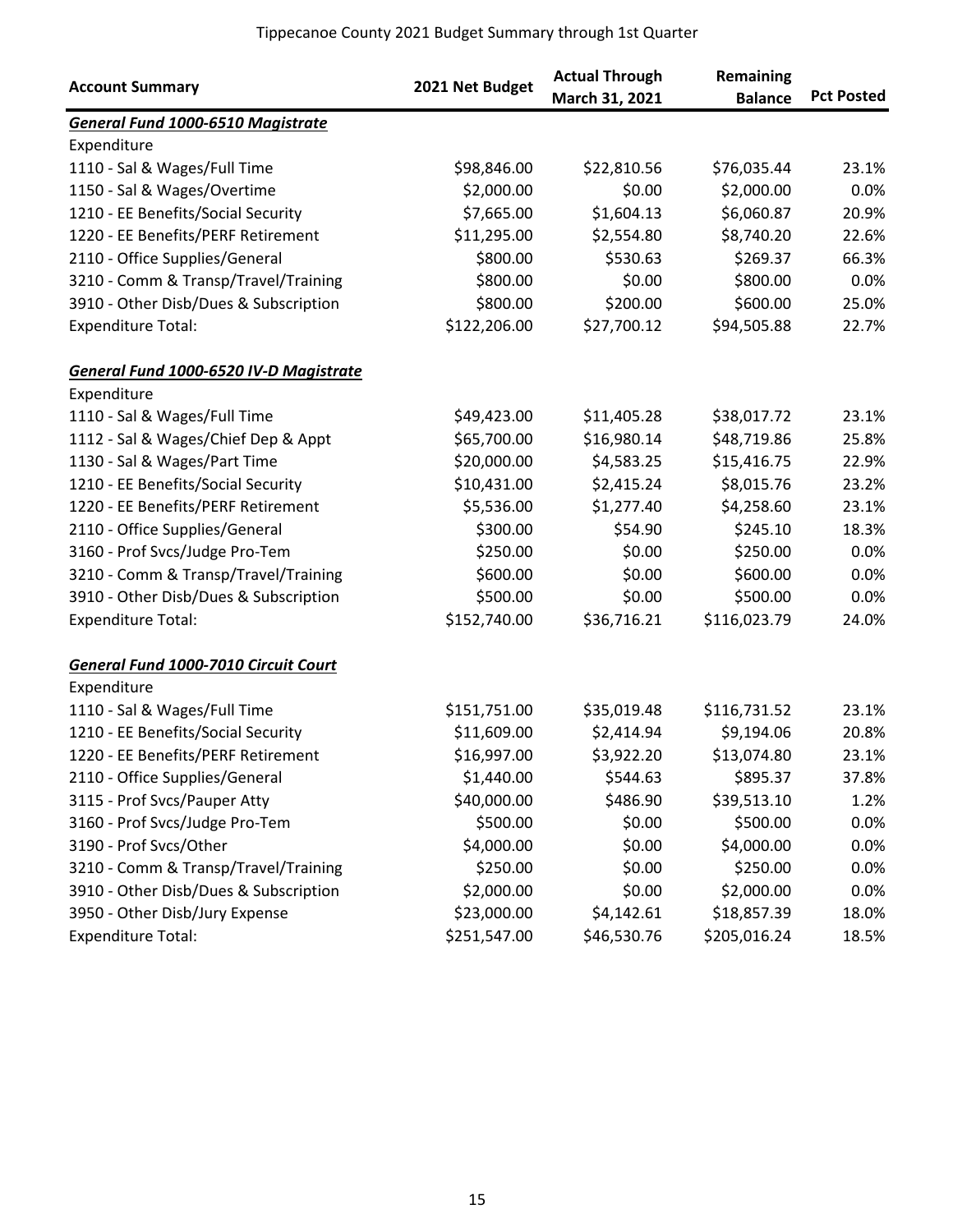| <b>Account Summary</b>                         | 2021 Net Budget | <b>Actual Through</b><br>March 31, 2021 | Remaining<br><b>Balance</b> | <b>Pct Posted</b> |
|------------------------------------------------|-----------------|-----------------------------------------|-----------------------------|-------------------|
| <b>General Fund 1000-7101 Superior Court 1</b> |                 |                                         |                             |                   |
| Expenditure                                    |                 |                                         |                             |                   |
| 1110 - Sal & Wages/Full Time                   | \$93,288.00     | \$21,528.00                             | \$71,760.00                 | 23.1%             |
| 1113 - Sal & Wages/Benefit Elig PT             | \$35,007.00     | \$7,917.60                              | \$27,089.40                 | 22.6%             |
| 1150 - Sal & Wages/Overtime                    | \$3,000.00      | \$107.87                                | \$2,892.13                  | 3.6%              |
| 1210 - EE Benefits/Social Security             | \$10,045.00     | \$2,009.04                              | \$8,035.96                  | 20.0%             |
| 1220 - EE Benefits/PERF Retirement             | \$10,785.00     | \$2,423.24                              | \$8,361.76                  | 22.5%             |
| 2110 - Office Supplies/General                 | \$1,000.00      | \$0.00                                  | \$1,000.00                  | 0.0%              |
| 2130 - Office Supplies/Printing                | \$300.00        | \$0.00                                  | \$300.00                    | 0.0%              |
| 3115 - Prof Svcs/Pauper Atty                   | \$50,000.00     | \$1,408.50                              | \$48,591.50                 | 2.8%              |
| 3140 - Prof Svcs/Counselng Consults            | \$2,000.00      | $-52,812.50$                            | \$4,812.50                  | $-140.6%$         |
| 3160 - Prof Svcs/Judge Pro-Tem                 | \$300.00        | \$0.00                                  | \$300.00                    | 0.0%              |
| 3190 - Prof Svcs/Other                         | \$1,500.00      | \$0.00                                  | \$1,500.00                  | 0.0%              |
| 3210 - Comm & Transp/Travel/Training           | \$500.00        | \$0.00                                  | \$500.00                    | 0.0%              |
| 3910 - Other Disb/Dues & Subscription          | \$1,075.00      | \$739.31                                | \$335.69                    | 68.8%             |
| 3950 - Other Disb/Jury Expense                 | \$14,925.00     | \$515.84                                | \$14,409.16                 | 3.5%              |
| <b>Expenditure Total:</b>                      | \$223,725.00    | \$33,836.90                             | \$189,888.10                | 15.1%             |
| <b>General Fund 1000-7102 Superior Court 2</b> |                 |                                         |                             |                   |
| Expenditure                                    |                 |                                         |                             |                   |
| 1110 - Sal & Wages/Full Time                   | \$96,167.00     | \$22,192.38                             | \$73,974.62                 | 23.1%             |
| 1113 - Sal & Wages/Benefit Elig PT             | \$35,217.00     | \$8,126.94                              | \$27,090.06                 | 23.1%             |
| 1150 - Sal & Wages/Overtime                    | \$3,000.00      | \$90.19                                 | \$2,909.81                  | 3.0%              |
| 1210 - EE Benefits/Social Security             | \$10,281.00     | \$2,150.00                              | \$8,131.00                  | 20.9%             |
| 1220 - EE Benefits/PERF Retirement             | \$11,107.00     | \$2,491.24                              | \$8,615.76                  | 22.4%             |
| 2110 - Office Supplies/General                 | \$1,000.00      | \$55.73                                 | \$944.27                    | 5.6%              |
| 3115 - Prof Svcs/Pauper Atty                   | \$35,000.00     | \$2,209.50                              | \$32,790.50                 | 6.3%              |
| 3145 - Prof Svcs/Hlth & Med Prof               | \$12,000.00     | \$2,675.00                              | \$9,325.00                  | 22.3%             |
| 3160 - Prof Svcs/Judge Pro-Tem                 | \$500.00        | \$0.00                                  | \$500.00                    | 0.0%              |
| 3165 - Prof Svcs/Transcriptionist              | \$76,050.00     | \$11,150.00                             | \$64,900.00                 | 14.7%             |
| 3190 - Prof Svcs/Other                         | \$250.00        | \$0.00                                  | \$250.00                    | 0.0%              |
| 3210 - Comm & Transp/Travel/Training           | \$500.00        | \$0.00                                  | \$500.00                    | 0.0%              |
| 3910 - Other Disb/Dues & Subscription          | \$2,500.00      | \$1,481.64                              | \$1,018.36                  | 59.3%             |
| 3950 - Other Disb/Jury Expense                 | \$10,000.00     | \$0.00                                  | \$10,000.00                 | 0.0%              |
| <b>Expenditure Total:</b>                      | \$293,572.00    | \$52,622.62                             | \$240,949.38                | 17.9%             |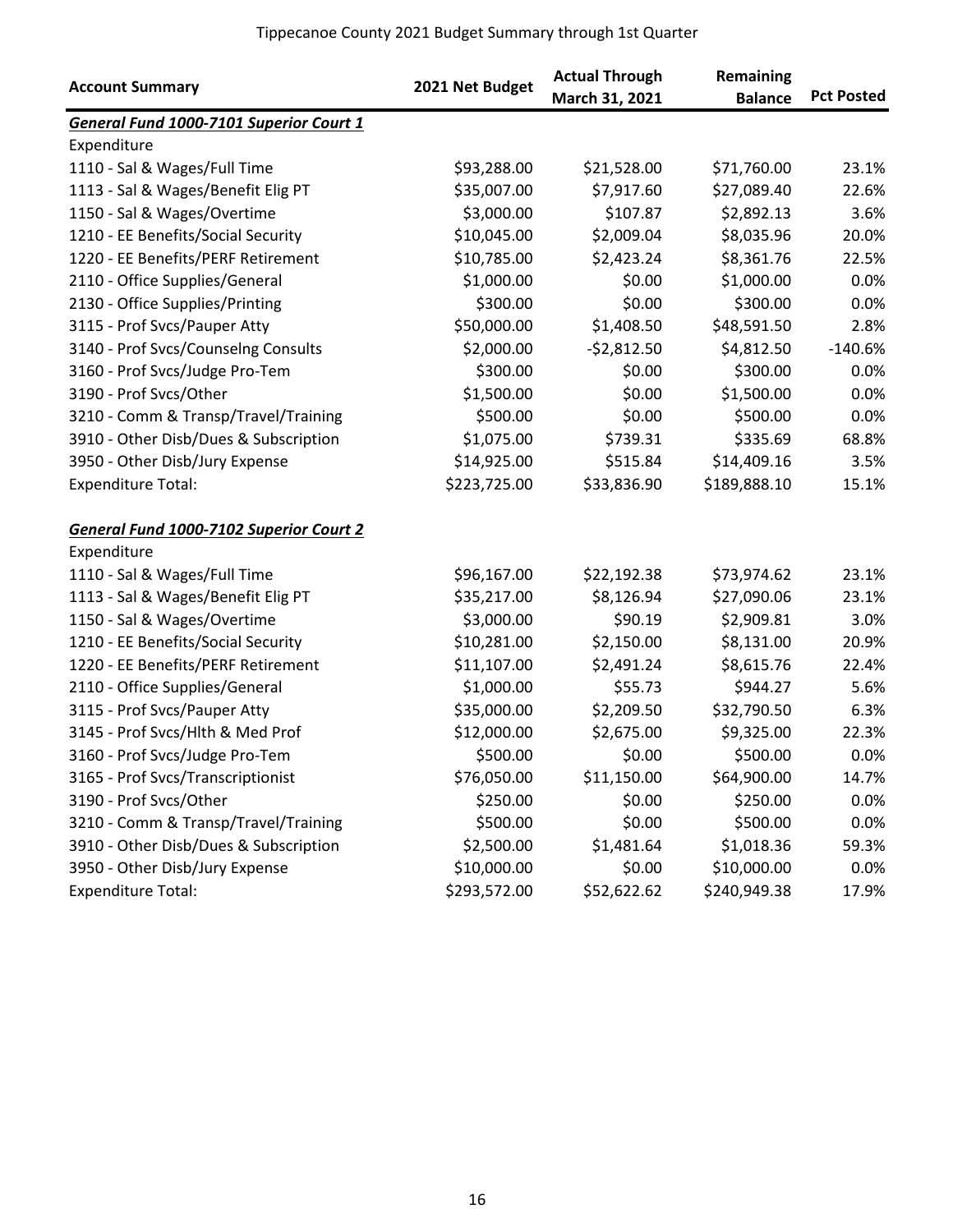|                                         |                 | <b>Actual Through</b> | Remaining      |                   |
|-----------------------------------------|-----------------|-----------------------|----------------|-------------------|
| <b>Account Summary</b>                  | 2021 Net Budget | March 31, 2021        | <b>Balance</b> | <b>Pct Posted</b> |
| General Fund 1000-7104 Superior Court 4 |                 |                       |                |                   |
| Expenditure                             |                 |                       |                |                   |
| 1110 - Sal & Wages/Full Time            | \$189,376.00    | \$40,412.09           | \$148,963.91   | 21.3%             |
| 1150 - Sal & Wages/Overtime             | \$1,200.00      | \$0.00                | \$1,200.00     | 0.0%              |
| 1210 - EE Benefits/Social Security      | \$14,580.00     | \$2,871.36            | \$11,708.64    | 19.7%             |
| 1220 - EE Benefits/PERF Retirement      | \$21,345.00     | \$4,526.18            | \$16,818.82    | 21.2%             |
| 2110 - Office Supplies/General          | \$750.00        | \$516.82              | \$233.18       | 68.9%             |
| 3115 - Prof Svcs/Pauper Atty            | \$5,000.00      | \$0.00                | \$5,000.00     | 0.0%              |
| 3160 - Prof Svcs/Judge Pro-Tem          | \$300.00        | \$0.00                | \$300.00       | 0.0%              |
| 3190 - Prof Svcs/Other                  | \$2,000.00      | \$0.00                | \$2,000.00     | 0.0%              |
| 3210 - Comm & Transp/Travel/Training    | \$1,500.00      | \$0.00                | \$1,500.00     | 0.0%              |
| 3910 - Other Disb/Dues & Subscription   | \$300.00        | \$200.00              | \$100.00       | 66.7%             |
| 3950 - Other Disb/Jury Expense          | \$4,000.00      | \$240.00              | \$3,760.00     | 6.0%              |
| <b>Expenditure Total:</b>               | \$240,351.00    | \$48,766.45           | \$191,584.55   | 20.3%             |
| General Fund 1000-7105 Superior Court 5 |                 |                       |                |                   |
| Expenditure                             |                 |                       |                |                   |
| 1110 - Sal & Wages/Full Time            | \$189,663.00    | \$43,756.38           | \$145,906.62   | 23.1%             |
| 1210 - EE Benefits/Social Security      | \$14,510.00     | \$2,986.68            | \$11,523.32    | 20.6%             |
| 1220 - EE Benefits/PERF Retirement      | \$21,243.00     | \$4,900.74            | \$16,342.26    | 23.1%             |
| 2110 - Office Supplies/General          | \$2,000.00      | \$32.32               | \$1,967.68     | 1.6%              |
| 3115 - Prof Svcs/Pauper Atty            | \$15,000.00     | \$864.00              | \$14,136.00    | 5.8%              |
| 3140 - Prof Svcs/Counselng Consults     | \$45,000.00     | \$7,535.00            | \$37,465.00    | 16.7%             |
| 3160 - Prof Svcs/Judge Pro-Tem          | \$400.00        | \$0.00                | \$400.00       | 0.0%              |
| 3190 - Prof Svcs/Other                  | \$1,000.00      | \$0.00                | \$1,000.00     | 0.0%              |
| 3210 - Comm & Transp/Travel/Training    | \$250.00        | \$0.00                | \$250.00       | 0.0%              |
| 3910 - Other Disb/Dues & Subscription   | \$600.00        | \$0.00                | \$600.00       | 0.0%              |
| 3950 - Other Disb/Jury Expense          | \$2,000.00      | \$75.39               | \$1,924.61     | 3.8%              |
| <b>Expenditure Total:</b>               | \$291,666.00    | \$60,150.51           | \$231,515.49   | 20.6%             |
| General Fund 1000-7106 Superior Court 6 |                 |                       |                |                   |
| Expenditure                             |                 |                       |                |                   |
| 1110 - Sal & Wages/Full Time            | \$235,920.00    | \$54,111.01           | \$181,808.99   | 22.9%             |
| 1130 - Sal & Wages/Part Time            | \$500.00        | \$0.00                | \$500.00       | 0.0%              |
| 1210 - EE Benefits/Social Security      | \$18,087.00     | \$3,922.21            | \$14,164.79    | 21.7%             |
| 1220 - EE Benefits/PERF Retirement      | \$26,424.00     | \$6,060.48            | \$20,363.52    | 22.9%             |
| 2110 - Office Supplies/General          | \$2,130.00      | \$630.99              | \$1,499.01     | 29.6%             |
| 3115 - Prof Svcs/Pauper Atty            | \$2,500.00      | \$1,125.00            | \$1,375.00     | 45.0%             |
| 3145 - Prof Svcs/Hlth & Med Prof        | \$1,000.00      | \$1,000.00            | \$0.00         | 100.0%            |
| 3160 - Prof Svcs/Judge Pro-Tem          | \$500.00        | \$75.00               | \$425.00       | 15.0%             |
| 3210 - Comm & Transp/Travel/Training    | \$500.00        | \$0.00                | \$500.00       | 0.0%              |
| 3910 - Other Disb/Dues & Subscription   | \$1,750.00      | \$699.00              | \$1,051.00     | 39.9%             |
| 3950 - Other Disb/Jury Expense          | \$1,000.00      | \$0.00                | \$1,000.00     | 0.0%              |
| <b>Expenditure Total:</b>               | \$290,311.00    | \$67,623.69           | \$222,687.31   | 23.3%             |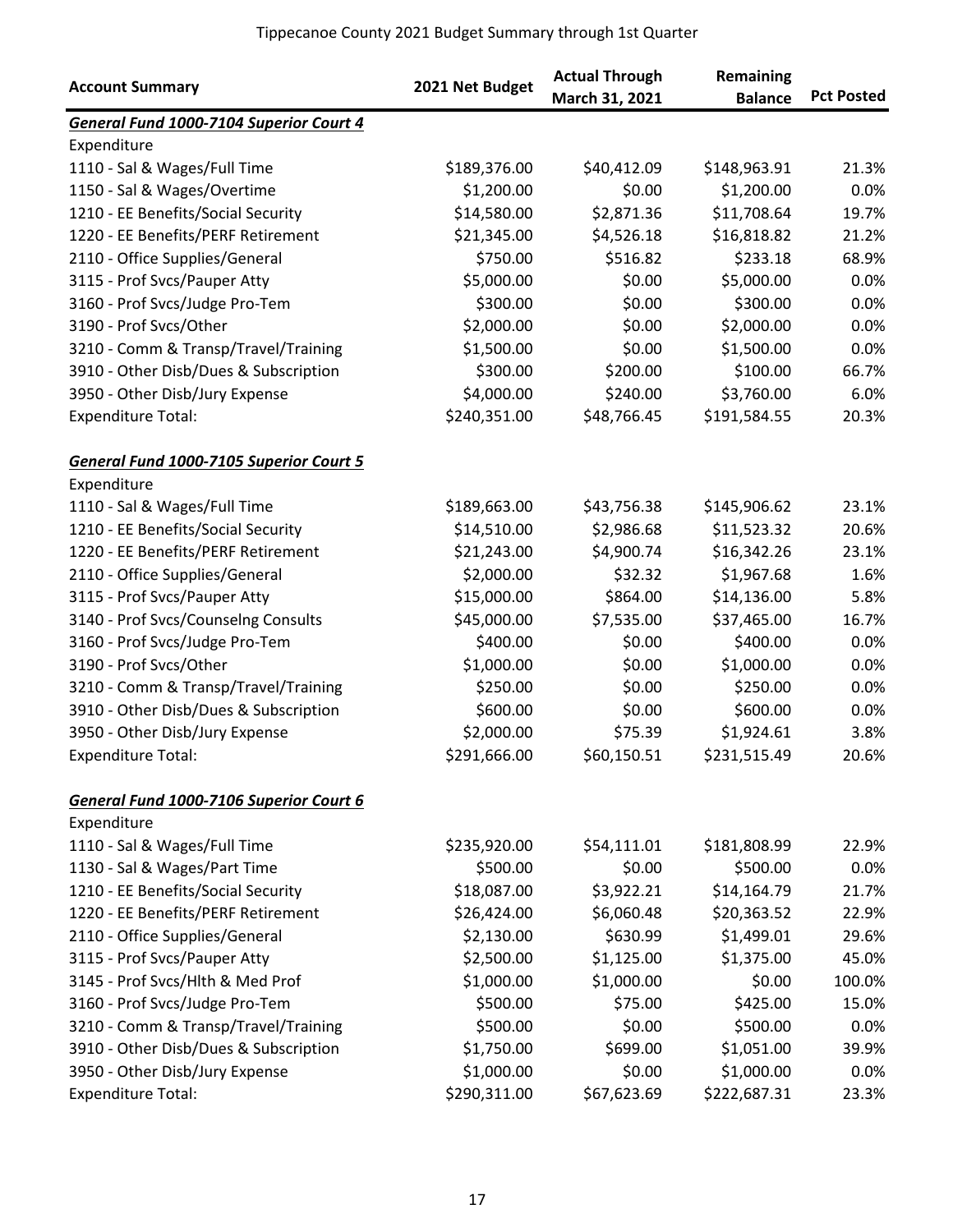| <b>Account Summary</b>                             | 2021 Net Budget | <b>Actual Through</b><br>March 31, 2021 | Remaining<br><b>Balance</b> | <b>Pct Posted</b> |
|----------------------------------------------------|-----------------|-----------------------------------------|-----------------------------|-------------------|
| General Fund 1000-7107 Superior Court 7            |                 |                                         |                             |                   |
| Expenditure                                        |                 |                                         |                             |                   |
| 1110 - Sal & Wages/Full Time                       | \$162,633.00    | \$26,035.34                             | \$136,597.66                | 16.0%             |
| 1150 - Sal & Wages/Overtime                        | \$1,000.00      | \$0.00                                  | \$1,000.00                  | 0.0%              |
| 1210 - EE Benefits/Social Security                 | \$12,518.00     | \$1,931.21                              | \$10,586.79                 | 15.4%             |
| 1220 - EE Benefits/PERF Retirement                 | \$18,327.00     | \$2,915.99                              | \$15,411.01                 | 15.9%             |
| 2110 - Office Supplies/General                     | \$1,000.00      | \$566.89                                | \$433.11                    | 56.7%             |
| 3115 - Prof Svcs/Pauper Atty                       | \$10,000.00     | \$0.00                                  | \$10,000.00                 | 0.0%              |
| 3145 - Prof Svcs/Hlth & Med Prof                   | \$15,000.00     | \$0.00                                  | \$15,000.00                 | 0.0%              |
| 3160 - Prof Svcs/Judge Pro-Tem                     | \$300.00        | \$25.00                                 | \$275.00                    | 8.3%              |
| 3210 - Comm & Transp/Travel/Training               | \$289.00        | \$0.00                                  | \$289.00                    | 0.0%              |
| 3910 - Other Disb/Dues & Subscription              | \$511.00        | \$200.00                                | \$311.00                    | 39.1%             |
| 3950 - Other Disb/Jury Expense                     | \$5,000.00      | \$0.00                                  | \$5,000.00                  | 0.0%              |
| <b>Expenditure Total:</b>                          | \$226,578.00    | \$31,674.43                             | \$194,903.57                | 14.0%             |
| General Fund 1000-7203 Superior Court 3 (Juvenile) |                 |                                         |                             |                   |
| Expenditure                                        |                 |                                         |                             |                   |
| 1110 - Sal & Wages/Full Time                       | \$251,757.00    | \$56,379.42                             | \$195,377.58                | 22.4%             |
| 1112 - Sal & Wages/Chief Dep & Appt                | \$41,393.00     | \$9,552.24                              | \$31,840.76                 | 23.1%             |
| 1130 - Sal & Wages/Part Time                       | \$30,000.00     | \$4,704.00                              | \$25,296.00                 | 15.7%             |
| 1210 - EE Benefits/Social Security                 | \$24,721.00     | \$4,970.31                              | \$19,750.69                 | 20.1%             |
| 1220 - EE Benefits/PERF Retirement                 | \$28,197.00     | \$6,314.52                              | \$21,882.48                 | 22.4%             |
| 2110 - Office Supplies/General                     | \$3,000.00      | \$160.19                                | \$2,839.81                  | 5.3%              |
| 2220 - Oper Supplies/Inst'l or Med                 | \$9,000.00      | \$1,833.00                              | \$7,167.00                  | 20.4%             |
| 3115 - Prof Svcs/Pauper Atty                       | \$35,000.00     | \$3,771.00                              | \$31,229.00                 | 10.8%             |
| 3145 - Prof Svcs/Hlth & Med Prof                   | \$285,000.00    | \$54,659.00                             | \$230,341.00                | 19.2%             |
| 3160 - Prof Svcs/Judge Pro-Tem                     | \$750.00        | \$0.00                                  | \$750.00                    | 0.0%              |
| 3190 - Prof Svcs/Other                             | \$26,600.00     | \$3,100.00                              | \$23,500.00                 | 11.7%             |
| 3210 - Comm & Transp/Travel/Training               | \$2,000.00      | \$695.00                                | \$1,305.00                  | 34.8%             |
| 3730 - Rentals & Leases/Minor Equip                | \$30,000.00     | \$4,829.80                              | \$25,170.20                 | 16.1%             |
| 3910 - Other Disb/Dues & Subscription              | \$1,750.00      | \$175.00                                | \$1,575.00                  | 10.0%             |
| <b>Expenditure Total:</b>                          | \$769,168.00    | \$151,143.48                            | \$618,024.52                | 19.7%             |
| General Fund 1000-7310 CASA                        |                 |                                         |                             |                   |
| Expenditure                                        |                 |                                         |                             |                   |
| 1110 - Sal & Wages/Full Time                       | \$360,528.00    | \$71,503.02                             | \$289,024.98                | 19.8%             |
| 1113 - Sal & Wages/Benefit Elig PT                 | \$126,424.00    | \$29,174.88                             | \$97,249.12                 | 23.1%             |
| 1210 - EE Benefits/Social Security                 | \$37,252.00     | \$7,318.85                              | \$29,933.15                 | 19.6%             |
| 1220 - EE Benefits/PERF Retirement                 | \$40,380.00     | \$8,008.38                              | \$32,371.62                 | 19.8%             |
| <b>Expenditure Total:</b>                          | \$564,584.00    | \$116,005.13                            | \$448,578.87                | 20.5%             |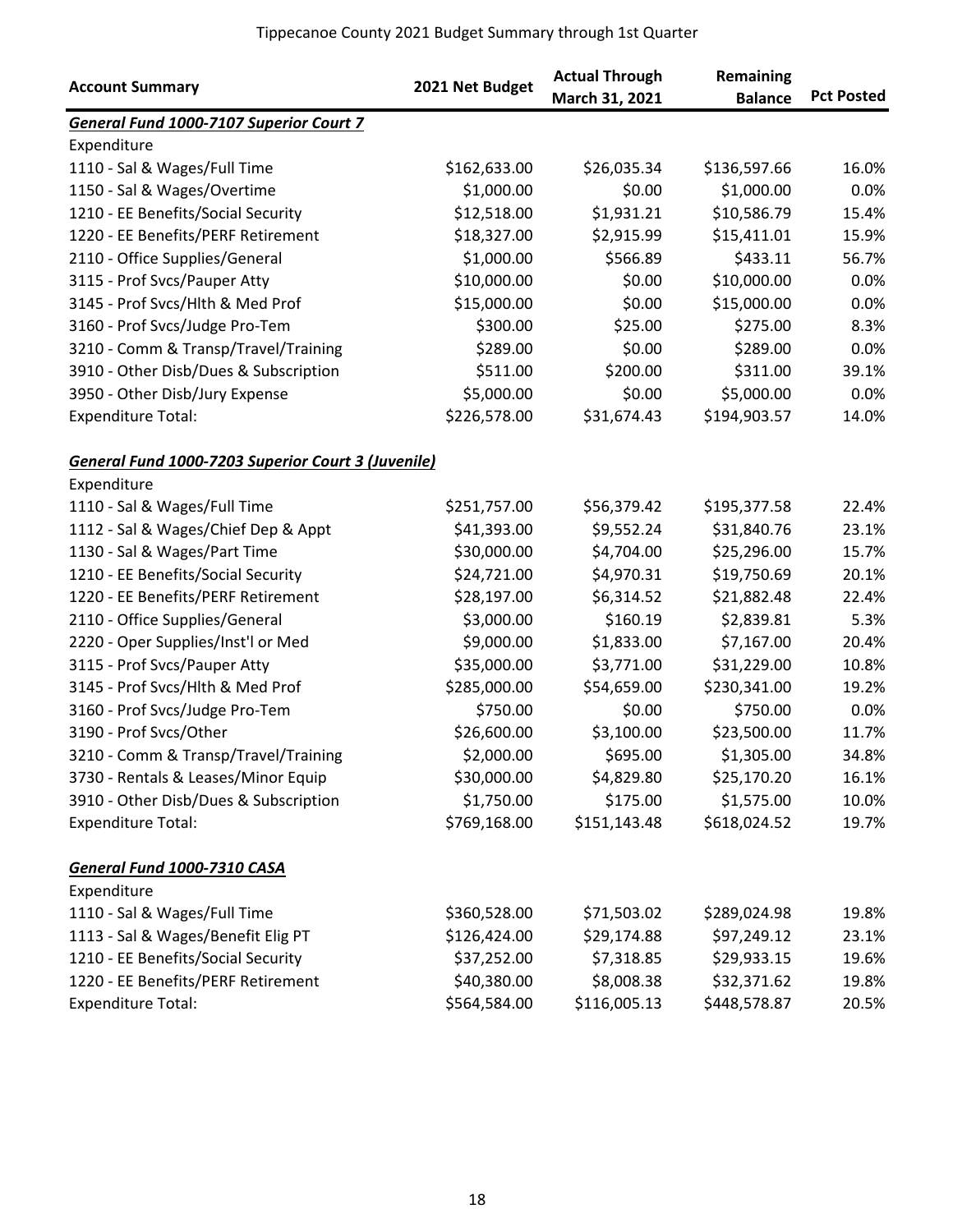|                                                        | 2021 Net Budget | <b>Actual Through</b> | Remaining      |                   |
|--------------------------------------------------------|-----------------|-----------------------|----------------|-------------------|
| <b>Account Summary</b>                                 |                 | March 31, 2021        | <b>Balance</b> | <b>Pct Posted</b> |
| General Fund 1000-9010 Health Department               |                 |                       |                |                   |
| Expenditure                                            |                 |                       |                |                   |
| 1110 - Sal & Wages/Full Time                           | \$947,551.00    | \$203,379.43          | \$744,171.57   | 21.5%             |
| 1112 - Sal & Wages/Chief Dep & Appt                    | \$55,329.00     | \$12,768.24           | \$42,560.76    | 23.1%             |
| 1130 - Sal & Wages/Part Time                           | \$12,000.00     | \$11,245.50           | \$754.50       | 93.7%             |
| 1210 - EE Benefits/Social Security                     | \$77,639.00     | \$16,492.09           | \$61,146.91    | 21.2%             |
| 1220 - EE Benefits/PERF Retirement                     | \$113,667.00    | \$21,044.03           | \$92,622.97    | 18.5%             |
| 2110 - Office Supplies/General                         | \$15,000.00     | \$3,771.86            | \$11,228.14    | 25.1%             |
| 2120 - Office Supplies/Forms                           | \$3,904.00      | \$1,695.59            | \$2,208.41     | 43.4%             |
| 2210 - Oper Supplies/Gasoline & Oil                    | \$2,000.00      | \$0.00                | \$2,000.00     | 0.0%              |
| 2220 - Oper Supplies/Inst'l or Med                     | \$137,441.00    | \$19,806.30           | \$117,634.70   | 14.4%             |
| 2340 - Rep & Maint/Minor Equipment                     | \$31,129.00     | \$30,129.67           | \$999.33       | 96.8%             |
| 2990 - Other Supplies/Non-specified                    | \$3,000.00      | \$84.95               | \$2,915.05     | 2.8%              |
| 3110 - Prof Svcs/Legal                                 | \$5,000.00      | \$1,600.00            | \$3,400.00     | 32.0%             |
| 3150 - Prof Svcs/Training                              | \$2,060.00      | \$60.00               | \$2,000.00     | 2.9%              |
| 3170 - Prof Svcs/Translator                            | \$14,000.00     | \$2,489.07            | \$11,510.93    | 17.8%             |
| 3190 - Prof Svcs/Other                                 | \$48,100.00     | \$14,062.52           | \$34,037.48    | 29.2%             |
| 3210 - Comm & Transp/Travel/Training                   | \$7,568.00      | \$136.11              | \$7,431.89     | 1.8%              |
| 3240 - Comm & Transp/Software                          | \$4,975.00      | \$4,314.86            | \$660.14       | 86.7%             |
| 3310 - Printing & Advertising/Legal                    | \$100.00        | \$23.97               | \$76.03        | 24.0%             |
| 3510 - Utility Service/Utilities                       | \$3,500.00      | \$755.57              | \$2,744.43     | 21.6%             |
| 3620 - Rep & Maint/Vehicle & Equip                     | \$100.00        | \$0.00                | \$100.00       | 0.0%              |
| 3720 - Rentals & Leases/Heavy Mach                     | \$6,000.00      | \$1,962.96            | \$4,037.04     | 32.7%             |
| 3910 - Other Disb/Dues & Subscription                  | \$2,160.00      | \$260.00              | \$1,900.00     | 12.0%             |
| <b>Expenditure Total:</b>                              | \$1,492,223.00  | \$346,082.72          | \$1,146,140.28 | 23.2%             |
| General Fund 1000-9410 Employee Insurance              |                 |                       |                |                   |
| Expenditure                                            |                 |                       |                |                   |
| 1222 - EE Benefits/Hoosier Start 401a                  | \$12,000.00     | \$2,222.22            | \$9,777.78     | 18.5%             |
| 1230 - EE Benefits/Health                              | \$7,212,164.00  | \$1,782,691.72        | \$5,429,472.28 | 24.7%             |
| 1231 - EE Benefits/LTD                                 | \$100,046.00    | \$25,315.23           | \$74,730.77    | 25.3%             |
| 1232 - EE Benefits/Life                                | \$62,008.00     | \$14,038.03           | \$47,969.97    | 22.6%             |
| 1910 - Other Personal Services/WC                      | \$368,000.00    | \$17,665.47           | \$350,334.53   | 4.8%              |
| 1920 - Other Personal Services/Unempl                  | \$24,000.00     | \$8,001.75            | \$15,998.25    | 33.3%             |
| <b>Expenditure Total:</b>                              | \$7,778,218.00  | \$1,849,934.42        | \$5,928,283.58 | 23.8%             |
| General Fund 1000-9600 Miscellaneous Refunds           |                 |                       |                |                   |
| Expenditure                                            |                 |                       |                |                   |
| 3945 - Other Disb/Refund of Prop Tax                   | \$0.00          | \$1,642.22            | $-$1,642.22$   |                   |
| General Fund 1000-9604 Property Tax Refunds Tax Set 04 |                 |                       |                |                   |
| Expenditure                                            |                 |                       |                |                   |
| 3945 - Other Disb/Refund of Prop Tax                   | \$0.00          | \$13,240.81           | $-$13,240.81$  |                   |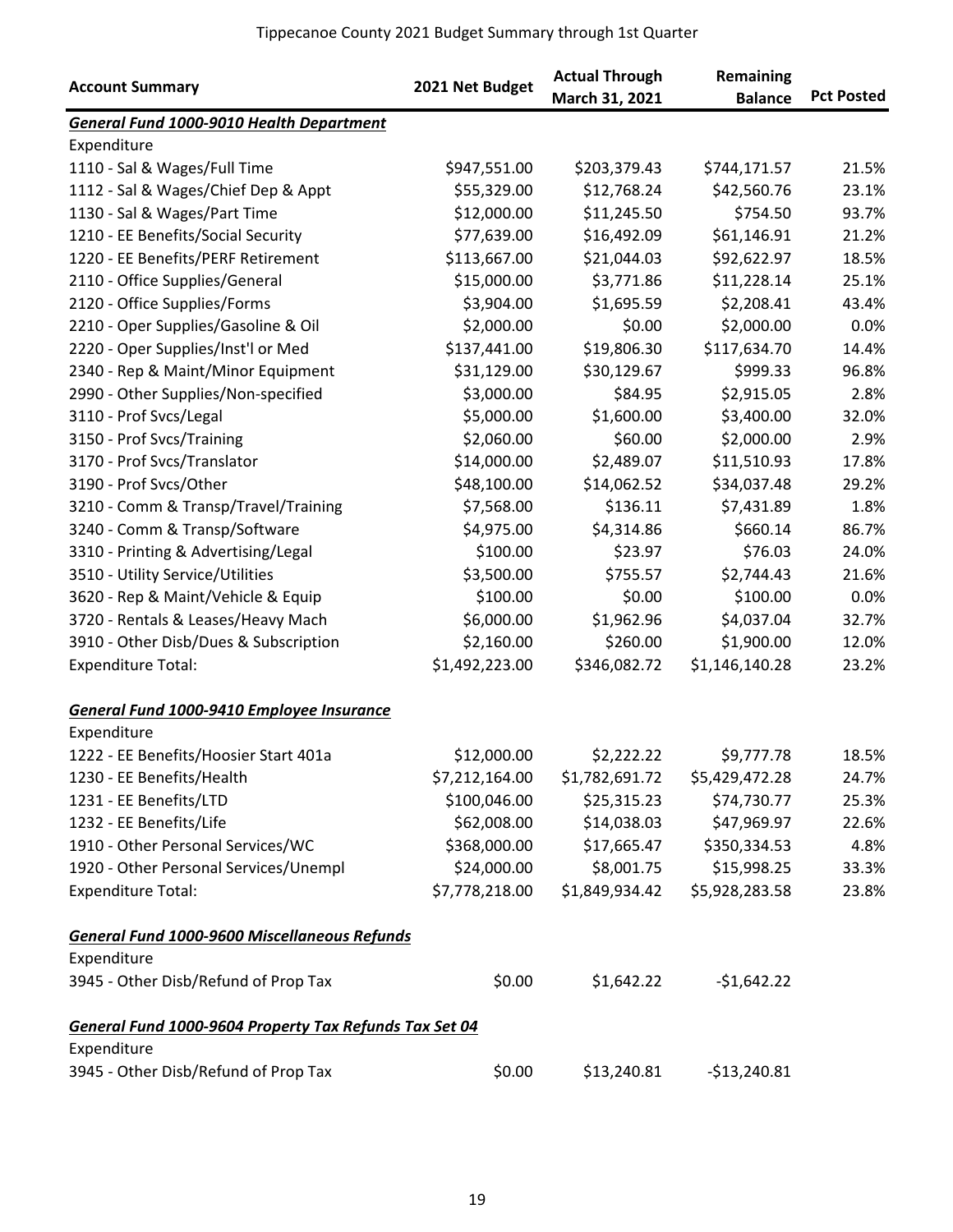| <b>Account Summary</b>                                 | 2021 Net Budget | <b>Actual Through</b><br>March 31, 2021 | Remaining<br><b>Balance</b> | <b>Pct Posted</b> |
|--------------------------------------------------------|-----------------|-----------------------------------------|-----------------------------|-------------------|
| General Fund 1000-9606 Property Tax Refunds Tax Set 06 |                 |                                         |                             |                   |
| Expenditure                                            |                 |                                         |                             |                   |
| 3945 - Other Disb/Refund of Prop Tax                   | \$0.00          | \$413.28                                | $-5413.28$                  |                   |
| General Fund 1000-9607 Property Tax Refunds Tax Set 07 |                 |                                         |                             |                   |
| Expenditure                                            |                 |                                         |                             |                   |
| 3945 - Other Disb/Refund of Prop Tax                   | \$0.00          | \$132.30                                | $-5132.30$                  |                   |
| General Fund 1000-9609 Property Tax Refunds Tax Set 09 |                 |                                         |                             |                   |
| Expenditure                                            |                 |                                         |                             |                   |
| 3945 - Other Disb/Refund of Prop Tax                   | \$0.00          | \$7,759.97                              | $-57,759.97$                |                   |
| General Fund 1000-9614 Property Tax Refunds Tax Set 14 |                 |                                         |                             |                   |
| Expenditure                                            |                 |                                         |                             |                   |
| 3945 - Other Disb/Refund of Prop Tax                   | \$0.00          | \$48.20                                 | $-548.20$                   |                   |
| General Fund 1000-9622 Property Tax Refunds Tax Set 22 |                 |                                         |                             |                   |
| Expenditure                                            |                 |                                         |                             |                   |
| 3945 - Other Disb/Refund of Prop Tax                   | \$0.00          | \$4,376.93                              | $-54,376.93$                |                   |
| General Fund 1000-9626 Property Tax Refunds Tax Set 26 |                 |                                         |                             |                   |
| Expenditure                                            |                 |                                         |                             |                   |
| 3945 - Other Disb/Refund of Prop Tax                   | \$0.00          | \$276.25                                | $-5276.25$                  |                   |
| General Fund 1000-9628 Property Tax Refunds Tax Set 28 |                 |                                         |                             |                   |
| Expenditure                                            |                 |                                         |                             |                   |
| 3945 - Other Disb/Refund of Prop Tax                   | \$0.00          | \$479.73                                | $-5479.73$                  |                   |
| General Fund 1000-9630 Property Tax Refunds Tax Set 30 |                 |                                         |                             |                   |
| Expenditure                                            |                 |                                         |                             |                   |
| 3945 - Other Disb/Refund of Prop Tax                   | \$0.00          | \$5,007.86                              | $-$5,007.86$                |                   |
| General Fund 1000-9631 Property Tax Refunds Tax Set 31 |                 |                                         |                             |                   |
| Expenditure                                            |                 |                                         |                             |                   |
| 3945 - Other Disb/Refund of Prop Tax                   | \$0.00          | \$5,452.92                              | $-55,452.92$                |                   |
| General Fund 1000-9633 Property Tax Refunds Tax Set 33 |                 |                                         |                             |                   |
| Expenditure                                            |                 |                                         |                             |                   |
| 3945 - Other Disb/Refund of Prop Tax                   | \$0.00          | \$149,943.60                            | $-$149,943.60$              |                   |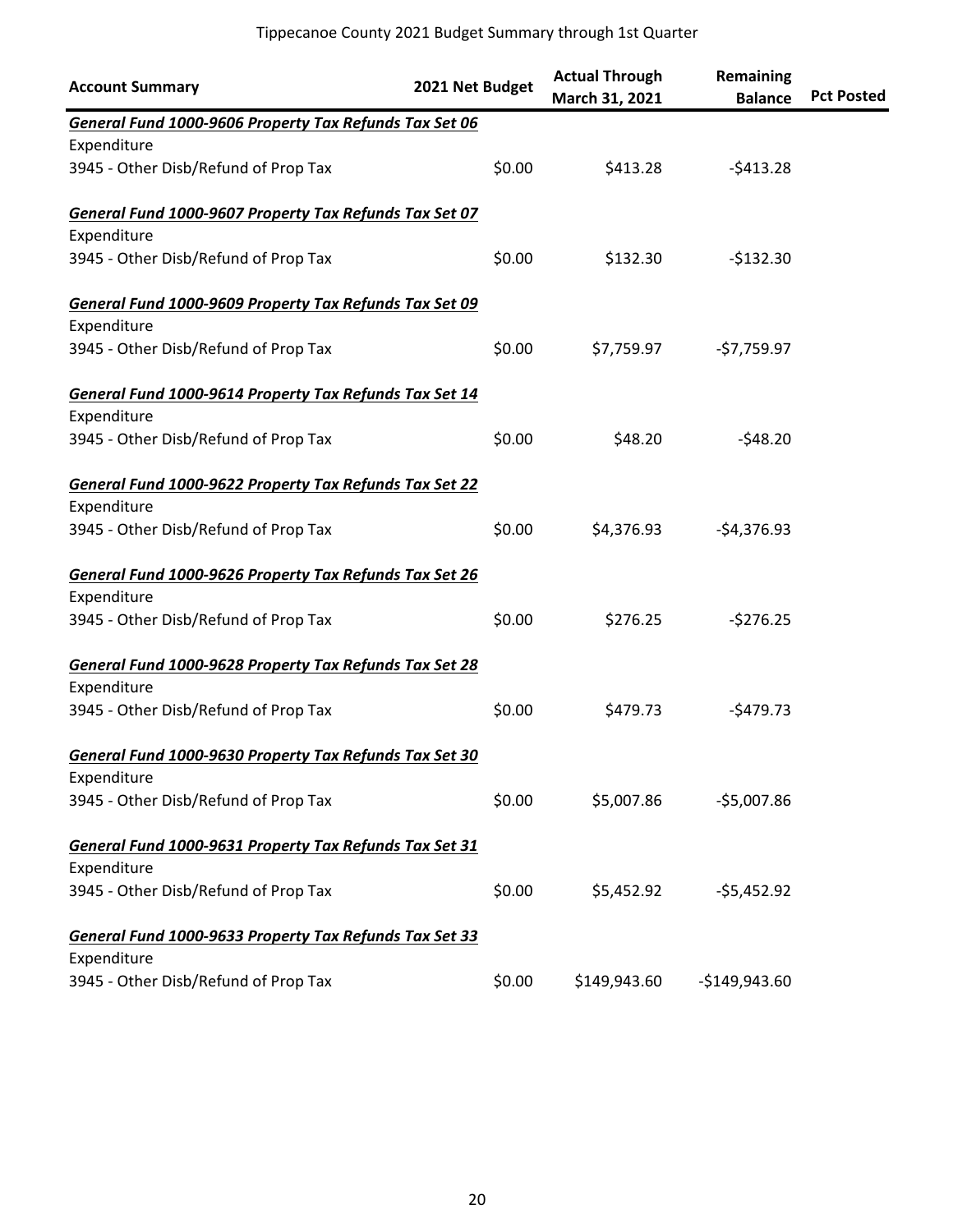| <b>Account Summary</b>                                        | 2021 Net Budget | <b>Actual Through</b><br>March 31, 2021 | Remaining<br><b>Balance</b> | <b>Pct Posted</b> |
|---------------------------------------------------------------|-----------------|-----------------------------------------|-----------------------------|-------------------|
| <b>General Fund 1000-9800 Unappropriated Miscellaneous</b>    |                 |                                         |                             |                   |
| Expenditure                                                   |                 |                                         |                             |                   |
| 3190 - Prof Svcs/Other                                        | \$0.00          | \$7,806.00                              | $-57,806.00$                |                   |
| 3940 - Other Disb/General Refunds                             | \$0.00          | \$61,466.35                             | $-$61,466.35$               |                   |
| <b>Expenditure Total:</b>                                     | \$0.00          | \$69,272.35                             | $-$69,272.35$               |                   |
| <b>General Fund Expenditure Totals</b>                        | \$55,151,319.00 | \$11,730,739.75                         | \$43,420,579.25             | 21.3%             |
| <b>Accident Report 1101</b>                                   |                 |                                         |                             |                   |
| Revenue                                                       |                 |                                         |                             |                   |
| 0491 - Other Fees & Charges/Doc&Copy                          | \$0.00          | \$2,629.35                              | $-52,629.35$                |                   |
| <b>Accident Report 1101-5410 Sheriff</b><br>Expenditure       |                 |                                         |                             |                   |
| 3210 - Comm & Transp/Travel/Training                          | \$50,000.00     | \$0.00                                  | \$50,000.00                 | 0.0%              |
| <b>Bid Deposits &amp; Bond Holding 1108</b>                   |                 |                                         |                             |                   |
| Revenue<br>0990 - Funds Held on Behalf of Others              | \$0.00          | \$6,400.00                              | $-$6,400.00$                |                   |
| Bid Deposits & Bond Holding 1108-0110 Auditor<br>Expenditure  |                 |                                         |                             |                   |
| 3190 - Prof Svcs/Other                                        | \$0.00          | \$2,817.30                              | $-52,817.30$                |                   |
| 3940 - Other Disb/General Refunds                             | \$0.00          | \$2,600.00                              | $-52,600.00$                |                   |
| <b>Expenditure Total:</b>                                     | \$0.00          | \$5,417.30                              | $-55,417.30$                |                   |
| <b>Economic Development Income Tax (EDIT) 1112</b><br>Revenue |                 |                                         |                             |                   |
| 0112 - Income Taxes/LIT-CEDIT                                 | \$8,811,000.00  | \$2,261,782.74                          | \$6,549,217.26              | 25.7%             |
| 0291 - Publ Safety/State or Local                             | \$0.00          | \$7,977.82                              | $-57,977.82$                |                   |
| 0660 - Other Rcpts/Investment Earning                         | \$215,334.00    | \$28,552.79                             | \$186,781.21                | 13.3%             |
| 0730 - Refunds Reimb or Redeposits                            | \$0.00          | \$1,452.16                              | $-$1,452.16$                |                   |
| Revenue Total:                                                | \$9,026,334.00  | \$2,299,765.51                          | \$6,726,568.49              | 25.5%             |
| <b>EDIT 1112-0420 Surveyor</b>                                |                 |                                         |                             |                   |
| Expenditure                                                   |                 |                                         |                             |                   |
| 1110 - Sal & Wages/Full Time                                  | \$170,171.00    | \$32,699.76                             | \$137,471.24                | 19.2%             |
| 1111 - Sal & Wages/Elected Official                           | \$19,868.00     | \$4,585.02                              | \$15,282.98                 | 23.1%             |
| 1130 - Sal & Wages/Part Time                                  | \$8,000.00      | \$0.00                                  | \$8,000.00                  | 0.0%              |
| 1150 - Sal & Wages/Overtime                                   | \$4,000.00      | \$0.00                                  | \$4,000.00                  | 0.0%              |
| 1210 - EE Benefits/Social Security                            | \$15,456.00     | \$2,690.18                              | \$12,765.82                 | 17.4%             |
| 1220 - EE Benefits/PERF Retirement                            | \$21,733.00     | \$4,175.88                              | \$17,557.12                 | 19.2%             |
| <b>Expenditure Total:</b>                                     | \$239,228.00    | \$44,150.84                             | \$195,077.16                | 18.5%             |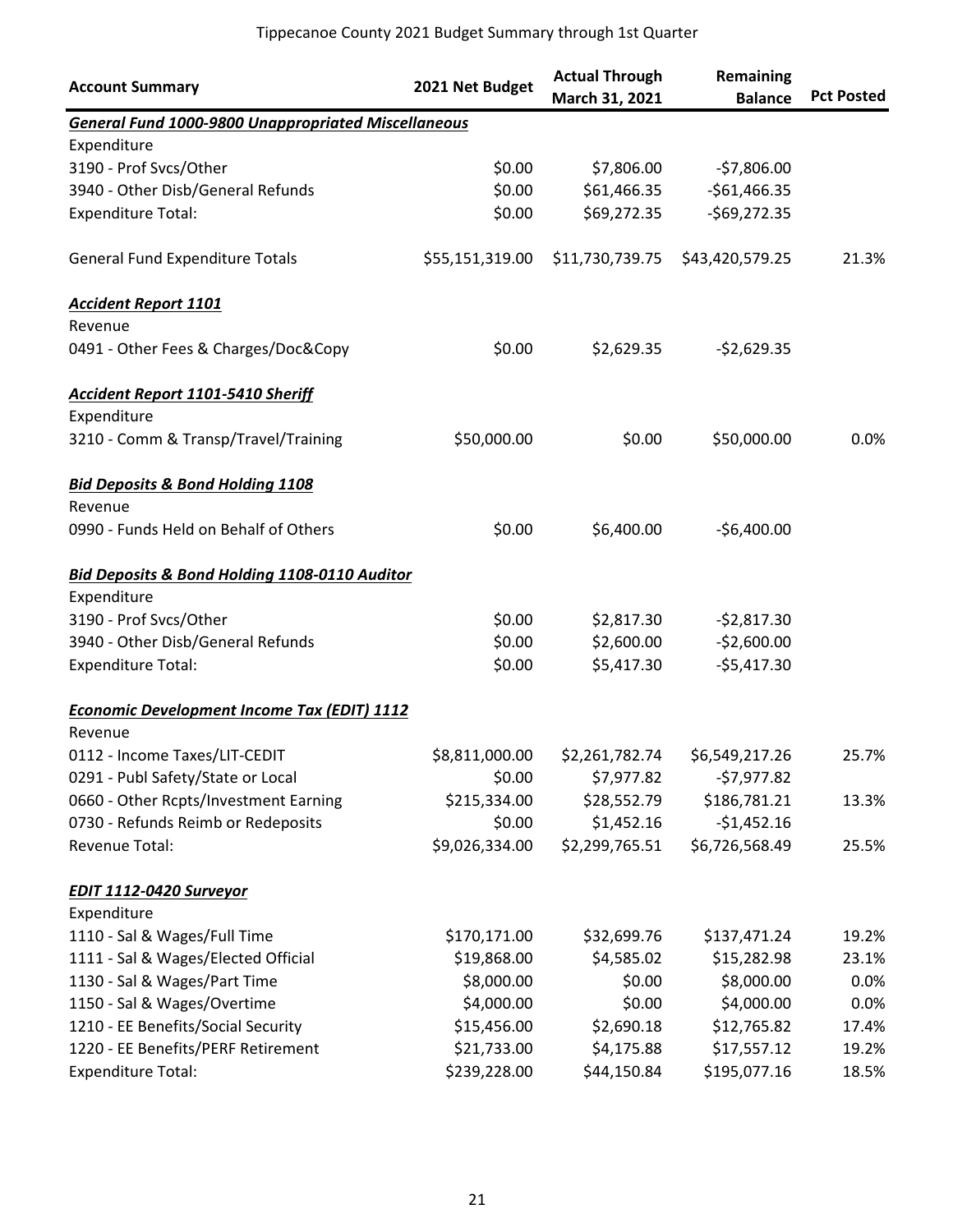| <b>Account Summary</b>                | 2021 Net Budget | <b>Actual Through</b><br>March 31, 2021 | Remaining<br><b>Balance</b> | <b>Pct Posted</b> |
|---------------------------------------|-----------------|-----------------------------------------|-----------------------------|-------------------|
| <b>EDIT 1112-0430 Drainage Board</b>  |                 |                                         |                             |                   |
| Expenditure                           |                 |                                         |                             |                   |
| 4240 - Infrastructure/Culverts & Drai | \$2,297,466.00  | \$187,302.00                            | \$2,110,164.00              | 8.2%              |
| <b>EDIT 1112-1110 Commissioners</b>   |                 |                                         |                             |                   |
| Expenditure                           |                 |                                         |                             |                   |
| 1110 - Sal & Wages/Full Time          | \$52,248.00     | \$12,057.24                             | \$40,190.76                 | 23.1%             |
| 1210 - EE Benefits/Social Security    | \$3,998.00      | \$812.13                                | \$3,185.87                  | 20.3%             |
| 1220 - EE Benefits/PERF Retirement    | \$5,853.00      | \$1,350.42                              | \$4,502.58                  | 23.1%             |
| 2990 - Other Supplies/Non-specified   | \$13,226.00     | \$8,152.58                              | \$5,073.42                  | 61.6%             |
| 3110 - Prof Svcs/Legal                | \$65.00         | \$65.00                                 | \$0.00                      | 100.0%            |
| 3150 - Prof Svcs/Training             | \$16,714.00     | \$2,024.00                              | \$14,690.00                 | 12.1%             |
| 3190 - Prof Svcs/Other                | \$786,566.00    | \$237,958.35                            | \$548,607.65                | 30.3%             |
| 3210 - Comm & Transp/Travel/Training  | \$10,000.00     | \$3.00                                  | \$9,997.00                  | 0.0%              |
| 3920 - Other Disb/Grants & Cmnty Supp | \$1,771,623.00  | \$238,983.00                            | \$1,532,640.00              | 13.5%             |
| 4115 - Land/Other Land                | \$3,000.00      | \$0.00                                  | \$3,000.00                  | 0.0%              |
| 4210 - Infrastructure/Roads & Streets | \$2,365,000.00  | \$0.00                                  | \$2,365,000.00              | 0.0%              |
| 4310 - Buildings/Municipal            | \$3,622,000.00  | \$896,161.80                            | \$2,725,838.20              | 24.7%             |
| 4330 - Buildings/Housing              | \$488,000.00    | \$0.00                                  | \$488,000.00                | 0.0%              |
| 4510 - Machinery & Equipment/General  | \$12,500.00     | \$129.00                                | \$12,371.00                 | 1.0%              |
| 4520 - Machinery & Equipment/Vehicle  | \$5,000.00      | \$0.00                                  | \$5,000.00                  | 0.0%              |
| 4590 - Machinery & Equipment/Other    | \$32,000.00     | \$0.00                                  | \$32,000.00                 | 0.0%              |
| 5300 - Bond & Loan/Principal          | \$2,154,837.00  | \$1,400,893.75                          | \$753,943.25                | 65.0%             |
| 6100 - Interfund Transfers/Transfer O | \$300,000.00    | \$0.00                                  | \$300,000.00                | 0.0%              |
| <b>Expenditure Total:</b>             | \$11,642,630.00 | \$2,798,590.27                          | \$8,844,039.73              | 24.0%             |
| <b>EDIT 1112-1150 ADA</b>             |                 |                                         |                             |                   |
| Expenditure                           |                 |                                         |                             |                   |
| 2110 - Office Supplies/General        | \$2,500.00      | \$0.00                                  | \$2,500.00                  | $0.0\%$           |
| 2140 - Office Supplies/Minor Equip    | \$7,500.00      | \$0.00                                  | \$7,500.00                  | $0.0\%$           |
| 3140 - Prof Svcs/Counselng Consults   | \$5,000.00      | \$0.00                                  | \$5,000.00                  | 0.0%              |
| 3190 - Prof Svcs/Other                | \$7,500.00      | \$2,625.00                              | \$4,875.00                  | 35.0%             |
| 3210 - Comm & Transp/Travel/Training  | \$7,500.00      | \$0.00                                  | \$7,500.00                  | 0.0%              |
| 4210 - Infrastructure/Roads & Streets | \$55,000.00     | \$0.00                                  | \$55,000.00                 | 0.0%              |
| 4310 - Buildings/Municipal            | \$55,000.00     | \$21,992.50                             | \$33,007.50                 | 40.0%             |
| 4330 - Buildings/Housing              | \$55,000.00     | \$35,312.42                             | \$19,687.58                 | 64.2%             |
| 4510 - Machinery & Equipment/General  | \$55,000.00     | \$0.00                                  | \$55,000.00                 | 0.0%              |
| <b>Expenditure Total:</b>             | \$250,000.00    | \$59,929.92                             | \$190,070.08                | 24.0%             |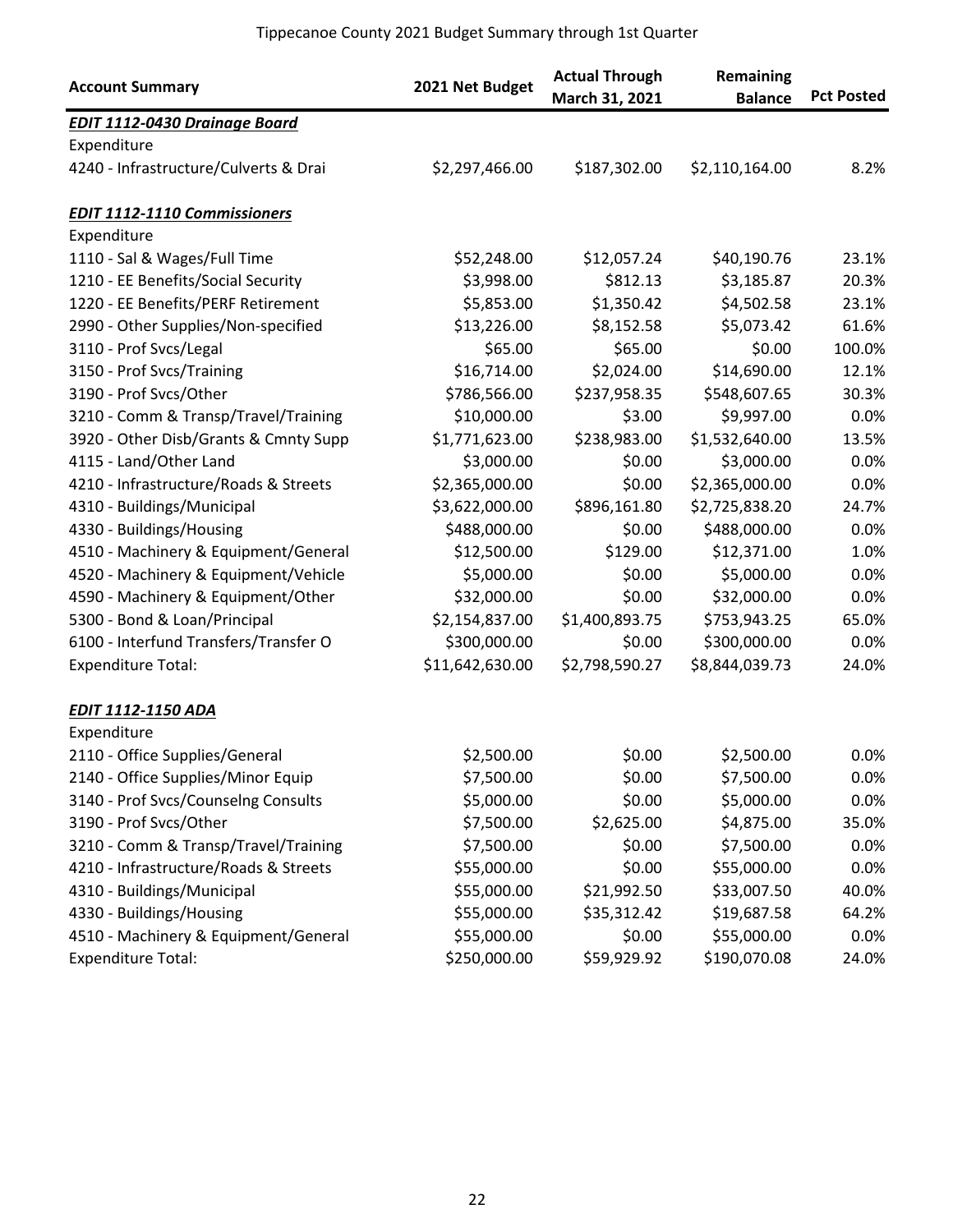| <b>Account Summary</b>                   | 2021 Net Budget | <b>Actual Through</b><br>March 31, 2021 | Remaining<br><b>Balance</b> | <b>Pct Posted</b> |
|------------------------------------------|-----------------|-----------------------------------------|-----------------------------|-------------------|
| <b>EDIT 1112-1410 DoIT</b>               |                 |                                         |                             |                   |
| Expenditure                              |                 |                                         |                             |                   |
| 3150 - Prof Svcs/Training                | \$12,000.00     | \$0.00                                  | \$12,000.00                 | 0.0%              |
| 3190 - Prof Svcs/Other                   | \$4,162.00      | \$2,138.50                              | \$2,023.50                  | 51.4%             |
| 3240 - Comm & Transp/Software            | \$769,928.00    | \$387,565.07                            | \$382,362.93                | 50.3%             |
| 4510 - Machinery & Equipment/General     | \$413,290.00    | \$222,381.42                            | \$190,908.58                | 53.8%             |
| <b>Expenditure Total:</b>                | \$1,199,380.00  | \$612,084.99                            | \$587,295.01                | 51.0%             |
| <b>EDIT 1112-1420 GIS</b>                |                 |                                         |                             |                   |
| Expenditure                              |                 |                                         |                             |                   |
| 1110 - Sal & Wages/Full Time             | \$130,675.00    | \$29,719.42                             | \$100,955.58                | 22.7%             |
| 1112 - Sal & Wages/Chief Dep & Appt      | \$41,185.00     | \$9,504.12                              | \$31,680.88                 | 23.1%             |
| 1210 - EE Benefits/Social Security       | \$13,148.00     | \$2,903.91                              | \$10,244.09                 | 22.1%             |
| 1220 - EE Benefits/PERF Retirement       | \$19,249.00     | \$4,396.73                              | \$14,852.27                 | 22.8%             |
| 2110 - Office Supplies/General           | \$2,076.00      | \$76.99                                 | \$1,999.01                  | 3.7%              |
| 3150 - Prof Svcs/Training                | \$3,120.00      | \$0.00                                  | \$3,120.00                  | 0.0%              |
| 3190 - Prof Svcs/Other                   | \$46,760.00     | \$0.00                                  | \$46,760.00                 | 0.0%              |
| 3210 - Comm & Transp/Travel/Training     | \$2,252.00      | \$0.00                                  | \$2,252.00                  | 0.0%              |
| 3240 - Comm & Transp/Software            | \$92,966.00     | \$19,500.00                             | \$73,466.00                 | 21.0%             |
| <b>Expenditure Total:</b>                | \$351,431.00    | \$66,101.17                             | \$285,329.83                | 18.8%             |
| <b>EDIT 1112-4510 Fairgrounds</b>        |                 |                                         |                             |                   |
| Expenditure                              |                 |                                         |                             |                   |
| 1110 - Sal & Wages/Full Time             | \$49,114.00     | \$3,475.76                              | \$45,638.24                 | 7.1%              |
| 1210 - EE Benefits/Social Security       | \$3,757.00      | \$261.47                                | \$3,495.53                  | 7.0%              |
| 1220 - EE Benefits/PERF Retirement       | \$5,500.00      | \$389.29                                | \$5,110.71                  | 7.1%              |
| <b>Expenditure Total:</b>                | \$58,371.00     | \$4,126.52                              | \$54,244.48                 | 7.1%              |
| <b>EDIT 1112-9410 Enployee Insurance</b> |                 |                                         |                             |                   |
| Expenditure                              |                 |                                         |                             |                   |
| 1230 - EE Benefits/Health                | \$100,000.00    | \$18,303.92                             | \$81,696.08                 | 18.3%             |
| 1231 - EE Benefits/LTD                   | \$1,700.00      | \$356.63                                | \$1,343.37                  | 21.0%             |
| 1232 - EE Benefits/Life                  | \$900.00        | \$170.94                                | \$729.06                    | 19.0%             |
| 1910 - Other Personal Services/WC        | \$14,000.00     | \$0.00                                  | \$14,000.00                 | 0.0%              |
| <b>Expenditure Total:</b>                | \$116,600.00    | \$18,831.49                             | \$97,768.51                 | 16.2%             |
| Court Costs 1116                         |                 |                                         |                             |                   |
| Revenue                                  |                 |                                         |                             |                   |
| 0490 - Other Fees & Charges/Unspecifi    | \$0.00          | \$21.20                                 | $-521.20$                   |                   |
| 0807 - Settlement/Local Certified Col    | \$0.00          | \$8,857.25                              | $-58,857.25$                |                   |
| Revenue Total:                           | \$0.00          | \$8,878.45                              | $-$8,878.45$                |                   |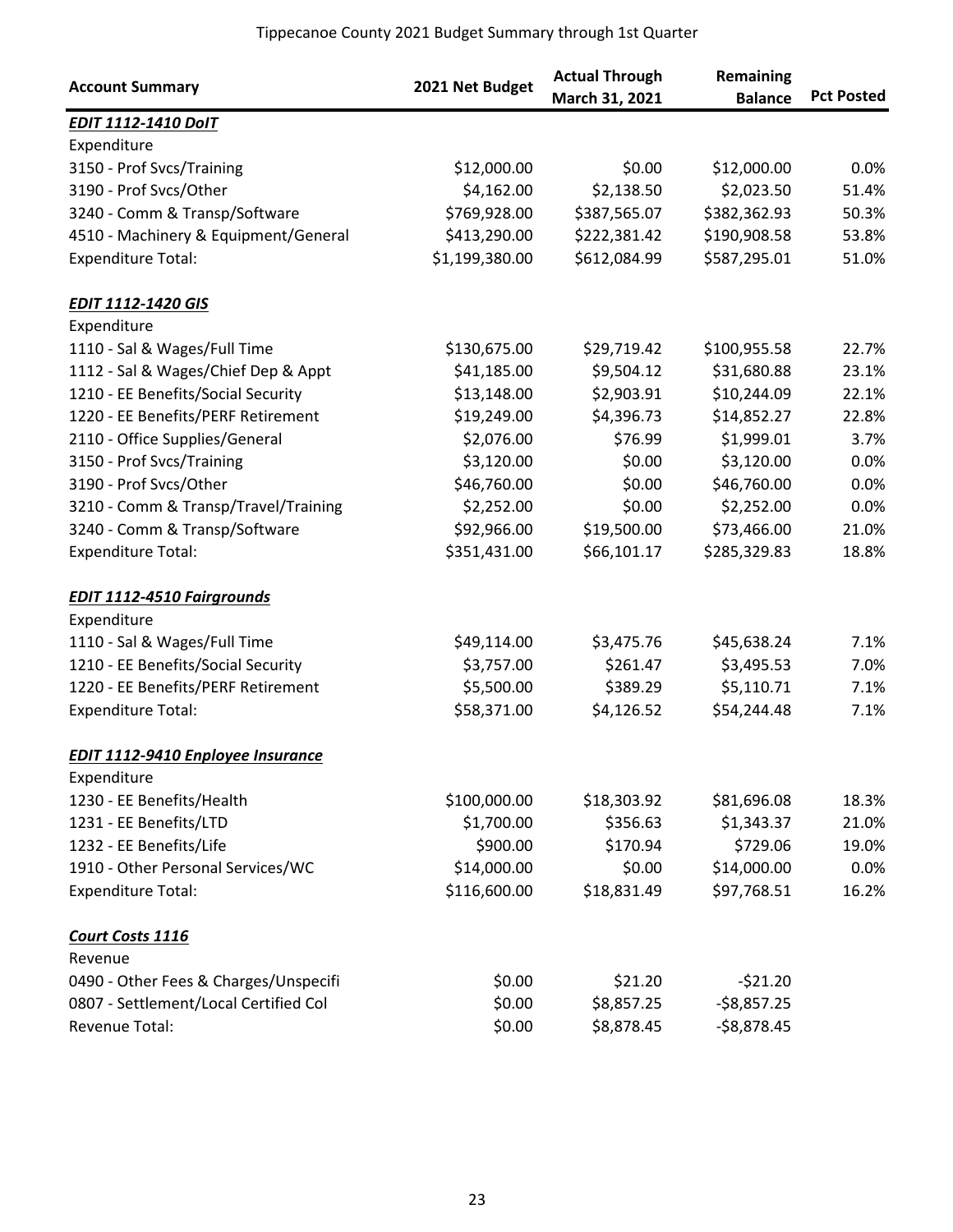| <b>Account Summary</b>                                        | 2021 Net Budget | <b>Actual Through</b><br>March 31, 2021 | Remaining<br><b>Balance</b> | <b>Pct Posted</b> |
|---------------------------------------------------------------|-----------------|-----------------------------------------|-----------------------------|-------------------|
| <b>Clerk Record Perpetuation 1119</b>                         |                 |                                         |                             |                   |
| Revenue                                                       |                 |                                         |                             |                   |
| 0282 - Hlth & Wlfr/Federal                                    | \$0.00          | \$236.52                                | $-5236.52$                  |                   |
| 0408 - Gen Govt Fees/Clerk                                    | \$150,000.00    | \$26,645.79                             | \$123,354.21                | 17.8%             |
| Revenue Total:                                                | \$150,000.00    | \$26,882.31                             | \$123,117.69                | 17.9%             |
| <b>Clerk Record Perpetuation 1119-5810</b>                    |                 |                                         |                             |                   |
| Expenditure                                                   |                 |                                         |                             |                   |
| 1110 - Sal & Wages/Full Time                                  | \$65,679.00     | \$10,104.48                             | \$55,574.52                 | 15.4%             |
| 1130 - Sal & Wages/Part Time                                  | \$50,000.00     | \$0.00                                  | \$50,000.00                 | 0.0%              |
| 1210 - EE Benefits/Social Security                            | \$8,850.00      | \$750.03                                | \$8,099.97                  | 8.5%              |
| 1220 - EE Benefits/PERF Retirement                            | \$7,357.00      | \$1,131.72                              | \$6,225.28                  | 15.4%             |
| 2110 - Office Supplies/General                                | \$2,000.00      | \$0.00                                  | \$2,000.00                  | 0.0%              |
| 2340 - Rep & Maint/Minor Equipment                            | \$3,000.00      | \$0.00                                  | \$3,000.00                  | 0.0%              |
| 3190 - Prof Svcs/Other                                        | \$4,400.00      | \$1,500.00                              | \$2,900.00                  | 34.1%             |
| 3240 - Comm & Transp/Software                                 | \$1,000.00      | \$707.00                                | \$293.00                    | 70.7%             |
| 4590 - Machinery & Equipment/Other                            | \$2,000.00      | \$0.00                                  | \$2,000.00                  | 0.0%              |
| <b>Expenditure Total:</b>                                     | \$144,286.00    | \$14,193.23                             | \$130,092.77                | 9.8%              |
| <b>Clerk Record Perpetuation 1119-9410 Employee Insurance</b> |                 |                                         |                             |                   |
| Expenditure                                                   |                 |                                         |                             |                   |
| 1230 - EE Benefits/Health                                     | \$8,500.00      | \$2,008.20                              | \$6,491.80                  | 23.6%             |
| 1231 - EE Benefits/LTD                                        | \$230.00        | \$41.04                                 | \$188.96                    | 17.8%             |
| 1232 - EE Benefits/Life                                       | \$170.00        | \$17.76                                 | \$152.24                    | 10.4%             |
| <b>Expenditure Total:</b>                                     | \$8,900.00      | \$2,067.00                              | \$6,833.00                  | 23.2%             |
| <b>Community Corrections 1122</b>                             |                 |                                         |                             |                   |
| Revenue                                                       |                 |                                         |                             |                   |
| 0410 - Publ Safety Fees/Unspecified                           | \$0.00          | \$689,684.70                            | -\$689,684.70               |                   |
| 0670 - Other Rcpts/Misc Sources                               | \$0.00          | \$183.00                                | $-5183.00$                  |                   |
| Revenue Total:                                                | \$0.00          | \$689,867.70                            | -\$689,867.70               |                   |
| <b>Community Corrections 1122-5510</b>                        |                 |                                         |                             |                   |
| Expenditure                                                   |                 |                                         |                             |                   |
| 1110 - Sal & Wages/Full Time                                  | \$1,361,403.00  | \$285,564.70                            | \$1,075,838.30              | 21.0%             |
| 1112 - Sal & Wages/Chief Dep & Appt                           | \$48,990.00     | \$11,305.44                             | \$37,684.56                 | 23.1%             |
| 1130 - Sal & Wages/Part Time                                  | \$78,000.00     | \$19,428.75                             | \$58,571.25                 | 24.9%             |
| 1210 - EE Benefits/Social Security                            | \$113,863.00    | \$22,577.81                             | \$91,285.19                 | 19.8%             |
| 1220 - EE Benefits/PERF Retirement                            | \$152,478.00    | \$32,206.89                             | \$120,271.11                | 21.1%             |
| 2990 - Other Supplies/Non-specified                           | \$306,509.00    | \$22,745.83                             | \$283,763.17                | 7.4%              |
| 3190 - Prof Svcs/Other                                        | \$233,929.17    | \$88,409.57                             | \$145,519.60                | 37.8%             |
| 3510 - Utility Service/Utilities                              | \$50,206.00     | \$35,222.13                             | \$14,983.87                 | 70.2%             |
| 3940 - Other Disb/General Refunds                             | \$0.00          | \$884.00                                | $-5884.00$                  |                   |
| <b>Expenditure Total:</b>                                     | \$2,345,378.17  | \$518,345.12                            | \$1,827,033.05              | 22.1%             |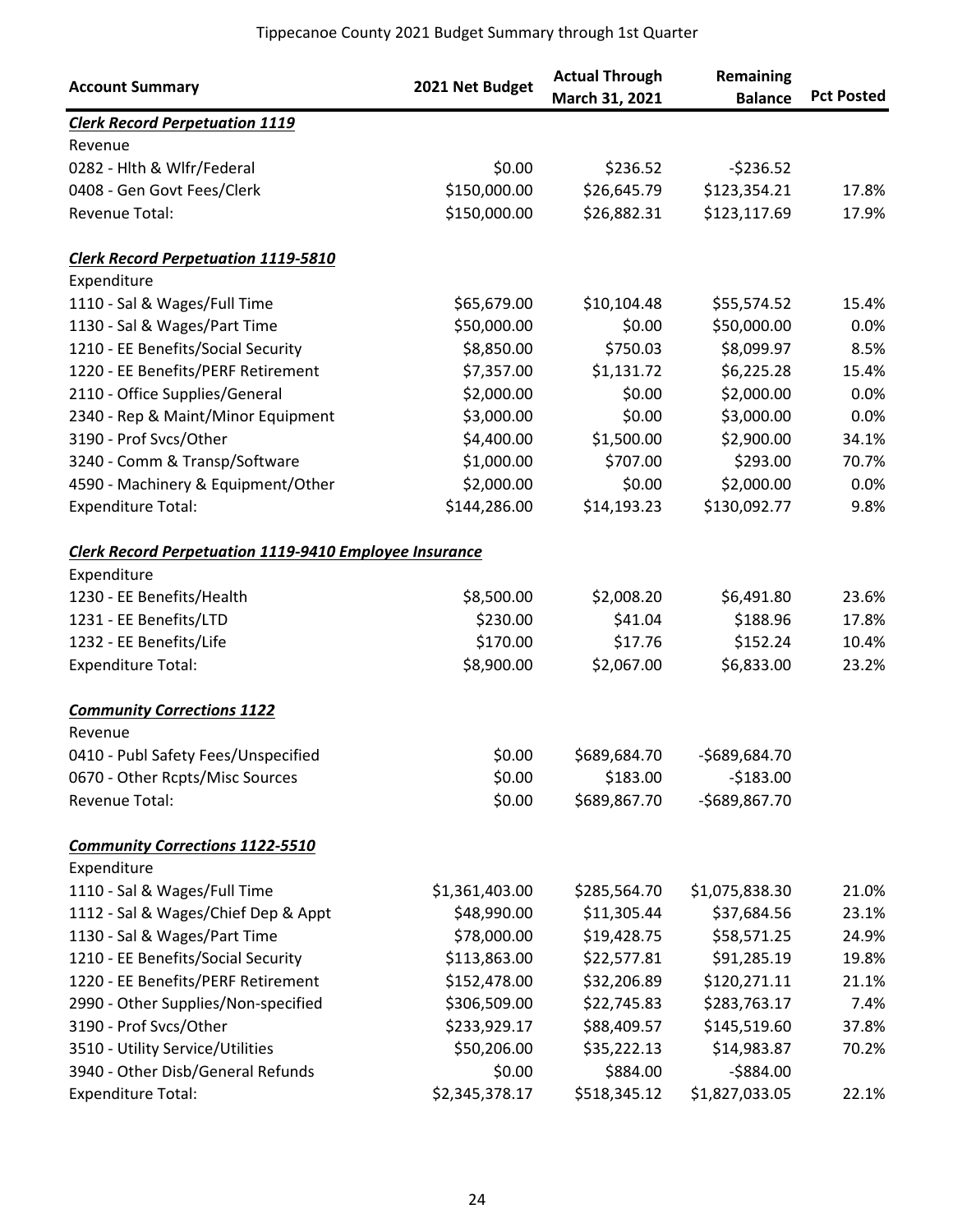| <b>Account Summary</b>                                       | 2021 Net Budget | <b>Actual Through</b><br>March 31, 2021 | Remaining<br><b>Balance</b> | <b>Pct Posted</b> |
|--------------------------------------------------------------|-----------------|-----------------------------------------|-----------------------------|-------------------|
| <b>Community Corrections 1122-5510 Employee Insurance</b>    |                 |                                         |                             |                   |
| Expenditure                                                  |                 |                                         |                             |                   |
| 1230 - EE Benefits/Health                                    | \$393,244.00    | \$90,677.63                             | \$302,566.37                | 23.1%             |
| 1231 - EE Benefits/LTD                                       | \$6,130.00      | \$1,177.69                              | \$4,952.31                  | 19.2%             |
| 1232 - EE Benefits/Life                                      | \$6,198.00      | \$746.58                                | \$5,451.42                  | 12.0%             |
| 1910 - Other Personal Services/WC                            | \$20,798.00     | \$0.00                                  | \$20,798.00                 | 0.0%              |
| <b>Expenditure Total:</b>                                    | \$426,370.00    | \$92,601.90                             | \$333,768.10                | 21.7%             |
| <b>Community Corrections Community Transitions 1123</b>      |                 |                                         |                             |                   |
| Revenue                                                      |                 |                                         |                             |                   |
| 0411 - Publ Safety Fees/Adult Inst                           | \$0.00          | \$17,325.00                             | $-$17,325.00$               |                   |
| <b>Community Corrections Community Transitions 1123-5510</b> |                 |                                         |                             |                   |
| Expenditure                                                  |                 |                                         |                             |                   |
| 2990 - Other Supplies/Non-specified                          | \$107,939.79    | \$14,462.11                             | \$93,477.68                 | 13.4%             |
| 3190 - Prof Svcs/Other                                       | \$85,868.38     | \$507.73                                | \$85,360.65                 | 0.6%              |
| <b>Expenditure Total:</b>                                    | \$193,808.17    | \$14,969.84                             | \$178,838.33                | 7.7%              |
| <b>Sales Disclosure 1131</b>                                 |                 |                                         |                             |                   |
| Revenue                                                      |                 |                                         |                             |                   |
| 0490 - Other Fees & Charges/Unspecifi                        | \$40,000.00     | \$8,720.00                              | \$31,280.00                 | 21.8%             |
| Sales Disclosure 1131-0510 Assessor                          |                 |                                         |                             |                   |
| Expenditure                                                  |                 |                                         |                             |                   |
| 1110 - Sal & Wages/Full Time                                 | \$9,500.00      | \$1,740.00                              | \$7,760.00                  | 18.3%             |
| 1111 - Sal & Wages/Elected Official                          | \$2,500.00      | \$600.00                                | \$1,900.00                  | 24.0%             |
| 1112 - Sal & Wages/Chief Dep & Appt                          | \$1,000.00      | \$240.00                                | \$760.00                    | 24.0%             |
| 1113 - Sal & Wages/Benefit Elig PT                           | \$500.00        | \$120.00                                | \$380.00                    | 24.0%             |
| 1210 - EE Benefits/Social Security                           | \$1,033.00      | \$194.20                                | \$838.80                    | 18.8%             |
| 1220 - EE Benefits/PERF Retirement                           | \$1,456.00      | \$288.02                                | \$1,167.98                  | 19.8%             |
| 3210 - Comm & Transp/Travel/Training                         | \$7,400.00      | \$0.00                                  | \$7,400.00                  | 0.0%              |
| 3240 - Comm & Transp/Software                                | \$8,500.00      | \$8,500.00                              | \$0.00                      | 100.0%            |
| 8007 - Settlement/Local Disbursements                        | \$20,000.00     | \$0.00                                  | \$20,000.00                 | 0.0%              |
| <b>Expenditure Total:</b>                                    | \$51,889.00     | \$11,682.22                             | \$40,206.78                 | 22.5%             |
| <b>Cumulative Bridge 1135</b>                                |                 |                                         |                             |                   |
| Revenue                                                      |                 |                                         |                             |                   |
| 0100 - Prop Taxes/Property                                   | \$2,820,400.00  | \$0.00                                  | \$2,820,400.00              | 0.0%              |
| 0124 - Other Taxes/FIT                                       | \$19,471.00     | \$0.00                                  | \$19,471.00                 | 0.0%              |
| 0130 - Other Taxes/License Excise                            | \$203,447.00    | \$0.00                                  | \$203,447.00                | 0.0%              |
| 0131 - Other Taxes/CVET                                      | \$11,076.00     | \$0.00                                  | \$11,076.00                 | 0.0%              |
| 0289 - Unrestricted Grants & Cntr/Fed                        | \$0.00          | \$100,619.98                            | $-$100,619.98$              |                   |
| 0430 - Hwys & Strts Fees/Unspecified                         | \$0.00          | \$4,353.58                              | $-54,353.58$                |                   |
| 0660 - Other Rcpts/Investment Earning                        | \$26,831.00     | \$2,562.16                              | \$24,268.84                 | 9.5%              |
| Revenue Total:                                               | \$3,081,225.00  | \$107,535.72                            | \$2,973,689.28              | 3.5%              |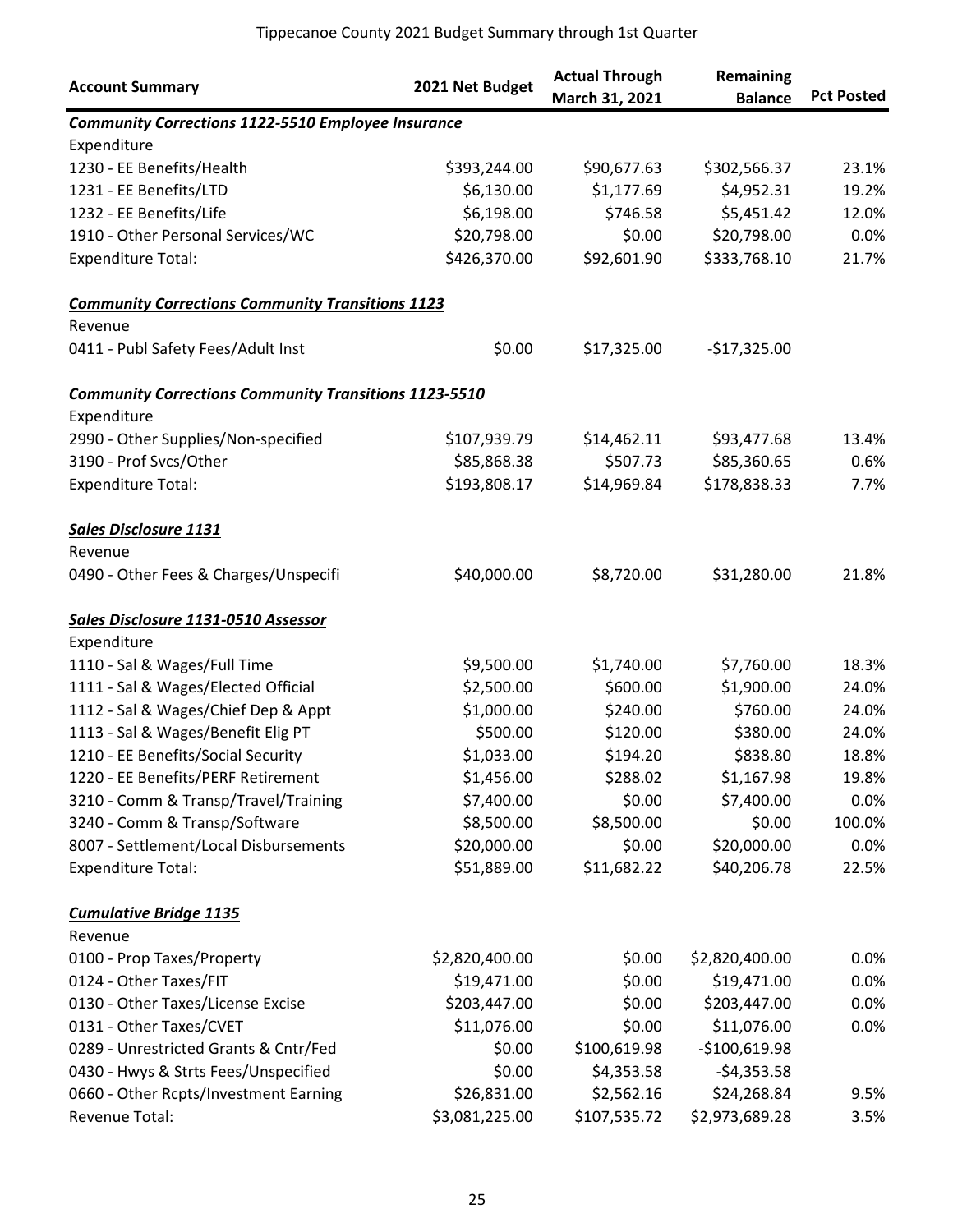|                                                 | 2021 Net Budget | <b>Actual Through</b> | Remaining      |                   |
|-------------------------------------------------|-----------------|-----------------------|----------------|-------------------|
| <b>Account Summary</b>                          |                 | March 31, 2021        | <b>Balance</b> | <b>Pct Posted</b> |
| Cumulative Bridge 1135-8010 Highway             | \$11,358,010.00 |                       |                | 0.0%              |
| Expenditure                                     |                 |                       |                |                   |
| 3120 - Prof Svcs/Engineer & Architect           | \$240,000.00    | \$0.00                | \$240,000.00   | 0.0%              |
| 3190 - Prof Svcs/Other                          | \$50,000.00     | \$2,887.10            | \$47,112.90    | 5.8%              |
| 3910 - Other Disb/Dues & Subscription           | \$40,000.00     | \$0.00                | \$40,000.00    | 0.0%              |
| <b>Expenditure Total:</b>                       | \$330,000.00    | \$2,887.10            | \$327,112.90   | 0.9%              |
| Key:                                            | \$11,358,058.00 |                       |                | 0.0%              |
| Expenditure                                     |                 |                       |                |                   |
| 1110 - Sal & Wages/Full Time                    | \$253,343.00    | \$48,433.12           | \$204,909.88   | 19.1%             |
| 1112 - Sal & Wages/Chief Dep & Appt             | \$106,395.00    | \$24,552.78           | \$81,842.22    | 23.1%             |
| 1150 - Sal & Wages/Overtime                     | \$6,310.00      | \$4,070.40            | \$2,239.60     | 64.5%             |
| 1210 - EE Benefits/Social Security              | \$28,003.00     | \$5,558.07            | \$22,444.93    | 19.8%             |
| 1220 - EE Benefits/PERF Retirement              | \$40,998.00     | \$8,677.56            | \$32,320.44    | 21.2%             |
| <b>Expenditure Total:</b>                       | \$435,049.00    | \$91,291.93           | \$343,757.07   | 21.0%             |
| Cumulative Bridge 1135-8161 CCB/Repair          |                 |                       |                |                   |
| Expenditure                                     |                 |                       |                |                   |
| 1110 - Sal & Wages/Full Time                    | \$743,712.00    | \$170,019.11          | \$573,692.89   | 22.9%             |
| 1150 - Sal & Wages/Overtime                     | \$14,725.00     | \$16,862.46           | $-52,137.46$   | 114.5%            |
| 1210 - EE Benefits/Social Security              | \$58,020.00     | \$13,460.23           | \$44,559.77    | 23.2%             |
| 1220 - EE Benefits/PERF Retirement              | \$84,945.00     | \$20,953.80           | \$63,991.20    | 24.7%             |
| 2320 - Rep & Maint/Street Mtls                  | \$15,000.00     | \$0.00                | \$15,000.00    | 0.0%              |
| 3630 - Rep & Maint/Roads & Streets              | \$80,000.00     | \$19,844.04           | \$60,155.96    | 24.8%             |
| 4220 - Infrastructure/Bridges                   | \$600,000.00    | \$169,248.43          | \$430,751.57   | 28.2%             |
| 4240 - Infrastructure/Culverts & Drai           | \$50,000.00     | \$0.00                | \$50,000.00    | 0.0%              |
| <b>Expenditure Total:</b>                       | \$1,646,402.00  | \$410,388.07          | \$1,236,013.93 | 24.9%             |
| <b>Cumulative Bridge 1135-8162 Construction</b> |                 |                       |                |                   |
| Expenditure                                     |                 |                       |                |                   |
| 4220 - Infrastructure/Bridges                   | \$942.00        | \$942.00              | \$0.00         | 100.0%            |
| 4240 - Infrastructure/Culverts & Drai           | \$4,500.00      | \$4,500.00            | \$0.00         | 100.0%            |
| <b>Expenditure Total:</b>                       | \$5,442.00      | \$5,442.00            | \$0.00         | 100.0%            |
| Cumulative Bridge 1135-9410 Employee Insurance  |                 |                       |                |                   |
| Expenditure                                     |                 |                       |                |                   |
| 1230 - EE Benefits/Health                       | \$250,000.00    | \$78,574.88           | \$171,425.12   | 31.4%             |
| 1231 - EE Benefits/LTD                          | \$2,500.00      | \$972.41              | \$1,527.59     | 38.9%             |
| 1232 - EE Benefits/Life                         | \$1,800.00      | \$568.26              | \$1,231.74     | 31.6%             |
| 1910 - Other Personal Services/WC               | \$37,275.00     | \$0.00                | \$37,275.00    | 0.0%              |
| 1920 - Other Personal Services/Unempl           | \$500.00        | \$0.00                | \$500.00       | 0.0%              |
| <b>Expenditure Total:</b>                       | \$292,075.00    | \$80,115.55           | \$211,959.45   | 27.4%             |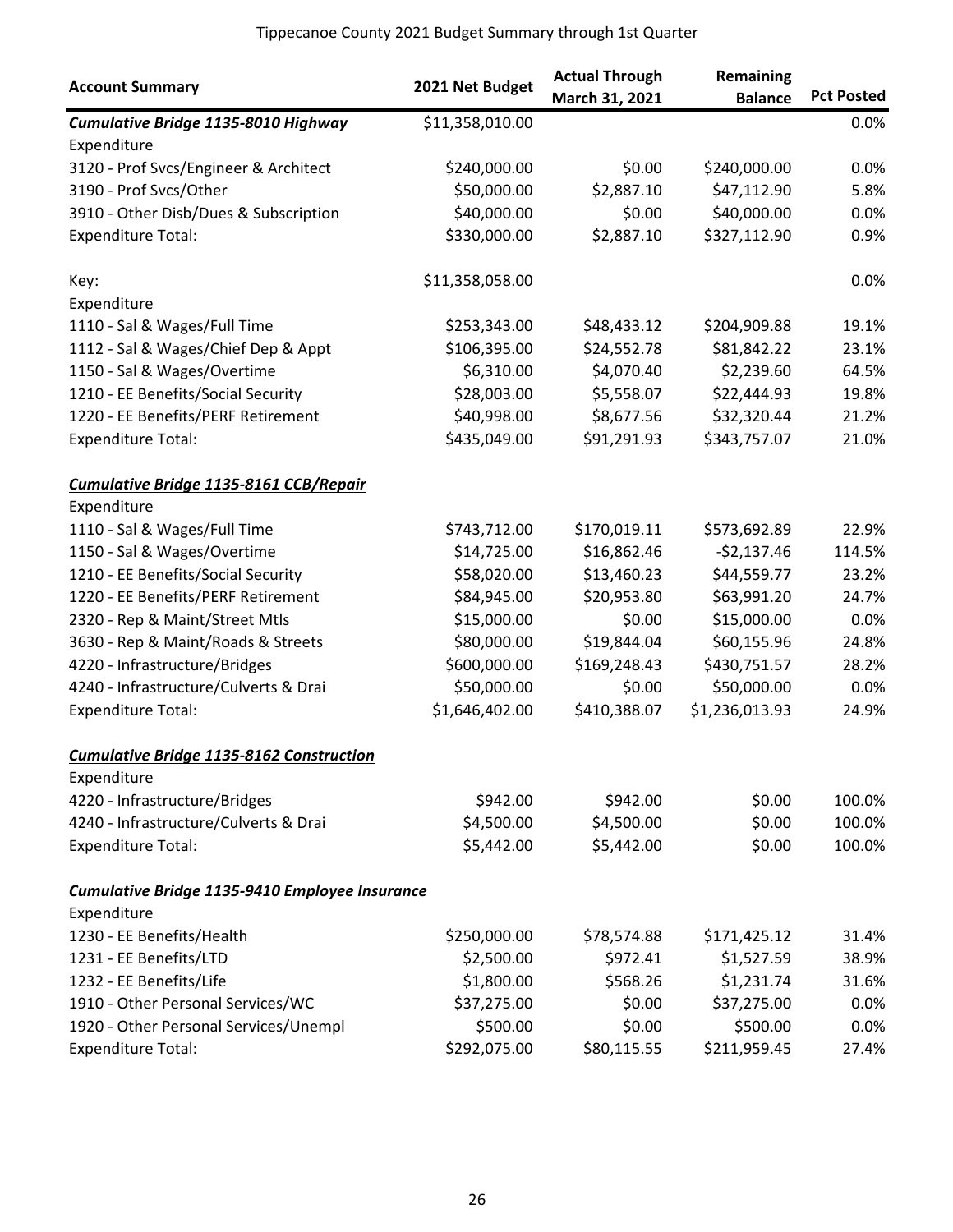| <b>Account Summary</b>                                        | 2021 Net Budget | <b>Actual Through</b><br>March 31, 2021 | Remaining<br><b>Balance</b> | <b>Pct Posted</b> |
|---------------------------------------------------------------|-----------------|-----------------------------------------|-----------------------------|-------------------|
| <b>Cumulative Capital Development 1138</b>                    |                 |                                         |                             |                   |
| Revenue                                                       |                 |                                         |                             |                   |
| 0100 - Prop Taxes/Property                                    | \$2,033,000.00  | \$0.00                                  | \$2,033,000.00              | 0.0%              |
| 0124 - Other Taxes/FIT                                        | \$13,908.00     | \$0.00                                  | \$13,908.00                 | 0.0%              |
| 0130 - Other Taxes/License Excise                             | \$145,319.00    | \$0.00                                  | \$145,319.00                | 0.0%              |
| 0131 - Other Taxes/CVET                                       | \$7,911.00      | \$0.00                                  | \$7,911.00                  | 0.0%              |
| 0291 - Publ Safety/State or Local                             | \$0.00          | \$27,311.10                             | $-$27,311.10$               |                   |
| 0660 - Other Rcpts/Investment Earning                         | \$12,595.00     | \$747.16                                | \$11,847.84                 | 5.9%              |
| 0730 - Refunds Reimb or Redeposits                            | \$0.00          | \$65.22                                 | $-565.22$                   |                   |
| 0761 - Interfund Trnsfers/Transfer In                         | \$0.00          | \$57,624.00                             | $-$57,624.00$               |                   |
| Revenue Total:                                                | \$2,212,733.00  | \$85,747.48                             | \$2,126,985.52              | 3.9%              |
| <b>Cumulative Capital Development 1138-1110 Commissioners</b> |                 |                                         |                             |                   |
| Expenditure                                                   |                 |                                         |                             |                   |
| 2140 - Office Supplies/Minor Equip                            | \$27,557.00     | \$15,541.56                             | \$12,015.44                 | 56.4%             |
| 3190 - Prof Svcs/Other                                        | \$12,360.00     | \$360.00                                | \$12,000.00                 | 2.9%              |
| 3620 - Rep & Maint/Vehicle & Equip                            | \$21,673.00     | \$7,542.08                              | \$14,130.92                 | 34.8%             |
| 3730 - Rentals & Leases/Minor Equip                           | \$24,206.00     | \$206.00                                | \$24,000.00                 | 0.9%              |
| 4330 - Buildings/Housing                                      | \$12,500.00     | \$0.00                                  | \$12,500.00                 | 0.0%              |
| 4410 - Impr Other Than Bldgs/Parking                          | \$2,800.00      | \$0.00                                  | \$2,800.00                  | 0.0%              |
| 4510 - Machinery & Equipment/General                          | \$190,222.00    | \$0.00                                  | \$190,222.00                | 0.0%              |
| 4530 - Machinery & Equipment/Safety                           | \$587,789.00    | \$223,014.70                            | \$364,774.30                | 37.9%             |
| 4590 - Machinery & Equipment/Other                            | \$10,000.00     | \$3,329.00                              | \$6,671.00                  | 33.3%             |
| <b>Expenditure Total:</b>                                     | \$889,107.00    | \$249,993.34                            | \$639,113.66                | 28.1%             |
| <b>Cumulative Capital Development 1138-1130 Maintenance</b>   |                 |                                         |                             |                   |
| Expenditure                                                   |                 |                                         |                             |                   |
| 1150 - Sal & Wages/Overtime                                   | \$6,000.00      | \$1,934.42                              | \$4,065.58                  | 32.2%             |
| 1210 - EE Benefits/Social Security                            | \$459.00        | \$135.10                                | \$323.90                    | 29.4%             |
| 1220 - EE Benefits/PERF Retirement                            | \$672.00        | \$216.64                                | \$455.36                    | 32.2%             |
| 2140 - Office Supplies/Minor Equip                            | \$60,000.00     | \$753.30                                | \$59,246.70                 | 1.3%              |
| 2230 - Oper Supplies/Cleaning                                 | \$60,057.00     | \$7,191.58                              | \$52,865.42                 | 12.0%             |
| 2310 - Rep & Maint/Building Mtls                              | \$147,729.00    | \$61,210.56                             | \$86,518.44                 | 41.4%             |
| 2330 - Rep & Maint/Small Tools                                | \$10,000.00     | \$1,446.36                              | \$8,553.64                  | 14.5%             |
| 3190 - Prof Svcs/Other                                        | \$90,000.00     | \$12,562.79                             | \$77,437.21                 | 14.0%             |
| 3610 - Rep & Maint/Buildings & Proper                         | \$226,801.00    | \$53,724.28                             | \$173,076.72                | 23.7%             |
| 4310 - Buildings/Municipal                                    | \$13,000.00     | \$0.00                                  | \$13,000.00                 | 0.0%              |
| 4510 - Machinery & Equipment/General                          | \$16,000.00     | \$123.15                                | \$15,876.85                 | 0.8%              |
| <b>Expenditure Total:</b>                                     | \$630,718.00    | \$139,298.18                            | \$491,419.82                | 22.1%             |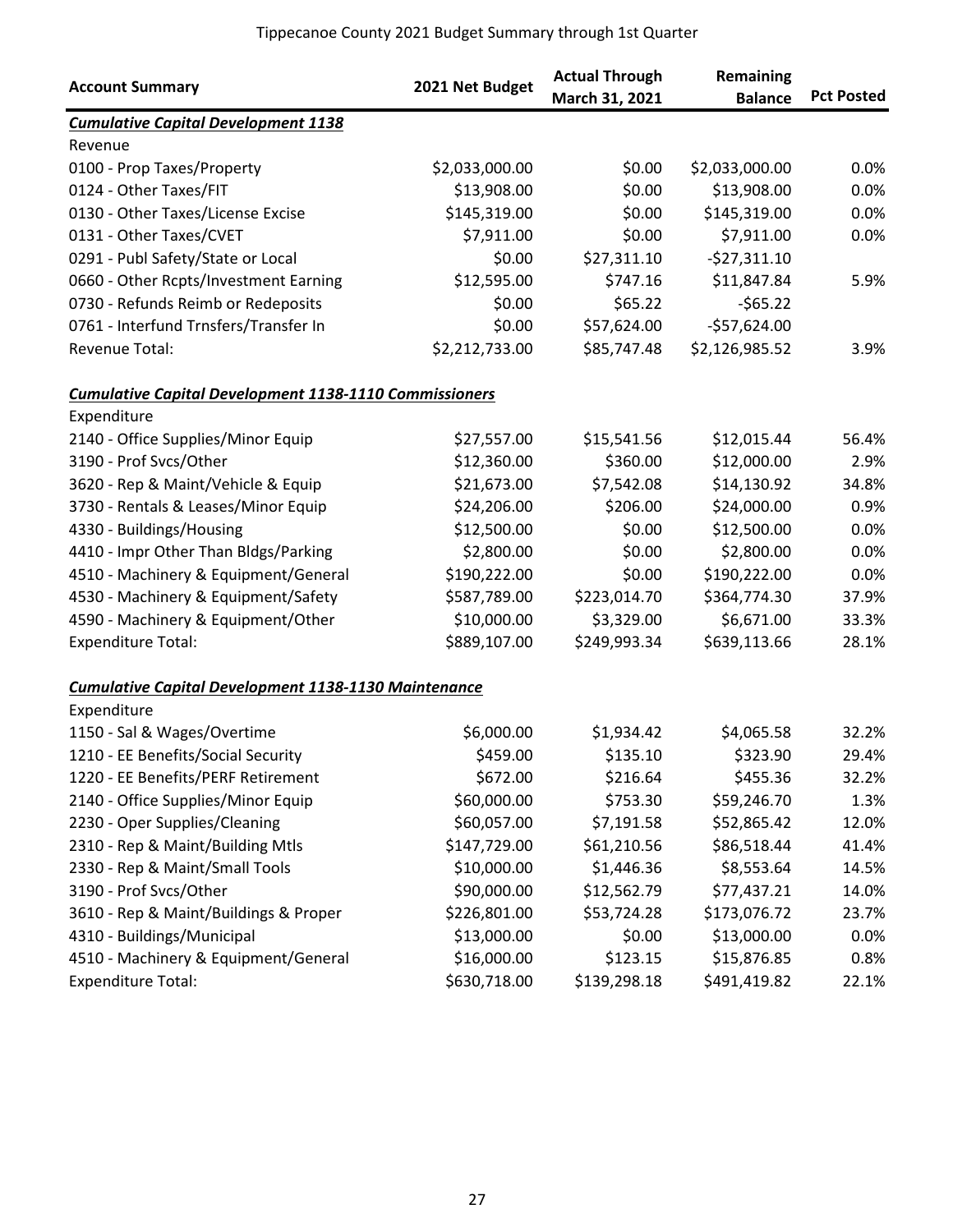|                                                                        |                 | <b>Actual Through</b> | Remaining      |                   |
|------------------------------------------------------------------------|-----------------|-----------------------|----------------|-------------------|
| <b>Account Summary</b>                                                 | 2021 Net Budget | March 31, 2021        | <b>Balance</b> | <b>Pct Posted</b> |
| <b>Cumulative Capital Development 1138-1410 DoIT</b>                   |                 |                       |                |                   |
| Expenditure                                                            |                 |                       |                |                   |
| 1110 - Sal & Wages/Full Time                                           | \$195,220.00    | \$44,713.53           | \$150,506.47   | 22.9%             |
| 1210 - EE Benefits/Social Security                                     | \$14,935.00     | \$3,263.23            | \$11,671.77    | 21.8%             |
| 1220 - EE Benefits/PERF Retirement                                     | \$21,865.00     | \$5,033.80            | \$16,831.20    | 23.0%             |
| 3240 - Comm & Transp/Software                                          | \$5,287.00      | \$607.70              | \$4,679.30     | 11.5%             |
| 3510 - Utility Service/Utilities                                       | \$26,600.00     | \$3,428.39            | \$23,171.61    | 12.9%             |
| 3620 - Rep & Maint/Vehicle & Equip                                     | \$150,594.00    | \$19,241.91           | \$131,352.09   | 12.8%             |
| 3730 - Rentals & Leases/Minor Equip                                    | \$146,063.00    | \$26,720.28           | \$119,342.72   | 18.3%             |
| <b>Expenditure Total:</b>                                              | \$560,564.00    | \$103,008.84          | \$457,555.16   | 18.4%             |
| <b>Cumulative Capital Development 1138-9410 Employee Insurance</b>     |                 |                       |                |                   |
| Expenditure                                                            |                 |                       |                |                   |
| 1230 - EE Benefits/Health                                              | \$52,500.00     | \$9,189.18            | \$43,310.82    | 17.5%             |
| 1231 - EE Benefits/LTD                                                 | \$795.00        | \$181.62              | \$613.38       | 22.8%             |
| 1232 - EE Benefits/Life                                                | \$475.00        | \$92.56               | \$382.44       | 19.5%             |
| <b>Expenditure Total:</b>                                              | \$53,770.00     | \$9,463.36            | \$44,306.64    | 17.6%             |
| <b>Drug Free Community 1148</b>                                        |                 |                       |                |                   |
| Revenue                                                                |                 |                       |                |                   |
| 0511 - Publ Safety Fines/County Court                                  | \$0.00          | \$39,314.92           | $-539,314.92$  |                   |
| <b>Electronic Map Generation 1150</b>                                  |                 |                       |                |                   |
| Revenue                                                                |                 |                       |                |                   |
| 0490 - Other Fees & Charges/Unspecifi                                  | \$0.00          | \$95.00               | $-595.00$      |                   |
| <b>Emergency Planning Right to Know 1152</b>                           |                 |                       |                |                   |
| Revenue                                                                |                 |                       |                |                   |
| 0660 - Other Rcpts/Investment Earning                                  | \$0.00          | \$35.25               | $-535.25$      |                   |
| 0672 - Other Rcpts/Donations & Gifts                                   | \$0.00          | \$1,000.00            | $-$1,000.00$   |                   |
| Revenue Total:                                                         | \$0.00          | \$1,035.25            | $-$1,035.25$   |                   |
| <b>Emergency Planning Right to Know 1152-5210 Emergency Management</b> |                 |                       |                |                   |
| Expenditure                                                            |                 |                       |                |                   |
| 3190 - Prof Svcs/Other                                                 | \$3,000.00      | \$0.00                | \$3,000.00     | 0.0%              |
| 3210 - Comm & Transp/Travel/Training                                   | \$8,000.00      | \$0.00                | \$8,000.00     | 0.0%              |
| 3310 - Printing & Advertising/Legal                                    | \$60.00         | \$23.97               | \$36.03        | 40.0%             |
| 4530 - Machinery & Equipment/Safety                                    | \$7,120.00      | \$0.00                | \$7,120.00     | 0.0%              |
| <b>Expenditure Total:</b>                                              | \$18,180.00     | \$23.97               | \$18,156.03    | 0.1%              |
| <b>Firearms Training 1156</b>                                          |                 |                       |                |                   |
| Revenue                                                                |                 |                       |                |                   |
| 0310 - Publ Safety Permits/Unspec                                      | \$0.00          | \$12,550.00           | $-$12,550.00$  |                   |
| 0670 - Other Rcpts/Misc Sources                                        | \$0.00          | \$126.56              | $-$126.56$     |                   |
| Revenue Total:                                                         | \$0.00          | \$12,676.56           | $-$12,676.56$  |                   |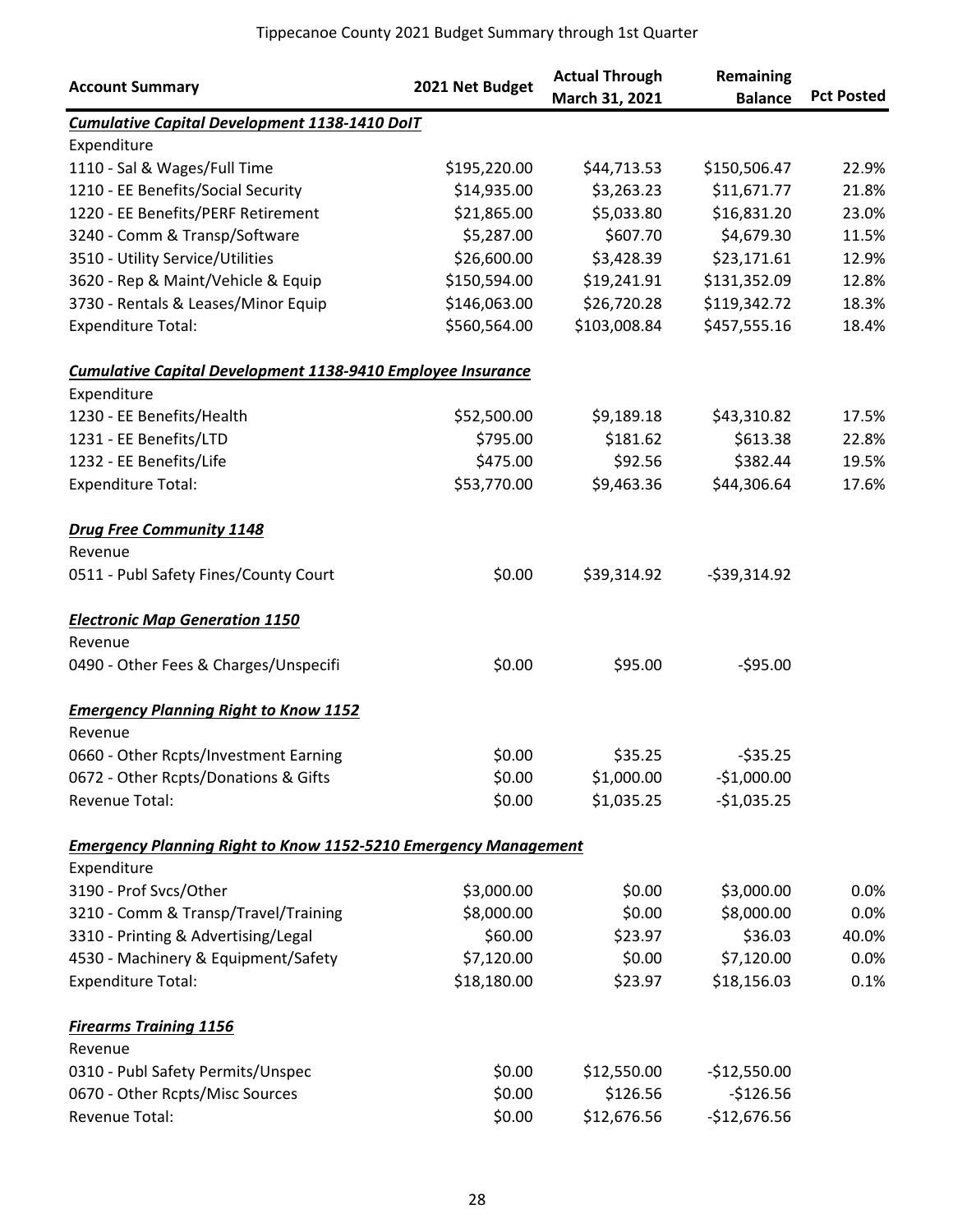| <b>Account Summary</b>                           | 2021 Net Budget | <b>Actual Through</b><br>March 31, 2021 | Remaining<br><b>Balance</b> | <b>Pct Posted</b> |
|--------------------------------------------------|-----------------|-----------------------------------------|-----------------------------|-------------------|
| <b>Firearms Training 1156-5410 Sheriff</b>       |                 |                                         |                             |                   |
| Expenditure                                      |                 |                                         |                             |                   |
| 2990 - Other Supplies/Non-specified              | \$50,000.00     | \$5,459.40                              | \$44,540.60                 | 10.9%             |
| 3940 - Other Disb/General Refunds                | \$2,000.00      | \$0.00                                  | \$2,000.00                  | 0.0%              |
| <b>Expenditure Total:</b>                        | \$52,000.00     | \$5,459.40                              | \$46,540.60                 | 10.5%             |
| <b>General Drain Improvement 1158</b>            |                 |                                         |                             |                   |
| Revenue                                          |                 |                                         |                             |                   |
| 0100 - Prop Taxes/Property                       | \$500,000.00    | \$30,659.26                             | \$469,340.74                | 6.1%              |
| 0404 - Gen Govt Fees/Surveyor                    | \$0.00          | \$700.00                                | $-5700.00$                  |                   |
| 0660 - Other Rcpts/Investment Earning            | \$11,900.00     | \$2,198.50                              | \$9,701.50                  | 18.5%             |
| 0670 - Other Rcpts/Misc Sources                  | \$500.00        | \$0.00                                  | \$500.00                    | 0.0%              |
| 0761 - Interfund Trnsfers/Transfer In            | \$0.00          | \$74,960.19                             | $-$74,960.19$               |                   |
| Revenue Total:                                   | \$512,400.00    | \$108,517.95                            | \$403,882.05                | 21.2%             |
| General Drain Improvement 1158-0410 Surveyor     |                 |                                         |                             |                   |
| Expenditure                                      |                 |                                         |                             |                   |
| 3190 - Prof Svcs/Other                           | \$250,000.00    | \$93,251.69                             | \$156,748.31                | 37.3%             |
| <b>ID Security Protection 1160</b>               |                 |                                         |                             |                   |
| Revenue                                          |                 |                                         |                             |                   |
| 0403 - Gen Govt Fees/Recorder                    | \$20,000.00     | \$7,294.00                              | \$12,706.00                 | 36.5%             |
| <b>ID Security Protection 1160-0310 Recorder</b> |                 |                                         |                             |                   |
| Expenditure                                      |                 |                                         |                             |                   |
| 3190 - Prof Svcs/Other                           | \$25,000.00     | \$18,213.75                             | \$6,786.25                  | 72.9%             |
| <b>Landfill Closure 1166</b>                     |                 |                                         |                             |                   |
| Revenue                                          |                 |                                         |                             |                   |
| 0660 - Other Rcpts/Investment Earning            | \$0.00          | \$11,063.50                             | $-$11,063.50$               |                   |
| Landfill Closure 1166-9510 Outside Agency        |                 |                                         |                             |                   |
| Expenditure                                      |                 |                                         |                             |                   |
| 3190 - Prof Svcs/Other                           | \$0.00          | \$43,698.51                             | $-$43,698.51$               |                   |
| <b>Excess Levy 1166-0120 Auditor Settlement</b>  |                 |                                         |                             |                   |
| Expenditure                                      |                 |                                         |                             |                   |
| 6100 - Interfund Transfers/Transfer O            | \$0.00          | \$73,634.24                             | $-573,634.24$               |                   |
| <b>Local Health Maintenance 1168</b>             |                 |                                         |                             |                   |
| Revenue                                          |                 |                                         |                             |                   |
| 0292 - Hlth & Wlfr/State or Local                | \$72,672.00     | \$36,336.00                             | \$36,336.00                 | 50.0%             |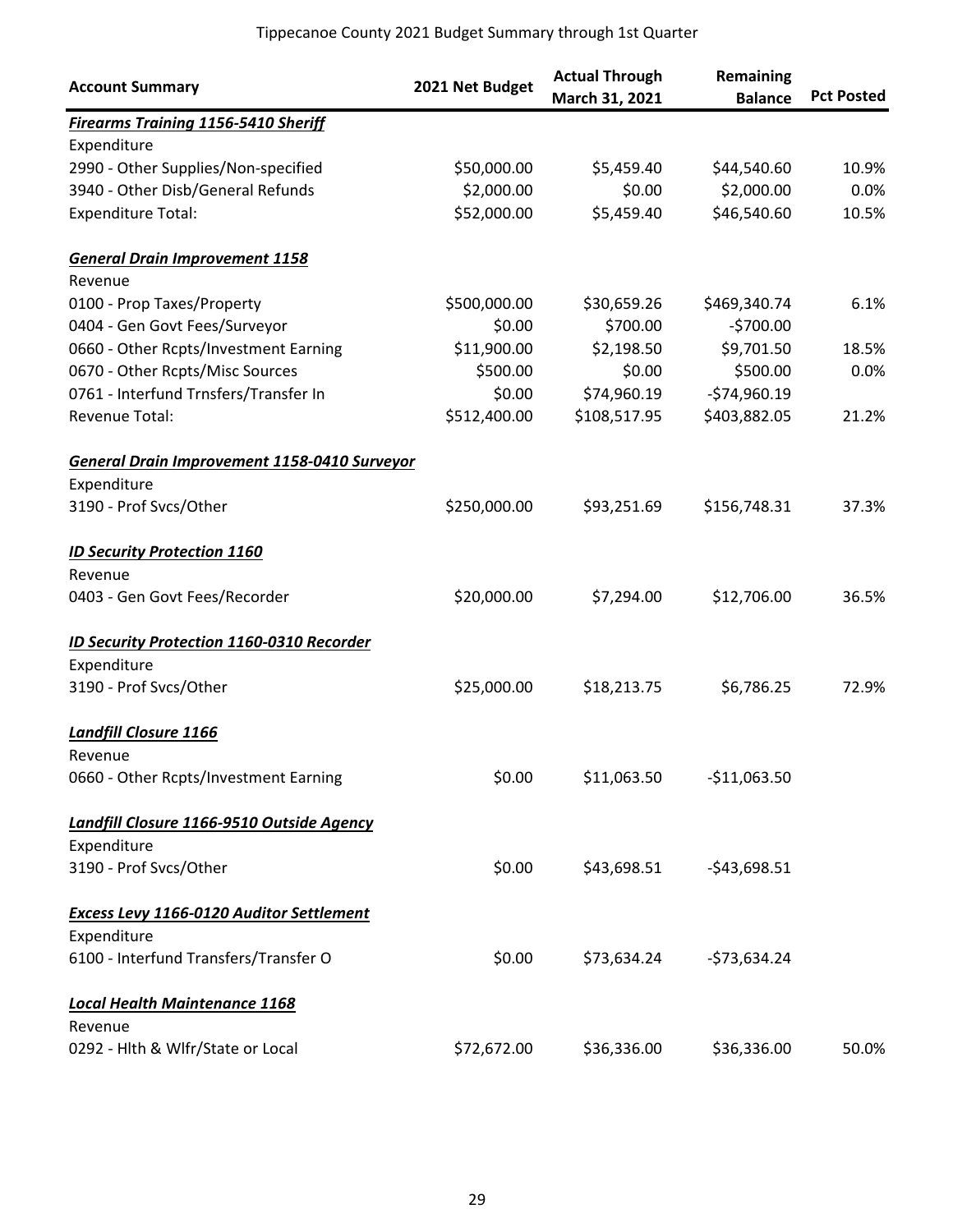|                                                       |                 | <b>Actual Through</b> | Remaining      |                   |
|-------------------------------------------------------|-----------------|-----------------------|----------------|-------------------|
| <b>Account Summary</b>                                | 2021 Net Budget | March 31, 2021        | <b>Balance</b> | <b>Pct Posted</b> |
| Local Health Maintenance 1168-9010 Health Dept        |                 |                       |                |                   |
| Expenditure                                           |                 |                       |                |                   |
| 1130 - Sal & Wages/Part Time                          | \$66,823.00     | \$8,304.25            | \$58,518.75    | 12.4%             |
| 1210 - EE Benefits/Social Security                    | \$5,112.00      | \$632.97              | \$4,479.03     | 12.4%             |
| <b>Expenditure Total:</b>                             | \$71,935.00     | \$8,937.22            | \$62,997.78    | 12.4%             |
| Local Health Maintenance 1168-9410 Employee Insurance |                 |                       |                |                   |
| Expenditure                                           |                 |                       |                |                   |
| 1910 - Other Personal Services/WC                     | \$737.00        | \$0.00                | \$737.00       | 0.0%              |
| <b>Local Road &amp; Street 1169</b>                   |                 |                       |                |                   |
| Revenue                                               |                 |                       |                |                   |
| 0132 - Other Taxes/LRS                                | \$1,240,000.00  | \$382,009.41          | \$857,990.59   | 30.8%             |
| 0430 - Hwys & Strts Fees/Unspecified                  | \$0.00          | \$424.61              | $-5424.61$     |                   |
| 0660 - Other Rcpts/Investment Earning                 | \$9,937.00      | \$1,821.34            | \$8,115.66     | 18.3%             |
| 0730 - Refunds Reimb or Redeposits                    | \$0.00          | \$5,298.57            | $-55,298.57$   |                   |
| Revenue Total:                                        | \$1,249,937.00  | \$389,553.93          | \$860,383.07   | 31.2%             |
| Local Road & Street 1169-8261 Highway Maintenance     |                 |                       |                |                   |
| Expenditure                                           |                 |                       |                |                   |
| 2140 - Office Supplies/Minor Equip                    | \$1,500.00      | \$41.59               | \$1,458.41     | 2.8%              |
| 2215 - Oper Supplies/Garage & Fleet                   | \$125,000.00    | \$61,585.99           | \$63,414.01    | 49.3%             |
| 2230 - Oper Supplies/Cleaning                         | \$4,000.00      | \$602.94              | \$3,397.06     | 15.1%             |
| 2240 - Oper Supplies/Snow Removal                     | \$250,000.00    | \$208,830.89          | \$41,169.11    | 83.5%             |
| 2260 - Oper Supplies/Signage                          | \$30,000.00     | \$0.00                | \$30,000.00    | 0.0%              |
| 2310 - Rep & Maint/Building Mtls                      | \$20,000.00     | \$1,371.73            | \$18,628.27    | 6.9%              |
| 2320 - Rep & Maint/Street Mtls                        | \$50,000.00     | \$4,410.18            | \$45,589.82    | 8.8%              |
| 2990 - Other Supplies/Non-specified                   | \$5,000.00      | \$1,766.73            | \$3,233.27     | 35.3%             |
| 3190 - Prof Svcs/Other                                | \$15,000.00     | \$2,044.29            | \$12,955.71    | 13.6%             |
| 3210 - Comm & Transp/Travel/Training                  | \$1,000.00      | \$0.00                | \$1,000.00     | 0.0%              |
| 3610 - Rep & Maint/Buildings & Proper                 | \$20,000.00     | \$7,821.07            | \$12,178.93    | 39.1%             |
| 3620 - Rep & Maint/Vehicle & Equip                    | \$50,000.00     | \$8,430.35            | \$41,569.65    | 16.9%             |
| 3630 - Rep & Maint/Roads & Streets                    | \$302,400.00    | \$52,618.50           | \$249,781.50   | 17.4%             |
| 3730 - Rentals & Leases/Minor Equip                   | \$381.00        | \$381.29              | $-50.29$       | 100.1%            |
| <b>Expenditure Total:</b>                             | \$874,281.00    | \$349,905.55          | \$524,375.45   | 40.0%             |
| Local Road & Street 1169-8263 LRS General             |                 |                       |                |                   |
| Expenditure                                           |                 |                       |                |                   |
| 3910 - Other Disb/Dues & Subscription                 | \$7,000.00      | \$1,688.00            | \$5,312.00     | 24.1%             |
| 4510 - Machinery & Equipment/General                  | \$250,000.00    | \$0.00                | \$250,000.00   | 0.0%              |
| <b>Expenditure Total:</b>                             | \$257,000.00    | \$1,688.00            | \$255,312.00   | 0.7%              |
| LIT Public Safety 1170                                |                 |                       |                |                   |
| Revenue                                               |                 |                       |                |                   |
| 0113 - Income Taxes/LIT Pub Safety                    | \$3,600,000.00  | $-$1,029,152.46$      | \$1,029,152.46 | $-28.6%$          |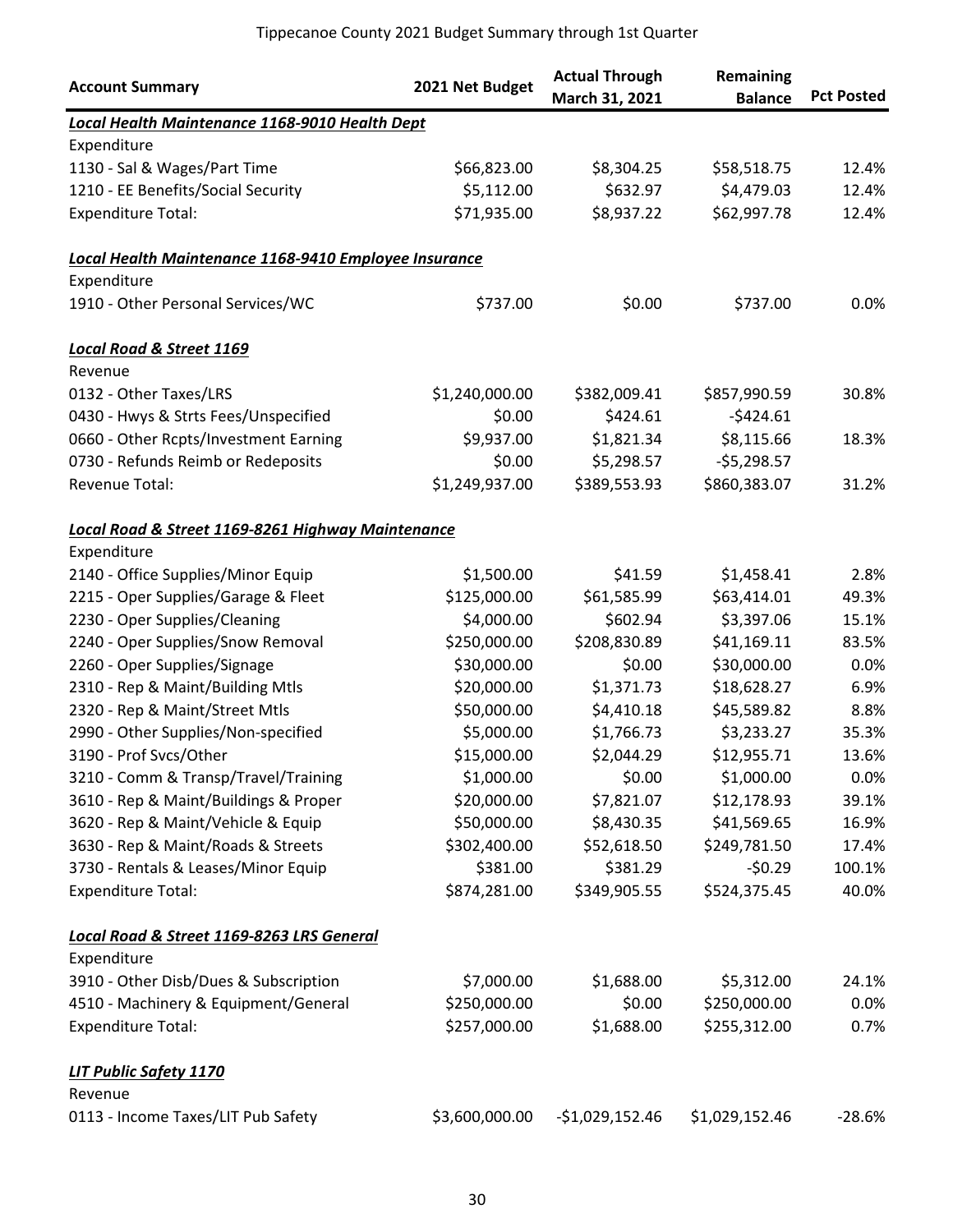| <b>Account Summary</b>                            | 2021 Net Budget | <b>Actual Through</b><br>March 31, 2021 | Remaining<br><b>Balance</b> | <b>Pct Posted</b> |
|---------------------------------------------------|-----------------|-----------------------------------------|-----------------------------|-------------------|
| LIT Public Safety 1170-5410 Sheriff               |                 |                                         |                             |                   |
| Expenditure                                       |                 |                                         |                             |                   |
| 1110 - Sal & Wages/Full Time                      | \$647,348.00    | \$110,121.52                            | \$537,226.48                | 17.0%             |
| 1115 - Sal & Wages/Merit Deputies                 | \$310,560.00    | \$46,550.40                             | \$264,009.60                | 15.0%             |
| 1210 - EE Benefits/Social Security                | \$73,280.00     | \$11,222.19                             | \$62,057.81                 | 15.3%             |
| 1220 - EE Benefits/PERF Retirement                | \$72,503.00     | \$12,188.84                             | \$60,314.16                 | 16.8%             |
| 1221 - EE Benefits/Sheriff Retirement             | \$116,000.00    | \$0.00                                  | \$116,000.00                | 0.0%              |
| 4330 - Buildings/Housing                          | \$45,576.00     | \$0.00                                  | \$45,576.00                 | 0.0%              |
| 4520 - Machinery & Equipment/Vehicle              | \$783,800.00    | \$0.00                                  | \$783,800.00                | 0.0%              |
| 4530 - Machinery & Equipment/Safety               | \$81,311.00     | \$0.00                                  | \$81,311.00                 | 0.0%              |
| <b>Expenditure Total:</b>                         | \$2,130,378.00  | \$180,082.95                            | \$1,950,295.05              | 8.5%              |
| LIT Public Safety 1170-5510 Community Corrections |                 |                                         |                             |                   |
| Expenditure                                       |                 |                                         |                             |                   |
| 1110 - Sal & Wages/Full Time                      | \$294,508.00    | \$29,214.94                             | \$265,293.06                | 9.9%              |
| 1210 - EE Benefits/Social Security                | \$22,530.00     | \$2,030.41                              | \$20,499.59                 | 9.0%              |
| 1220 - EE Benefits/PERF Retirement                | \$32,985.00     | \$3,272.04                              | \$29,712.96                 | 9.9%              |
| 2220 - Oper Supplies/Inst'l or Med                | \$1,199.00      | \$0.00                                  | \$1,199.00                  | 0.0%              |
| 2340 - Rep & Maint/Minor Equipment                | \$9,649.00      | \$9,648.90                              | \$0.10                      | 100.0%            |
| 3145 - Prof Svcs/Hlth & Med Prof                  | \$81,000.00     | \$24,893.67                             | \$56,106.33                 | 30.7%             |
| 3190 - Prof Svcs/Other                            | \$137,877.00    | \$24,675.00                             | \$113,202.00                | 17.9%             |
| <b>Expenditure Total:</b>                         | \$579,748.00    | \$93,734.96                             | \$486,013.04                | 16.2%             |
| LIT Public Safety 1170-5910 Prosecutor            |                 |                                         |                             |                   |
| Expenditure                                       |                 |                                         |                             |                   |
| 1110 - Sal & Wages/Full Time                      | \$351,419.00    | \$60,744.35                             | \$290,674.65                | 17.3%             |
| 1210 - EE Benefits/Social Security                | \$26,884.00     | \$4,476.39                              | \$22,407.61                 | 16.7%             |
| 1220 - EE Benefits/PERF Retirement                | \$39,359.00     | \$6,803.45                              | \$32,555.55                 | 17.3%             |
| 4510 - Machinery & Equipment/General              | \$10,000.00     | \$0.00                                  | \$10,000.00                 | 0.0%              |
| <b>Expenditure Total:</b>                         | \$427,662.00    | \$72,024.19                             | \$355,637.81                | 16.8%             |
| LIT Public Safety 1170-6410 Probation             |                 |                                         |                             |                   |
| Expenditure                                       |                 |                                         |                             |                   |
| 1110 - Sal & Wages/Full Time                      | \$86,714.00     | \$14,189.19                             | \$72,524.81                 | 16.4%             |
| 1210 - EE Benefits/Social Security                | \$6,634.00      | \$1,059.45                              | \$5,574.55                  | 16.0%             |
| 1220 - EE Benefits/PERF Retirement                | \$9,712.00      | \$1,589.21                              | \$8,122.79                  | 16.4%             |
| <b>Expenditure Total:</b>                         | \$103,060.00    | \$16,837.85                             | \$86,222.15                 | 16.3%             |
| LIT Public Safety 1170-9410 Employee Insurance    |                 |                                         |                             |                   |
| Expenditure                                       |                 |                                         |                             |                   |
| 1230 - EE Benefits/Health                         | \$505,475.00    | \$73,368.38                             | \$432,106.62                | 14.5%             |
| 1231 - EE Benefits/LTD                            | \$8,282.00      | \$1,017.66                              | \$7,264.34                  | 12.3%             |
| 1232 - EE Benefits/Life                           | \$3,700.00      | \$580.24                                | \$3,119.76                  | 15.7%             |
| 1910 - Other Personal Services/WC                 | \$37,700.00     | \$0.00                                  | \$37,700.00                 | 0.0%              |
| <b>Expenditure Total:</b>                         | \$555,157.00    | \$74,966.28                             | \$480,190.72                | 13.5%             |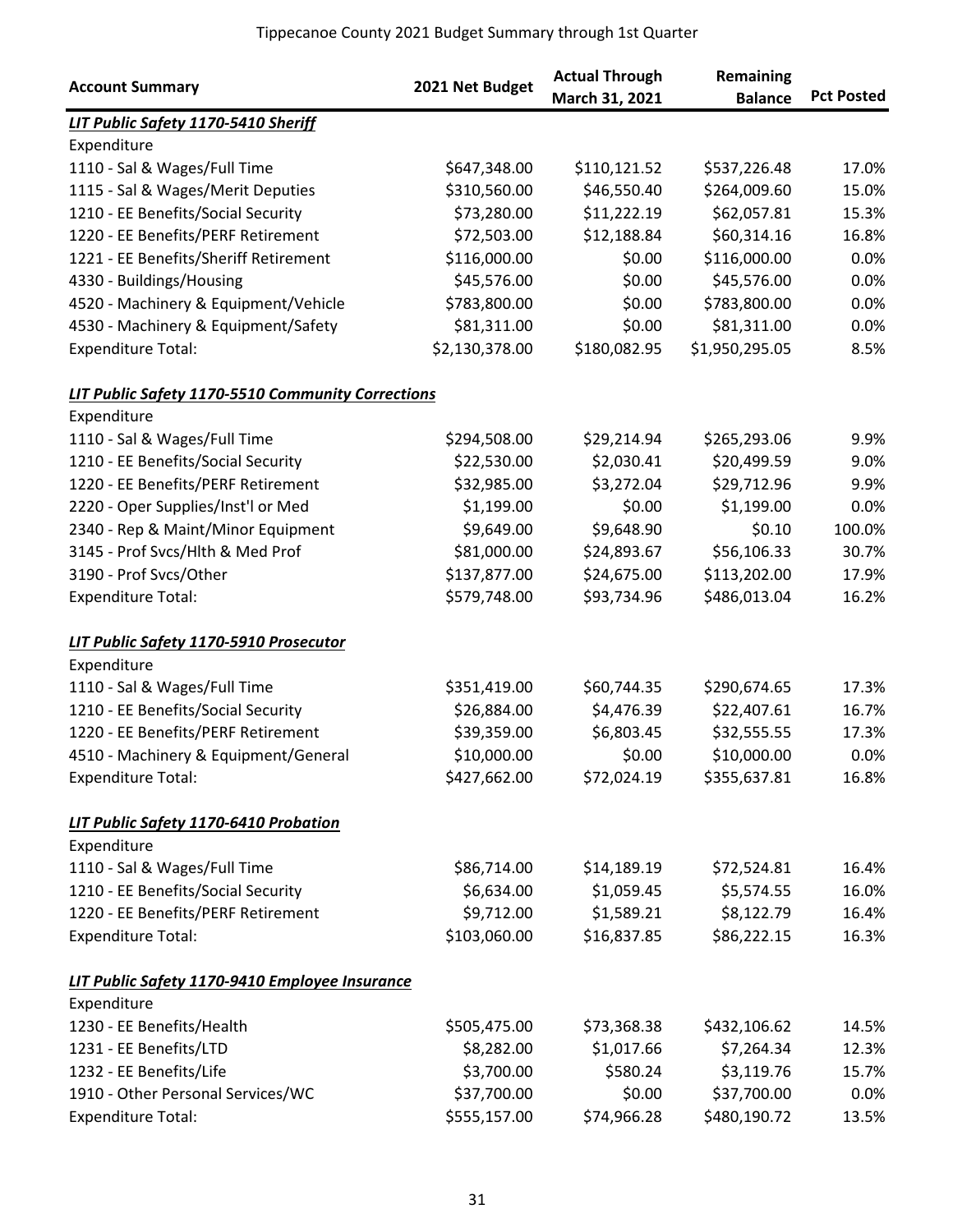| <b>Account Summary</b>                                                             | 2021 Net Budget | <b>Actual Through</b><br>March 31, 2021 | Remaining<br><b>Balance</b> | <b>Pct Posted</b> |
|------------------------------------------------------------------------------------|-----------------|-----------------------------------------|-----------------------------|-------------------|
| <b>Major Bridge Fund 1171</b>                                                      |                 |                                         |                             |                   |
| Revenue                                                                            |                 |                                         |                             |                   |
| 0100 - Prop Taxes/Property                                                         | \$800,000.00    | \$0.00                                  | \$800,000.00                | 0.0%              |
| 0124 - Other Taxes/FIT                                                             | \$5,563.00      | \$0.00                                  | \$5,563.00                  | 0.0%              |
| 0130 - Other Taxes/License Excise                                                  | \$58,128.00     | \$0.00                                  | \$58,128.00                 | 0.0%              |
| 0131 - Other Taxes/CVET                                                            | \$3,164.00      | \$0.00                                  | \$3,164.00                  | 0.0%              |
| Revenue Total:                                                                     | \$866,855.00    | \$0.00                                  | \$866,855.00                | 0.0%              |
| Major Bridge Fund 1171-8162 Construction/Reconstruction                            |                 |                                         |                             |                   |
| Expenditure                                                                        |                 |                                         |                             |                   |
| 3190 - Prof Svcs/Other                                                             | \$200,000.00    | \$0.00                                  | \$200,000.00                | 0.0%              |
| <b>Motor Vehicle Highway Restricted 1173</b>                                       |                 |                                         |                             |                   |
| Revenue                                                                            |                 |                                         |                             |                   |
| 0133 - Other Taxes/MVH                                                             | \$2,157,789.00  | \$695,847.06                            | \$1,461,941.94              | 32.2%             |
| 0283 - Hwys & Strts/Federal                                                        | \$0.00          | \$20,229.40                             | $-$20,229.40$               |                   |
| Revenue Total:                                                                     | \$2,157,789.00  | \$716,076.46                            | \$1,441,712.54              | 33.2%             |
| <b>Motor Vehicle Highway Restricted 1173-8062 Highway Repair &amp; Maintenance</b> |                 |                                         |                             |                   |
| Expenditure                                                                        |                 |                                         |                             |                   |
| 2320 - Rep & Maint/Street Mtls                                                     | \$851,526.00    | \$52,836.55                             | \$798,689.45                | 6.2%              |
| 3120 - Prof Svcs/Engineer & Architect                                              | \$50,000.00     | \$0.00                                  | \$50,000.00                 | 0.0%              |
| 3190 - Prof Svcs/Other                                                             | \$67,245.00     | \$26,026.50                             | \$41,218.50                 | 38.7%             |
| 4210 - Infrastructure/Roads & Streets                                              | \$604,865.00    | \$43,325.09                             | \$561,539.91                | 7.2%              |
| 4240 - Infrastructure/Culverts & Drai                                              | \$100,000.00    | \$0.00                                  | \$100,000.00                | 0.0%              |
| <b>Expenditure Total:</b>                                                          | \$1,673,636.00  | \$122,188.14                            | \$1,551,447.86              | 7.3%              |
| Misdemeanant 1175-5410 Sheriff                                                     |                 |                                         |                             |                   |
| Expenditure                                                                        |                 |                                         |                             |                   |
| 3145 - Prof Svcs/Hlth & Med Prof                                                   | \$29,281.00     | \$0.00                                  | \$29,281.00                 | 0.0%              |
| <b>Expenditure Total:</b>                                                          | \$29,281.00     | \$0.00                                  | \$29,281.00                 | 0.0%              |
| <b>Misdemeanant 1175-5510 Community Corrections</b>                                |                 |                                         |                             |                   |
| Expenditure                                                                        |                 |                                         |                             |                   |
| 3190 - Prof Svcs/Other                                                             | \$53,766.00     | \$13,210.08                             | \$40,555.92                 | 24.6%             |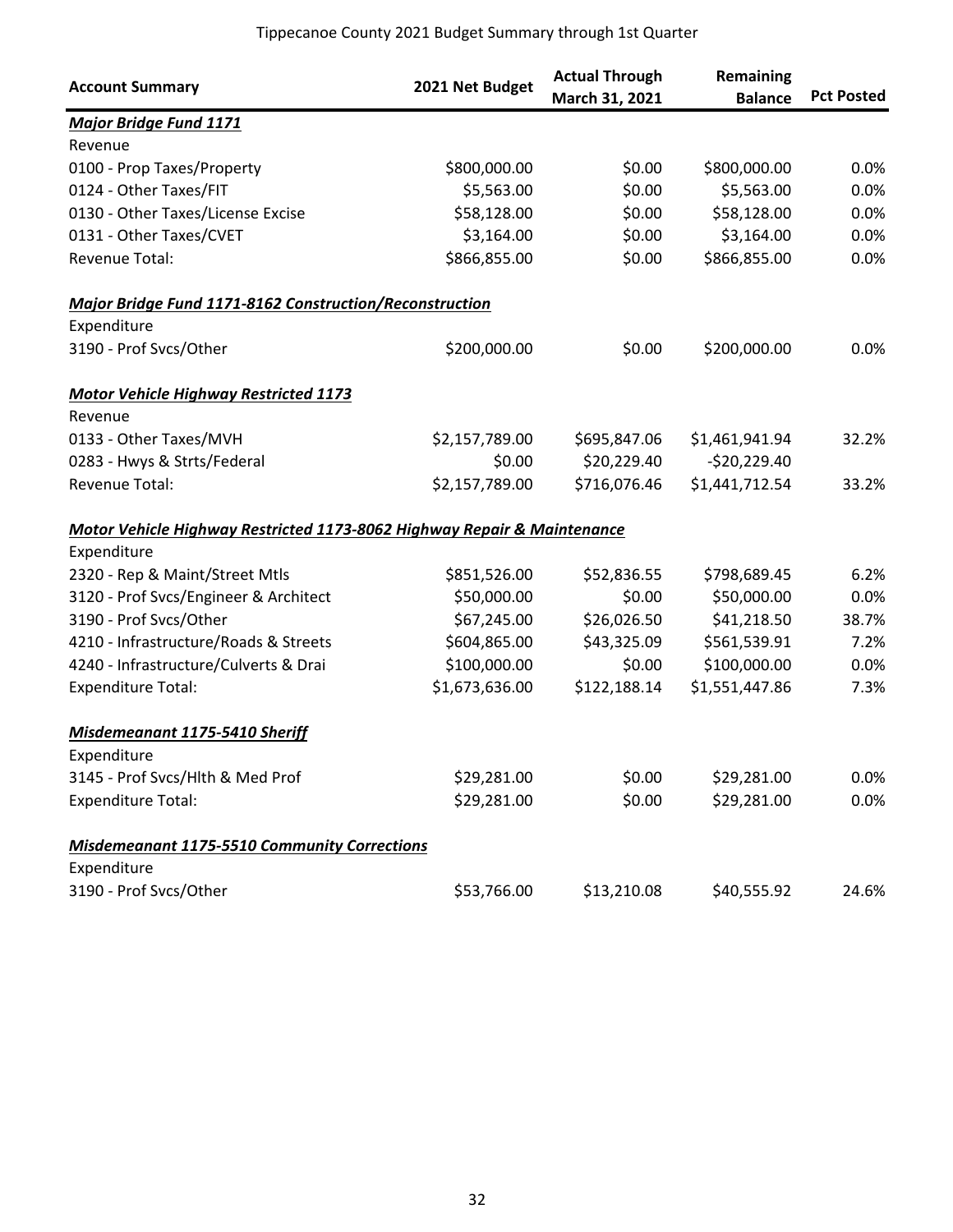| <b>Account Summary</b>                                          | 2021 Net Budget | <b>Actual Through</b><br>March 31, 2021 | Remaining<br><b>Balance</b> | <b>Pct Posted</b> |
|-----------------------------------------------------------------|-----------------|-----------------------------------------|-----------------------------|-------------------|
| <b>Motor Vehicle Highway 1176</b>                               |                 |                                         |                             |                   |
| Revenue                                                         |                 |                                         |                             |                   |
| 0133 - Other Taxes/MVH                                          | \$4,315,557.00  | \$695,847.09                            | \$3,619,709.91              | 16.1%             |
| 0293 - Hwys & Strts/State or Local                              | \$40,000.00     | \$0.00                                  | \$40,000.00                 | 0.0%              |
| 0303 - Gen Govt Permits/Lot & Drvwy                             | \$0.00          | \$6,803.40                              | $-$6,803.40$                |                   |
| 0430 - Hwys & Strts Fees/Unspecified                            | \$0.00          | \$420.60                                | $-$420.60$                  |                   |
| 0491 - Other Fees & Charges/Doc&Copy                            | \$0.00          | \$12.00                                 | $-512.00$                   |                   |
| 0660 - Other Rcpts/Investment Earning                           | \$22,945.00     | \$2,984.07                              | \$19,960.93                 | 13.0%             |
| 0740 - Other Srcs/Sale Surplus Assets                           | \$0.00          | \$647.20                                | $-$647.20$                  |                   |
| Revenue Total:                                                  | \$4,378,502.00  | \$706,714.36                            | \$3,671,787.64              | 16.1%             |
| Motor Vehicle Highway 1176-8060 Highway Administration          |                 |                                         |                             |                   |
| Expenditure                                                     |                 |                                         |                             |                   |
| 1110 - Sal & Wages/Full Time                                    | \$393,667.00    | \$76,411.84                             | \$317,255.16                | 19.4%             |
| 1112 - Sal & Wages/Chief Dep & Appt                             | \$153,106.00    | \$35,332.14                             | \$117,773.86                | 23.1%             |
| 1150 - Sal & Wages/Overtime                                     | \$12,621.00     | \$7,053.64                              | \$5,567.36                  | 55.9%             |
| 1210 - EE Benefits/Social Security                              | \$42,794.00     | \$8,603.42                              | \$34,190.58                 | 20.1%             |
| 1220 - EE Benefits/PERF Retirement                              | \$62,653.00     | \$13,373.41                             | \$49,279.59                 | 21.3%             |
| 2110 - Office Supplies/General                                  | \$262.00        | \$262.05                                | $-50.05$                    | 100.0%            |
| 3230 - Comm & Transp/Postage & Frght                            | \$35.00         | \$35.87                                 | $-50.87$                    | 102.5%            |
| <b>Expenditure Total:</b>                                       | \$665,138.00    | \$141,072.37                            | \$524,065.63                | 21.2%             |
| Motor Vehicle Highway 1176-8061 Highway Repair & Maintenance    |                 |                                         |                             |                   |
| Expenditure                                                     |                 |                                         |                             |                   |
| 1110 - Sal & Wages/Full Time                                    | \$1,041,121.00  | \$237,945.43                            | \$803,175.57                | 22.9%             |
| 1150 - Sal & Wages/Overtime                                     | \$42,070.00     | \$23,069.39                             | \$19,000.61                 | 54.8%             |
| 1210 - EE Benefits/Social Security                              | \$82,864.00     | \$18,764.16                             | \$64,099.84                 | 22.6%             |
| 1220 - EE Benefits/PERF Retirement                              | \$121,318.00    | \$29,266.65                             | \$92,051.35                 | 24.1%             |
| <b>Expenditure Total:</b>                                       | \$1,287,373.00  | \$309,045.63                            | \$978,327.37                | 24.0%             |
| Motor Vehicle Highway 1176-8063 Highway General & Undistributed |                 |                                         |                             |                   |
| Expenditure                                                     |                 |                                         |                             |                   |
| 2110 - Office Supplies/General                                  | \$10,000.00     | \$514.40                                | \$9,485.60                  | 5.1%              |
| 3110 - Prof Svcs/Legal                                          | \$1,500.00      | \$330.65                                | \$1,169.35                  | 22.0%             |
| 3145 - Prof Svcs/Hlth & Med Prof                                | \$2,000.00      | \$55.00                                 | \$1,945.00                  | 2.8%              |
| 3210 - Comm & Transp/Travel/Training                            | \$2,000.00      | \$0.00                                  | \$2,000.00                  | 0.0%              |
| 3230 - Comm & Transp/Postage & Frght                            | \$500.00        | \$101.25                                | \$398.75                    | 20.3%             |
| 3910 - Other Disb/Dues & Subscription                           | \$70,553.00     | \$673.12                                | \$69,879.88                 | 1.0%              |
| <b>Expenditure Total:</b>                                       | \$86,553.00     | \$1,674.42                              | \$84,878.58                 | 1.9%              |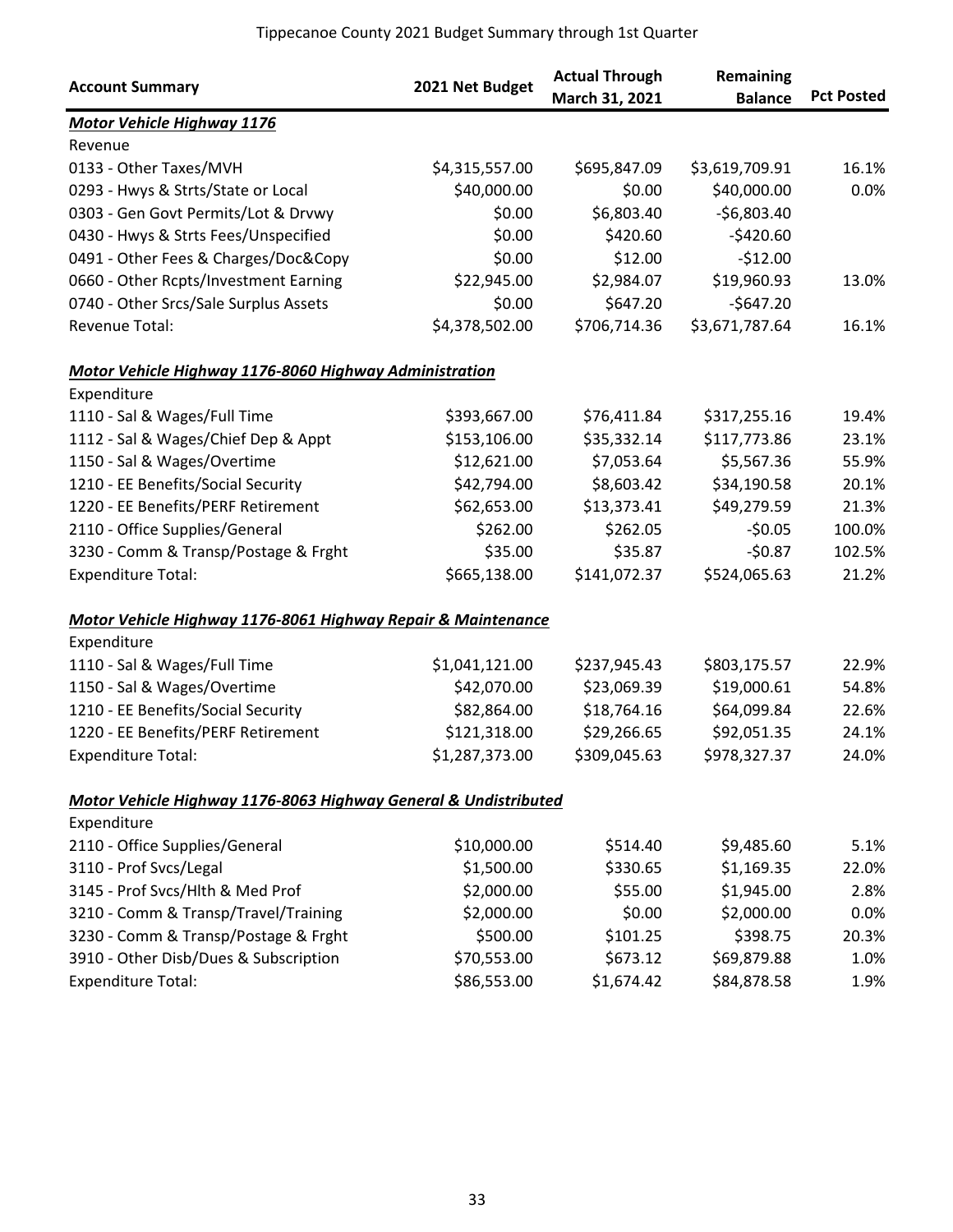| <b>Account Summary</b>                             | 2021 Net Budget | <b>Actual Through</b><br>March 31, 2021 | Remaining<br><b>Balance</b> | <b>Pct Posted</b> |
|----------------------------------------------------|-----------------|-----------------------------------------|-----------------------------|-------------------|
| Motor Vehicle Highway 1176-9410 Employee Insurance |                 |                                         |                             |                   |
| Expenditure                                        |                 |                                         |                             |                   |
| 1230 - EE Benefits/Health                          | \$611,353.00    | \$113,071.44                            | \$498,281.56                | 18.5%             |
| 1231 - EE Benefits/LTD                             | \$5,845.00      | \$1,399.96                              | \$4,445.04                  | 24.0%             |
| 1232 - EE Benefits/Life                            | \$3,643.00      | \$817.50                                | \$2,825.50                  | 22.4%             |
| 1910 - Other Personal Services/WC                  | \$83,448.00     | \$0.00                                  | \$83,448.00                 | 0.0%              |
| 1920 - Other Personal Services/Unempl              | \$1,500.00      | \$0.00                                  | \$1,500.00                  | 0.0%              |
| <b>Expenditure Total:</b>                          | \$705,789.00    | \$115,288.90                            | \$590,500.10                | 16.3%             |
| <b>Park Non-Reverting 1178</b><br>Revenue          |                 |                                         |                             |                   |
| 0660 - Other Rcpts/Investment Earning              | \$0.00          | \$59.64                                 | $-559.64$                   |                   |
| <b>Plat Book Fund 1181</b>                         |                 |                                         |                             |                   |
| Revenue                                            |                 |                                         |                             |                   |
| 0401 - Gen Govt Fees/Auditor                       | \$60,000.00     | \$15,850.00                             | \$44,150.00                 | 26.4%             |
| Plat Book Fund 1181-0110 Auditor                   |                 |                                         |                             |                   |
| Expenditure                                        |                 |                                         |                             |                   |
| 1113 - Sal & Wages/Benefit Elig PT                 | \$35,029.00     | \$8,083.56                              | \$26,945.44                 | 23.1%             |
| 1210 - EE Benefits/Social Security                 | \$2,680.00      | \$616.10                                | \$2,063.90                  | 23.0%             |
| 2110 - Office Supplies/General                     | \$250.00        | \$0.00                                  | \$250.00                    | 0.0%              |
| 2120 - Office Supplies/Forms                       | \$750.00        | \$0.00                                  | \$750.00                    | 0.0%              |
| 3210 - Comm & Transp/Travel/Training               | \$1,500.00      | \$0.00                                  | \$1,500.00                  | 0.0%              |
| 4590 - Machinery & Equipment/Other                 | \$1,000.00      | \$0.00                                  | \$1,000.00                  | 0.0%              |
| 6100 - Interfund Transfers/Transfer O              | \$20,000.00     | \$0.00                                  | \$20,000.00                 | 0.0%              |
| <b>Expenditure Total:</b>                          | \$61,209.00     | \$8,699.66                              | \$52,509.34                 | 14.2%             |
| Rainv Dav Fund 1186-0430 Drainage Board            |                 |                                         |                             |                   |
| Expenditure                                        |                 |                                         |                             |                   |
| 4240 - Infrastructure/Culverts & Drai              | \$92,111.00     | \$11,862.50                             | \$80,248.50                 | 12.9%             |
| Rainy Day Fund 1186-8261 Highway                   |                 |                                         |                             |                   |
| Expenditure                                        |                 |                                         |                             |                   |
| 2320 - Rep & Maint/Street Mtls                     | \$8,830.00      | \$8,830.40                              | $-50.40$                    | 100.0%            |
| 4210 - Infrastructure/Roads & Streets              | \$34,004.00     | \$33,484.25                             | \$519.75                    | 98.5%             |
| 4220 - Infrastructure/Bridges                      | \$150.00        | \$150.00                                | \$0.00                      | 100.0%            |
| <b>Expenditure Total:</b>                          | \$42,984.00     | \$42,464.65                             | \$519.35                    | 98.8%             |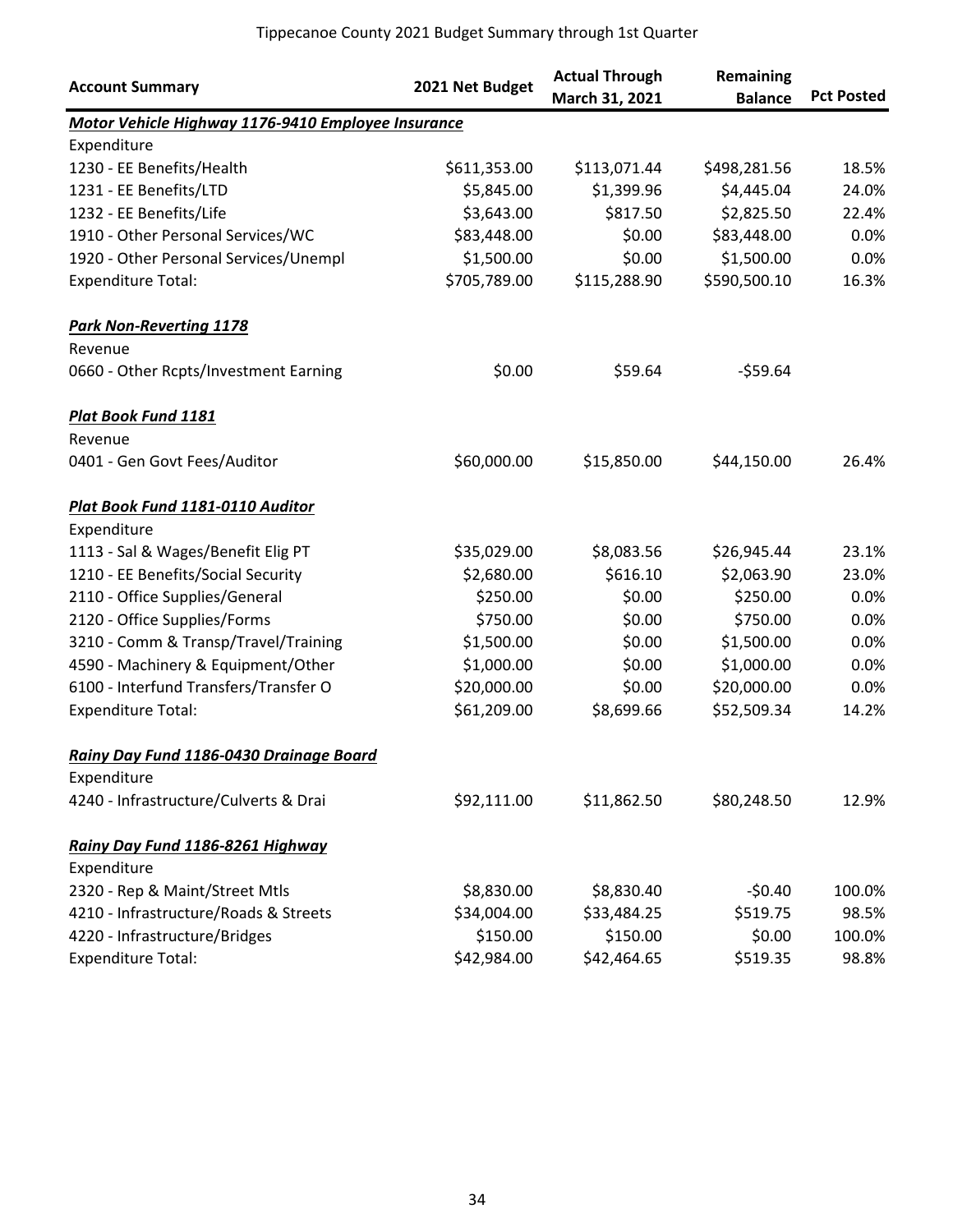| <b>Account Summary</b>                    | 2021 Net Budget | <b>Actual Through</b><br>March 31, 2021 | Remaining<br><b>Balance</b> | <b>Pct Posted</b> |
|-------------------------------------------|-----------------|-----------------------------------------|-----------------------------|-------------------|
| <b>Reassessment 1188</b>                  |                 |                                         |                             |                   |
| Revenue                                   |                 |                                         |                             |                   |
| 0100 - Prop Taxes/Property                | \$370,440.00    | \$0.00                                  | \$370,440.00                | 0.0%              |
| 0124 - Other Taxes/FIT                    | \$2,503.00      | \$0.00                                  | \$2,503.00                  | 0.0%              |
| 0130 - Other Taxes/License Excise         | \$26,157.00     | \$0.00                                  | \$26,157.00                 | 0.0%              |
| 0131 - Other Taxes/CVET                   | \$1,424.00      | \$0.00                                  | \$1,424.00                  | 0.0%              |
| 0660 - Other Rcpts/Investment Earning     | \$2,160.00      | \$356.75                                | \$1,803.25                  | 16.5%             |
| Revenue Total:                            | \$402,684.00    | \$356.75                                | \$402,327.25                | 0.1%              |
| Reassessment 1188-0510 Assessor           |                 |                                         |                             |                   |
| Expenditure                               |                 |                                         |                             |                   |
| 1110 - Sal & Wages/Full Time              | \$133,098.00    | \$39,795.13                             | \$93,302.87                 | 29.9%             |
| 1113 - Sal & Wages/Benefit Elig PT        | \$35,029.00     | \$8,083.56                              | \$26,945.44                 | 23.1%             |
| 1130 - Sal & Wages/Part Time              | \$71,500.00     | \$11,375.00                             | \$60,125.00                 | 15.9%             |
| 1132 - Sal & Wages/Board Members          | \$9,100.00      | \$1,020.00                              | \$8,080.00                  | 11.2%             |
| 1210 - EE Benefits/Social Security        | \$19,028.00     | \$4,364.04                              | \$14,663.96                 | 22.9%             |
| 1220 - EE Benefits/PERF Retirement        | \$14,907.00     | \$4,171.91                              | \$10,735.09                 | 28.0%             |
| 2110 - Office Supplies/General            | \$6,048.00      | \$1,329.97                              | \$4,718.03                  | 22.0%             |
| 2120 - Office Supplies/Forms              | \$10,000.00     | \$0.00                                  | \$10,000.00                 | 0.0%              |
| 2210 - Oper Supplies/Gasoline & Oil       | \$3,000.00      | \$0.00                                  | \$3,000.00                  | 0.0%              |
| 3140 - Prof Svcs/Counselng Consults       | \$5,000.00      | \$4,640.00                              | \$360.00                    | 92.8%             |
| 3190 - Prof Svcs/Other                    | \$56,875.00     | \$9,966.93                              | \$46,908.07                 | 17.5%             |
| 3210 - Comm & Transp/Travel/Training      | \$14,753.00     | \$56.94                                 | \$14,696.06                 | 0.4%              |
| 3230 - Comm & Transp/Postage & Frght      | \$20,303.00     | \$0.00                                  | \$20,303.00                 | 0.0%              |
| 3240 - Comm & Transp/Software             | \$39,556.00     | \$4,818.82                              | \$34,737.18                 | 12.2%             |
| 3310 - Printing & Advertising/Legal       | \$450.00        | \$0.00                                  | \$450.00                    | 0.0%              |
| 3420 - Insur/Vehicle & Equipment          | \$1,600.00      | \$0.00                                  | \$1,600.00                  | 0.0%              |
| 3510 - Utility Service/Utilities          | \$683.00        | \$167.50                                | \$515.50                    | 24.5%             |
| 3620 - Rep & Maint/Vehicle & Equip        | \$1,872.00      | \$218.30                                | \$1,653.70                  | 11.7%             |
| 3910 - Other Disb/Dues & Subscription     | \$23,900.00     | \$3,959.70                              | \$19,940.30                 | 16.6%             |
| <b>Expenditure Total:</b>                 | \$466,702.00    | \$93,967.80                             | \$372,734.20                | 20.1%             |
| Reassessment 1188-9410 Employee Insurance |                 |                                         |                             |                   |
| Expenditure                               |                 |                                         |                             |                   |
| 1230 - EE Benefits/Health                 | \$25,000.00     | \$12,424.48                             | \$12,575.52                 | 49.7%             |
| 1231 - EE Benefits/LTD                    | \$602.00        | \$158.65                                | \$443.35                    | 26.4%             |
| 1232 - EE Benefits/Life                   | \$440.00        | \$94.38                                 | \$345.62                    | 21.5%             |
| 1910 - Other Personal Services/WC         | \$2,201.00      | \$0.00                                  | \$2,201.00                  | 0.0%              |
| 1920 - Other Personal Services/Unempl     | \$110.00        | \$0.00                                  | \$110.00                    | 0.0%              |
| <b>Expenditure Total:</b>                 | \$28,353.00     | \$12,677.51                             | \$15,675.49                 | 44.7%             |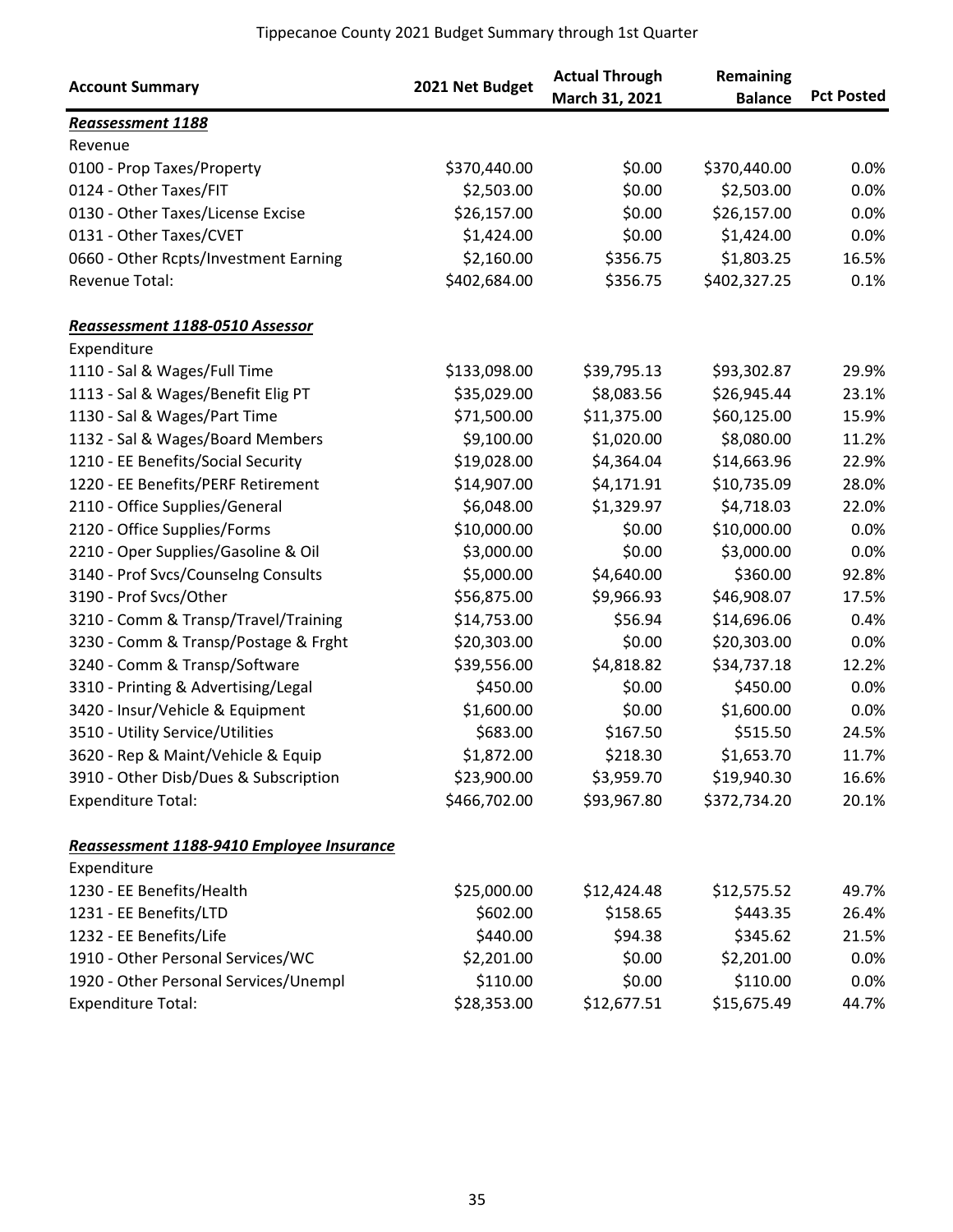| <b>Account Summary</b>                                     | 2021 Net Budget | <b>Actual Through</b><br>March 31, 2021 | Remaining<br><b>Balance</b> | <b>Pct Posted</b> |
|------------------------------------------------------------|-----------------|-----------------------------------------|-----------------------------|-------------------|
| <b>Recorder Records Perpetuation 1189</b>                  |                 |                                         |                             |                   |
| Revenue                                                    |                 |                                         |                             |                   |
| 0403 - Gen Govt Fees/Recorder                              | \$325,000.00    | \$141,482.40                            | \$183,517.60                | 43.5%             |
| 0670 - Other Rcpts/Misc Sources                            | \$0.00          | \$27.00                                 | $-527.00$                   |                   |
| <b>Revenue Total:</b>                                      | \$325,000.00    | \$141,509.40                            | \$183,490.60                | 43.5%             |
| <b>Recorder Records Perpetuation 1189-0310</b>             |                 |                                         |                             |                   |
| Expenditure                                                |                 |                                         |                             |                   |
| 1110 - Sal & Wages/Full Time                               | \$90,320.00     | \$13,936.71                             | \$76,383.29                 | 15.4%             |
| 1111 - Sal & Wages/Elected Official                        | \$71,838.00     | \$16,578.00                             | \$55,260.00                 | 23.1%             |
| 1112 - Sal & Wages/Chief Dep & Appt                        | \$54,427.00     | \$12,560.10                             | \$41,866.90                 | 23.1%             |
| 1130 - Sal & Wages/Part Time                               | \$5,000.00      | \$0.00                                  | \$5,000.00                  | 0.0%              |
| 1210 - EE Benefits/Social Security                         | \$16,952.00     | \$3,200.77                              | \$13,751.23                 | 18.9%             |
| 1220 - EE Benefits/PERF Retirement                         | \$24,258.00     | \$4,824.44                              | \$19,433.56                 | 19.9%             |
| 3190 - Prof Svcs/Other                                     | \$200,000.00    | \$28,391.51                             | \$171,608.49                | 14.2%             |
| <b>Expenditure Total:</b>                                  | \$462,795.00    | \$79,491.53                             | \$383,303.47                | 17.2%             |
| Recorder Records Perpetuation 1189-9410 Employee Insurance |                 |                                         |                             |                   |
| Expenditure                                                |                 |                                         |                             |                   |
| 1230 - EE Benefits/Health                                  | \$32,712.00     | \$5,273.62                              | \$27,438.38                 | 16.1%             |
| 1231 - EE Benefits/LTD                                     | \$853.00        | \$174.92                                | \$678.08                    | 20.5%             |
| 1232 - EE Benefits/Life                                    | \$460.00        | \$91.20                                 | \$368.80                    | 19.8%             |
| 1910 - Other Personal Services/WC                          | \$2,000.00      | \$0.00                                  | \$2,000.00                  | 0.0%              |
| <b>Expenditure Total:</b>                                  | \$36,025.00     | \$5,539.74                              | \$30,485.26                 | 15.4%             |
| <b>Sheriff's Pension Trust 1193</b>                        |                 |                                         |                             |                   |
| Revenue                                                    |                 |                                         |                             |                   |
| 0511 - Publ Safety Fines/County Court                      | \$155,000.00    | \$29,223.46                             | \$125,776.54                | 18.9%             |
| <b>Sheriff's Pension Trust 1193-5410 Sheriff</b>           |                 |                                         |                             |                   |
| Expenditure                                                |                 |                                         |                             |                   |
| 1221 - EE Benefits/Sheriff Retirement                      | \$133,559.00    | \$0.00                                  | \$133,559.00                | 0.0%              |
| <b>Public Defender User Fees 1200</b>                      |                 |                                         |                             |                   |
| Revenue                                                    |                 |                                         |                             |                   |
| 0291 - Publ Safety/State or Local                          | \$0.00          | \$19,199.77                             | $-$19,199.77$               |                   |
| 0414 - Publ Safety Fees/Public Defend                      | \$70,000.00     | \$14,093.05                             | \$55,906.95                 | 20.1%             |
| Revenue Total:                                             | \$70,000.00     | \$33,292.82                             | \$36,707.18                 | 47.6%             |
| Public Defender User Fees 1200-6310 Public Defender        |                 |                                         |                             |                   |
| Expenditure                                                |                 |                                         |                             |                   |
| 3190 - Prof Svcs/Other                                     | \$20,000.00     | \$0.00                                  | \$20,000.00                 | 0.0%              |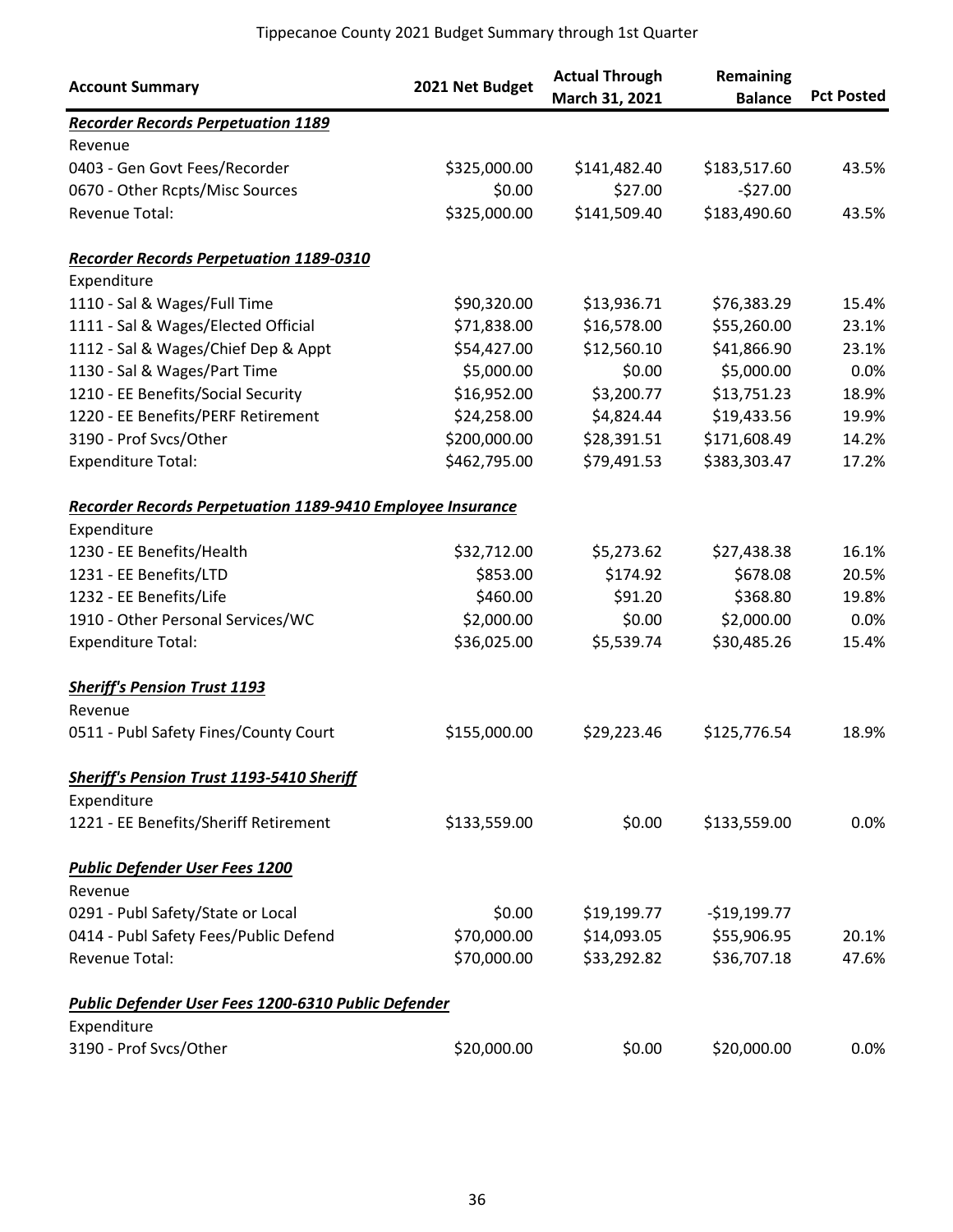| <b>Account Summary</b>                                             | 2021 Net Budget | <b>Actual Through</b><br>March 31, 2021 | Remaining<br><b>Balance</b> | <b>Pct Posted</b> |
|--------------------------------------------------------------------|-----------------|-----------------------------------------|-----------------------------|-------------------|
| <b>Surplus Tax 1201-0120 Auditor Settlement</b>                    |                 |                                         |                             |                   |
| Expenditure                                                        |                 |                                         |                             |                   |
| 6100 - Interfund Transfers/Transfer O                              | \$0.00          | \$128,109.86                            | $-$128,109.86$              |                   |
| <b>Surplus Tax 1201-0210 Treasurer</b>                             | \$12,010,210.00 |                                         |                             | 0.0%              |
| Expenditure                                                        |                 |                                         |                             |                   |
| 3990 - Other Disb/Non-Specified                                    | \$0.00          | \$392,568.04                            | -\$392,568.04               |                   |
| <b>Surveyor's Corner Perpetuation 1202</b>                         |                 |                                         |                             |                   |
| Revenue                                                            |                 |                                         |                             |                   |
| 0403 - Gen Govt Fees/Recorder                                      | \$0.00          | \$36,380.00                             | $-536,380.00$               |                   |
| <b>Surveyor's Corner Perpetuation 1202-0410</b>                    |                 |                                         |                             |                   |
| Expenditure                                                        |                 |                                         |                             |                   |
| 1110 - Sal & Wages/Full Time                                       | \$41,926.00     | \$3,104.76                              | \$38,821.24                 | 7.4%              |
| 1111 - Sal & Wages/Elected Official                                | \$54,638.00     | \$12,608.82                             | \$42,029.18                 | 23.1%             |
| 1130 - Sal & Wages/Part Time                                       | \$5,000.00      | \$0.00                                  | \$5,000.00                  | 0.0%              |
| 1210 - EE Benefits/Social Security                                 | \$7,770.00      | \$1,191.48                              | \$6,578.52                  | 15.3%             |
| 1220 - EE Benefits/PERF Retirement                                 | \$10,816.00     | \$1,764.30                              | \$9,051.70                  | 16.3%             |
| 2110 - Office Supplies/General                                     | \$4,000.00      | \$0.00                                  | \$4,000.00                  | 0.0%              |
| 2210 - Oper Supplies/Gasoline & Oil                                | \$4,000.00      | \$0.00                                  | \$4,000.00                  | 0.0%              |
| 3140 - Prof Svcs/Counselng Consults                                | \$75,000.00     | \$0.00                                  | \$75,000.00                 | 0.0%              |
| 3210 - Comm & Transp/Travel/Training                               | \$4,000.00      | \$0.00                                  | \$4,000.00                  | 0.0%              |
| 3240 - Comm & Transp/Software                                      | \$5,000.00      | \$0.00                                  | \$5,000.00                  | 0.0%              |
| 3310 - Printing & Advertising/Legal                                | \$1,000.00      | \$0.00                                  | \$1,000.00                  | 0.0%              |
| 3510 - Utility Service/Utilities                                   | \$2,500.00      | \$0.00                                  | \$2,500.00                  | 0.0%              |
| 3610 - Rep & Maint/Buildings & Proper                              | \$3,000.00      | \$0.00                                  | \$3,000.00                  | 0.0%              |
| 3620 - Rep & Maint/Vehicle & Equip                                 | \$5,000.00      | \$0.00                                  | \$5,000.00                  | 0.0%              |
| 3910 - Other Disb/Dues & Subscription                              | \$1,800.00      | \$0.00                                  | \$1,800.00                  | 0.0%              |
| 4590 - Machinery & Equipment/Other                                 | \$35,000.00     | \$0.00                                  | \$35,000.00                 | $0.0\%$           |
| <b>Expenditure Total:</b>                                          | \$260,450.00    | \$18,669.36                             | \$241,780.64                | 7.2%              |
| <b>Surveyor's Corner Perpetuation 1202-9410 Employee Insurance</b> |                 |                                         |                             |                   |
| Expenditure                                                        |                 |                                         |                             |                   |
| 1230 - EE Benefits/Health                                          | \$4,410.00      | \$942.90                                | \$3,467.10                  | 21.4%             |
| 1231 - EE Benefits/LTD                                             | \$273.00        | \$50.34                                 | \$222.66                    | 18.4%             |
| 1232 - EE Benefits/Life                                            | \$242.00        | \$21.90                                 | \$220.10                    | 9.0%              |
| <b>Expenditure Total:</b>                                          | \$4,925.00      | \$1,015.14                              | \$3,909.86                  | 20.6%             |
| <b>Tax Sale Redemption 1204</b>                                    |                 |                                         |                             |                   |
| Revenue                                                            |                 |                                         |                             |                   |
| 0670 - Other Rcpts/Misc Sources                                    | \$0.00          | \$49,006.97                             | -\$49,006.97                |                   |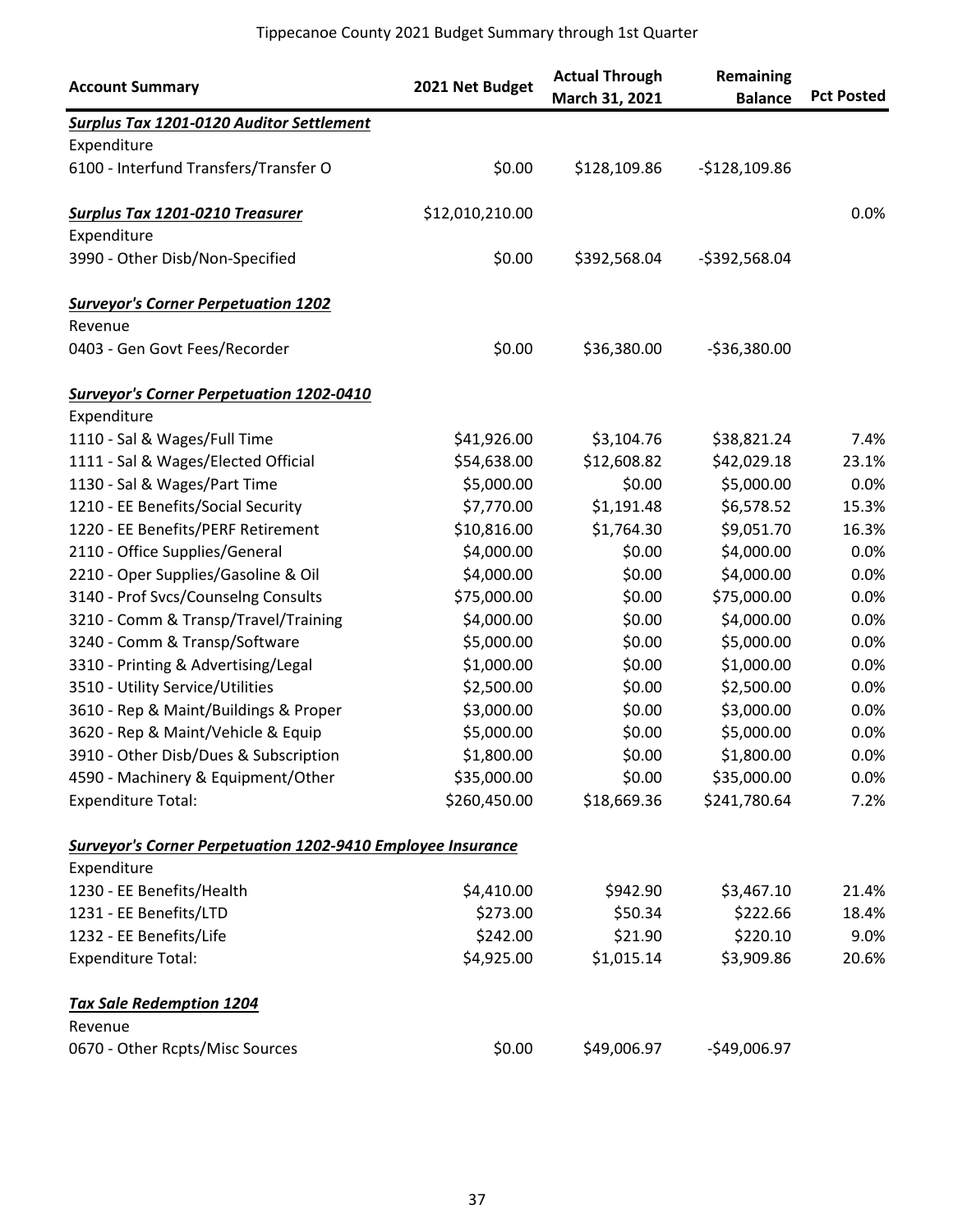| <b>Account Summary</b>                               | 2021 Net Budget | <b>Actual Through</b><br>March 31, 2021 | Remaining<br><b>Balance</b> | <b>Pct Posted</b> |
|------------------------------------------------------|-----------------|-----------------------------------------|-----------------------------|-------------------|
| Tax Sale Redemption 1204-0210 Treasurer              |                 |                                         |                             |                   |
| Expenditure                                          |                 |                                         |                             |                   |
| 3190 - Prof Svcs/Other                               | \$0.00          | \$49,006.97                             | $-$49,006.97$               |                   |
| Tax Sale Surplus 1205-0110 Auditor                   |                 |                                         |                             |                   |
| Expenditure                                          |                 |                                         |                             |                   |
| 3190 - Prof Svcs/Other                               | \$0.00          | \$446,237.02                            | $-$446,237.02$              |                   |
| <b>Local Health Dept Trust 1206</b>                  |                 |                                         |                             |                   |
| Revenue                                              |                 |                                         |                             |                   |
| 0292 - Hlth & Wlfr/State or Local                    | \$65,428.00     | \$32,713.86                             | \$32,714.14                 | 50.0%             |
| Local Health Dept Trust 1206-9010 Health Dept        |                 |                                         |                             |                   |
| Expenditure                                          |                 |                                         |                             |                   |
| 1113 - Sal & Wages/Benefit Elig PT                   | \$45,230.00     | \$10,187.64                             | \$35,042.36                 | 22.5%             |
| 1210 - EE Benefits/Social Security                   | \$3,461.00      | \$730.09                                | \$2,730.91                  | 21.1%             |
| 3145 - Prof Svcs/Hlth & Med Prof                     | \$4,800.00      | \$0.00                                  | \$4,800.00                  | 0.0%              |
| 3190 - Prof Svcs/Other                               | \$8,335.00      | \$352.12                                | \$7,982.88                  | 4.2%              |
| 3510 - Utility Service/Utilities                     | \$3,602.00      | \$900.30                                | \$2,701.70                  | 25.0%             |
| <b>Expenditure Total:</b>                            | \$65,428.00     | \$12,170.15                             | \$53,257.85                 | 18.6%             |
| <b>Unsafe Building 1207-2610 Building Commission</b> |                 |                                         |                             |                   |
| Expenditure                                          |                 |                                         |                             |                   |
| 3190 - Prof Svcs/Other                               | \$50,000.00     | \$0.00                                  | \$50,000.00                 | 0.0%              |
| <b>GAL Grant 1213</b>                                |                 |                                         |                             |                   |
| Revenue                                              |                 |                                         |                             |                   |
| 0292 - Hlth & Wlfr/State or Local                    | \$47,566.00     | \$23,783.00                             | \$23,783.00                 | 50.0%             |
| <b>GAL Grant 1213-7310 CASA</b>                      |                 |                                         |                             |                   |
| Expenditure                                          |                 |                                         |                             |                   |
| 1110 - Sal & Wages/Full Time                         | \$31,929.00     | \$7,368.24                              | \$24,560.76                 | 23.1%             |
| 1130 - Sal & Wages/Part Time                         | \$1,000.00      | \$0.00                                  | \$1,000.00                  | 0.0%              |
| 1210 - EE Benefits/Social Security                   | \$2,520.00      | \$547.98                                | \$1,972.02                  | 21.7%             |
| 1220 - EE Benefits/PERF Retirement                   | \$3,577.00      | \$825.24                                | \$2,751.76                  | 23.1%             |
| 2110 - Office Supplies/General                       | \$2,000.00      | \$43.15                                 | \$1,956.85                  | 2.2%              |
| 2130 - Office Supplies/Printing                      | \$500.00        | \$0.00                                  | \$500.00                    | 0.0%              |
| 2140 - Office Supplies/Minor Equip                   | \$1,200.00      | \$332.63                                | \$867.37                    | 27.7%             |
| 2990 - Other Supplies/Non-specified                  | \$500.00        | \$0.00                                  | \$500.00                    | 0.0%              |
| 3115 - Prof Svcs/Pauper Atty                         | \$2,000.00      | \$0.00                                  | \$2,000.00                  | 0.0%              |
| 3210 - Comm & Transp/Travel/Training                 | \$690.00        | \$66.30                                 | \$623.70                    | 9.6%              |
| 3230 - Comm & Transp/Postage & Frght                 | \$875.00        | \$0.00                                  | \$875.00                    | 0.0%              |
| 3620 - Rep & Maint/Vehicle & Equip                   | \$500.00        | \$0.00                                  | \$500.00                    | 0.0%              |
| 3910 - Other Disb/Dues & Subscription                | \$275.00        | \$275.00                                | \$0.00                      | 100.0%            |
| <b>Expenditure Total:</b>                            | \$47,566.00     | \$9,458.54                              | \$38,107.46                 | 19.9%             |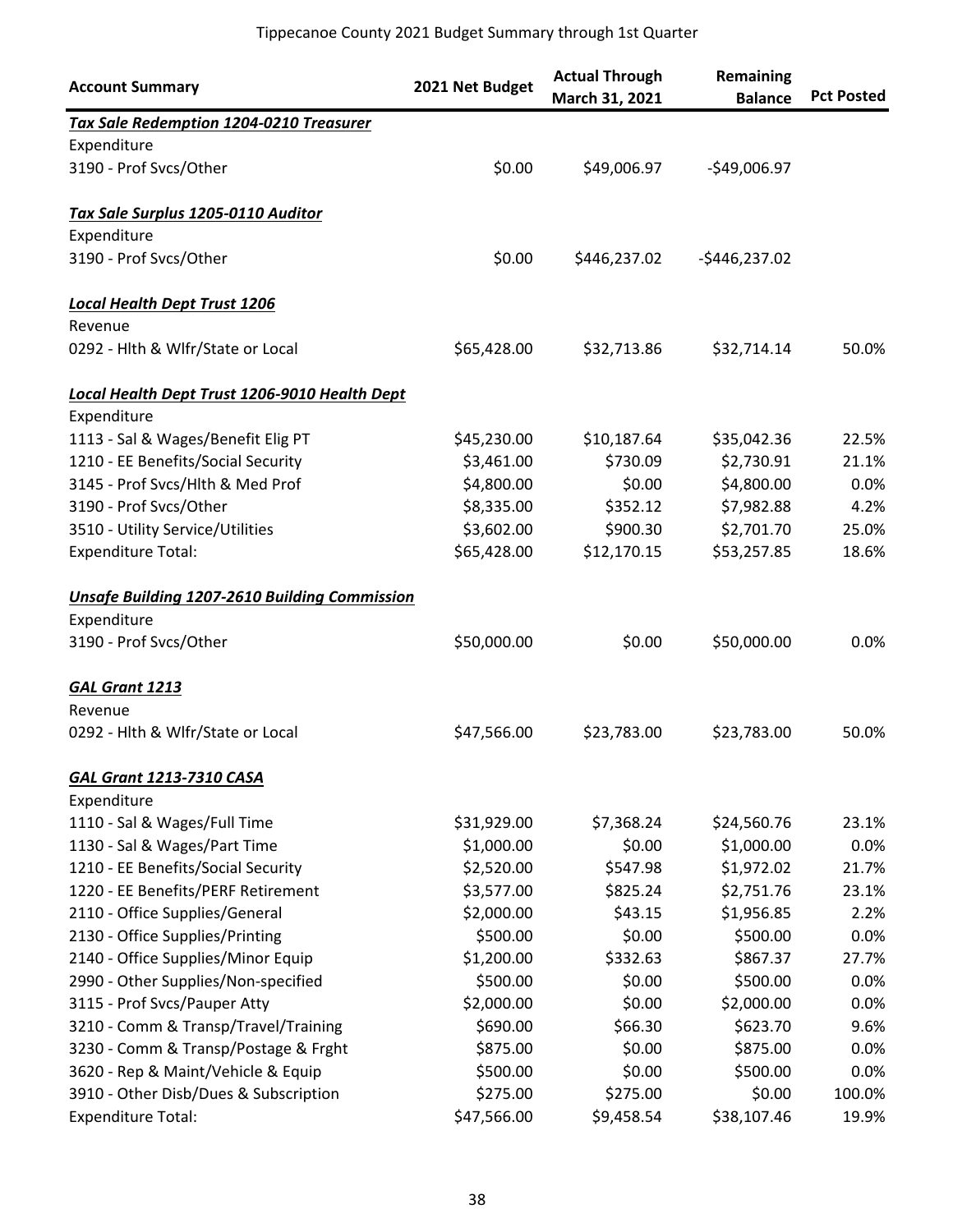| <b>Account Summary</b>                                    | 2021 Net Budget | <b>Actual Through</b><br>March 31, 2021 | Remaining<br><b>Balance</b> | <b>Pct Posted</b> |
|-----------------------------------------------------------|-----------------|-----------------------------------------|-----------------------------|-------------------|
| <b>Inelibible Homestead 1216</b>                          |                 |                                         |                             |                   |
| Revenue                                                   |                 |                                         |                             |                   |
| 0104 - Prop Taxes/Ineligible Hmstd                        | \$14,000.00     | \$0.00                                  | \$14,000.00                 | 0.0%              |
| 0665 - Other Rcpts/Tax Pnlts & Intr                       | \$1,000.00      | \$0.00                                  | \$1,000.00                  | 0.0%              |
| Revenue Total:                                            | \$15,000.00     | \$0.00                                  | \$15,000.00                 | 0.0%              |
| Inelibible Homestead 1216-0110 Auditor                    |                 |                                         |                             |                   |
| Expenditure                                               |                 |                                         |                             |                   |
| 1110 - Sal & Wages/Full Time                              | \$11,008.00     | \$2,539.68                              | \$8,468.32                  | 23.1%             |
| 1130 - Sal & Wages/Part Time                              | \$18,960.00     | \$0.00                                  | \$18,960.00                 | 0.0%              |
| 1150 - Sal & Wages/Overtime                               | \$1,000.00      | \$0.00                                  | \$1,000.00                  | 0.0%              |
| 1210 - EE Benefits/Social Security                        | \$2,369.00      | \$170.40                                | \$2,198.60                  | 7.2%              |
| 1220 - EE Benefits/PERF Retirement                        | \$1,345.00      | \$284.46                                | \$1,060.54                  | 21.1%             |
| 2110 - Office Supplies/General                            | \$1,500.00      | \$0.00                                  | \$1,500.00                  | 0.0%              |
| 2130 - Office Supplies/Printing                           | \$2,500.00      | \$0.00                                  | \$2,500.00                  | 0.0%              |
| 3190 - Prof Svcs/Other                                    | \$75,000.00     | \$19,818.27                             | \$55,181.73                 | 26.4%             |
| 3210 - Comm & Transp/Travel/Training                      | \$1,000.00      | \$0.00                                  | \$1,000.00                  | 0.0%              |
| 3910 - Other Disb/Dues & Subscription                     | \$1,200.00      | \$1,092.57                              | \$107.43                    | 91.0%             |
| 4590 - Machinery & Equipment/Other                        | \$1,500.00      | \$0.00                                  | \$1,500.00                  | 0.0%              |
| <b>Expenditure Total:</b>                                 | \$117,382.00    | \$23,905.38                             | \$93,476.62                 | 20.4%             |
| Inelibible Homestead 1216-0120 Auditor Settlement         |                 |                                         |                             |                   |
| Expenditure                                               |                 |                                         |                             |                   |
| 8008 - Settlement/Treasurer Other Dis                     | \$100.00        | \$0.00                                  | \$100.00                    | 0.0%              |
| <b>Elected Official Training Fund 1217</b>                |                 |                                         |                             |                   |
| Revenue                                                   |                 |                                         |                             |                   |
| 0403 - Gen Govt Fees/Recorder                             | \$20,000.00     | \$7,294.00                              | \$12,706.00                 | 36.5%             |
| <b>Elected Official Training Fund 1217-0110 Auditor</b>   |                 |                                         |                             |                   |
| Expenditure                                               |                 |                                         |                             |                   |
| 3210 - Comm & Transp/Travel/Training                      | \$2,500.00      | \$0.00                                  | \$2,500.00                  | 0.0%              |
| <b>Elected Official Training Fund 1217-0210 Treasurer</b> |                 |                                         |                             |                   |
| Expenditure                                               |                 |                                         |                             |                   |
| 3210 - Comm & Transp/Travel/Training                      | \$2,000.00      | \$35.00                                 | \$1,965.00                  | 1.8%              |
| <b>Elected Official Training Fund 1217-0310 Recorder</b>  |                 |                                         |                             |                   |
| Expenditure                                               |                 |                                         |                             |                   |
| 3210 - Comm & Transp/Travel/Training                      | \$1,000.00      | \$0.00                                  | \$1,000.00                  | 0.0%              |
| <b>Elected Official Training Fund 1217-0410 Surveyor</b>  |                 |                                         |                             |                   |
| Expenditure                                               |                 |                                         |                             |                   |
| 3210 - Comm & Transp/Travel/Training                      | \$5,000.00      | \$0.00                                  | \$5,000.00                  | 0.0%              |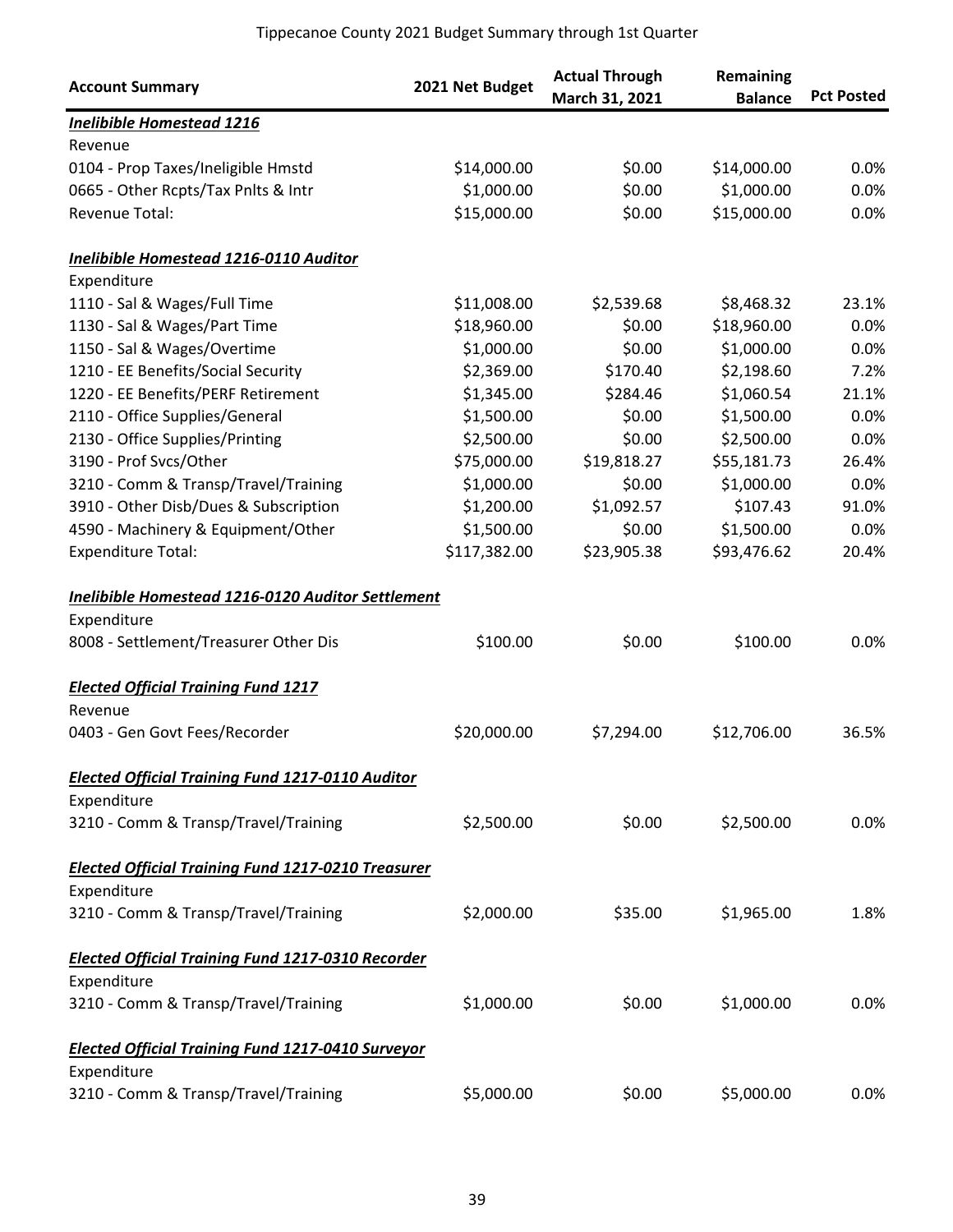| <b>Account Summary</b>                                  | 2021 Net Budget | <b>Actual Through</b><br>March 31, 2021 | Remaining<br><b>Balance</b> | <b>Pct Posted</b> |
|---------------------------------------------------------|-----------------|-----------------------------------------|-----------------------------|-------------------|
| <b>Elected Official Training Fund 1217-5810 Clerk</b>   |                 |                                         |                             |                   |
| Expenditure                                             |                 |                                         |                             |                   |
| 3210 - Comm & Transp/Travel/Training                    | \$6,000.00      | \$0.00                                  | \$6,000.00                  | 0.0%              |
| <b>Emergency 911 1222</b>                               |                 |                                         |                             |                   |
| Revenue                                                 |                 |                                         |                             |                   |
| 0416 - Publ Safety Fees/911 Service                     | \$1,400,000.00  | \$366,213.00                            | \$1,033,787.00              | 26.2%             |
| 0660 - Other Rcpts/Investment Earning                   | \$68,794.00     | \$7,582.25                              | \$61,211.75                 | 11.0%             |
| Revenue Total:                                          | \$1,468,794.00  | \$373,795.25                            | \$1,094,998.75              | 25.4%             |
| <b>Emergency 911 1222-5410 Sheriff</b>                  |                 |                                         |                             |                   |
| Expenditure                                             |                 |                                         |                             |                   |
| 1110 - Sal & Wages/Full Time                            | \$52,248.00     | \$12,057.24                             | \$40,190.76                 | 23.1%             |
| 1150 - Sal & Wages/Overtime                             | \$3,500.00      | \$202.63                                | \$3,297.37                  | 5.8%              |
| 1210 - EE Benefits/Social Security                      | \$4,265.00      | \$914.85                                | \$3,350.15                  | 21.5%             |
| 1220 - EE Benefits/PERF Retirement                      | \$6,244.00      | \$1,373.17                              | \$4,870.83                  | 22.0%             |
| 2110 - Office Supplies/General                          | \$5,000.00      | \$0.00                                  | \$5,000.00                  | 0.0%              |
| 3140 - Prof Svcs/Counselng Consults                     | \$105,000.00    | \$0.00                                  | \$105,000.00                | 0.0%              |
| 3190 - Prof Svcs/Other                                  | \$818,121.00    | \$484,488.00                            | \$333,633.00                | 59.2%             |
| 3210 - Comm & Transp/Travel/Training                    | \$26,250.00     | \$844.95                                | \$25,405.05                 | 3.2%              |
| 3220 - Comm & Transp/Communications                     | \$357,000.00    | \$45,942.94                             | \$311,057.06                | 12.9%             |
| 3240 - Comm & Transp/Software                           | \$152,250.00    | \$0.00                                  | \$152,250.00                | 0.0%              |
| 4590 - Machinery & Equipment/Other                      | \$183,750.00    | \$1,176.75                              | \$182,573.25                | 0.6%              |
| <b>Expenditure Total:</b>                               | \$1,713,628.00  | \$547,000.53                            | \$1,166,627.47              | 31.9%             |
| <b>Emergency 911 1222-9410 Employee Benefits</b>        |                 |                                         |                             |                   |
| Expenditure                                             |                 |                                         |                             |                   |
| 1230 - EE Benefits/Health                               | \$17,152.00     | \$2,008.20                              | \$15,143.80                 | 11.7%             |
| 1231 - EE Benefits/LTD                                  | \$206.00        | \$48.96                                 | \$157.04                    | 23.8%             |
| 1232 - EE Benefits/Life                                 | \$121.00        | \$27.36                                 | \$93.64                     | 22.6%             |
| 1910 - Other Personal Services/WC                       | \$1,697.00      | \$0.00                                  | \$1,697.00                  | 0.0%              |
| 1920 - Other Personal Services/Unempl                   | \$2,000.00      | \$0.00                                  | \$2,000.00                  | 0.0%              |
| <b>Expenditure Total:</b>                               | \$21,176.00     | \$2,084.52                              | \$19,091.48                 | 9.8%              |
| <b>Probation User Fees 2000</b>                         |                 |                                         |                             |                   |
| Revenue                                                 |                 |                                         |                             |                   |
| 0413 - Publ Safety Fees/Probation                       | \$225,000.00    | \$49,532.59                             | \$175,467.41                | 22.0%             |
| 0490 - Other Fees & Charges/Unspecifi                   | \$0.00          | \$1,875.00                              | $-$1,875.00$                |                   |
| Revenue Total:                                          | \$225,000.00    | \$51,407.59                             | \$173,592.41                | 22.8%             |
| <b>Probation User Fees 2000-0120 Auditor Settlement</b> |                 |                                         |                             |                   |
| Expenditure                                             |                 |                                         |                             |                   |
| 8007 - Settlement/Local Disbursements                   | \$3,500.00      | \$0.00                                  | \$3,500.00                  | 0.0%              |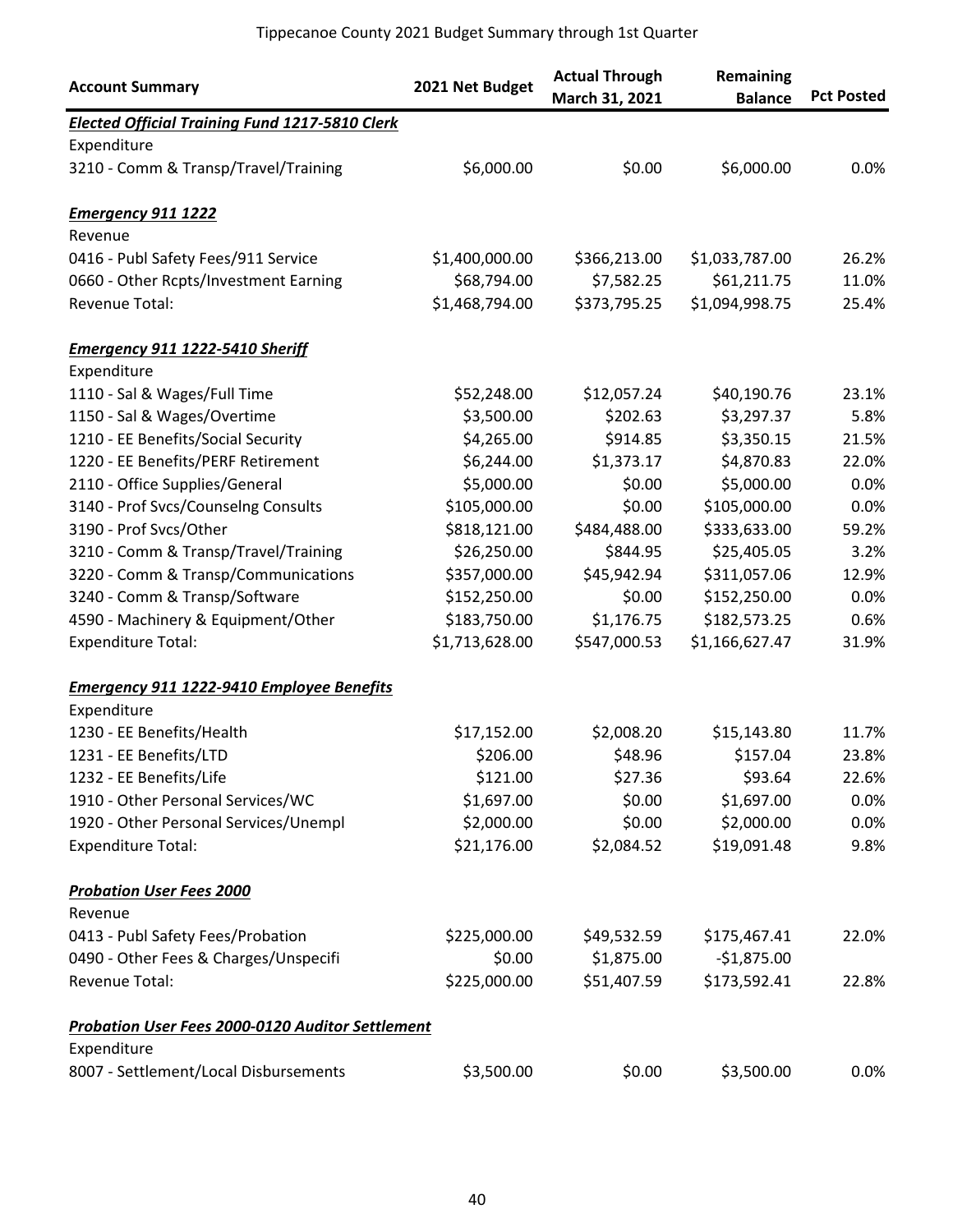| <b>Account Summary</b>                                      | 2021 Net Budget | <b>Actual Through</b><br>March 31, 2021 | Remaining<br><b>Balance</b> | <b>Pct Posted</b> |
|-------------------------------------------------------------|-----------------|-----------------------------------------|-----------------------------|-------------------|
| <b>Probation User Fees 2000-6110 Probation</b>              |                 |                                         |                             |                   |
| Expenditure                                                 |                 |                                         |                             |                   |
| 1110 - Sal & Wages/Full Time                                | \$99,967.00     | \$22,809.24                             | \$77,157.76                 | 22.8%             |
| 1130 - Sal & Wages/Part Time                                | \$34,000.00     | \$7,052.38                              | \$26,947.62                 | 20.7%             |
| 1210 - EE Benefits/Social Security                          | \$10,249.00     | \$2,153.23                              | \$8,095.77                  | 21.0%             |
| 1220 - EE Benefits/PERF Retirement                          | \$11,197.00     | \$2,554.62                              | \$8,642.38                  | 22.8%             |
| 2110 - Office Supplies/General                              | \$30,000.00     | \$3,957.05                              | \$26,042.95                 | 13.2%             |
| 2210 - Oper Supplies/Gasoline & Oil                         | \$2,500.00      | \$0.00                                  | \$2,500.00                  | 0.0%              |
| 2220 - Oper Supplies/Inst'l or Med                          | \$7,500.00      | \$537.30                                | \$6,962.70                  | 7.2%              |
| 3145 - Prof Svcs/Hlth & Med Prof                            | \$7,500.00      | \$217.00                                | \$7,283.00                  | 2.9%              |
| 3150 - Prof Svcs/Training                                   | \$3,000.00      | \$525.00                                | \$2,475.00                  | 17.5%             |
| 3190 - Prof Svcs/Other                                      | \$1,500.00      | \$124.59                                | \$1,375.41                  | 8.3%              |
| 3210 - Comm & Transp/Travel/Training                        | \$18,500.00     | \$153.18                                | \$18,346.82                 | 0.8%              |
| 3420 - Insur/Vehicle & Equipment                            | \$1,000.00      | \$0.00                                  | \$1,000.00                  | 0.0%              |
| 3510 - Utility Service/Utilities                            | \$2,500.00      | \$241.60                                | \$2,258.40                  | 9.7%              |
| 3620 - Rep & Maint/Vehicle & Equip                          | \$2,000.00      | \$0.00                                  | \$2,000.00                  | 0.0%              |
| 3910 - Other Disb/Dues & Subscription                       | \$3,000.00      | \$2,374.00                              | \$626.00                    | 79.1%             |
| <b>Expenditure Total:</b>                                   | \$234,413.00    | \$42,699.19                             | \$191,713.81                | 18.2%             |
| <b>Probation User Fees 2000-9410 Employee Benefits</b>      |                 |                                         |                             |                   |
| Expenditure                                                 |                 |                                         |                             |                   |
| 1230 - EE Benefits/Health                                   | \$33,075.00     | \$10,753.80                             | \$22,321.20                 | 32.5%             |
| 1231 - EE Benefits/LTD                                      | \$378.00        | \$92.70                                 | \$285.30                    | 24.5%             |
| 1232 - EE Benefits/Life                                     | \$261.00        | \$54.72                                 | \$206.28                    | 21.0%             |
| 1910 - Other Personal Services/WC                           | \$1,804.00      | \$0.00                                  | \$1,804.00                  | 0.0%              |
| 1920 - Other Personal Services/Unempl                       | \$4,747.00      | \$0.00                                  | \$4,747.00                  | 0.0%              |
| <b>Expenditure Total:</b>                                   | \$40,265.00     | \$10,901.22                             | \$29,363.78                 | 27.1%             |
| <b>Alternate Dispute Resolution 2200</b>                    |                 |                                         |                             |                   |
| Revenue                                                     |                 |                                         |                             |                   |
| 0511 - Publ Safety Fines/County Court                       | \$15,000.00     | \$2,980.00                              | \$12,020.00                 | 19.9%             |
| <b>Alternate Dispute Resolution 2200-7010 Circuit Court</b> |                 |                                         |                             |                   |
| Expenditure                                                 |                 |                                         |                             |                   |
| 3110 - Prof Svcs/Legal                                      | \$18,649.00     | \$3,135.60                              | \$15,513.40                 | 16.8%             |
| <b>Prosecutor Drug Enforcement 2507</b>                     |                 |                                         |                             |                   |
| Revenue                                                     |                 |                                         |                             |                   |
| 0520 - Publ Safety Forfeitures/Drug                         | \$0.00          | \$500.00                                | $-$500.00$                  |                   |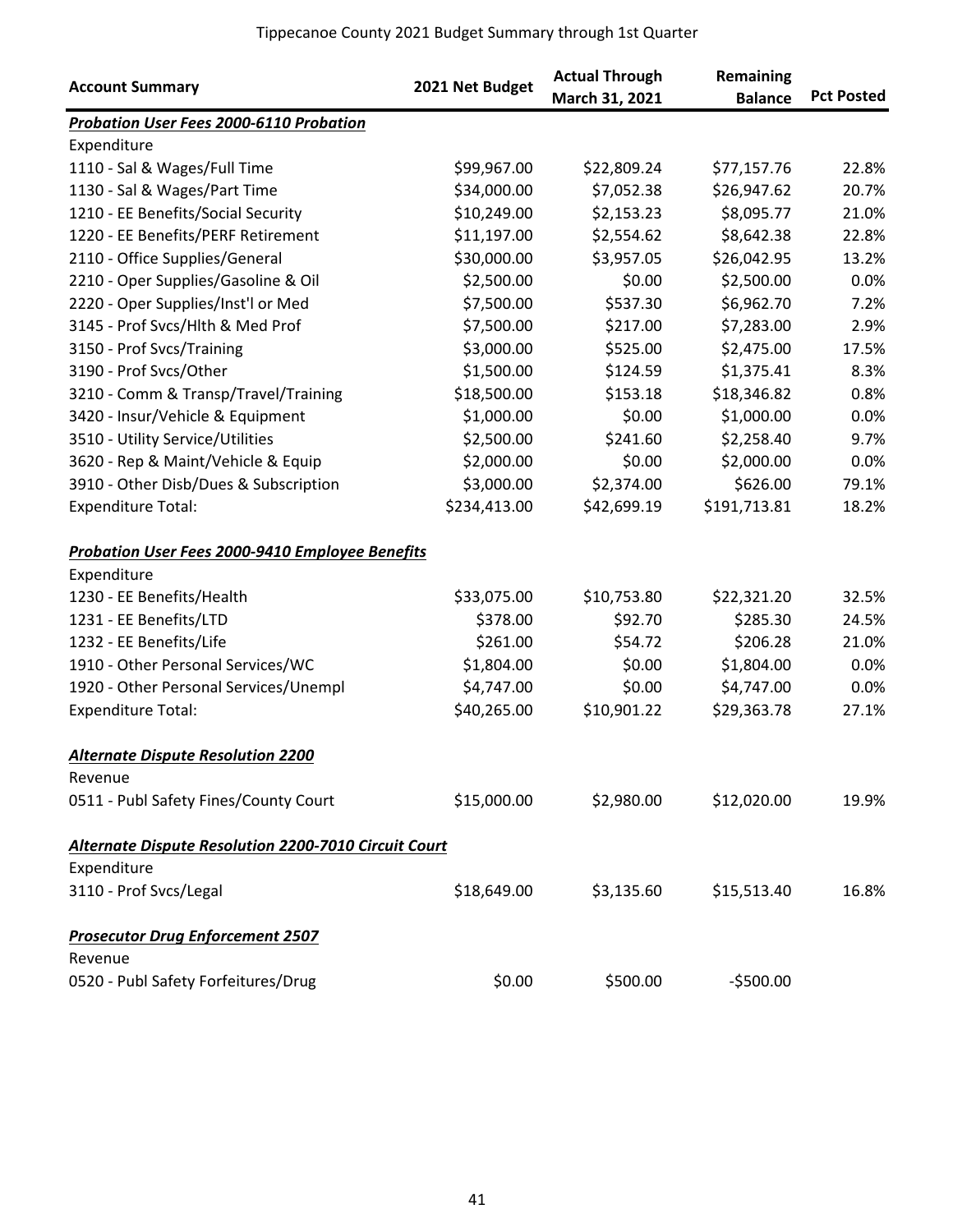| <b>Account Summary</b>                                    | 2021 Net Budget | <b>Actual Through</b><br>March 31, 2021 | Remaining<br><b>Balance</b> | <b>Pct Posted</b> |
|-----------------------------------------------------------|-----------------|-----------------------------------------|-----------------------------|-------------------|
| <b>Prosecutor Drug Enforcement 2507-5910</b>              |                 |                                         |                             |                   |
| Expenditure                                               |                 |                                         |                             |                   |
| 1130 - Sal & Wages/Part Time                              | \$6,000.00      | \$3,300.00                              | \$2,700.00                  | 55.0%             |
| 1210 - EE Benefits/Social Security                        | \$460.00        | \$252.45                                | \$207.55                    | 54.9%             |
| 3510 - Utility Service/Utilities                          | \$3,000.00      | \$591.48                                | \$2,408.52                  | 19.7%             |
| <b>Expenditure Total:</b>                                 | \$9,460.00      | \$4,143.93                              | \$5,316.07                  | 43.8%             |
| <b>Hazmat 2546-5210 Emergency Management</b>              |                 |                                         |                             |                   |
| Expenditure                                               |                 |                                         |                             |                   |
| 3190 - Prof Svcs/Other                                    | \$14,894.00     | \$1,003.04                              | \$13,890.96                 | 6.7%              |
| <b>Forensic Diversion 2550-5510 Community Corrections</b> |                 |                                         |                             |                   |
| Expenditure                                               |                 |                                         |                             |                   |
| 2990 - Other Supplies/Non-specified                       | \$1,831.00      | \$0.00                                  | \$1,831.00                  | 0.0%              |
| <b>Pre-Trial Diversion 2560</b>                           |                 |                                         |                             |                   |
| Revenue                                                   |                 |                                         |                             |                   |
| 0417 - Publ Safety Fees/Prosecutor                        | \$0.00          | \$47,248.00                             | $-547,248.00$               |                   |
| 0670 - Other Rcpts/Misc Sources                           | \$0.00          | \$43.62                                 | $-543.62$                   |                   |
| 0730 - Refunds Reimb or Redeposits                        | \$0.00          | \$149.00                                | $-$149.00$                  |                   |
| Revenue Total:                                            | \$0.00          | \$47,440.62                             | $-$47,440.62$               |                   |
| <b>Pre-Trial Diversion 2560-5910 Prosecutor</b>           |                 |                                         |                             |                   |
| Expenditure                                               |                 |                                         |                             |                   |
| 1130 - Sal & Wages/Part Time                              | \$25,000.00     | \$0.00                                  | \$25,000.00                 | 0.0%              |
| 1150 - Sal & Wages/Overtime                               | \$5,000.00      | \$0.00                                  | \$5,000.00                  | 0.0%              |
| 1210 - EE Benefits/Social Security                        | \$2,295.00      | \$0.00                                  | \$2,295.00                  | 0.0%              |
| 1220 - EE Benefits/PERF Retirement                        | \$560.00        | \$0.00                                  | \$560.00                    | 0.0%              |
| 2110 - Office Supplies/General                            | \$5,000.00      | \$1,050.67                              | \$3,949.33                  | 21.0%             |
| 3165 - Prof Svcs/Transcriptionist                         | \$15,000.00     | \$6,886.27                              | \$8,113.73                  | 45.9%             |
| 3190 - Prof Svcs/Other                                    | \$100,000.00    | \$19,373.45                             | \$80,626.55                 | 19.4%             |
| 3210 - Comm & Transp/Travel/Training                      | \$8,000.00      | \$596.00                                | \$7,404.00                  | 7.5%              |
| 3510 - Utility Service/Utilities                          | \$5,000.00      | \$3,186.19                              | \$1,813.81                  | 63.7%             |
| 3620 - Rep & Maint/Vehicle & Equip                        | \$4,000.00      | \$1,855.12                              | \$2,144.88                  | 46.4%             |
| 3910 - Other Disb/Dues & Subscription                     | \$5,000.00      | \$1,069.75                              | \$3,930.25                  | 21.4%             |
| <b>Expenditure Total:</b>                                 | \$174,855.00    | \$34,017.45                             | \$140,837.55                | 19.5%             |
| <b>Infraction Diversion 2561</b>                          |                 |                                         |                             |                   |
| Revenue                                                   |                 |                                         |                             |                   |
| 0417 - Publ Safety Fees/Prosecutor                        | \$0.00          | \$8,779.50                              | $-58,779.50$                |                   |
| 0670 - Other Rcpts/Misc Sources                           | \$0.00          | \$217.50                                | $-5217.50$                  |                   |
| Revenue Total:                                            | \$0.00          | \$8,997.00                              | $-58,997.00$                |                   |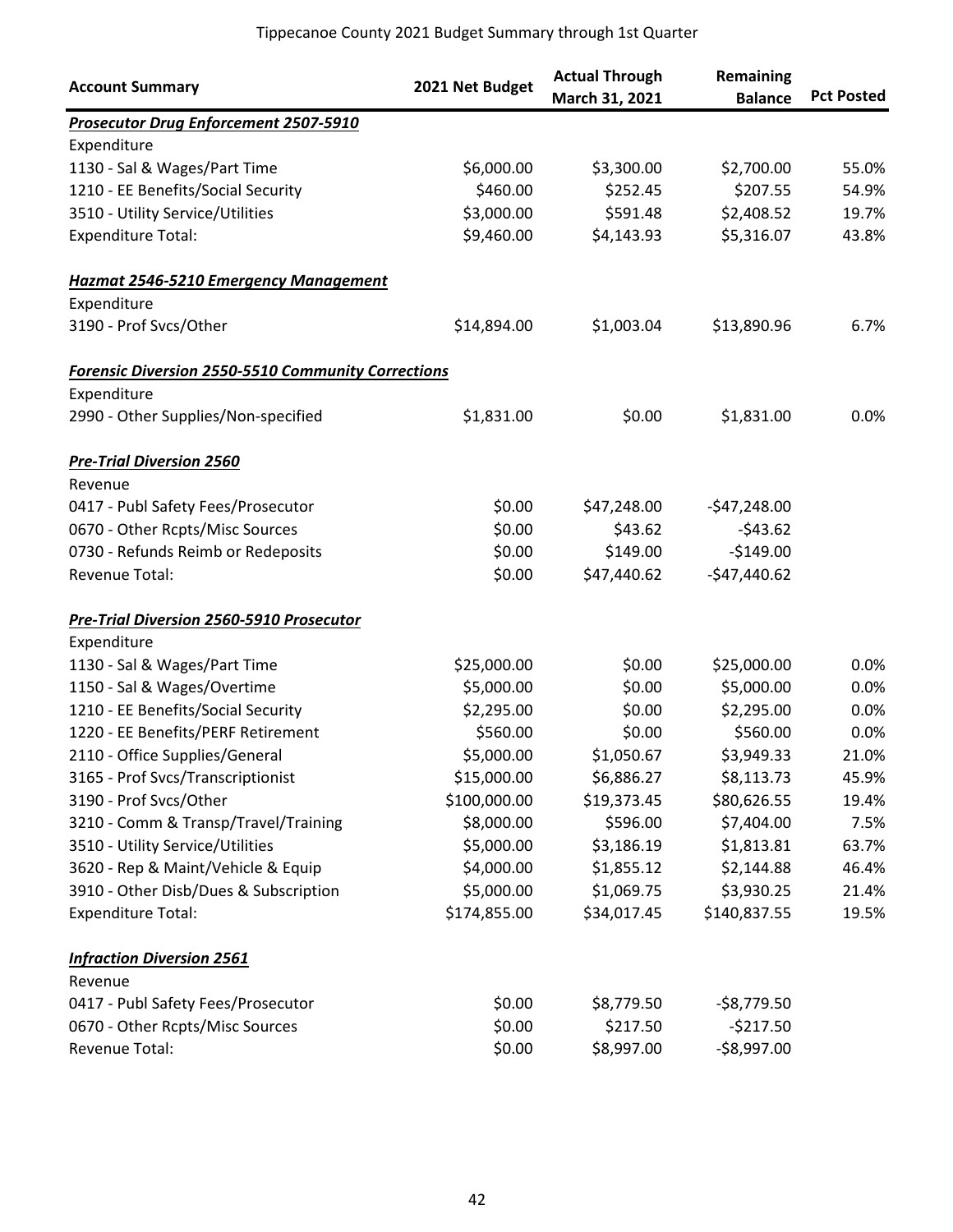| <b>Account Summary</b>                                  | 2021 Net Budget | <b>Actual Through</b><br>March 31, 2021 | Remaining<br><b>Balance</b> | <b>Pct Posted</b> |
|---------------------------------------------------------|-----------------|-----------------------------------------|-----------------------------|-------------------|
| <b>Infraction Diversion 2561-5910 Prosecutor</b>        |                 |                                         |                             |                   |
| Expenditure                                             |                 |                                         |                             |                   |
| 1110 - Sal & Wages/Full Time                            | \$13,060.00     | \$1,693.12                              | \$11,366.88                 | 13.0%             |
| 1130 - Sal & Wages/Part Time                            | \$30,000.00     | \$5,012.50                              | \$24,987.50                 | 16.7%             |
| 1210 - EE Benefits/Social Security                      | \$3,368.00      | \$489.50                                | \$2,878.50                  | 14.5%             |
| 1220 - EE Benefits/PERF Retirement                      | \$4,931.00      | \$189.63                                | \$4,741.37                  | 3.8%              |
| <b>Expenditure Total:</b>                               | \$51,359.00     | \$7,384.75                              | \$43,974.25                 | 14.4%             |
| <b>Infraction Diversion 2561-9410 Employee Benefits</b> |                 |                                         |                             |                   |
| Expenditure                                             |                 |                                         |                             |                   |
| 1230 - EE Benefits/Health                               | \$949.00        | \$948.30                                | \$0.70                      | 99.9%             |
| 1231 - EE Benefits/LTD                                  | \$7.00          | \$6.88                                  | \$0.12                      | 98.3%             |
| 1232 - EE Benefits/Life                                 | \$5.00          | \$4.56                                  | \$0.44                      | 91.2%             |
| <b>Expenditure Total:</b>                               | \$961.00        | \$959.74                                | \$1.26                      | 99.9%             |
| <b>Animal Control 2573</b>                              |                 |                                         |                             |                   |
| Revenue                                                 |                 |                                         |                             |                   |
| 0510 - Publ Safety Fines/General                        | \$0.00          | \$250.00                                | $-5250.00$                  |                   |
| 0511 - Publ Safety Fines/County Court                   | \$0.00          | \$1,257.00                              | $-$1,257.00$                |                   |
| Revenue Total:                                          | \$0.00          | \$1,507.00                              | $-$1,507.00$                |                   |
| <b>Animal Control 2573-5410 Sheriff</b>                 |                 |                                         |                             |                   |
| Expenditure                                             |                 |                                         |                             |                   |
| 2990 - Other Supplies/Non-specified                     | \$15,000.00     | \$37.95                                 | \$14,962.05                 | 0.3%              |
| 3190 - Prof Svcs/Other                                  | \$15,000.00     | \$949.00                                | \$14,051.00                 | 6.3%              |
| <b>Expenditure Total:</b>                               | \$30,000.00     | \$986.95                                | \$29,013.05                 | 3.3%              |
| <b>False Alarm Fees 2574-5410 Sheriff</b>               |                 |                                         |                             |                   |
| Expenditure                                             |                 |                                         |                             |                   |
| 3190 - Prof Svcs/Other                                  | \$20,000.00     | \$0.00                                  | \$20,000.00                 | 0.0%              |
| <b>Sheriff Continuing Education 2575</b>                |                 |                                         |                             |                   |
| Revenue                                                 |                 |                                         |                             |                   |
| 0761 - Interfund Trnsfers/Transfer In                   | \$0.00          | \$1,697.96                              | $-$1,697.96$                |                   |
| <b>Sheriff Continuing Education 2575-5410</b>           |                 |                                         |                             |                   |
| Expenditure                                             |                 |                                         |                             |                   |
| 3210 - Comm & Transp/Travel/Training                    | \$4,200.00      | \$0.00                                  | \$4,200.00                  | 0.0%              |
| <b>Law Enforcement Continuing Educaiton 2576</b>        |                 |                                         |                             |                   |
| Revenue                                                 |                 |                                         |                             |                   |
| 0410 - Publ Safety Fees/Unspecified                     | \$0.00          | \$6,432.04                              | $-$6,432.04$                |                   |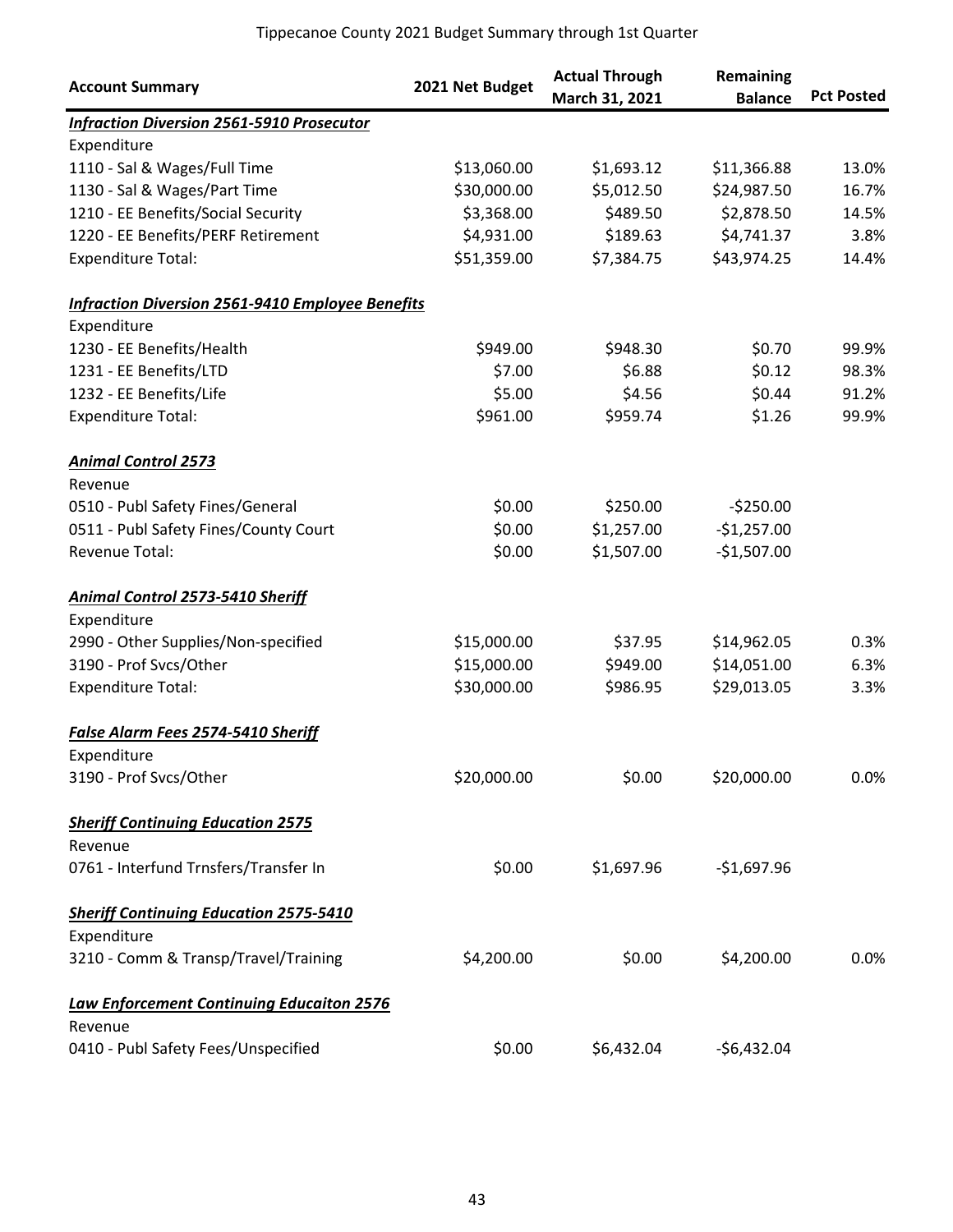| <b>Account Summary</b>                                 | 2021 Net Budget | <b>Actual Through</b><br>March 31, 2021 | Remaining<br><b>Balance</b> | <b>Pct Posted</b> |
|--------------------------------------------------------|-----------------|-----------------------------------------|-----------------------------|-------------------|
| Law Enforcement Continuing Educaiton 2576-5410 Sheriff |                 |                                         |                             |                   |
| Expenditure                                            |                 |                                         |                             |                   |
| 3190 - Prof Svcs/Other                                 | \$0.00          | \$8,449.55                              | $-58,449.55$                |                   |
| <b>Substance Abuse 2580</b>                            |                 |                                         |                             |                   |
| Revenue                                                |                 |                                         |                             |                   |
| 0415 - Publ Safety Fees/Court Service                  | \$200,000.00    | \$40,574.80                             | \$159,425.20                | 20.3%             |
| <b>Substance Abuse 2580-5710 Court Services</b>        |                 |                                         |                             |                   |
| Expenditure                                            |                 |                                         |                             |                   |
| 1110 - Sal & Wages/Full Time                           | \$107,632.00    | \$24,838.20                             | \$82,793.80                 | 23.1%             |
| 1130 - Sal & Wages/Part Time                           | \$20,709.00     | \$0.00                                  | \$20,709.00                 | 0.0%              |
| 1210 - EE Benefits/Social Security                     | \$9,819.00      | \$1,714.21                              | \$8,104.79                  | 17.5%             |
| 1220 - EE Benefits/PERF Retirement                     | \$12,055.00     | \$2,781.84                              | \$9,273.16                  | 23.1%             |
| 2110 - Office Supplies/General                         | \$3,000.00      | \$78.65                                 | \$2,921.35                  | 2.6%              |
| 3210 - Comm & Transp/Travel/Training                   | \$2,000.00      | \$50.00                                 | \$1,950.00                  | 2.5%              |
| <b>Expenditure Total:</b>                              | \$155,215.00    | \$29,462.90                             | \$125,752.10                | 19.0%             |
| Substance Abuse 2580-9410 Employee Benefits            |                 |                                         |                             |                   |
| Expenditure                                            |                 |                                         |                             |                   |
| 1230 - EE Benefits/Health                              | \$40,000.00     | \$9,858.48                              | \$30,141.52                 | 24.6%             |
| 1231 - EE Benefits/LTD                                 | \$392.00        | \$100.92                                | \$291.08                    | 25.7%             |
| 1232 - EE Benefits/Life                                | \$267.00        | \$54.72                                 | \$212.28                    | 20.5%             |
| 1920 - Other Personal Services/Unempl                  | \$1,500.00      | \$0.00                                  | \$1,500.00                  | 0.0%              |
| <b>Expenditure Total:</b>                              | \$42,159.00     | \$10,014.12                             | \$32,144.88                 | 23.8%             |
| <b>Violence in Community 2581</b>                      |                 |                                         |                             |                   |
| Revenue                                                |                 |                                         |                             |                   |
| 0415 - Publ Safety Fees/Court Service                  | \$0.00          | \$540.98                                | $-$540.98$                  |                   |
| <b>Jury Pay 2584</b>                                   |                 |                                         |                             |                   |
| Revenue                                                |                 |                                         |                             |                   |
| 0511 - Publ Safety Fines/County Court                  | \$20,400.00     | \$3,434.83                              | \$16,965.17                 | 16.8%             |
| 0670 - Other Rcpts/Misc Sources                        | \$0.00          | \$345.00                                | $-5345.00$                  |                   |
| Revenue Total:                                         | \$20,400.00     | \$3,779.83                              | \$16,620.17                 | 18.5%             |
| Jury Pay 2584-7101 Superior Court 1                    |                 |                                         |                             |                   |
| Expenditure                                            |                 |                                         |                             |                   |
| 3950 - Other Disb/Jury Expense                         | \$10,000.00     | \$3,650.00                              | \$6,350.00                  | 36.5%             |
| <b>Jury Pay 2584-7102 Superior Court 2</b>             |                 |                                         |                             |                   |
| Expenditure                                            |                 |                                         |                             |                   |
| 3950 - Other Disb/Jury Expense                         | \$10,000.00     | \$0.00                                  | \$10,000.00                 | 0.0%              |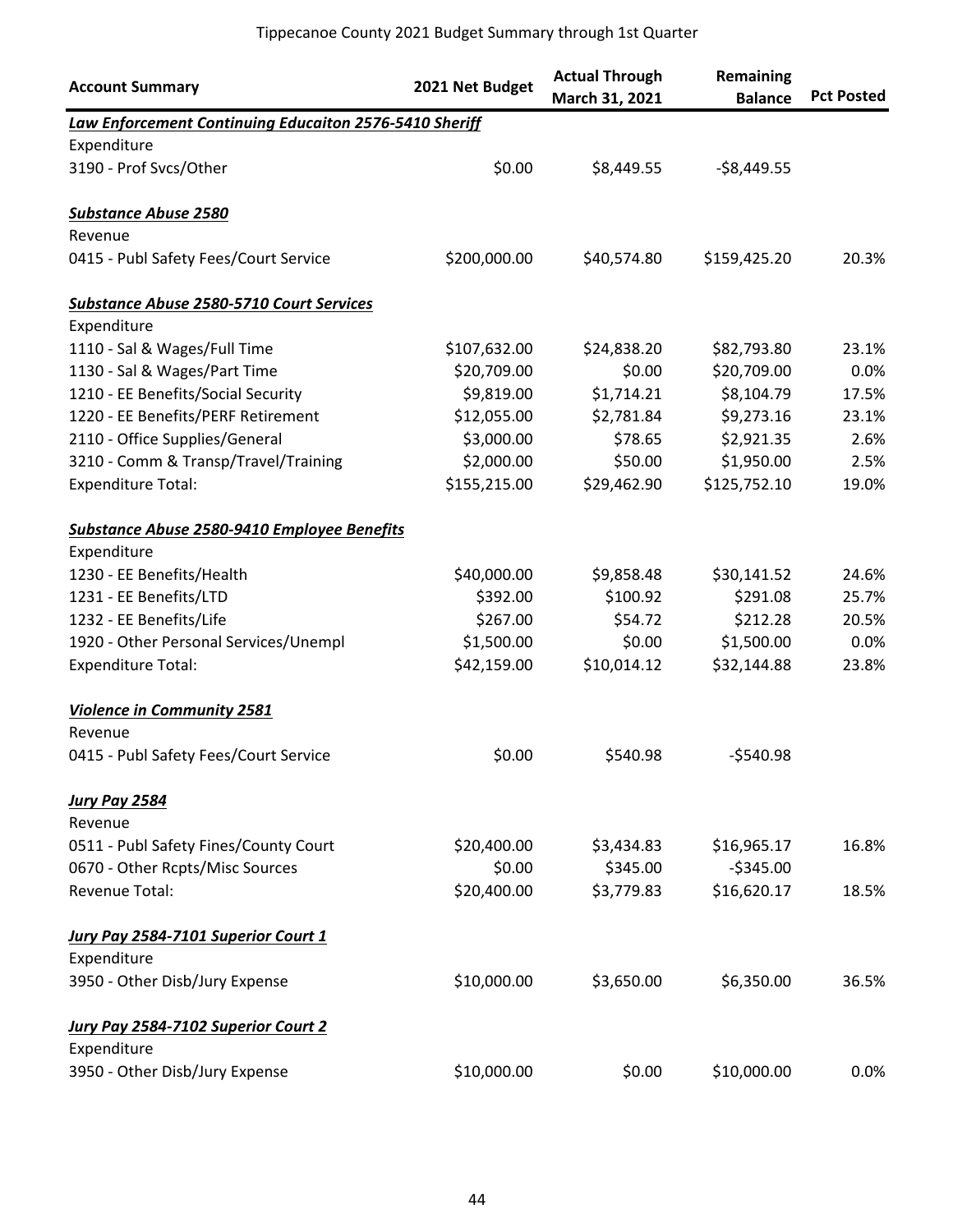| <b>Account Summary</b>                                             | 2021 Net Budget | <b>Actual Through</b><br>March 31, 2021 | Remaining<br><b>Balance</b> | <b>Pct Posted</b> |
|--------------------------------------------------------------------|-----------------|-----------------------------------------|-----------------------------|-------------------|
| Jury Pay 2584-7105 Superior Court 5                                |                 |                                         |                             |                   |
| Expenditure                                                        |                 |                                         |                             |                   |
| 3950 - Other Disb/Jury Expense                                     | \$10,000.00     | \$1,515.00                              | \$8,485.00                  | 15.2%             |
| Jury Pay 2584-7106 Superior Court 6                                |                 |                                         |                             |                   |
| Expenditure                                                        |                 |                                         |                             |                   |
| 3950 - Other Disb/Jury Expense                                     | \$4,000.00      | \$0.00                                  | \$4,000.00                  | 0.0%              |
| <b>Family Counseling 2595</b><br>Revenue                           |                 |                                         |                             |                   |
| 0420 - Hlth & Wlfr Fees/Unspecified                                | \$0.00          | \$170.00                                | $-$170.00$                  |                   |
| <b>Family Counseling 2595-7102 Superior Court 2</b><br>Expenditure |                 |                                         |                             |                   |
| 3140 - Prof Svcs/Counselng Consults                                | \$26,797.00     | \$1,797.00                              | \$25,000.00                 | 6.7%              |
| <b>Juvenilt Alt Project Income 2596</b>                            |                 |                                         |                             |                   |
| Revenue                                                            |                 |                                         |                             |                   |
| 0420 - Hlth & Wlfr Fees/Unspecified                                | \$21,345.00     | \$1,184.00                              | \$20,161.00                 | 5.5%              |
| Juvenile Alt Project Income 2596-5610 Juvenile Alternatives        |                 |                                         |                             |                   |
| Expenditure                                                        |                 |                                         |                             |                   |
| 1110 - Sal & Wages/Full Time                                       | \$7,761.31      | \$579.56                                | \$7,181.75                  | 7.5%              |
| 1210 - EE Benefits/Social Security                                 | \$784.05        | \$38.52                                 | \$745.53                    | 4.9%              |
| 1220 - EE Benefits/PERF Retirement                                 | \$879.06        | \$64.92                                 | \$814.14                    | 7.4%              |
| 1910 - Other Personal Services/WC                                  | \$175.41        | \$0.00                                  | \$175.41                    | 0.0%              |
| 2110 - Office Supplies/General                                     | \$962.24        | \$0.00                                  | \$962.24                    | 0.0%              |
| 2210 - Oper Supplies/Gasoline & Oil                                | \$1,150.00      | \$0.00                                  | \$1,150.00                  | 0.0%              |
| 3620 - Rep & Maint/Vehicle & Equip                                 | \$819.85        | \$0.00                                  | \$819.85                    | 0.0%              |
| <b>Expenditure Total:</b>                                          | \$12,531.92     | \$683.00                                | \$11,848.92                 | 5.5%              |
| Juvenilt Alt Project Income 2596-9410 Employee Benefits            |                 |                                         |                             |                   |
| Expenditure                                                        |                 |                                         |                             |                   |
| 1230 - EE Benefits/Health                                          | \$3,694.00      | \$265.52                                | \$3,428.48                  | 7.2%              |
| 1231 - EE Benefits/LTD                                             | \$30.00         | \$2.36                                  | \$27.64                     | 7.9%              |
| 1232 - EE Benefits/Life                                            | \$16.00         | \$1.28                                  | \$14.72                     | 8.0%              |
| <b>Expenditure Total:</b>                                          | \$3,740.00      | \$269.16                                | \$3,470.84                  | 7.2%              |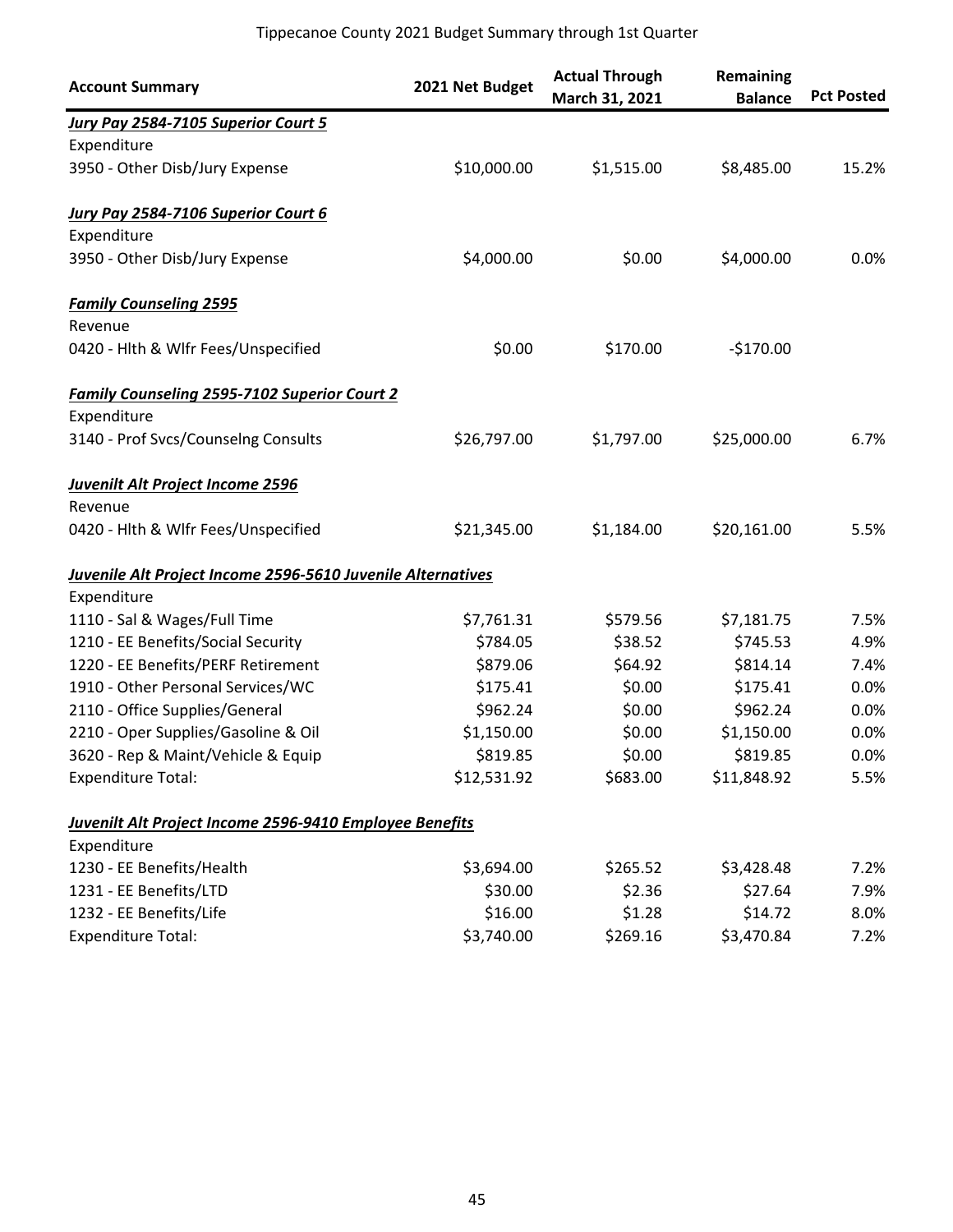| <b>Account Summary</b>                               | 2021 Net Budget | <b>Actual Through</b><br>March 31, 2021 | Remaining<br><b>Balance</b> | <b>Pct Posted</b> |
|------------------------------------------------------|-----------------|-----------------------------------------|-----------------------------|-------------------|
| <b>Drain Maintenance 2700</b>                        |                 |                                         |                             |                   |
| Revenue                                              |                 |                                         |                             |                   |
| 0100 - Prop Taxes/Property                           | \$0.00          | \$112,627.94                            | $-$112,627.94$              |                   |
| 0404 - Gen Govt Fees/Surveyor                        | \$0.00          | \$75.00                                 | $-575.00$                   |                   |
| 0660 - Other Rcpts/Investment Earning                | \$0.00          | \$2,271.89                              | $-52,271.89$                |                   |
| 0670 - Other Rcpts/Misc Sources                      | \$0.00          | \$75.00                                 | $-575.00$                   |                   |
| 0761 - Interfund Trnsfers/Transfer In                | \$0.00          | \$68,197.65                             | $-568,197.65$               |                   |
| <b>Revenue Total:</b>                                | \$0.00          | \$183,247.48                            | $-$183,247.48$              |                   |
| Drain Maintenance 2700-0410 Surveyor                 |                 |                                         |                             |                   |
| Expenditure                                          |                 |                                         |                             |                   |
| 3190 - Prof Svcs/Other                               | \$0.00          | \$83,447.54                             | $-$ \$83,447.54             |                   |
| <b>Sheriff Sale Administration 4009</b>              |                 |                                         |                             |                   |
| Revenue                                              |                 |                                         |                             |                   |
| 0670 - Other Rcpts/Misc Sources                      | \$0.00          | \$2,020.00                              | $-52,020.00$                |                   |
| <b>Sheriff Sale Administration 4009-5410 Sheriff</b> |                 |                                         |                             |                   |
| Expenditure                                          |                 |                                         |                             |                   |
| 3190 - Prof Svcs/Other                               | \$50,000.00     | \$300.00                                | \$49,700.00                 | 0.6%              |
| <b>K-9 Support 4012</b>                              |                 |                                         |                             |                   |
| Revenue                                              |                 |                                         |                             |                   |
| 0672 - Other Rcpts/Donations & Gifts                 | \$0.00          | \$250.00                                | $-5250.00$                  |                   |
| K-9 Support 4012-5410 Sheriff                        |                 |                                         |                             |                   |
| Expenditure                                          |                 |                                         |                             |                   |
| 2990 - Other Supplies/Non-specified                  | \$3,500.00      | \$419.41                                | \$3,080.59                  | 12.0%             |
| 3190 - Prof Svcs/Other                               | \$3,500.00      | \$363.35                                | \$3,136.65                  | 10.4%             |
| <b>Expenditure Total:</b>                            | \$7,000.00      | \$782.76                                | \$6,217.24                  | 11.2%             |
| <b>Recycling 4013</b>                                |                 |                                         |                             |                   |
| Revenue                                              |                 |                                         |                             |                   |
| 0420 - Hlth & Wlfr Fees/Unspecified                  | \$0.00          | \$3,359.75                              | $-53,359.75$                |                   |
| <b>Recycling 4013-1110 Commissioners</b>             |                 |                                         |                             |                   |
| Expenditure                                          |                 |                                         |                             |                   |
| 6100 - Interfund Transfers/Transfer O                | \$75,000.00     | \$0.00                                  | \$75,000.00                 | $0.0\%$           |
| <b>Parking Garage Facility 4017</b>                  |                 |                                         |                             |                   |
| Revenue                                              |                 |                                         |                             |                   |
| 0493 - Other Fees & Charges/Parking                  | \$185,000.00    | \$28,010.00                             | \$156,990.00                | 15.1%             |
| 0660 - Other Rcpts/Investment Earning                | \$9,873.00      | \$1,320.43                              | \$8,552.57                  | 13.4%             |
| Revenue Total:                                       | \$194,873.00    | \$29,330.43                             | \$165,542.57                | 15.1%             |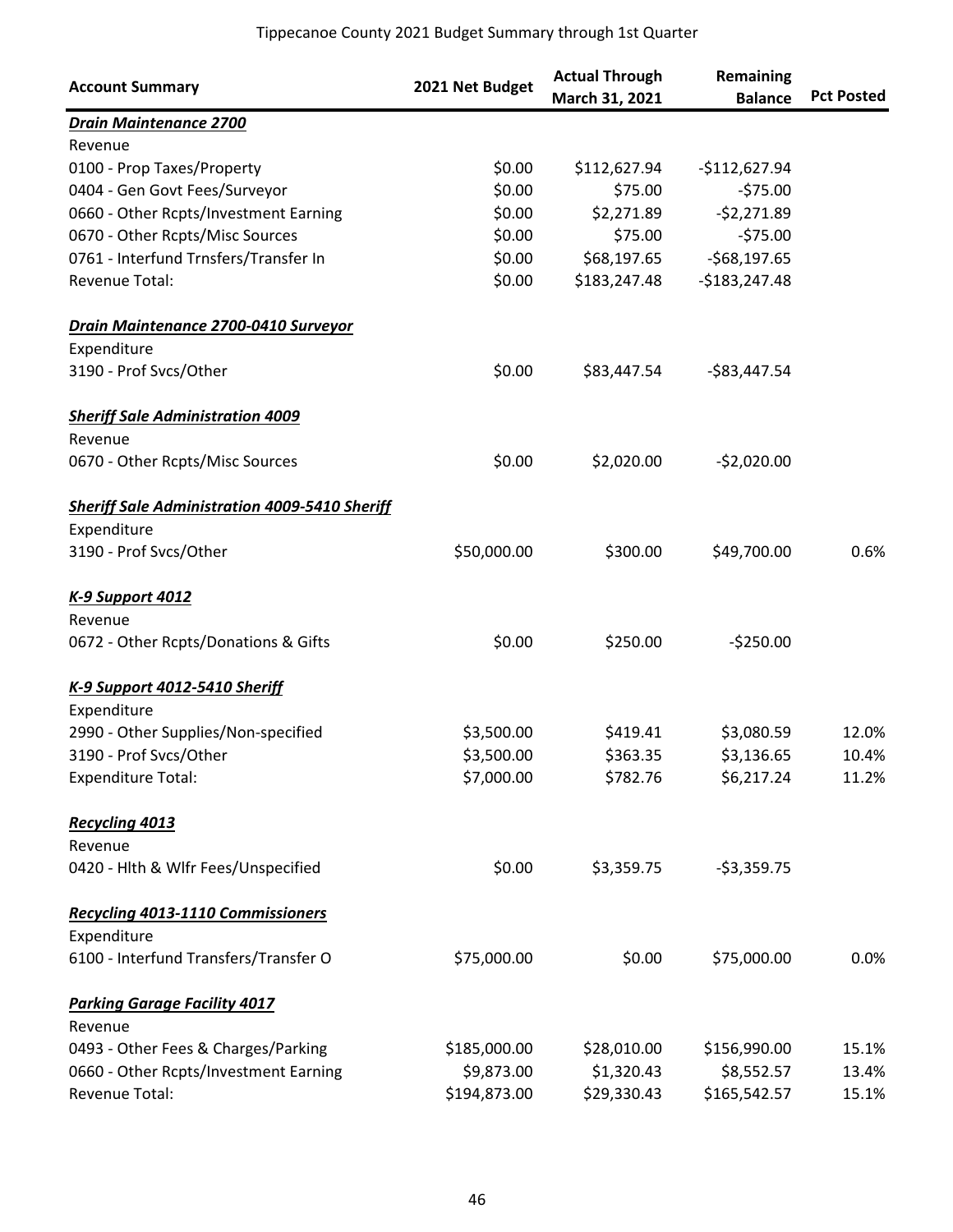| <b>Account Summary</b>                                 | 2021 Net Budget | <b>Actual Through</b><br>March 31, 2021 | Remaining<br><b>Balance</b> | <b>Pct Posted</b> |
|--------------------------------------------------------|-----------------|-----------------------------------------|-----------------------------|-------------------|
| <b>Parking Garage Facility 4017-1110 Commissioners</b> |                 |                                         |                             |                   |
| Expenditure                                            |                 |                                         |                             |                   |
| 1150 - Sal & Wages/Overtime                            | \$1,800.00      | \$0.00                                  | \$1,800.00                  | 0.0%              |
| 1210 - EE Benefits/Social Security                     | \$138.00        | \$0.00                                  | \$138.00                    | 0.0%              |
| 1220 - EE Benefits/PERF Retirement                     | \$202.00        | \$0.00                                  | \$202.00                    | 0.0%              |
| 3190 - Prof Svcs/Other                                 | \$66,345.00     | \$20,102.22                             | \$46,242.78                 | 30.3%             |
| 3410 - Insur/Building & Property                       | \$8,720.00      | \$0.00                                  | \$8,720.00                  | 0.0%              |
| 3430 - Insur/Liability                                 | \$2,300.00      | \$0.00                                  | \$2,300.00                  | 0.0%              |
| 3510 - Utility Service/Utilities                       | \$20,000.00     | \$4,313.48                              | \$15,686.52                 | 21.6%             |
| 3610 - Rep & Maint/Buildings & Proper                  | \$7,628.00      | \$3,728.57                              | \$3,899.43                  | 48.9%             |
| 3970 - Other Disb/Costs of Business                    | \$50,000.00     | \$0.00                                  | \$50,000.00                 | 0.0%              |
| <b>Expenditure Total:</b>                              | \$157,133.00    | \$28,144.27                             | \$128,988.73                | 17.9%             |
| <b>Fairgrounds Restoration Donation 4117-4510</b>      |                 |                                         |                             |                   |
| Expenditure                                            |                 |                                         |                             |                   |
| 3190 - Prof Svcs/Other                                 | \$8,500.00      | \$0.00                                  | \$8,500.00                  | 0.0%              |
| 4310 - Buildings/Municipal                             | \$8,500.00      | \$0.00                                  | \$8,500.00                  | 0.0%              |
| <b>Expenditure Total:</b>                              | \$17,000.00     | \$0.00                                  | \$17,000.00                 | 0.0%              |
| <b>Health Department Donation Fund 4018</b>            |                 |                                         |                             |                   |
| Revenue                                                |                 |                                         |                             |                   |
| 0672 - Other Rcpts/Donations & Gifts                   | \$0.00          | \$1,575.00                              | $-$1,575.00$                |                   |
| <b>CASA Donation 4121</b>                              |                 |                                         |                             |                   |
| Revenue                                                |                 |                                         |                             |                   |
| 0672 - Other Rcpts/Donations & Gifts                   | \$0.00          | \$595.23                                | $-5595.23$                  |                   |
| <b>Park Donation 4125</b>                              |                 |                                         |                             |                   |
| Revenue                                                |                 |                                         |                             |                   |
| 0672 - Other Rcpts/Donations & Gifts                   | \$0.00          | \$100.00                                | $-$100.00$                  |                   |
| Park Donation 4125-4310                                |                 |                                         |                             |                   |
| Expenditure                                            |                 |                                         |                             |                   |
| 2990 - Other Supplies/Non-specified                    | \$8,000.00      | \$85.70                                 | \$7,914.30                  | 1.1%              |
| 3190 - Prof Svcs/Other                                 | \$5,000.00      | \$0.00                                  | \$5,000.00                  | 0.0%              |
| <b>Expenditure Total:</b>                              | \$13,000.00     | \$85.70                                 | \$12,914.30                 | 0.7%              |
| <b>Naturalist Program Gift Fund 4126</b>               |                 |                                         |                             |                   |
| Revenue                                                |                 |                                         |                             |                   |
| 0660 - Other Rcpts/Investment Earning                  | \$0.00          | \$203.01                                | $-5203.01$                  |                   |
| <b>Phase II Storm Water Donation 4128</b>              |                 |                                         |                             |                   |
| Revenue                                                |                 |                                         |                             |                   |
| 0670 - Other Rcpts/Misc Sources                        | \$0.00          | \$30.00                                 | $-530.00$                   |                   |
| 0672 - Other Rcpts/Donations & Gifts                   | \$10,000.00     | \$1,400.00                              | \$8,600.00                  | 14.0%             |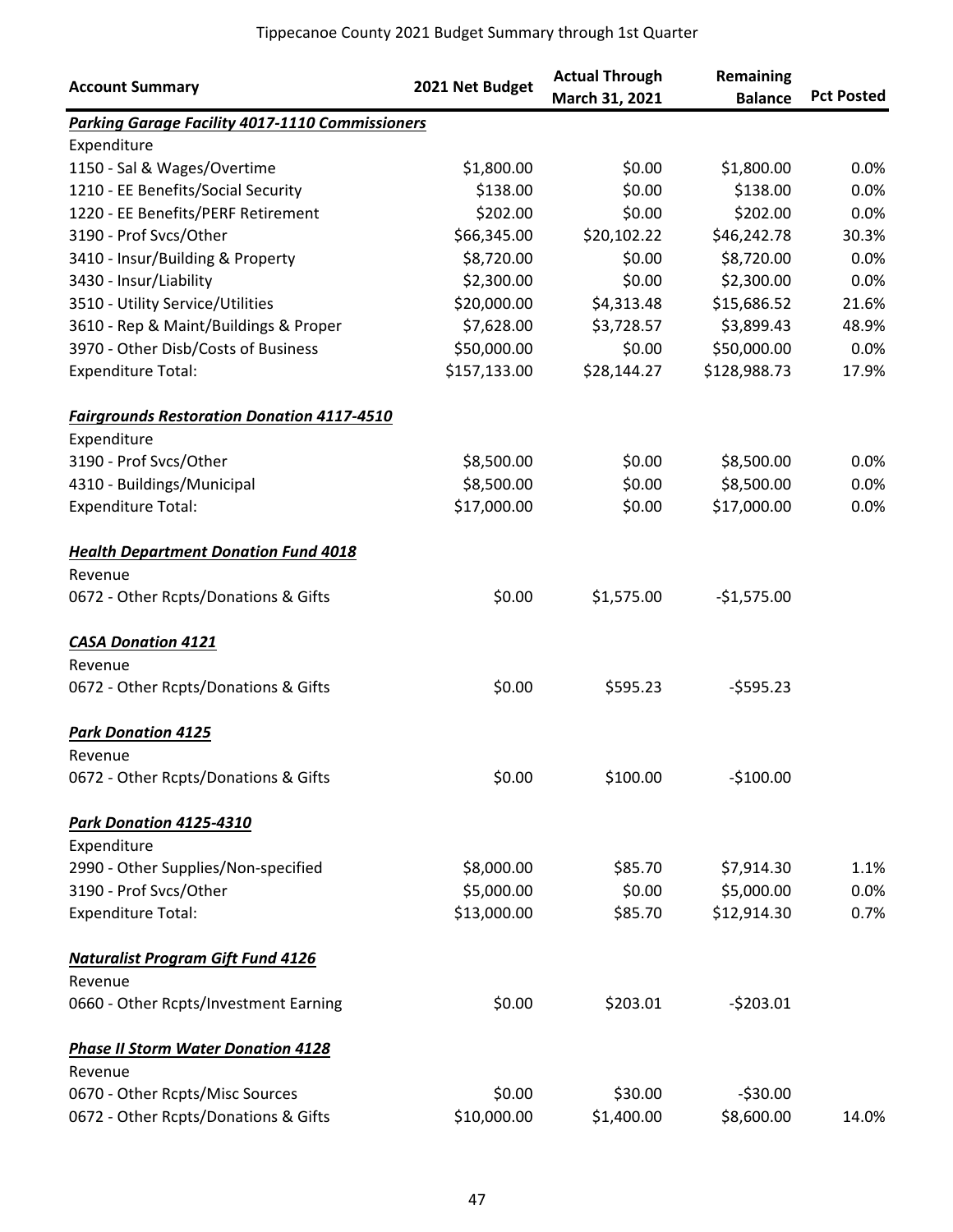| <b>Account Summary</b>                             | 2021 Net Budget | <b>Actual Through</b><br>March 31, 2021 | Remaining<br><b>Balance</b> | <b>Pct Posted</b> |
|----------------------------------------------------|-----------------|-----------------------------------------|-----------------------------|-------------------|
| Phase II Storm Water Donation 4128-0410 Surveyor   |                 |                                         |                             |                   |
| Expenditure                                        |                 |                                         |                             |                   |
| 2990 - Other Supplies/Non-specified                | \$12,000.00     | \$0.00                                  | \$12,000.00                 | 0.0%              |
| 3190 - Prof Svcs/Other                             | \$10,000.00     | \$66.90                                 | \$9,933.10                  | 0.7%              |
| <b>Expenditure Total:</b>                          | \$22,000.00     | \$66.90                                 | \$21,933.10                 | 0.3%              |
| Villa Donation 4129-3510                           |                 |                                         |                             |                   |
| Expenditure                                        |                 |                                         |                             |                   |
| 4510 - Machinery & Equipment/General               | \$50,000.00     | \$0.00                                  | \$50,000.00                 | 0.0%              |
| <b>Cary Home Donation 4130</b>                     |                 |                                         |                             |                   |
| Revenue                                            |                 |                                         |                             |                   |
| 0671 - Other Rcpts/Grants from NonGov              | \$0.00          | \$1,137.51                              | $-51,137.51$                |                   |
| 0672 - Other Rcpts/Donations & Gifts               | \$0.00          | \$3,100.00                              | $-53,100.00$                |                   |
| Revenue Total:                                     | \$0.00          | \$4,237.51                              | $-$4,237.51$                |                   |
| Cary Home Donation 4130-3610                       |                 |                                         |                             |                   |
| Expenditure                                        |                 |                                         |                             |                   |
| 3190 - Prof Svcs/Other                             | \$8,000.00      | \$3,021.26                              | \$4,978.74                  | 37.8%             |
| Cary Home Donation 4130-3710 Juvenile Alternatives |                 |                                         |                             |                   |
| Expenditure                                        |                 |                                         |                             |                   |
| 3190 - Prof Svcs/Other                             | \$2,500.00      | \$273.00                                | \$2,227.00                  | 10.9%             |
| Cary Home Donation 4130-5610 Juvenile Alternatives |                 |                                         |                             |                   |
| Expenditure                                        |                 |                                         |                             |                   |
| 3190 - Prof Svcs/Other                             | \$2,000.00      | \$206.25                                | \$1,793.75                  | 10.3%             |
| Law Enforcement Warrant Fund 4266                  |                 |                                         |                             |                   |
| Revenue                                            |                 |                                         |                             |                   |
| 0660 - Other Rcpts/Investment Earning              | \$4,860.00      | \$300.25                                | \$4,559.75                  | 6.2%              |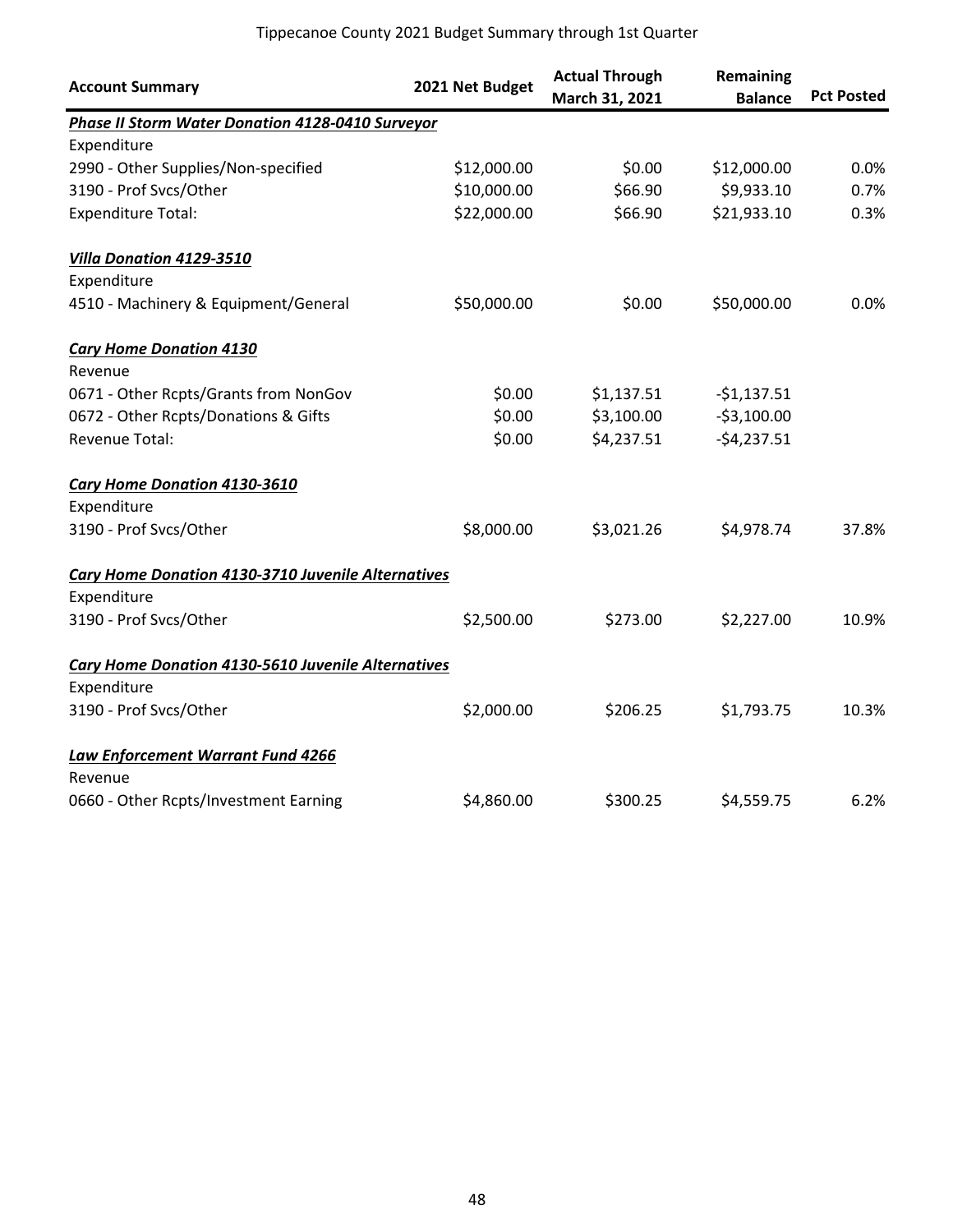| <b>Account Summary</b>                                   | 2021 Net Budget | <b>Actual Through</b><br>March 31, 2021 | Remaining<br><b>Balance</b> | <b>Pct Posted</b> |
|----------------------------------------------------------|-----------------|-----------------------------------------|-----------------------------|-------------------|
| Law Enforcement Warrant Fund 4266-5910 Prosecutor        |                 |                                         |                             |                   |
| Expenditure                                              |                 |                                         |                             |                   |
| 1110 - Sal & Wages/Full Time                             | \$124,898.00    | \$12,734.52                             | \$112,163.48                | 10.2%             |
| 1130 - Sal & Wages/Part Time                             | \$5,000.00      | \$0.00                                  | \$5,000.00                  | 0.0%              |
| 1150 - Sal & Wages/Overtime                              | \$5,000.00      | \$769.94                                | \$4,230.06                  | 15.4%             |
| 1210 - EE Benefits/Social Security                       | \$10,320.00     | \$1,005.41                              | \$9,314.59                  | 9.7%              |
| 1220 - EE Benefits/PERF Retirement                       | \$14,549.00     | \$1,512.49                              | \$13,036.51                 | 10.4%             |
| 2140 - Office Supplies/Minor Equip                       | \$25,000.00     | \$408.36                                | \$24,591.64                 | 1.6%              |
| 2210 - Oper Supplies/Gasoline & Oil                      | \$8,000.00      | \$0.00                                  | \$8,000.00                  | 0.0%              |
| 2990 - Other Supplies/Non-specified                      | \$5,000.00      | \$977.19                                | \$4,022.81                  | 19.5%             |
| 3190 - Prof Svcs/Other                                   | \$25,000.00     | \$6,248.59                              | \$18,751.41                 | 25.0%             |
| 3210 - Comm & Transp/Travel/Training                     | \$10,000.00     | \$0.00                                  | \$10,000.00                 | 0.0%              |
| 3620 - Rep & Maint/Vehicle & Equip                       | \$10,000.00     | \$0.00                                  | \$10,000.00                 | 0.0%              |
| <b>Expenditure Total:</b>                                | \$242,767.00    | \$23,656.50                             | \$219,110.50                | 9.7%              |
| Law Enforcement Warrant Fund 4266-9410 Employee Benefits |                 |                                         |                             |                   |
| Expenditure                                              |                 |                                         |                             |                   |
| 1230 - EE Benefits/Health                                | \$33,740.00     | \$2,008.20                              | \$31,731.80                 | 6.0%              |
| 1231 - EE Benefits/LTD                                   | \$514.00        | \$174.30                                | \$339.70                    | 33.9%             |
| 1232 - EE Benefits/Life                                  | \$230.00        | \$109.44                                | \$120.56                    | 47.6%             |
| <b>Expenditure Total:</b>                                | \$34,484.00     | \$2,291.94                              | \$32,192.06                 | 6.6%              |
| Law Enforcement Warrant II Fund 4267                     | \$42,670,000.00 |                                         |                             | 0.0%              |
| Revenue                                                  |                 |                                         |                             |                   |
| 0670 - Other Rcpts/Misc Sources                          | \$0.00          | \$145,066.76                            | $-$145,066.76$              |                   |
| <b>Southeast Industrial TIF 4505</b>                     |                 |                                         |                             |                   |
| Revenue                                                  |                 |                                         |                             |                   |
| 0660 - Other Rcpts/Investment Earning                    | \$0.00          | \$7,671.37                              | $-57,671.37$                |                   |
| Southeast Industrial TIF 4505-9510 Outside Units         |                 |                                         |                             |                   |
| Expenditure                                              |                 |                                         |                             |                   |
| 3190 - Prof Svcs/Other                                   | \$0.00          | \$362,472.43                            | $-$362,472.43$              |                   |
| Jail Lease Debt Service 4620                             |                 |                                         |                             |                   |
| Revenue                                                  |                 |                                         |                             |                   |
| 0100 - Prop Taxes/Property                               | \$700,000.00    | \$0.00                                  | \$700,000.00                | 0.0%              |
| 0124 - Other Taxes/FIT                                   | \$1,001.00      | \$0.00                                  | \$1,001.00                  | 0.0%              |
| 0130 - Other Taxes/License Excise                        | \$10,463.00     | \$0.00                                  | \$10,463.00                 | 0.0%              |
| 0131 - Other Taxes/CVET                                  | \$570.00        | \$0.00                                  | \$570.00                    | 0.0%              |
| 0761 - Interfund Trnsfers/Transfer In                    | \$116,177.00    | \$0.00                                  | \$116,177.00                | 0.0%              |
| Revenue Total:                                           | \$828,211.00    | \$0.00                                  | \$828,211.00                | 0.0%              |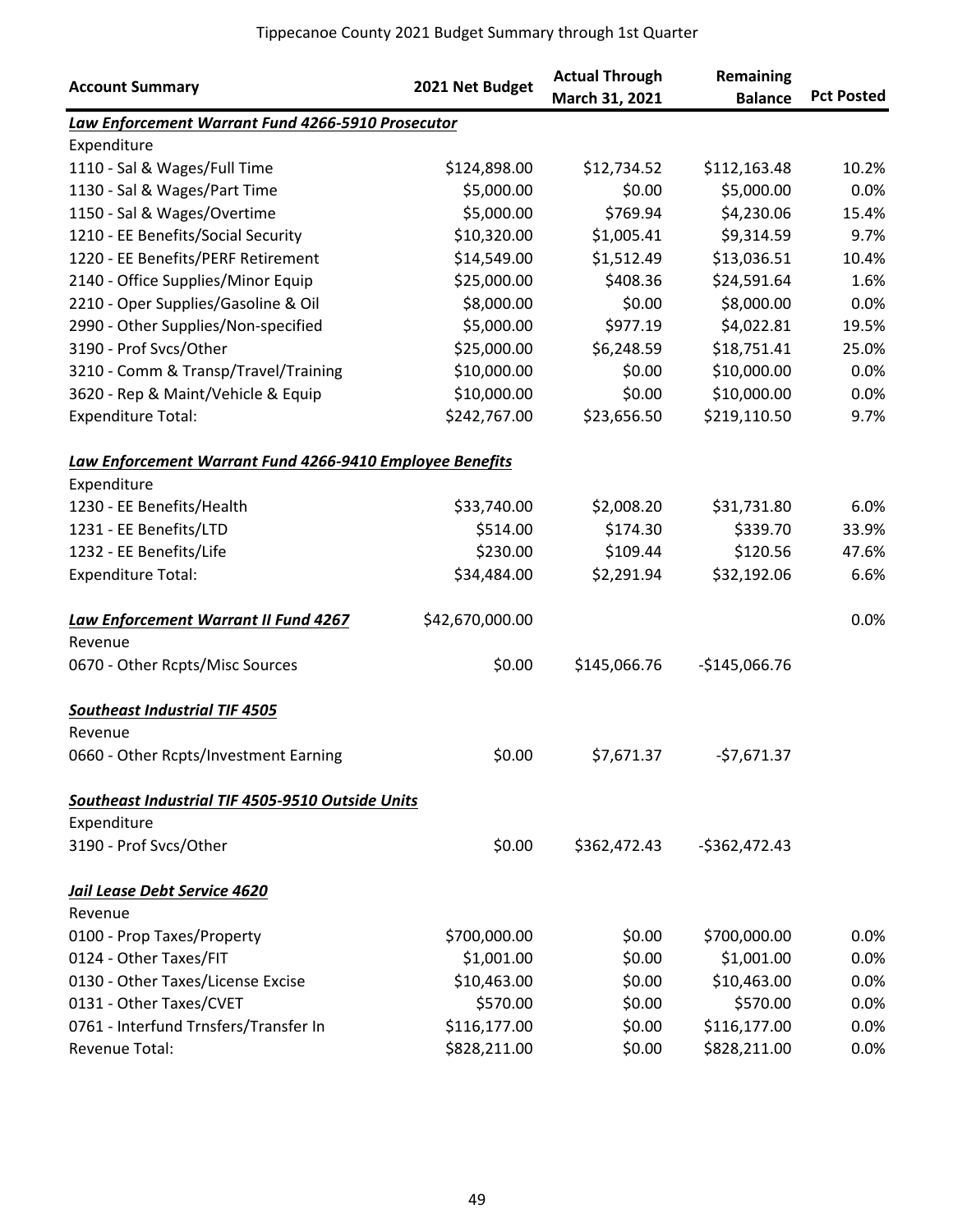| <b>Account Summary</b>                                                             | 2021 Net Budget | <b>Actual Through</b><br>March 31, 2021 | Remaining<br><b>Balance</b> | <b>Pct Posted</b> |
|------------------------------------------------------------------------------------|-----------------|-----------------------------------------|-----------------------------|-------------------|
| Jail Lease Debt Service 4620-0110 Auditor                                          |                 |                                         |                             |                   |
| Expenditure                                                                        |                 |                                         |                             |                   |
| 3710 - Rentals & Leases/Bldgs & Prop                                               | \$587,500.00    | \$0.00                                  | \$587,500.00                | 0.0%              |
| <b>County Self Insurance (Employee Health Insurance) 4710</b>                      |                 |                                         |                             |                   |
| Revenue                                                                            |                 |                                         |                             |                   |
| 0490 - Other Fees & Charges/Unspecifi                                              | \$0.00          | \$2,786,873.43                          | $-$2,786,873.43$            |                   |
| <b>County Self Insurance (Employee Health Insurance) 4710-1120 Human Resources</b> |                 |                                         |                             |                   |
| Expenditure                                                                        |                 |                                         |                             |                   |
| 3190 - Prof Svcs/Other                                                             | \$0.00          | \$3,206,942.47                          | $-53,206,942.47$            |                   |
| 3970 - Other Disb/Costs of Business                                                | \$0.00          | \$29,510.50                             | $-$29,510.50$               |                   |
| 6100 - Interfund Transfers/Transfer O                                              | \$1,000,000.00  | \$249,999.99                            | \$750,000.01                | 25.0%             |
| <b>Public Officials Self Insurance Fund 4711</b>                                   |                 |                                         |                             |                   |
| Revenue                                                                            |                 |                                         |                             |                   |
| 0660 - Other Rcpts/Investment Earning                                              | \$0.00          | \$554.36                                | $-$554.36$                  |                   |
| <b>Public Officials Self Insurance Fund 4711-1120 Human Resources</b>              |                 |                                         |                             |                   |
| Expenditure                                                                        |                 |                                         |                             |                   |
| 3190 - Prof Svcs/Other                                                             | \$0.00          | \$1,001.24                              | $-$1,001.24$                |                   |
| <b>Commissioners Self Insurance Fund 4712</b>                                      |                 |                                         |                             |                   |
| Revenue                                                                            |                 |                                         |                             |                   |
| 0660 - Other Rcpts/Investment Earning                                              | \$0.00          | \$962.31                                | $-5962.31$                  |                   |
| <b>Highway Self Insurance Fund 4713</b>                                            |                 |                                         |                             |                   |
| Revenue                                                                            |                 |                                         |                             |                   |
| 0660 - Other Rcpts/Investment Earning                                              | \$0.00          | \$469.29                                | $-5469.29$                  |                   |
| <b>Highway Self Insurance Fund 4713-8010</b>                                       |                 |                                         |                             |                   |
| Expenditure                                                                        |                 |                                         |                             |                   |
| 3190 - Prof Svcs/Other                                                             | \$0.00          | \$778.47                                | $-5778.47$                  |                   |
| <b>Sheriff Self Insurance Fund 4714</b>                                            |                 |                                         |                             |                   |
| Revenue                                                                            |                 |                                         |                             |                   |
| 0660 - Other Rcpts/Investment Earning                                              | \$0.00          | \$581.55                                | $-5581.55$                  |                   |
| <b>Sheriff Self Insurance Fund 4714-1120 Human Resources</b>                       |                 |                                         |                             |                   |
| Expenditure                                                                        |                 |                                         |                             |                   |
| 3190 - Prof Svcs/Other                                                             | \$0.00          | \$23,672.38                             | $-523,672.38$               |                   |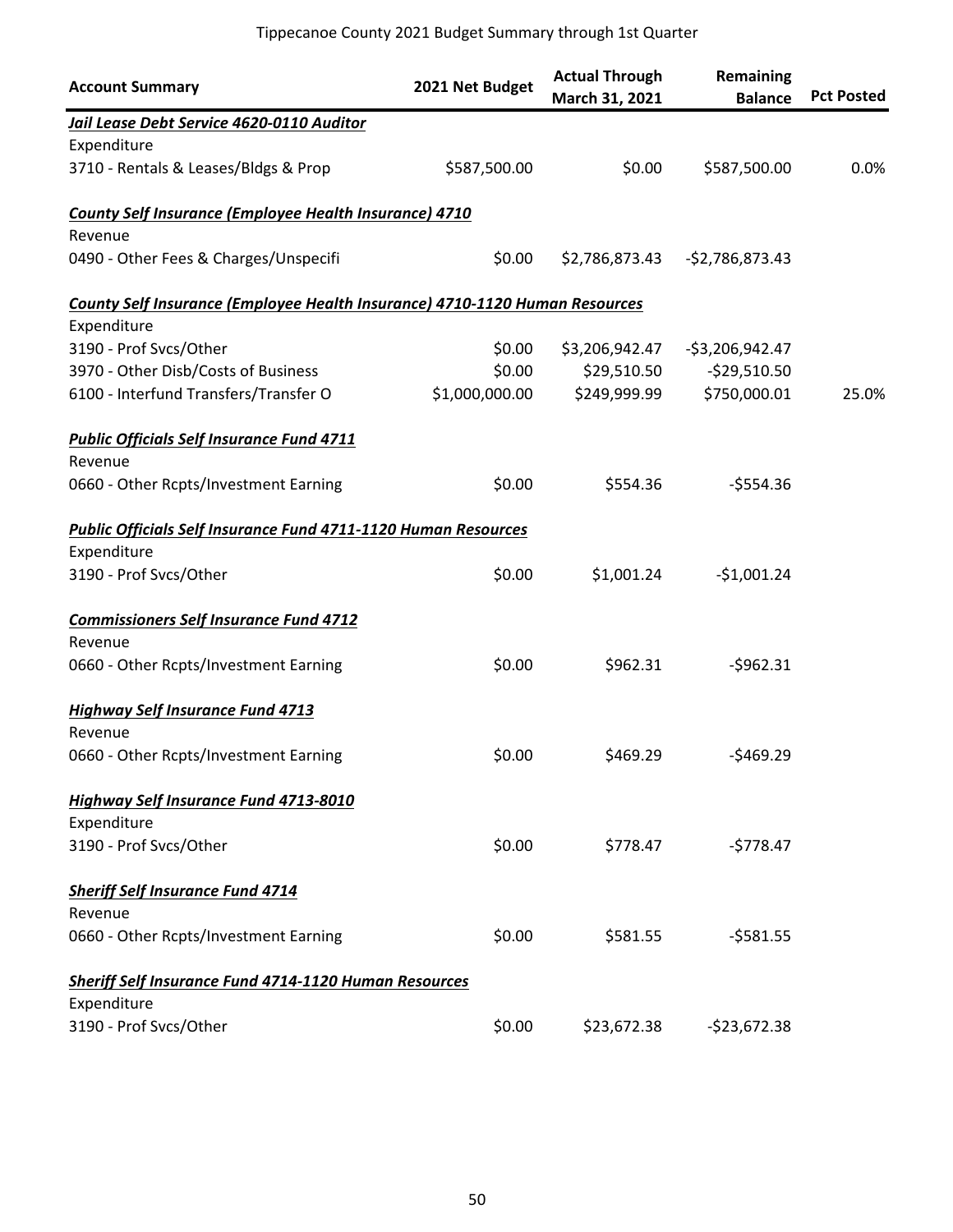| <b>Account Summary</b>                                | 2021 Net Budget | <b>Actual Through</b><br>March 31, 2021 | Remaining<br><b>Balance</b> | <b>Pct Posted</b> |
|-------------------------------------------------------|-----------------|-----------------------------------------|-----------------------------|-------------------|
| <b>Flex Benefits 4716</b>                             |                 |                                         |                             |                   |
| Revenue                                               |                 |                                         |                             |                   |
| 0490 - Other Fees & Charges/Unspecifi                 | \$0.00          | \$115,902.39                            | $-$115,902.39$              |                   |
| 0660 - Other Rcpts/Investment Earning                 | \$0.00          | \$156.73                                | $-$156.73$                  |                   |
| Revenue Total:                                        | \$0.00          | \$116,059.12                            | $-$116,059.12$              |                   |
| Flex Benefits 4716-1120 Human Resources               |                 |                                         |                             |                   |
| Expenditure                                           |                 |                                         |                             |                   |
| 3190 - Prof Svcs/Other                                | \$0.00          | \$156,502.21                            | $-$156,502.21$              |                   |
| <b>Long Term Disability 4717</b>                      |                 |                                         |                             |                   |
| Revenue                                               |                 |                                         |                             |                   |
| 0490 - Other Fees & Charges/Unspecifi                 | \$0.00          | \$33,254.35                             | $-533,254.35$               |                   |
| <b>Long Term Disability 4717-1120 Human Resources</b> |                 |                                         |                             |                   |
| Expenditure                                           |                 |                                         |                             |                   |
| 3190 - Prof Svcs/Other                                | \$0.00          | \$33,762.44                             | $-533,762.44$               |                   |
| <b>Inmate Medical Copay 4719</b>                      |                 |                                         |                             |                   |
| Revenue                                               |                 |                                         |                             |                   |
| 0410 - Publ Safety Fees/Unspecified                   | \$0.00          | \$4,341.77                              | $-54,341.77$                |                   |
| <b>Highway Escrow 4804</b>                            |                 |                                         |                             |                   |
| Revenue                                               |                 |                                         |                             |                   |
| 0660 - Other Rcpts/Investment Earning                 | \$0.00          | \$55.04                                 | $-555.04$                   |                   |
| <b>County Share Surtax 4805</b>                       |                 |                                         |                             |                   |
| Revenue                                               |                 |                                         |                             |                   |
| 0135 - Other Taxes/Surtax                             | \$1,200,000.00  | \$265,716.79                            | \$934,283.21                | 22.1%             |
| 0283 - Hwys & Strts/Federal                           | \$0.00          | \$127,152.59                            | $-$127,152.59$              |                   |
| Revenue Total:                                        | \$1,200,000.00  | \$392,869.38                            | \$807,130.62                | 32.7%             |
| <b>County Share Surtax 4805-8261 Highway</b>          |                 |                                         |                             |                   |
| Expenditure                                           |                 |                                         |                             |                   |
| 2210 - Oper Supplies/Gasoline & Oil                   | \$387,569.00    | \$91,277.45                             | \$296,291.55                | 23.6%             |
| 2220 - Oper Supplies/Inst'l or Med                    | \$922.00        | \$922.92                                | $-50.92$                    | 100.1%            |
| 3610 - Rep & Maint/Buildings & Proper                 | \$100.00        | \$100.00                                | \$0.00                      | 100.0%            |
| 3720 - Rentals & Leases/Heavy Mach                    | \$335,000.00    | \$76,704.00                             | \$258,296.00                | 22.9%             |
| 4210 - Infrastructure/Roads & Streets                 | \$3,203,203.00  | \$1,818,129.64                          | \$1,385,073.36              | 56.8%             |
| <b>Expenditure Total:</b>                             | \$3,926,794.00  | \$1,987,134.01                          | \$1,939,659.99              | 50.6%             |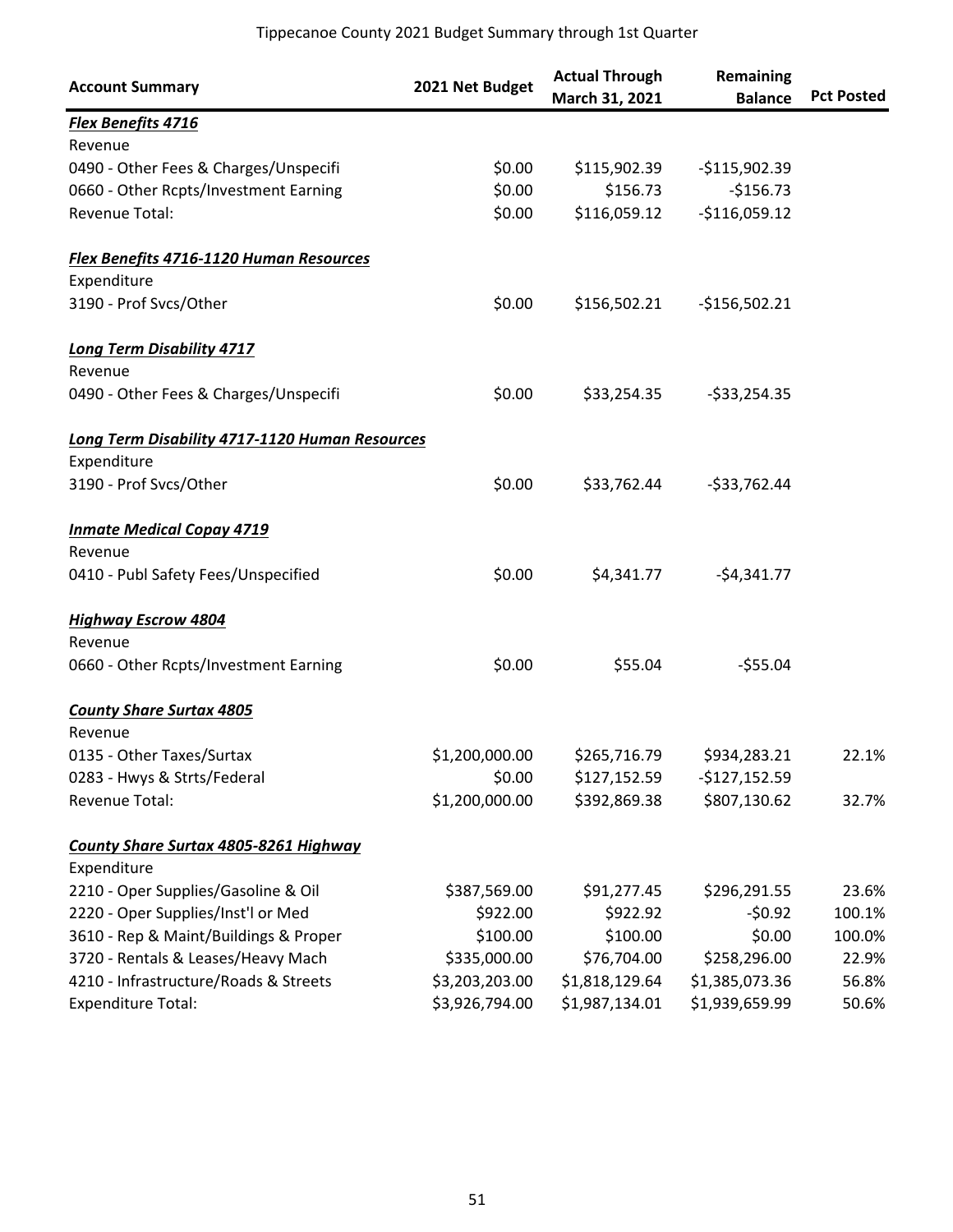| <b>Account Summary</b>                                           | 2021 Net Budget | <b>Actual Through</b><br>March 31, 2021 | Remaining<br><b>Balance</b> | <b>Pct Posted</b> |
|------------------------------------------------------------------|-----------------|-----------------------------------------|-----------------------------|-------------------|
| <b>County Share Surtax 4805-8263 Highway</b>                     |                 |                                         |                             |                   |
| Expenditure                                                      |                 |                                         |                             |                   |
| 2220 - Oper Supplies/Inst'l or Med                               | \$36,000.00     | \$3,992.90                              | \$32,007.10                 | 11.1%             |
| 3410 - Insur/Building & Property                                 | \$3,500.00      | \$0.00                                  | \$3,500.00                  | 0.0%              |
| 3420 - Insur/Vehicle & Equipment                                 | \$35,000.00     | \$0.00                                  | \$35,000.00                 | 0.0%              |
| 3430 - Insur/Liability                                           | \$80,000.00     | \$0.00                                  | \$80,000.00                 | 0.0%              |
| 3510 - Utility Service/Utilities                                 | \$55,000.00     | \$22,461.97                             | \$32,538.03                 | 40.8%             |
| 3970 - Other Disb/Costs of Business                              | \$15,000.00     | \$0.00                                  | \$15,000.00                 | 0.0%              |
| 4510 - Machinery & Equipment/General                             | \$297,260.00    | \$0.00                                  | \$297,260.00                | 0.0%              |
| <b>Expenditure Total:</b>                                        | \$521,760.00    | \$26,454.87                             | \$495,305.13                | 5.1%              |
| <b>County Share Wheel Tax 4806</b>                               |                 |                                         |                             |                   |
| Revenue                                                          |                 |                                         |                             |                   |
| 0134 - Other Taxes/Wheel Tax                                     | \$100,000.00    | \$34,063.46                             | \$65,936.54                 | 34.1%             |
| <b>County Share Wheel Tax 4806-8261 Highway</b>                  |                 |                                         |                             |                   |
| Expenditure                                                      |                 |                                         |                             |                   |
| 2320 - Rep & Maint/Street Mtls                                   | \$50,000.00     | \$0.00                                  | \$50,000.00                 | 0.0%              |
| 3630 - Rep & Maint/Roads & Streets                               | \$50,000.00     | \$0.00                                  | \$50,000.00                 | 0.0%              |
| <b>Expenditure Total:</b>                                        | \$100,000.00    | \$0.00                                  | \$100,000.00                | 0.0%              |
| <b>Fairgrounds Construction 2018 LIT 4818</b>                    |                 |                                         |                             |                   |
| Revenue                                                          |                 |                                         |                             |                   |
| 0660 - Other Rcpts/Investment Earning                            | \$0.00          | \$5,000.84                              | $-55,000.84$                |                   |
| 0730 - Refunds Reimb or Redeposits                               | \$0.00          | \$32,298.95                             | $-532,298.95$               |                   |
| Revenue Total:                                                   | \$0.00          | \$37,299.79                             | $-$37,299.79$               |                   |
| <b>Fairgrounds Construction 2018 LIT 4818-1110 Commissioners</b> |                 |                                         |                             |                   |
| Expenditure                                                      |                 |                                         |                             |                   |
| 3120 - Prof Svcs/Engineer & Architect                            | \$318,206.00    | \$0.00                                  | \$318,206.00                | 0.0%              |
| 3190 - Prof Svcs/Other                                           | \$278,496.00    | \$120,014.16                            | \$158,481.84                | 43.1%             |
| 4245 - Infrastructure/Detention Ponds                            | \$842,689.00    | \$0.00                                  | \$842,689.00                | 0.0%              |
| 4310 - Buildings/Municipal                                       | \$3,952,270.00  | \$2,050,540.25                          | \$1,901,729.75              | 51.9%             |
| <b>Expenditure Total:</b>                                        | \$5,391,661.00  | \$2,170,554.41                          | \$3,221,106.59              | 40.3%             |
| <b>Wabash River Hydrology 4833</b>                               |                 |                                         |                             |                   |
| Revenue                                                          |                 |                                         |                             |                   |
| 0660 - Other Rcpts/Investment Earning                            | \$0.00          | \$16.60                                 | $-$16.60$                   |                   |
| <b>Project Revolving Fund 4880</b>                               |                 |                                         |                             |                   |
| Revenue                                                          |                 |                                         |                             |                   |
| 0100 - Prop Taxes/Property                                       | \$2,250,000.00  | \$0.00                                  | \$2,250,000.00              | 0.0%              |
| 0660 - Other Rcpts/Investment Earning                            | \$9,990.00      | \$4,590.94                              | \$5,399.06                  | 46.0%             |
| Revenue Total:                                                   | \$2,259,990.00  | \$4,590.94                              | \$2,255,399.06              | 0.2%              |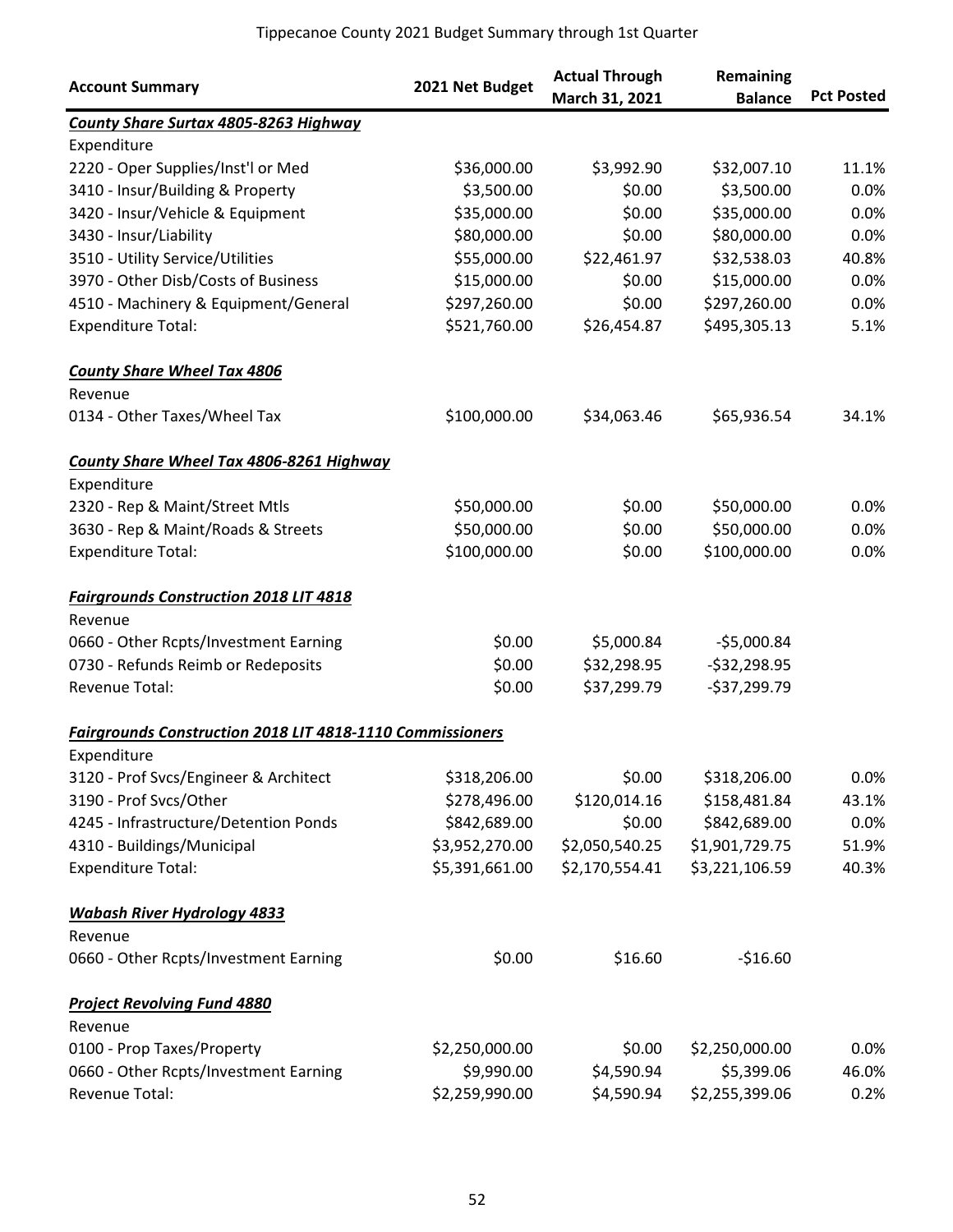| <b>Account Summary</b>                           | 2021 Net Budget | <b>Actual Through</b><br>March 31, 2021 | Remaining<br><b>Balance</b> | <b>Pct Posted</b> |
|--------------------------------------------------|-----------------|-----------------------------------------|-----------------------------|-------------------|
| <b>Project Revolving Fund 4880-8010 Highway</b>  |                 |                                         |                             |                   |
| Expenditure                                      |                 |                                         |                             |                   |
| 3190 - Prof Svcs/Other                           | \$100,000.00    | \$0.00                                  | \$100,000.00                | 0.0%              |
| <b>Project Revolving Fund 4880-8062 Highway</b>  |                 |                                         |                             |                   |
| Expenditure                                      |                 |                                         |                             |                   |
| 4110 - Land/Right-of-Way                         | \$2,800.00      | \$2,800.00                              | \$0.00                      | 100.0%            |
| 4210 - Infrastructure/Roads & Streets            | \$121,722.00    | \$106,811.00                            | \$14,911.00                 | 87.7%             |
| 4220 - Infrastructure/Bridges                    | \$2,717,980.00  | \$45,930.00                             | \$2,672,050.00              | 1.7%              |
| <b>Expenditure Total:</b>                        | \$2,842,502.00  | \$155,541.00                            | \$2,686,961.00              | 5.5%              |
| <b>Highway Escrow (J&amp;C) 4881</b>             |                 |                                         |                             |                   |
| Revenue<br>0660 - Other Rcpts/Investment Earning | \$0.00          | \$0.20                                  | $-50.20$                    |                   |
| <b>F-Lake Detention 4890</b>                     |                 |                                         |                             |                   |
| Revenue                                          |                 |                                         |                             |                   |
| 0404 - Gen Govt Fees/Surveyor                    | \$1,500.00      | \$0.00                                  | \$1,500.00                  | 0.0%              |
| 0660 - Other Rcpts/Investment Earning            | \$3,931.00      | \$529.88                                | \$3,401.12                  | 13.5%             |
| Revenue Total:                                   | \$5,431.00      | \$529.88                                | \$4,901.12                  | 9.8%              |
| <b>F-Lake Detention 4890-0410 Surveyor</b>       |                 |                                         |                             |                   |
| Expenditure                                      |                 |                                         |                             |                   |
| 3640 - Rep & Maint/Drainage Infrastr             | \$120,000.00    | \$0.00                                  | \$120,000.00                | 0.0%              |
| 4245 - Infrastructure/Detention Ponds            | \$115,000.00    | \$0.00                                  | \$115,000.00                | 0.0%              |
| <b>Expenditure Total:</b>                        | \$235,000.00    | \$0.00                                  | \$235,000.00                | 0.0%              |
| <b>Berlovitz Detention 4891</b>                  |                 |                                         |                             |                   |
| Revenue                                          |                 |                                         |                             |                   |
| 0404 - Gen Govt Fees/Surveyor                    | \$3,000.00      | \$0.00                                  | \$3,000.00                  | 0.0%              |
| 0660 - Other Rcpts/Investment Earning            | \$30.00         | \$3.84                                  | \$26.16                     | 12.8%             |
| Revenue Total:                                   | \$3,030.00      | \$3.84                                  | \$3,026.16                  | 0.1%              |
| <b>Berlovitz Detention 4891-0410 Surveyor</b>    |                 |                                         |                             |                   |
| Expenditure                                      |                 |                                         |                             |                   |
| 3610 - Rep & Maint/Buildings & Proper            | \$2,500.00      | \$0.00                                  | \$2,500.00                  | 0.0%              |
| 3640 - Rep & Maint/Drainage Infrastr             | \$2,500.00      | \$2,000.00                              | \$500.00                    | 80.0%             |
| 4245 - Infrastructure/Detention Ponds            | \$2,500.00      | \$0.00                                  | \$2,500.00                  | 0.0%              |
| <b>Expenditure Total:</b>                        | \$7,500.00      | \$2,000.00                              | \$5,500.00                  | 26.7%             |
| Great Lakes 4892                                 |                 |                                         |                             |                   |
| Revenue                                          |                 |                                         |                             |                   |
| 0660 - Other Rcpts/Investment Earning            | \$6,605.00      | \$382.63                                | \$6,222.37                  | 5.8%              |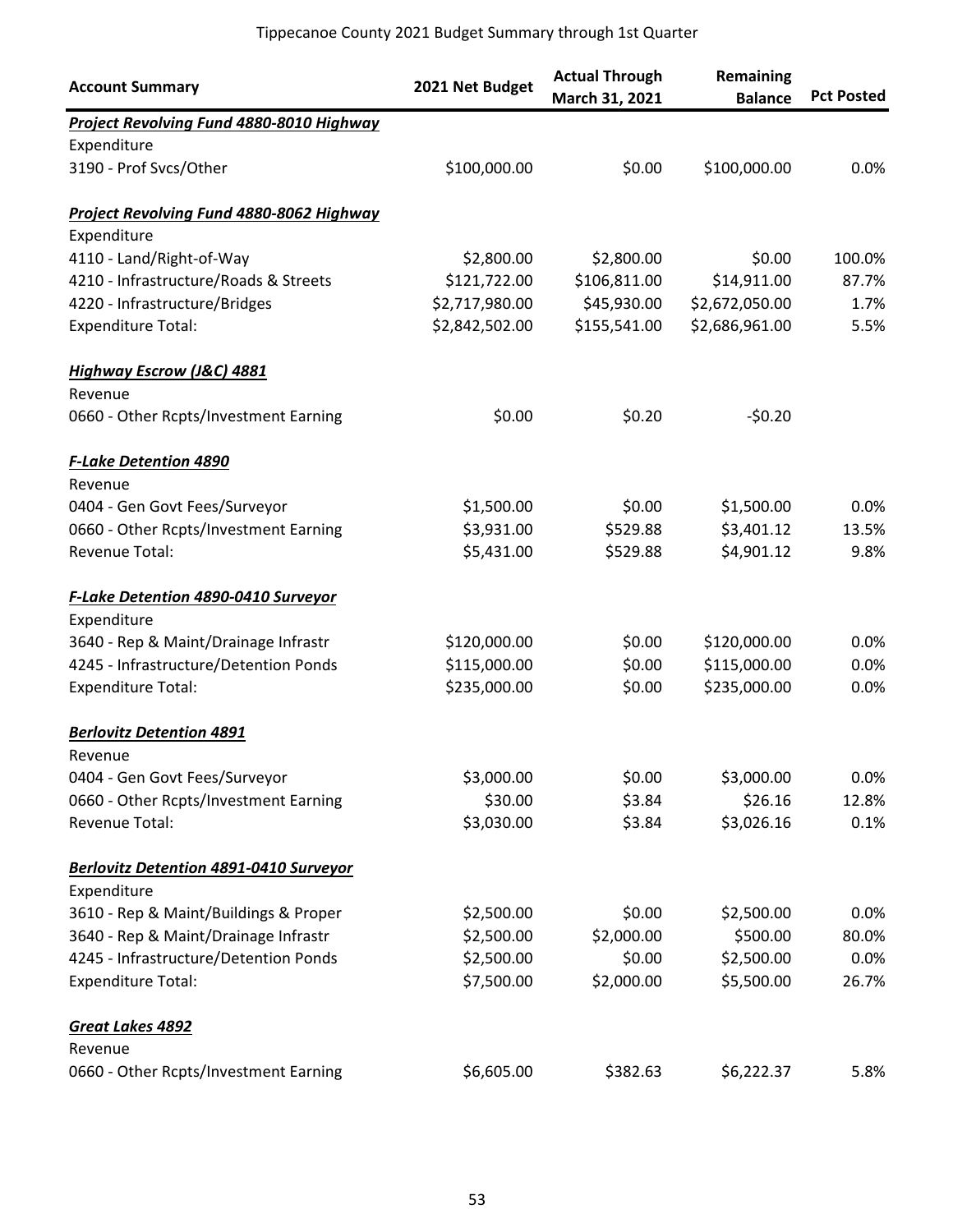| <b>Account Summary</b>                | 2021 Net Budget | <b>Actual Through</b><br>March 31, 2021 | Remaining<br><b>Balance</b> | <b>Pct Posted</b> |
|---------------------------------------|-----------------|-----------------------------------------|-----------------------------|-------------------|
| Great Lakes 4892-0410 Surveyor        |                 |                                         |                             |                   |
| Expenditure                           |                 |                                         |                             |                   |
| 4245 - Infrastructure/Detention Ponds | \$444,925.00    | \$27,790.76                             | \$417,134.24                | 6.2%              |
| <b>Ross Detention 4893</b>            |                 |                                         |                             |                   |
| Revenue                               |                 |                                         |                             |                   |
| 0404 - Gen Govt Fees/Surveyor         | \$1,500.00      | \$0.00                                  | \$1,500.00                  | $0.0\%$           |
| 0660 - Other Rcpts/Investment Earning | \$366.00        | \$45.02                                 | \$320.98                    | 12.3%             |
| <b>Revenue Total:</b>                 | \$1,866.00      | \$45.02                                 | \$1,820.98                  | 2.4%              |
| Great Lakes 4893-0410 Surveyor        |                 |                                         |                             |                   |
| Expenditure                           |                 |                                         |                             |                   |
| 3640 - Rep & Maint/Drainage Infrastr  | \$12,000.00     | \$0.00                                  | \$12,000.00                 | $0.0\%$           |
| 4245 - Infrastructure/Detention Ponds | \$12,000.00     | \$0.00                                  | \$12,000.00                 | 0.0%              |
| <b>Expenditure Total:</b>             | \$24,000.00     | \$0.00                                  | \$24,000.00                 | 0.0%              |
| <b>Phase II Stormwater 4897</b>       |                 |                                         |                             |                   |
| Revenue                               |                 |                                         |                             |                   |
| 0302 - Gen Govt Permits/Plan & Zoning | \$0.00          | \$4,500.00                              | $-$4,500.00$                |                   |
| 0404 - Gen Govt Fees/Surveyor         | \$30,000.00     | \$0.00                                  | \$30,000.00                 | 0.0%              |
| 0660 - Other Rcpts/Investment Earning | \$12,532.00     | \$1,018.01                              | \$11,513.99                 | 8.1%              |
| 0670 - Other Rcpts/Misc Sources       | \$40,000.00     | \$26,657.75                             | \$13,342.25                 | 66.6%             |
| <b>Revenue Total:</b>                 | \$82,532.00     | \$32,175.76                             | \$50,356.24                 | 39.0%             |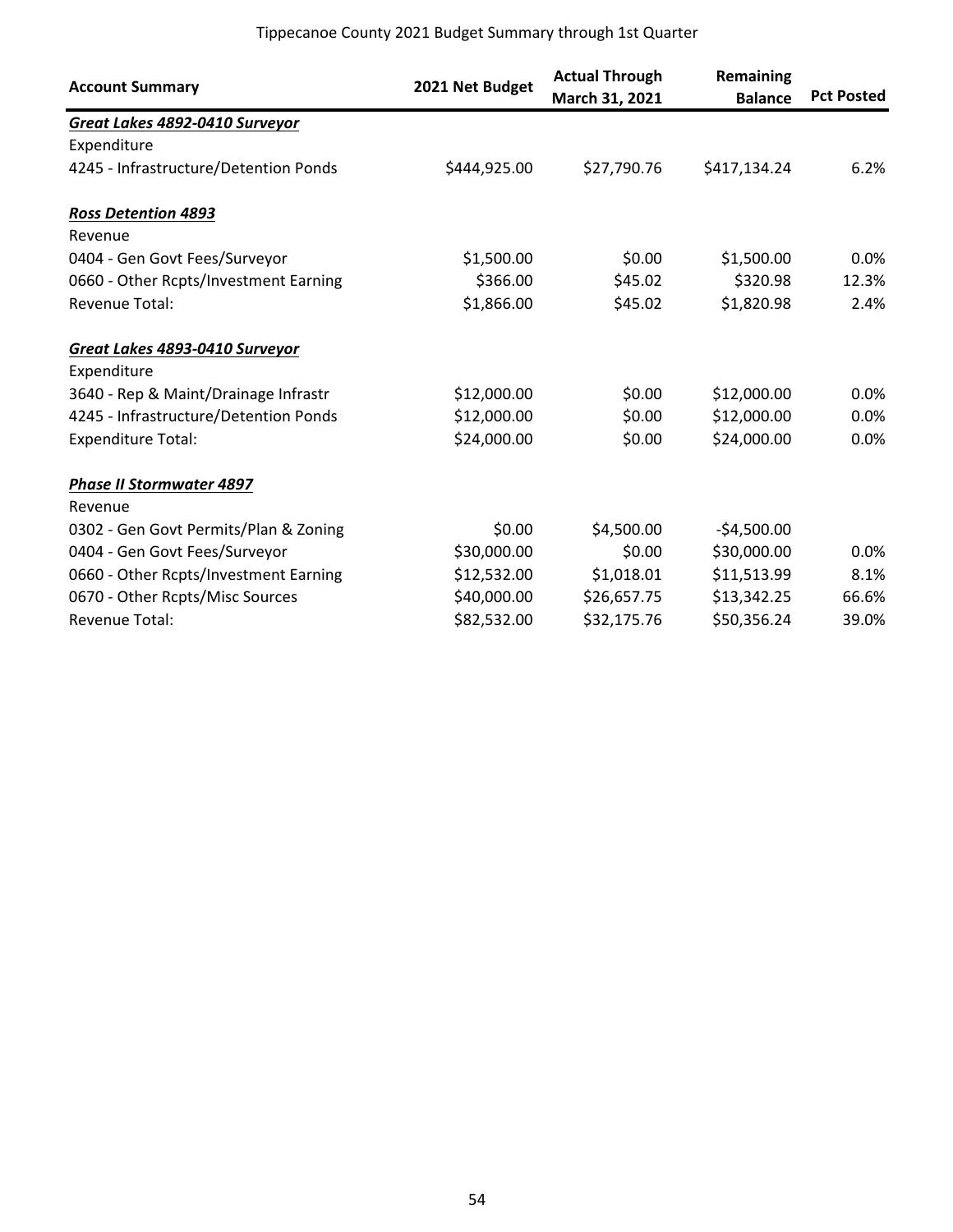| <b>Account Summary</b>                                          | 2021 Net Budget | <b>Actual Through</b> | <b>Remaining</b> |                   |
|-----------------------------------------------------------------|-----------------|-----------------------|------------------|-------------------|
|                                                                 |                 | March 31, 2021        | <b>Balance</b>   | <b>Pct Posted</b> |
| Phase II Stormwater 4897-0410 Surveyor                          |                 |                       |                  |                   |
| Expenditure                                                     |                 |                       |                  |                   |
| 1110 - Sal & Wages/Full Time                                    | \$195,254.00    | \$45,030.60           | \$150,223.40     | 23.1%             |
| 1111 - Sal & Wages/Elected Official                             | \$24,836.00     | \$5,731.26            | \$19,104.74      | 23.1%             |
| 1130 - Sal & Wages/Part Time                                    | \$7,500.00      | \$0.00                | \$7,500.00       | 0.0%              |
| 1150 - Sal & Wages/Overtime                                     | \$3,000.00      | \$0.00                | \$3,000.00       | 0.0%              |
| 1210 - EE Benefits/Social Security                              | \$17,641.00     | \$3,670.70            | \$13,970.30      | 20.8%             |
| 1220 - EE Benefits/PERF Retirement                              | \$24,987.00     | \$5,693.37            | \$19,293.63      | 22.8%             |
| 2110 - Office Supplies/General                                  | \$15,000.00     | \$0.00                | \$15,000.00      | 0.0%              |
| 2120 - Office Supplies/Forms                                    | \$5,000.00      | \$0.00                | \$5,000.00       | 0.0%              |
| 2130 - Office Supplies/Printing                                 | \$10,000.00     | \$0.00                | \$10,000.00      | 0.0%              |
| 2140 - Office Supplies/Minor Equip                              | \$8,000.00      | \$284.39              | \$7,715.61       | 3.6%              |
| 2210 - Oper Supplies/Gasoline & Oil                             | \$5,000.00      | \$0.00                | \$5,000.00       | 0.0%              |
| 2990 - Other Supplies/Non-specified                             | \$20,000.00     | \$0.00                | \$20,000.00      | 0.0%              |
| 3110 - Prof Svcs/Legal                                          | \$20,000.00     | \$0.00                | \$20,000.00      | 0.0%              |
| 3120 - Prof Svcs/Engineer & Architect                           | \$50,000.00     | \$0.00                | \$50,000.00      | 0.0%              |
| 3150 - Prof Svcs/Training                                       | \$10,000.00     | \$152.48              | \$9,847.52       | 1.5%              |
| 3190 - Prof Svcs/Other                                          | \$250,000.00    | \$24,570.30           | \$225,429.70     | 9.8%              |
| 3210 - Comm & Transp/Travel/Training                            | \$15,000.00     | \$0.00                | \$15,000.00      | 0.0%              |
| 3230 - Comm & Transp/Postage & Frght                            | \$2,500.00      | \$0.00                | \$2,500.00       | 0.0%              |
| 3240 - Comm & Transp/Software                                   | \$10,000.00     | \$0.00                | \$10,000.00      | 0.0%              |
| 3310 - Printing & Advertising/Legal                             | \$6,500.00      | \$0.00                | \$6,500.00       | 0.0%              |
| 3510 - Utility Service/Utilities                                | \$3,000.00      | \$0.00                | \$3,000.00       | 0.0%              |
| 3620 - Rep & Maint/Vehicle & Equip                              | \$3,000.00      | \$196.42              | \$2,803.58       | 6.5%              |
| 3910 - Other Disb/Dues & Subscription                           | \$2,000.00      | \$0.00                | \$2,000.00       | 0.0%              |
| 4590 - Machinery & Equipment/Other                              | \$3,000.00      | \$0.00                | \$3,000.00       | 0.0%              |
| <b>Expenditure Total:</b>                                       | \$711,218.00    | \$85,329.52           | \$625,888.48     | 12.0%             |
| Phase II Stormwater 4897-9410 Employee Benefits                 |                 |                       |                  |                   |
| Expenditure                                                     |                 |                       |                  |                   |
| 1230 - EE Benefits/Health                                       | \$64,665.00     | \$11,597.34           | \$53,067.66      | 17.9%             |
| 1231 - EE Benefits/LTD                                          | \$1,073.00      | \$200.10              | \$872.90         | 18.6%             |
| 1232 - EE Benefits/Life                                         | \$603.00        | \$98.56               | \$504.44         | 16.3%             |
| <b>Expenditure Total:</b>                                       | \$66,341.00     | \$11,896.00           | \$54,445.00      | 17.9%             |
| TS Solid Waste District 4931-0120 Auditor Settlement            |                 |                       |                  |                   |
| Expenditure                                                     |                 |                       |                  |                   |
| 3990 - Other Disb/Non-Specified                                 | \$0.00          | \$518.43              | $-5518.43$       |                   |
| <b>Drain Reconstruction Assistance 4935-0430 Drainage Board</b> |                 |                       |                  |                   |
| Expenditure                                                     |                 |                       |                  |                   |
| 6100 - Interfund Transfers/Transfer O                           | \$0.00          | \$36,227.87           | $-536,227.87$    |                   |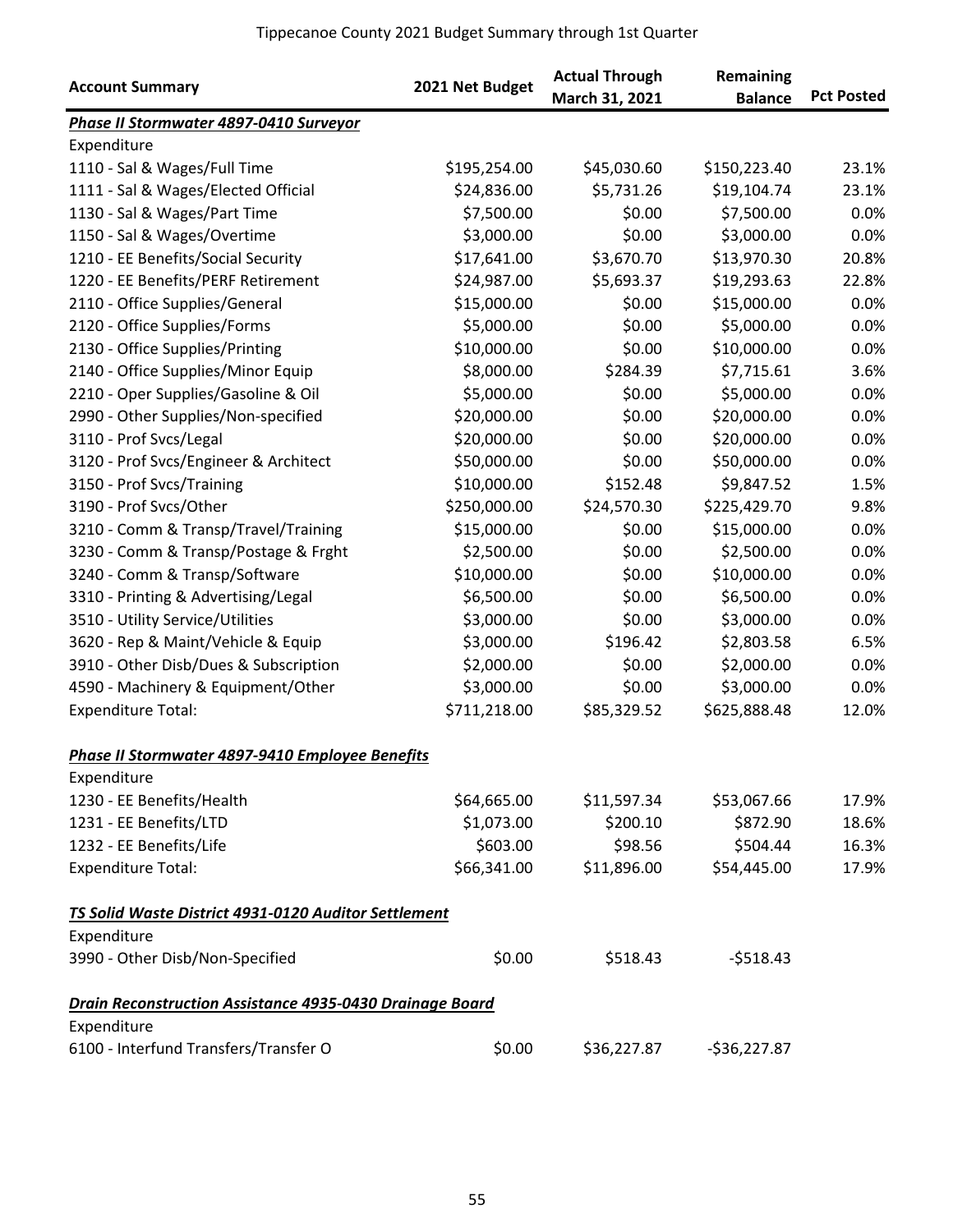| <b>Account Summary</b>                                         | 2021 Net Budget | <b>Actual Through</b><br>March 31, 2021 | Remaining<br><b>Balance</b> | <b>Pct Posted</b> |
|----------------------------------------------------------------|-----------------|-----------------------------------------|-----------------------------|-------------------|
| <b>TEMA Hazard Warning Fund 4940-5210 Emergency Management</b> |                 |                                         |                             |                   |
| Expenditure                                                    |                 |                                         |                             |                   |
| 4530 - Machinery & Equipment/Safety                            | \$89,043.00     | \$0.00                                  | \$89,043.00                 | 0.0%              |
| <b>Card Rebate 4973</b>                                        |                 |                                         |                             |                   |
| Revenue                                                        |                 |                                         |                             |                   |
| 0730 - Refunds Reimb or Redeposits                             | \$0.00          | \$27.22                                 | $-527.22$                   |                   |
| 0761 - Interfund Trnsfers/Transfer In                          | \$0.00          | \$96,428.97                             | $-$96,428.97$               |                   |
| Revenue Total:                                                 | \$0.00          | \$96,456.19                             | $-$96,456.19$               |                   |
| Card Rebate 4973-0210 Treasurer                                |                 |                                         |                             |                   |
| Expenditure                                                    |                 |                                         |                             |                   |
| 3190 - Prof Svcs/Other                                         | \$0.00          | \$120,981.97                            | $-$120,981.97$              |                   |
| <b>Francis Powers Trust 5950</b>                               |                 |                                         |                             |                   |
| Revenue                                                        |                 |                                         |                             |                   |
| 0660 - Other Rcpts/Investment Earning                          | \$0.00          | \$1.61                                  | $-51.61$                    |                   |
| <b>Francis Powers Trust 5950-3610 Cary Home</b>                |                 |                                         |                             |                   |
| Expenditure                                                    |                 |                                         |                             |                   |
| 3190 - Prof Svcs/Other                                         | \$2,000.00      | \$359.13                                | \$1,640.87                  | 18.0%             |
| <b>Battle Ground Fence 5980</b>                                |                 |                                         |                             |                   |
| Revenue                                                        |                 |                                         |                             |                   |
| 0660 - Other Rcpts/Investment Earning                          | \$204.00        | \$21.30                                 | \$182.70                    | 10.4%             |
| <b>Battle Ground Fence 5980-4310 Parks &amp; Recreation</b>    |                 |                                         |                             |                   |
| Expenditure                                                    |                 |                                         |                             |                   |
| 3190 - Prof Svcs/Other                                         | \$10,000.00     | \$0.00                                  | \$10,000.00                 | 0.0%              |
| <b>Park Tax Collections 5984</b>                               |                 |                                         |                             |                   |
| Revenue                                                        |                 |                                         |                             |                   |
| 0125 - Other Taxes/Innkeepers                                  | \$0.00          | \$12.00                                 | $-512.00$                   |                   |
| Park Tax Collections 5984-4310 Parks Department                |                 |                                         |                             |                   |
| Expenditure                                                    |                 |                                         |                             |                   |
| 3190 - Prof Svcs/Other                                         | \$0.00          | \$9.93                                  | $-59.93$                    |                   |
| Settlement 6000                                                |                 |                                         |                             |                   |
| Revenue                                                        |                 |                                         |                             |                   |
| 0808 - Settlement/Treasurer Other Col                          | \$0.00          | \$1,949.15                              | $-$1,949.15$                |                   |
| Settlement 6000-0210 Treasurer                                 |                 |                                         |                             |                   |
| Expenditure                                                    |                 |                                         |                             |                   |
| 8008 - Settlement/Treasurer Other Dis                          | \$0.00          | \$1,500.35                              | $-$1,500.35$                |                   |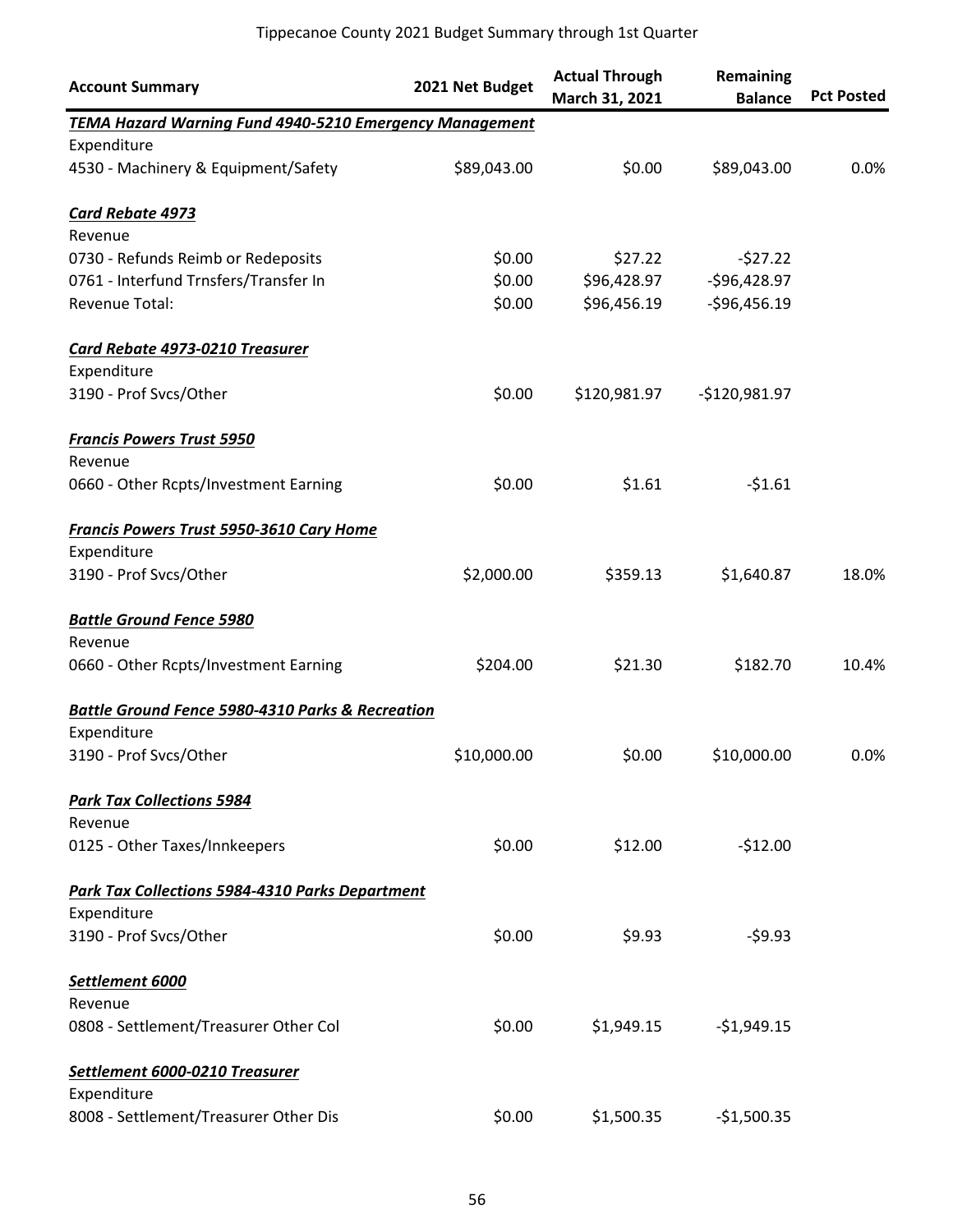| <b>Account Summary</b>                        | 2021 Net Budget | <b>Actual Through</b><br>March 31, 2021 | Remaining<br><b>Balance</b> | <b>Pct Posted</b> |
|-----------------------------------------------|-----------------|-----------------------------------------|-----------------------------|-------------------|
| <b>Wheel Tax 6021 (Clearing Fund)</b>         |                 |                                         |                             |                   |
| Revenue                                       |                 |                                         |                             |                   |
| 0806 - Settlement/State Certified Col         | \$0.00          | \$114,328.89                            | $-$114,328.89$              |                   |
| <b>Wheel Tax 6021-0210 Auditor Settlement</b> |                 |                                         |                             |                   |
| Expenditure                                   |                 |                                         |                             |                   |
| 8006 - Settlement/State Disbursements         | \$0.00          | \$73,323.92                             | $-573,323.92$               |                   |
| <b>Sur Tax 6022 (Clearing Fund)</b>           |                 |                                         |                             |                   |
| Revenue                                       |                 |                                         |                             |                   |
| 0806 - Settlement/State Certified Col         | \$0.00          | \$702,880.51                            | -\$702,880.51               |                   |
| <b>Sur Tax 6022-0120 Audior Settlement</b>    |                 |                                         |                             |                   |
| Expenditure                                   |                 |                                         |                             |                   |
| 8006 - Settlement/State Disbursements         | \$0.00          | \$571,972.86                            | -\$571,972.86               |                   |
| <b>CVET (Clearing Fund) 6203</b>              |                 |                                         |                             |                   |
| Revenue                                       |                 |                                         |                             |                   |
| 0802 - Settlement/Income                      | \$0.00          | \$1,674,200.01                          | $-$1,674,200.01$            |                   |
| <b>State Fines &amp; Forfeitures 7101</b>     |                 |                                         |                             |                   |
| Revenue                                       |                 |                                         |                             |                   |
| 0807 - Settlement/Local Certified Col         | \$0.00          | \$7,480.21                              | $-57,480.21$                |                   |
| <b>Infraction Judgments 7102</b>              |                 |                                         |                             |                   |
| Revenue                                       |                 |                                         |                             |                   |
| 0807 - Settlement/Local Certified Col         | \$0.00          | \$38,749.79                             | $-538,749.79$               |                   |
| <b>Special Death Benefits 7104</b>            |                 |                                         |                             |                   |
| Revenue                                       |                 |                                         |                             |                   |
| 0807 - Settlement/Local Certified Col         | \$0.00          | \$2,920.00                              | $-52,920.00$                |                   |
| <b>Conorner's Continuing Education 7106</b>   |                 |                                         |                             |                   |
| Revenue                                       |                 |                                         |                             |                   |
| 0807 - Settlement/Local Certified Col         | \$0.00          | \$5,712.75                              | $-55,712.75$                |                   |
| <b>Mortgage Recording Fee 7108</b>            |                 |                                         |                             |                   |
| Revenue                                       |                 |                                         |                             |                   |
| 0807 - Settlement/Local Certified Col         | \$0.00          | \$5,555.00                              | $-55,555.00$                |                   |
| <b>Education Plate Fee 7301</b>               |                 |                                         |                             |                   |
| Revenue                                       |                 |                                         |                             |                   |
| 0806 - Settlement/State Certified Col         | \$0.00          | \$487.50                                | $-5487.50$                  |                   |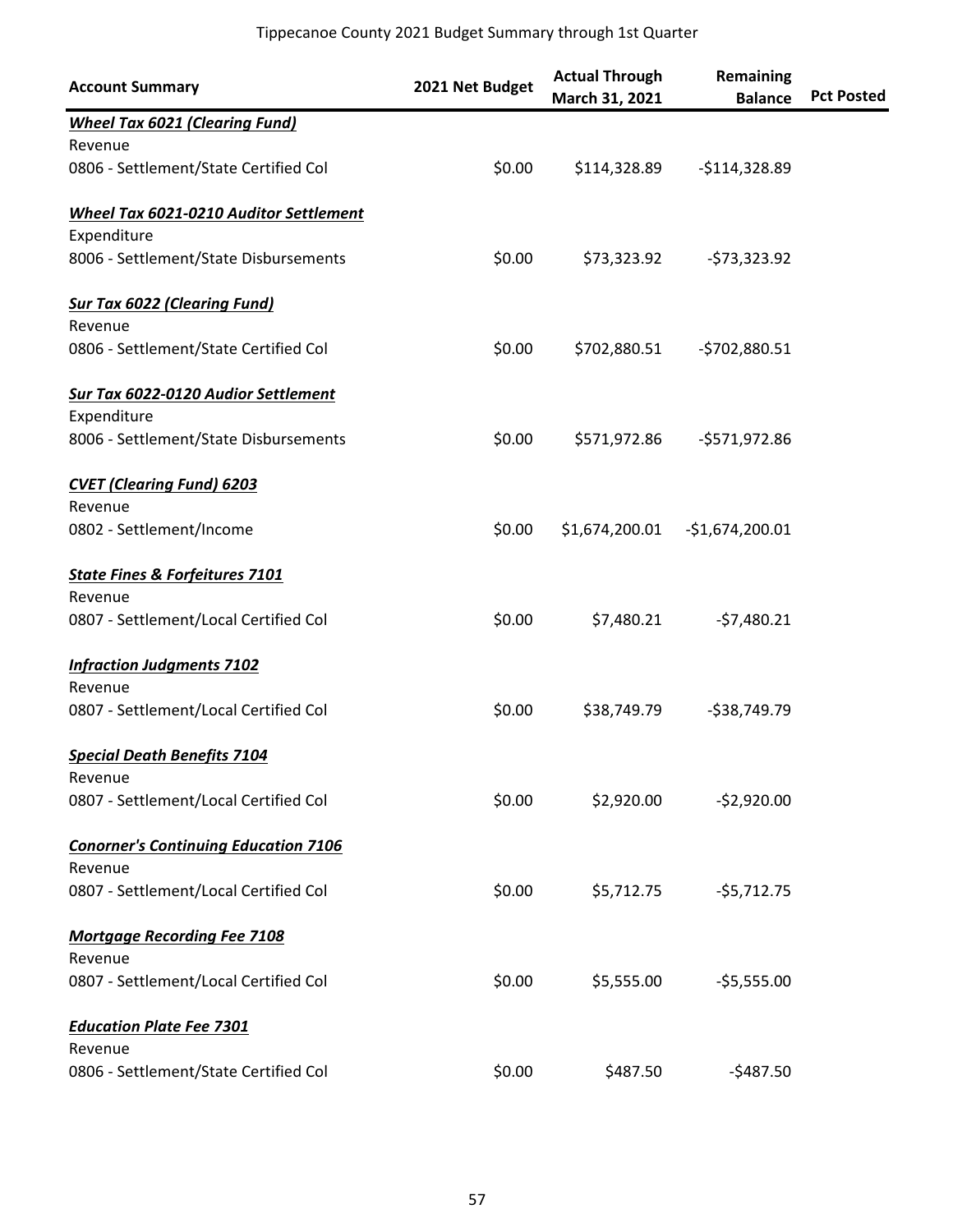| <b>Account Summary</b>                                         | 2021 Net Budget | <b>Actual Through</b><br>March 31, 2021 | Remaining<br><b>Balance</b>     | <b>Pct Posted</b> |
|----------------------------------------------------------------|-----------------|-----------------------------------------|---------------------------------|-------------------|
| <b>Education Plate Fee 7301-0120 Auditor Settlement</b>        |                 |                                         |                                 |                   |
| Expenditure                                                    |                 |                                         |                                 |                   |
| 8006 - Settlement/State Disbursements                          | \$0.00          | \$131.25                                | $-5131.25$                      |                   |
| <b>Innkeepers Tax Collections 7304</b>                         |                 |                                         |                                 |                   |
| Revenue                                                        |                 |                                         |                                 |                   |
| 0807 - Settlement/Local Certified Col                          | \$0.00          | \$185,233.17                            | $-$185,233.17$                  |                   |
| <b>Innkeepers Tax Collections 7304-0120 Auditor Settlement</b> |                 |                                         |                                 |                   |
| Expenditure                                                    |                 |                                         |                                 |                   |
| 8007 - Settlement/Local Disbursements                          | \$0.00          | \$375,909.86                            | -\$375,909.86                   |                   |
| <b>LIT Certified Shares (Clearing Account) 7330</b>            |                 |                                         |                                 |                   |
| Revenue                                                        |                 |                                         |                                 |                   |
| 0802 - Settlement/Income                                       | \$0.00          | \$6,631,540.50                          | -\$6,631,540.50                 |                   |
| LIT Certified Shares 7330-0120 Auditor Settlement              |                 |                                         |                                 |                   |
| Expenditure                                                    |                 |                                         |                                 |                   |
| 8002 - Settlement/Income                                       | \$0.00          | \$6,631,540.50                          | -\$6,631,540.50                 |                   |
| <b>LIT Public Safety (Clearing Fund) 7331</b>                  |                 |                                         |                                 |                   |
| Revenue                                                        |                 |                                         |                                 |                   |
| 0802 - Settlement/Income                                       | \$0.00          |                                         | \$2,135,761.74 - \$2,135,761.74 |                   |
| LIT Public Safety 7331-0120 Auditor Settlement                 |                 |                                         |                                 |                   |
| Expenditure                                                    |                 |                                         |                                 |                   |
| 8002 - Settlement/Income                                       | \$0.00          | \$2,135,761.74                          | -\$2,135,761.74                 |                   |
| LIT Economic Development (Clearing Fund) 7332                  |                 |                                         |                                 |                   |
| Revenue                                                        |                 |                                         |                                 |                   |
| 0802 - Settlement/Income                                       | \$0.00          | \$4,746,137.49                          | -\$4,746,137.49                 |                   |
| LIT Economic Development 7332-0120 Auditor Settlement          |                 |                                         |                                 |                   |
| Expenditure                                                    |                 |                                         |                                 |                   |
| 8002 - Settlement/Income                                       | \$0.00          |                                         | \$4,746,137.49 - \$4,746,137.49 |                   |
| <b>Stop Arm Violation Enforcement 8154</b>                     |                 |                                         |                                 |                   |
| Revenue                                                        |                 |                                         |                                 |                   |
| 0281 - Publ Safety/Federal                                     | \$7,869.82      | \$0.00                                  | \$7,869.82                      | 0.0%              |
| <b>Stop Arm Violation Enforcement 8154-5410 Sheriff</b>        |                 |                                         |                                 |                   |
| Expenditure                                                    |                 |                                         |                                 |                   |
| 1150 - Sal & Wages/Overtime                                    | \$7,869.82      | \$0.00                                  | \$7,869.82                      | 0.0%              |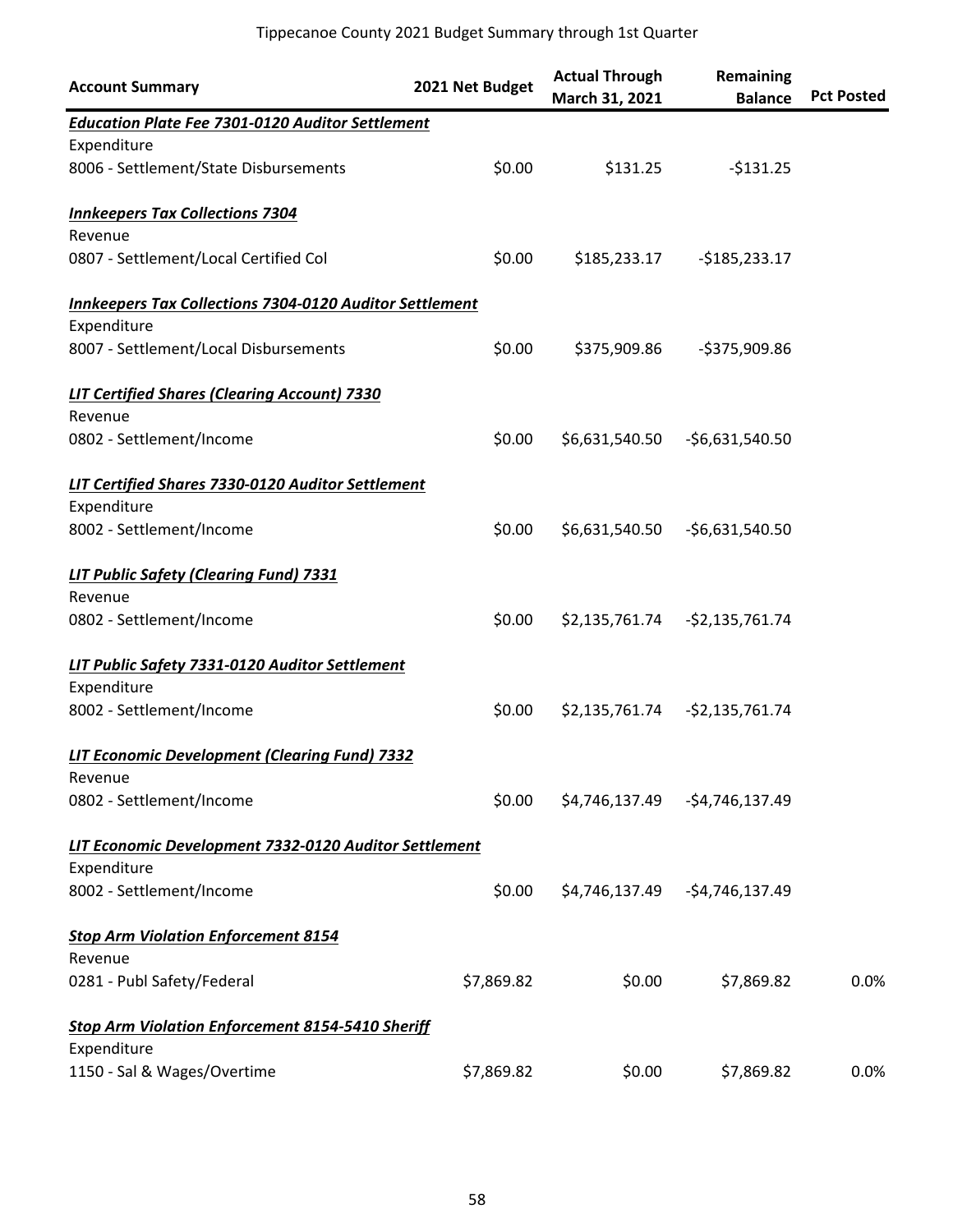| <b>Account Summary</b>                                  | 2021 Net Budget | <b>Actual Through</b><br>March 31, 2021 | <b>Remaining</b><br><b>Balance</b> | <b>Pct Posted</b> |
|---------------------------------------------------------|-----------------|-----------------------------------------|------------------------------------|-------------------|
| <b>ICAC Task Force 8198</b>                             |                 |                                         |                                    |                   |
| Revenue                                                 |                 |                                         |                                    |                   |
| 0291 - Publ Safety/State or Local                       | \$10,000.00     | \$0.00                                  | \$10,000.00                        | 0.0%              |
| ICAC Task Force 8198-5910 Prosecutor                    |                 |                                         |                                    |                   |
| Expenditure                                             |                 |                                         |                                    |                   |
| 2140 - Office Supplies/Minor Equip                      | \$2,000.00      | \$0.00                                  | \$2,000.00                         | 0.0%              |
| 3210 - Comm & Transp/Travel/Training                    | \$8,000.00      | \$0.00                                  | \$8,000.00                         | 0.0%              |
| <b>Expenditure Total:</b>                               | \$10,000.00     | \$0.00                                  | \$10,000.00                        | 0.0%              |
| <b>Cops Hiring Program 8209</b>                         |                 |                                         |                                    |                   |
| Revenue                                                 |                 |                                         |                                    |                   |
| 0281 - Publ Safety/Federal                              | \$250,000.00    | \$0.00                                  | \$250,000.00                       | 0.0%              |
| <b>Cops Hiring Program 8209-5410 Sheriff</b>            |                 |                                         |                                    |                   |
| Expenditure                                             |                 |                                         |                                    |                   |
| 1115 - Sal & Wages/Merit Deputies                       | \$115,597.94    | \$10,052.04                             | \$105,545.90                       | 8.7%              |
| 1210 - EE Benefits/Social Security                      | \$8,965.83      | \$661.02                                | \$8,304.81                         | 7.4%              |
| 1221 - EE Benefits/Sheriff Retirement                   | \$49,004.00     | \$0.00                                  | \$49,004.00                        | 0.0%              |
| 1910 - Other Personal Services/WC                       | \$1,380.00      | \$0.00                                  | \$1,380.00                         | 0.0%              |
| <b>Expenditure Total:</b>                               | \$174,947.77    | \$10,713.06                             | \$164,234.71                       | 6.1%              |
| Cops Hiring Program 8209-9410 Employee Health Insurance |                 |                                         |                                    |                   |
| Expenditure                                             |                 |                                         |                                    |                   |
| 1230 - EE Benefits/Health                               | \$52,724.28     | \$3,968.04                              | \$48,756.24                        | 7.5%              |
| 1231 - EE Benefits/LTD                                  | \$435.60        | \$40.80                                 | \$394.80                           | 9.4%              |
| 1232 - EE Benefits/Life                                 | \$412.56        | \$19.08                                 | \$393.48                           | 4.6%              |
| <b>Expenditure Total:</b>                               | \$53,572.44     | \$4,027.92                              | \$49,544.52                        | 7.5%              |
| <b>Prosecutor ICJI HTCU 8271</b>                        |                 |                                         |                                    |                   |
| Revenue                                                 |                 |                                         |                                    |                   |
| 0281 - Publ Safety/Federal                              | \$97,458.89     | \$23,373.92                             | \$74,084.97                        | 24.0%             |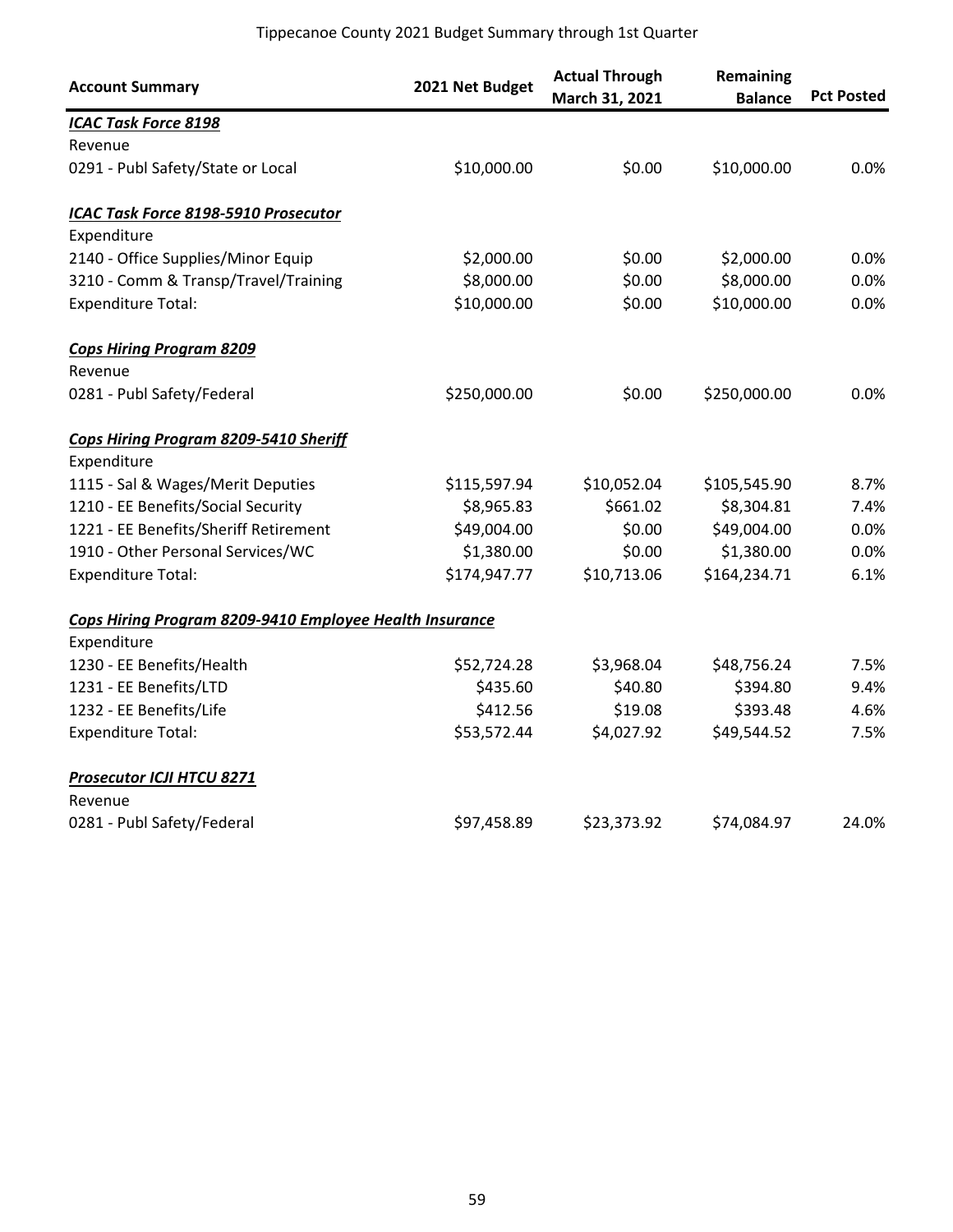| <b>Account Summary</b>                           | 2021 Net Budget | <b>Actual Through</b> | Remaining      |                   |
|--------------------------------------------------|-----------------|-----------------------|----------------|-------------------|
|                                                  |                 | March 31, 2021        | <b>Balance</b> | <b>Pct Posted</b> |
| Prosecutor ICJI HTCU 8271-5910<br>Expenditure    |                 |                       |                |                   |
|                                                  |                 |                       |                |                   |
| 1110 - Sal & Wages/Full Time                     | \$395.71        | \$0.00<br>\$0.00      | \$395.71       | 0.0%<br>0.0%      |
| 1150 - Sal & Wages/Overtime                      | \$2,977.24      |                       | \$2,977.24     |                   |
| 1210 - EE Benefits/Social Security               | \$467.87        | \$0.00                | \$467.87       | 0.0%              |
| 1220 - EE Benefits/PERF Retirement               | \$307.60        | \$0.00                | \$307.60       | 0.0%              |
| 1910 - Other Personal Services/WC                | \$601.00        | \$0.00                | \$601.00       | 0.0%              |
| 2110 - Office Supplies/General                   | \$0.43          | \$0.00                | \$0.43         | 0.0%              |
| 2140 - Office Supplies/Minor Equip               | \$2,332.08      | \$0.00                | \$2,332.08     | 0.0%              |
| 3210 - Comm & Transp/Travel/Training             | \$102,489.00    | \$19,280.00           | \$83,209.00    | 18.8%             |
| 3240 - Comm & Transp/Software                    | \$2,311.04      | \$0.00                | \$2,311.04     | 0.0%              |
| 4510 - Machinery & Equipment/General             | \$0.31          | \$0.00                | \$0.31         | 0.0%              |
| <b>Expenditure Total:</b>                        | \$111,882.28    | \$19,280.00           | \$92,602.28    | 17.2%             |
| Prosecutor ICJI HTCU 8271-9410 Employee Benefits |                 |                       |                |                   |
| Expenditure                                      |                 |                       |                |                   |
| 1230 - EE Benefits/Health                        | \$721.40        | \$0.00                | \$721.40       | 0.0%              |
| 1231 - EE Benefits/LTD                           | \$46.34         | \$0.00                | \$46.34        | 0.0%              |
| 1232 - EE Benefits/Life                          | \$31.12         | \$0.00                | \$31.12        | 0.0%              |
| <b>Expenditure Total:</b>                        | \$798.86        | \$0.00                | \$798.86       | 0.0%              |
| <b>Prosecutor ICJI VOCA 8272</b>                 |                 |                       |                |                   |
| Revenue                                          |                 |                       |                |                   |
| 0281 - Publ Safety/Federal                       | \$691,217.27    | \$46,780.93           | \$644,436.34   | 6.8%              |
| Prosecutor ICJI VOCA 8272-5910 Prosecutor        |                 |                       |                |                   |
| Expenditure                                      |                 |                       |                |                   |
| 1110 - Sal & Wages/Full Time                     | \$252,527.12    | \$30,162.06           | \$222,365.06   | 11.9%             |
| 1130 - Sal & Wages/Part Time                     | \$53,577.50     | \$3,659.25            | \$49,918.25    | 6.8%              |
| 1210 - EE Benefits/Social Security               | \$24,289.61     | \$2,437.19            | \$21,852.42    | 10.0%             |
| 1220 - EE Benefits/PERF Retirement               | \$28,725.92     | \$3,378.18            | \$25,347.74    | 11.8%             |
| 1920 - Other Personal Services/Unempl            | \$1,725.00      | \$0.00                | \$1,725.00     | 0.0%              |
| 2120 - Office Supplies/Forms                     | \$1,396.90      | \$0.00                | \$1,396.90     | 0.0%              |
| 2140 - Office Supplies/Minor Equip               | \$7,926.92      | \$0.00                | \$7,926.92     | 0.0%              |
|                                                  |                 | \$4,610.00            |                |                   |
| 3140 - Prof Svcs/Counselng Consults              | \$114,825.00    |                       | \$110,215.00   | 4.0%              |
| 3710 - Rentals & Leases/Bldgs & Prop             | \$500.00        | \$0.00                | \$500.00       | 0.0%              |
| <b>Expenditure Total:</b>                        | \$485,493.97    | \$44,246.68           | \$441,247.29   | 9.1%              |
| Prosecutor ICJI VOCA 8272-9410 Employee Benefits |                 |                       |                |                   |
| Expenditure                                      |                 |                       |                |                   |
| 1230 - EE Benefits/Health                        | \$160,316.12    | \$9,948.54            | \$150,367.58   | 6.2%              |
| <b>PREA 8331</b>                                 |                 |                       |                |                   |
| Revenue                                          |                 |                       |                |                   |
| 0281 - Publ Safety/Federal                       | \$250,000.00    | \$0.00                | \$250,000.00   | 0.0%              |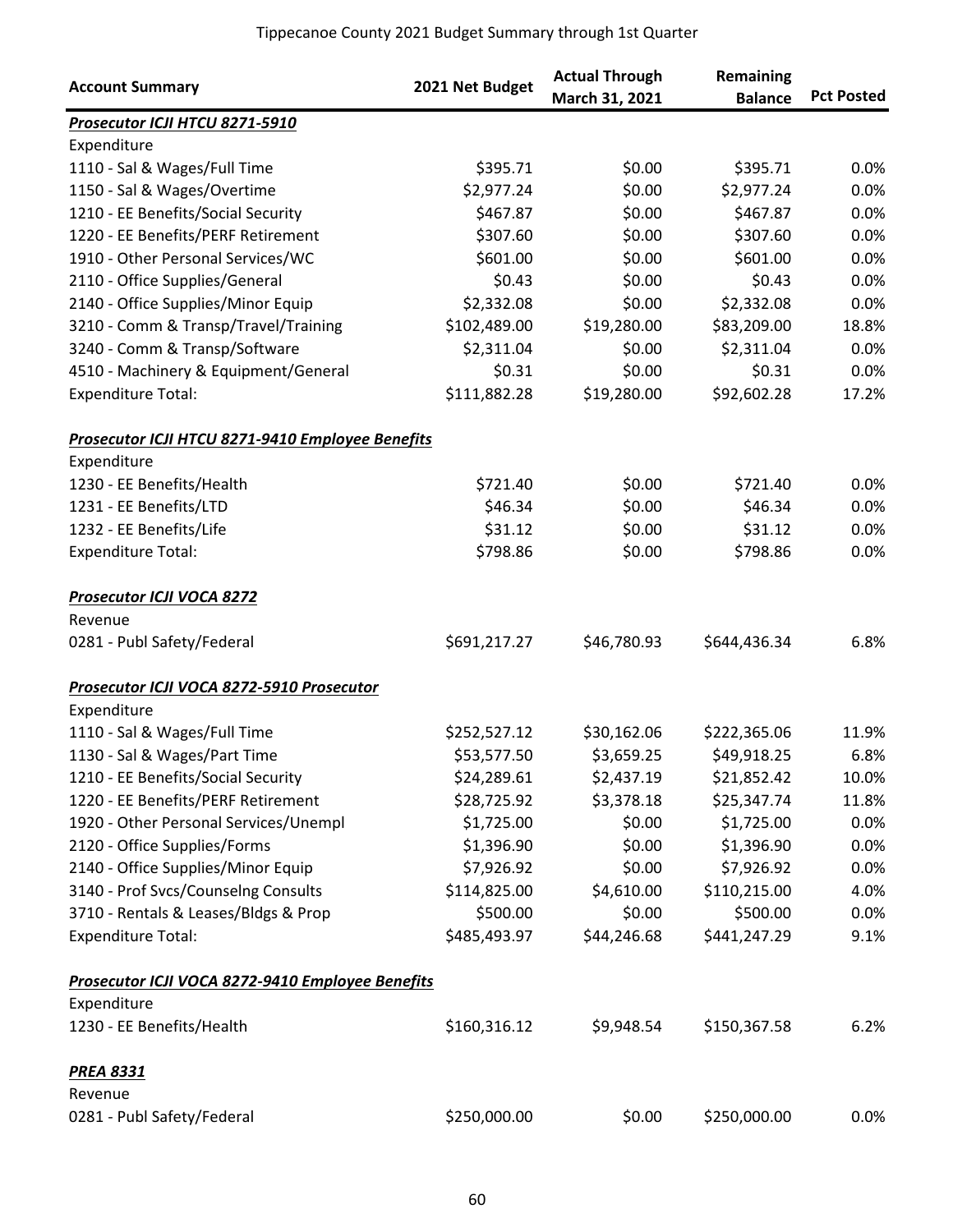| <b>Account Summary</b>                        | 2021 Net Budget | <b>Actual Through</b><br>March 31, 2021 | Remaining<br><b>Balance</b> | <b>Pct Posted</b> |
|-----------------------------------------------|-----------------|-----------------------------------------|-----------------------------|-------------------|
| <b>PREA 8331-5510 Community Corrections</b>   |                 |                                         |                             |                   |
| Expenditure                                   |                 |                                         |                             |                   |
| 1110 - Sal & Wages/Full Time                  | \$124,205.00    | \$13,872.20                             | \$110,332.80                | 11.2%             |
| 1210 - EE Benefits/Social Security            | \$9,501.00      | \$973.96                                | \$8,527.04                  | 10.3%             |
| 1220 - EE Benefits/PERF Retirement            | \$13,911.00     | \$1,553.65                              | \$12,357.35                 | 11.2%             |
| 1910 - Other Personal Services/WC             | \$2,311.00      | \$0.00                                  | \$2,311.00                  | 0.0%              |
| 2990 - Other Supplies/Non-specified           | \$7,876.00      | \$74.71                                 | \$7,801.29                  | 0.9%              |
| 3190 - Prof Svcs/Other                        | \$53,546.00     | \$22,500.00                             | \$31,046.00                 | 42.0%             |
| 3210 - Comm & Transp/Travel/Training          | \$4,631.00      | \$0.00                                  | \$4,631.00                  | 0.0%              |
| <b>Expenditure Total:</b>                     | \$215,981.00    | \$38,974.52                             | \$177,006.48                | 18.0%             |
| PREA 8331-9410 Employee Insurance             |                 |                                         |                             |                   |
| Expenditure                                   |                 |                                         |                             |                   |
| 1230 - EE Benefits/Health                     | \$33,333.00     | \$4,140.33                              | \$29,192.67                 | 12.4%             |
| 1231 - EE Benefits/LTD                        | \$466.00        | \$56.40                                 | \$409.60                    | 12.1%             |
| 1232 - EE Benefits/Life                       | \$220.00        | \$32.60                                 | \$187.40                    | 14.8%             |
| <b>Expenditure Total:</b>                     | \$34,019.00     | \$4,229.33                              | \$29,789.67                 | 12.4%             |
| <b>TEMA LEPC HMEP 8431</b>                    |                 |                                         |                             |                   |
| Revenue                                       |                 |                                         |                             |                   |
| 0281 - Publ Safety/Federal                    | \$12,000.00     | \$0.00                                  | \$12,000.00                 | 0.0%              |
| TEMA LEPC HMEP 8431-5210 Emergency Management |                 |                                         |                             |                   |
| Expenditure                                   |                 |                                         |                             |                   |
| 3210 - Comm & Transp/Travel/Training          | \$12,000.00     | \$0.00                                  | \$12,000.00                 | 0.0%              |
| <b>TEMA SHSP Hazmat TPQ 8438</b>              |                 |                                         |                             |                   |
| Revenue                                       |                 |                                         |                             |                   |
| 0281 - Publ Safety/Federal                    | \$45,000.00     | \$0.00                                  | \$45,000.00                 | 0.0%              |
| TEMA SHSP Hazmat TPQ 8438-1410 DolT           |                 |                                         |                             |                   |
| Expenditure                                   |                 |                                         |                             |                   |
| 4510 - Machinery & Equipment/General          | \$45,000.00     | \$0.00                                  | \$45,000.00                 | 0.0%              |
| <b>STD Prevention Grant 8463</b>              |                 |                                         |                             |                   |
| Revenue                                       |                 |                                         |                             |                   |
| 0282 - Hlth & Wlfr/Federal                    | \$65,424.23     | \$30,153.85                             | \$35,270.38                 | 46.1%             |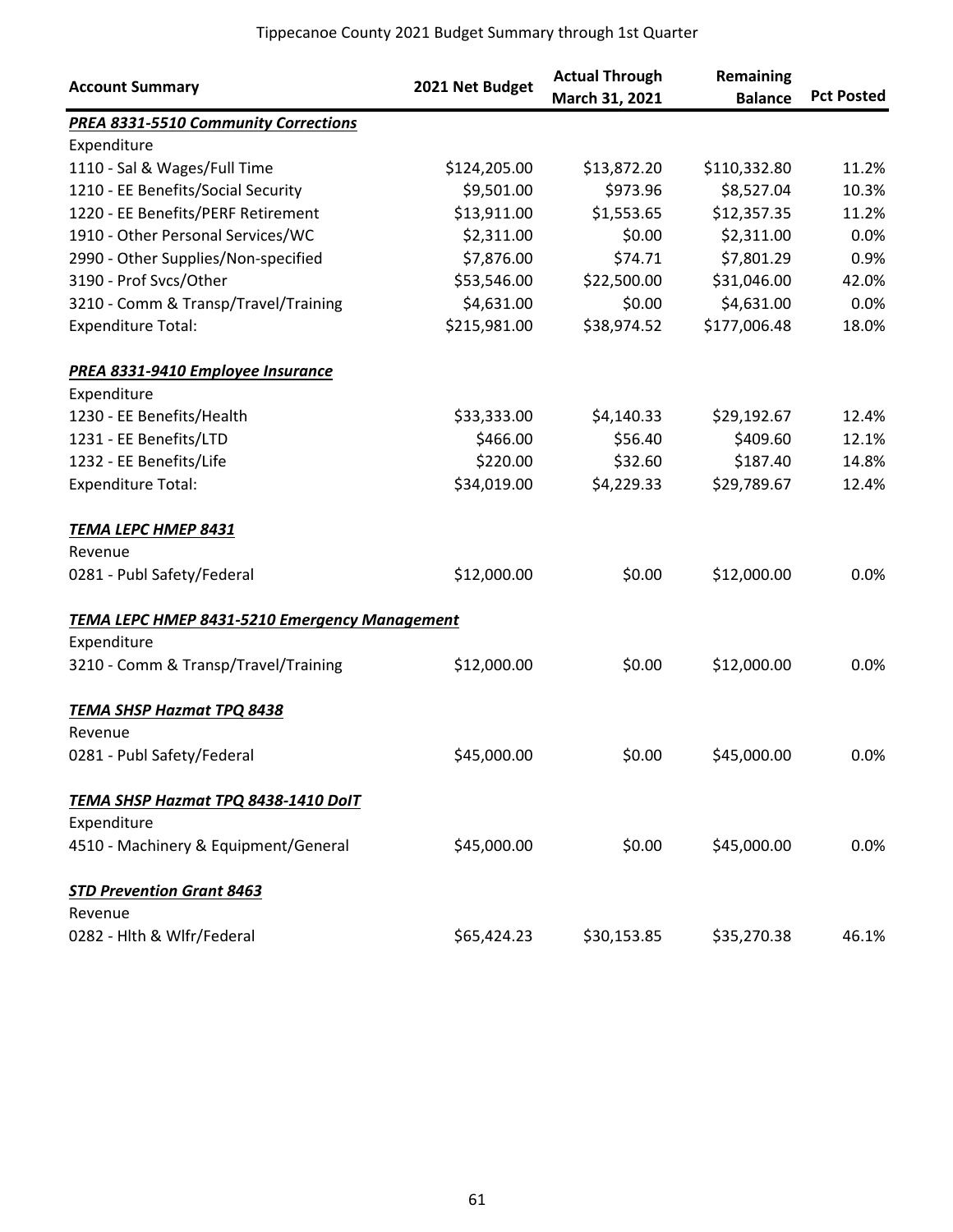| <b>Account Summary</b>                           | 2021 Net Budget | <b>Actual Through</b><br>March 31, 2021 | Remaining<br><b>Balance</b> | <b>Pct Posted</b> |
|--------------------------------------------------|-----------------|-----------------------------------------|-----------------------------|-------------------|
| STD Prevention Grant 8463-9010 Health Dept       |                 |                                         |                             |                   |
| Expenditure                                      |                 |                                         |                             |                   |
| 1110 - Sal & Wages/Full Time                     | \$10,225.32     | \$10,168.54                             | \$56.78                     | 99.4%             |
| 1130 - Sal & Wages/Part Time                     | \$9,098.00      | \$4,753.00                              | \$4,345.00                  | 52.2%             |
| 1210 - EE Benefits/Social Security               | \$2,082.36      | \$1,034.85                              | \$1,047.51                  | 49.7%             |
| 1220 - EE Benefits/PERF Retirement               | \$4,185.22      | \$1,138.89                              | \$3,046.33                  | 27.2%             |
| 2110 - Office Supplies/General                   | \$1,336.45      | \$0.00                                  | \$1,336.45                  | 0.0%              |
| 2220 - Oper Supplies/Inst'l or Med               | \$2,740.60      | \$0.00                                  | \$2,740.60                  | 0.0%              |
| 3190 - Prof Svcs/Other                           | \$15,628.64     | \$139.58                                | \$15,489.06                 | 0.9%              |
| 3210 - Comm & Transp/Travel/Training             | \$1,944.94      | \$0.00                                  | \$1,944.94                  | 0.0%              |
| <b>Expenditure Total:</b>                        | \$47,241.53     | \$17,234.86                             | \$30,006.67                 | 36.5%             |
| STD Prevention Grant 8463-9410 Employee Benefits |                 |                                         |                             |                   |
| Expenditure                                      |                 |                                         |                             |                   |
| 1230 - EE Benefits/Health                        | \$4,401.02      | \$3,771.66                              | \$629.36                    | 85.7%             |
| 1231 - EE Benefits/LTD                           | \$49.36         | \$41.88                                 | \$7.48                      | 84.8%             |
| 1232 - EE Benefits/Life                          | \$31.92         | \$27.36                                 | \$4.56                      | 85.7%             |
| <b>Expenditure Total:</b>                        | \$4,482.30      | \$3,840.90                              | \$641.40                    | 85.7%             |
| <b>Immunization Grant 8464</b>                   |                 |                                         |                             |                   |
| Revenue                                          |                 |                                         |                             |                   |
| 0282 - Hlth & Wlfr/Federal                       | \$45,363.40     | \$6,482.73                              | \$38,880.67                 | 14.3%             |
| <b>Immunization Grant 8464-9010 Health Dept</b>  |                 |                                         |                             |                   |
| Expenditure                                      |                 |                                         |                             |                   |
| 1130 - Sal & Wages/Part Time                     | \$10,940.00     | \$3,906.00                              | \$7,034.00                  | 35.7%             |
| 1210 - EE Benefits/Social Security               | \$836.62        | \$298.81                                | \$537.81                    | 35.7%             |
| 2110 - Office Supplies/General                   | \$982.10        | \$0.00                                  | \$982.10                    | 0.0%              |
| 2220 - Oper Supplies/Inst'l or Med               | \$5,673.55      | \$115.20                                | \$5,558.35                  | 2.0%              |
| 3190 - Prof Svcs/Other                           | \$23,813.00     | \$499.00                                | \$23,314.00                 | 2.1%              |
| 3210 - Comm & Transp/Travel/Training             | \$195.00        | \$0.00                                  | \$195.00                    | $0.0\%$           |
| <b>Expenditure Total:</b>                        | \$42,440.27     | \$4,819.01                              | \$37,621.26                 | 11.4%             |
| <b>HPP &amp; PHEP Base Grant 8476</b>            |                 |                                         |                             |                   |
| Revenue                                          |                 |                                         |                             |                   |
| 0282 - Hlth & Wlfr/Federal                       | \$31,895.00     | \$5,580.76                              | \$26,314.24                 | 17.5%             |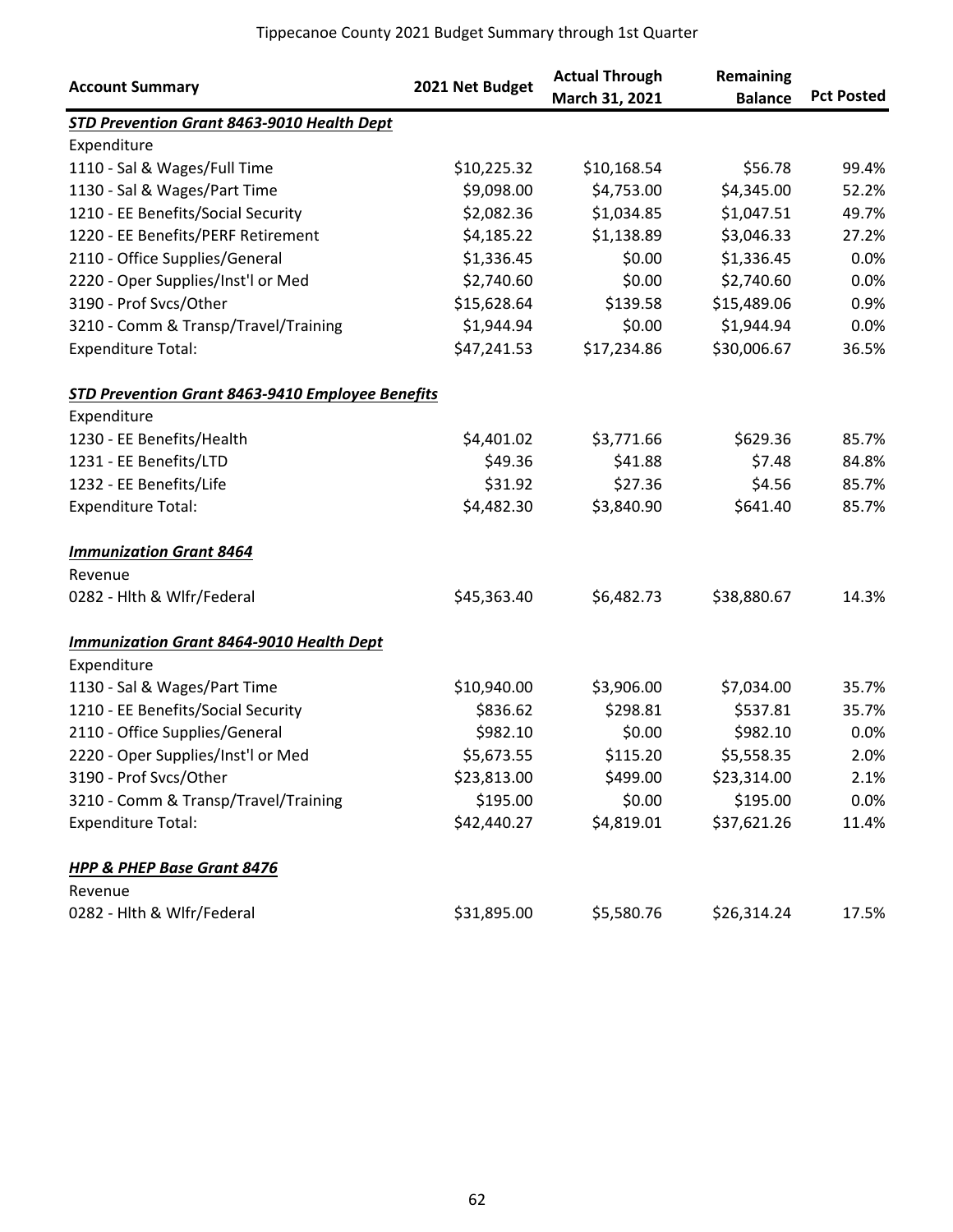| <b>Account Summary</b>                                           | 2021 Net Budget | <b>Actual Through</b><br>March 31, 2021 | Remaining<br><b>Balance</b> | <b>Pct Posted</b> |
|------------------------------------------------------------------|-----------------|-----------------------------------------|-----------------------------|-------------------|
| <b>HPP &amp; PHEP Base Grant 8476-9010 Health Department</b>     |                 |                                         |                             |                   |
| Expenditure                                                      |                 |                                         |                             |                   |
| 2215 - Oper Supplies/Garage & Fleet                              | \$4,230.00      | \$0.00                                  | \$4,230.00                  | 0.0%              |
| 2220 - Oper Supplies/Inst'l or Med                               | \$6,895.01      | \$0.00                                  | \$6,895.01                  | 0.0%              |
| 2340 - Rep & Maint/Minor Equipment                               | \$10,200.00     | \$0.00                                  | \$10,200.00                 | 0.0%              |
| 3190 - Prof Svcs/Other                                           | \$5,250.00      | \$2,379.25                              | \$2,870.75                  | 45.3%             |
| 3210 - Comm & Transp/Travel/Training                             | \$970.00        | \$0.00                                  | \$970.00                    | 0.0%              |
| 3510 - Utility Service/Utilities                                 | \$263.80        | \$219.62                                | \$44.18                     | 83.3%             |
| 3620 - Rep & Maint/Vehicle & Equip                               | \$1,200.00      | \$0.00                                  | \$1,200.00                  | 0.0%              |
| <b>Expenditure Total:</b>                                        | \$29,008.81     | \$2,598.87                              | \$26,409.94                 | 9.0%              |
| <b>HIV Prevention Health Program 8482</b>                        |                 |                                         |                             |                   |
| Revenue                                                          |                 |                                         |                             |                   |
| 0282 - Hlth & Wlfr/Federal                                       | \$113,013.22    | \$6,666.86                              | \$106,346.36                | 5.9%              |
| <b>HIV Prevention Health Program 8482-9010 Health Dept</b>       |                 |                                         |                             |                   |
| Expenditure                                                      |                 |                                         |                             |                   |
| 1110 - Sal & Wages/Full Time                                     | \$39,960.00     | \$3,842.30                              | \$36,117.70                 | 9.6%              |
| 1130 - Sal & Wages/Part Time                                     | \$30,371.00     | \$3,860.00                              | \$26,511.00                 | 12.7%             |
| 1210 - EE Benefits/Social Security                               | \$5,628.62      | \$589.22                                | \$5,039.40                  | 10.5%             |
| 1220 - EE Benefits/PERF Retirement                               | \$4,450.00      | \$430.35                                | \$4,019.65                  | 9.7%              |
| 2110 - Office Supplies/General                                   | \$2,740.00      | \$0.00                                  | \$2,740.00                  | 0.0%              |
| 2220 - Oper Supplies/Inst'l or Med                               | \$2,600.20      | \$0.00                                  | \$2,600.20                  | 0.0%              |
| 3190 - Prof Svcs/Other                                           | \$5,000.00      | \$1,026.00                              | \$3,974.00                  | 20.5%             |
| 3210 - Comm & Transp/Travel/Training                             | \$5,320.00      | \$0.00                                  | \$5,320.00                  | 0.0%              |
| <b>Expenditure Total:</b>                                        | \$96,069.82     | \$9,747.87                              | \$86,321.95                 | 10.1%             |
| <b>HIV Prevention Health Program 8482-9410 Employee Benefits</b> |                 |                                         |                             |                   |
| Expenditure                                                      |                 |                                         |                             |                   |
| 1230 - EE Benefits/Health                                        | \$15,000.00     | \$0.00                                  | \$15,000.00                 | 0.0%              |
| 1231 - EE Benefits/LTD                                           | \$148.00        | \$6.24                                  | \$141.76                    | 4.2%              |
| 1232 - EE Benefits/Life                                          | \$109.00        | \$4.56                                  | \$104.44                    | 4.2%              |
| 1910 - Other Personal Services/WC                                | \$670.00        | \$0.00                                  | \$670.00                    | 0.0%              |
| <b>Expenditure Total:</b>                                        | \$15,927.00     | \$10.80                                 | \$15,916.20                 | 0.1%              |
| Quick Response Team 8483-9010 Health Dept                        |                 |                                         |                             |                   |
| Expenditure                                                      |                 |                                         |                             |                   |
| 2110 - Office Supplies/General                                   | \$1,812.64      | \$0.00                                  | \$1,812.64                  | 0.0%              |
| 2250 - Oper Supplies/Food                                        | \$0.26          | \$0.00                                  | \$0.26                      | 0.0%              |
| 3145 - Prof Svcs/Hlth & Med Prof                                 | \$66.08         | \$0.00                                  | \$66.08                     | 0.0%              |
| 3210 - Comm & Transp/Travel/Training                             | \$2,000.00      | \$0.00                                  | \$2,000.00                  | 0.0%              |
| <b>Expenditure Total:</b>                                        | \$3,878.98      | \$0.00                                  | \$3,878.98                  | 0.0%              |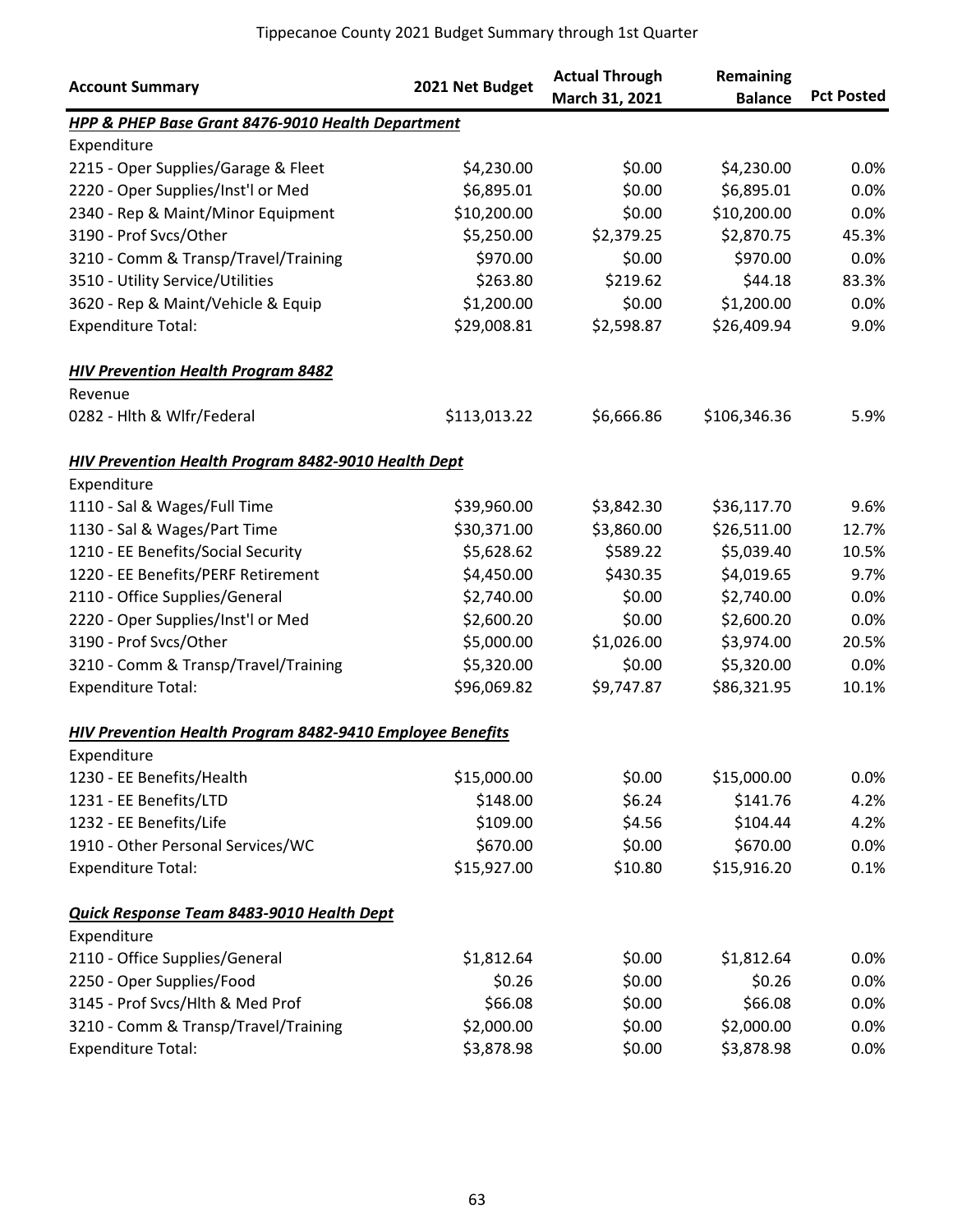| <b>Account Summary</b>                                                    | 2021 Net Budget | <b>Actual Through</b><br>March 31, 2021 | Remaining<br><b>Balance</b> | <b>Pct Posted</b> |
|---------------------------------------------------------------------------|-----------------|-----------------------------------------|-----------------------------|-------------------|
| CASA ICJI VOCA 8507                                                       |                 |                                         |                             |                   |
| Revenue                                                                   |                 |                                         |                             |                   |
| 0282 - Hlth & Wlfr/Federal                                                | \$461,693.82    | \$0.00                                  | \$461,693.82                | 0.0%              |
| <b>CASA ICJI VOCA 8507-7310</b>                                           |                 |                                         |                             |                   |
| Expenditure                                                               |                 |                                         |                             |                   |
| 1110 - Sal & Wages/Full Time                                              | \$362,008.85    | \$44,976.90                             | \$317,031.95                | 12.4%             |
| 1210 - EE Benefits/Social Security                                        | \$14,077.66     | \$3,233.77                              | \$10,843.89                 | 23.0%             |
| 1220 - EE Benefits/PERF Retirement                                        | \$34,955.44     | \$5,037.48                              | \$29,917.96                 | 14.4%             |
| <b>Expenditure Total:</b>                                                 | \$411,041.95    | \$53,248.15                             | \$357,793.80                | 13.0%             |
| <b>Court Improvement Project 8634</b>                                     |                 |                                         |                             |                   |
| Revenue                                                                   |                 |                                         |                             |                   |
| 0282 - Hlth & Wlfr/Federal                                                | \$9,000.00      | \$0.00                                  | \$9,000.00                  | 0.0%              |
| Court Improvement Project 8634-7203 Superior Court 3                      |                 |                                         |                             |                   |
| Expenditure                                                               |                 |                                         |                             |                   |
| 3220 - Comm & Transp/Communications                                       | \$1,500.00      | \$0.00                                  | \$1,500.00                  | 0.0%              |
| <b>JPAR Grant 8653-5510 Community Corrections</b>                         |                 |                                         |                             |                   |
| Expenditure                                                               |                 |                                         |                             |                   |
| 2990 - Other Supplies/Non-specified                                       | \$18,539.93     | \$120.00                                | \$18,419.93                 | 0.6%              |
| 3140 - Prof Svcs/Counselng Consults                                       | \$40,951.00     | \$13,951.00                             | \$27,000.00                 | 34.1%             |
| 3190 - Prof Svcs/Other                                                    | \$4,920.50      | \$0.00                                  | \$4,920.50                  | 0.0%              |
| 3210 - Comm & Transp/Travel/Training                                      | \$4,071.27      | \$0.00                                  | \$4,071.27                  | 0.0%              |
| <b>Expenditure Total:</b>                                                 | \$68,482.70     | \$14,071.00                             | \$54,411.70                 | 20.5%             |
| <b>Comprehensive Opioid Abuse Program 8665</b>                            |                 |                                         |                             |                   |
| Revenue                                                                   |                 |                                         |                             |                   |
| 0282 - Hith & Wifr/Federal                                                | \$407,052.10    | \$124,569.32                            | \$282,482.78                | 30.6%             |
| <b>Comprehensive Opioid Abuse Program 8665-5510 Community Corrections</b> |                 |                                         |                             |                   |
| Expenditure                                                               |                 |                                         |                             |                   |
| 1110 - Sal & Wages/Full Time                                              | \$172,891.53    | \$24,836.52                             | \$148,055.01                | 14.4%             |
| 1210 - EE Benefits/Social Security                                        | \$13,692.49     | \$1,823.57                              | \$11,868.92                 | 13.3%             |
| 1220 - EE Benefits/PERF Retirement                                        | \$19,364.16     | \$2,781.72                              | \$16,582.44                 | 14.4%             |
| 2110 - Office Supplies/General                                            | \$16,979.35     | \$0.00                                  | \$16,979.35                 | 0.0%              |
| 2140 - Office Supplies/Minor Equip                                        | \$4,419.36      | \$0.00                                  | \$4,419.36                  | 0.0%              |
| 3140 - Prof Svcs/Counselng Consults                                       | \$176,501.00    | \$6,500.00                              | \$170,001.00                | 3.7%              |
| 3145 - Prof Svcs/Hlth & Med Prof                                          | \$36,818.00     | \$0.00                                  | \$36,818.00                 | 0.0%              |
| 3150 - Prof Svcs/Training                                                 | \$1,125.30      | \$0.00                                  | \$1,125.30                  | 0.0%              |
| 3190 - Prof Svcs/Other                                                    | \$37,640.00     | \$0.00                                  | \$37,640.00                 | 0.0%              |
| 3210 - Comm & Transp/Travel/Training                                      | \$17,688.09     | \$0.00                                  | \$17,688.09                 | 0.0%              |
| 3320 - Printing & Advertising/Duplica                                     | \$9,082.00      | \$0.00                                  | \$9,082.00                  | 0.0%              |
| <b>Expenditure Total:</b>                                                 | \$506,201.28    | \$35,941.81                             | \$470,259.47                | 7.1%              |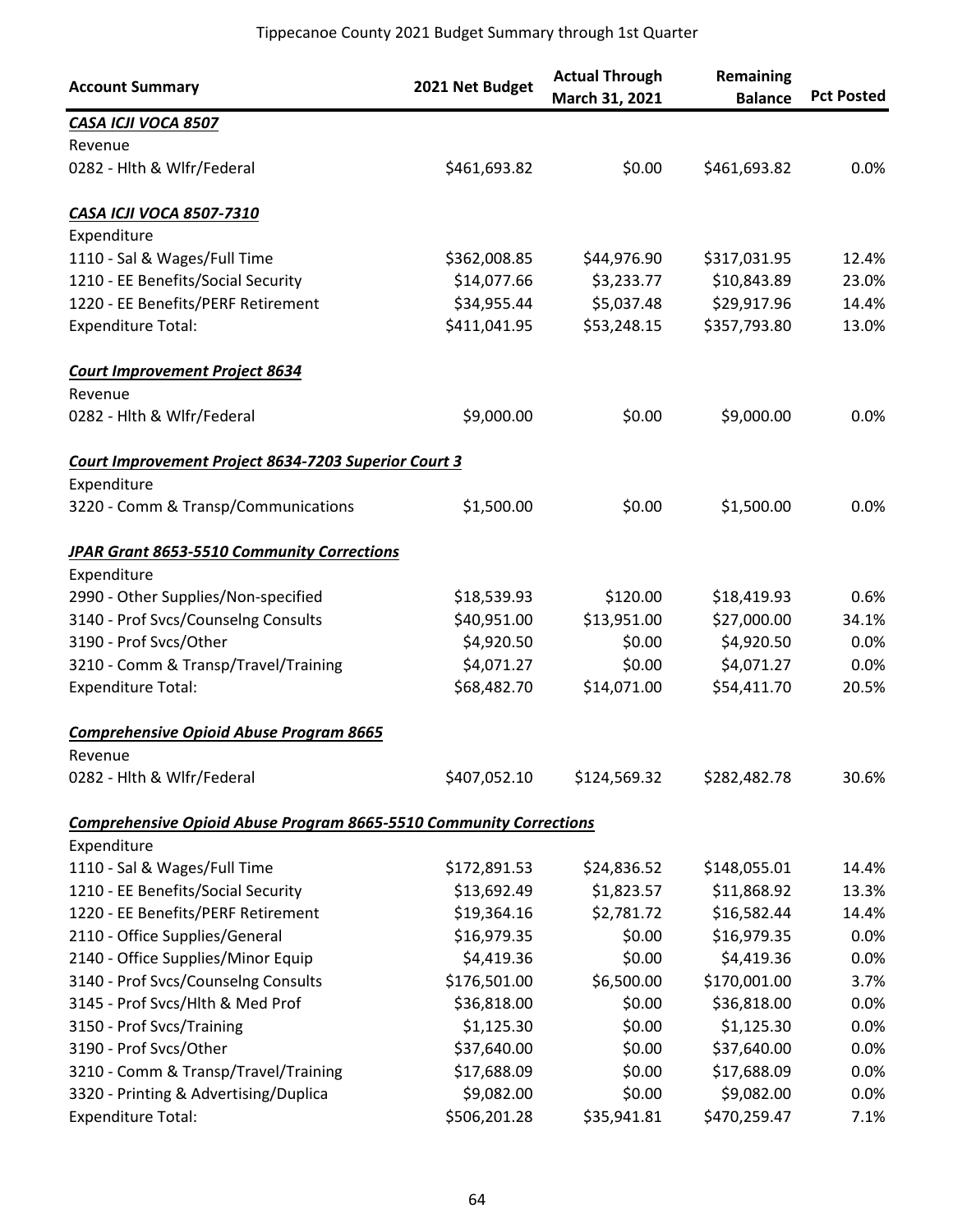| <b>Account Summary</b>                                                | 2021 Net Budget | <b>Actual Through</b><br>March 31, 2021 | Remaining<br><b>Balance</b> | <b>Pct Posted</b> |
|-----------------------------------------------------------------------|-----------------|-----------------------------------------|-----------------------------|-------------------|
| <b>Comprehensive Opioid Abuse Program 8665-9410 Employee Benefits</b> |                 |                                         |                             |                   |
| Expenditure                                                           |                 |                                         |                             |                   |
| 1230 - EE Benefits/Health                                             | \$110,246.88    | \$5,779.86                              | \$104,467.02                | 5.2%              |
| 1231 - EE Benefits/LTD                                                | \$444.76        | \$100.92                                | \$343.84                    | 22.7%             |
| 1232 - EE Benefits/Life                                               | \$444.84        | \$54.72                                 | \$390.12                    | 12.3%             |
| 1910 - Other Personal Services/WC                                     | \$1,652.00      | \$0.00                                  | \$1,652.00                  | 0.0%              |
| <b>Expenditure Total:</b>                                             | \$112,788.48    | \$5,935.50                              | \$106,852.98                | 5.3%              |
| <b>Area IV AACAP 8668</b>                                             |                 |                                         |                             |                   |
| Revenue                                                               |                 |                                         |                             |                   |
| 0282 - Hlth & Wlfr/Federal                                            | \$203,067.00    | \$0.00                                  | \$203,067.00                | 0.0%              |
| Area IV AACAP 8668-1110 Commissioners                                 |                 |                                         |                             |                   |
| Expenditure                                                           |                 |                                         |                             |                   |
| 2990 - Other Supplies/Non-specified                                   | \$27,000.00     | \$0.00                                  | \$27,000.00                 | 0.0%              |
| 3190 - Prof Svcs/Other                                                | \$176,067.00    | \$0.00                                  | \$176,067.00                | 0.0%              |
| <b>Expenditure Total:</b>                                             | \$203,067.00    | \$0.00                                  | \$203,067.00                | 0.0%              |
| D-4 Emergency Deployment 8726-9910 Outside Agency                     |                 |                                         |                             |                   |
| Expenditure                                                           |                 |                                         |                             |                   |
| 2290 - Oper Supplies/Other                                            | \$8,034.00      | \$0.00                                  | \$8,034.00                  | 0.0%              |
| 3210 - Comm & Transp/Travel/Training                                  | \$6,033.00      | \$0.00                                  | \$6,033.00                  | 0.0%              |
| 3620 - Rep & Maint/Vehicle & Equip                                    | \$9,124.00      | \$2,000.00                              | \$7,124.00                  | 21.9%             |
| <b>Expenditure Total:</b>                                             | \$23,191.00     | \$2,000.00                              | \$21,191.00                 | 8.6%              |
| <b>WIC 8880</b>                                                       |                 |                                         |                             |                   |
| Revenue                                                               |                 |                                         |                             |                   |
| 0282 - Hlth & Wlfr/Federal                                            | \$1,075,065.00  | \$310,140.49                            | \$764,924.51                | 28.8%             |
| 0670 - Other Rcpts/Misc Sources                                       | \$0.00          | \$53.96                                 | $-553.96$                   |                   |
| Revenue Total:                                                        | \$1,075,065.00  | \$310,194.45                            | \$764,870.55                | 28.9%             |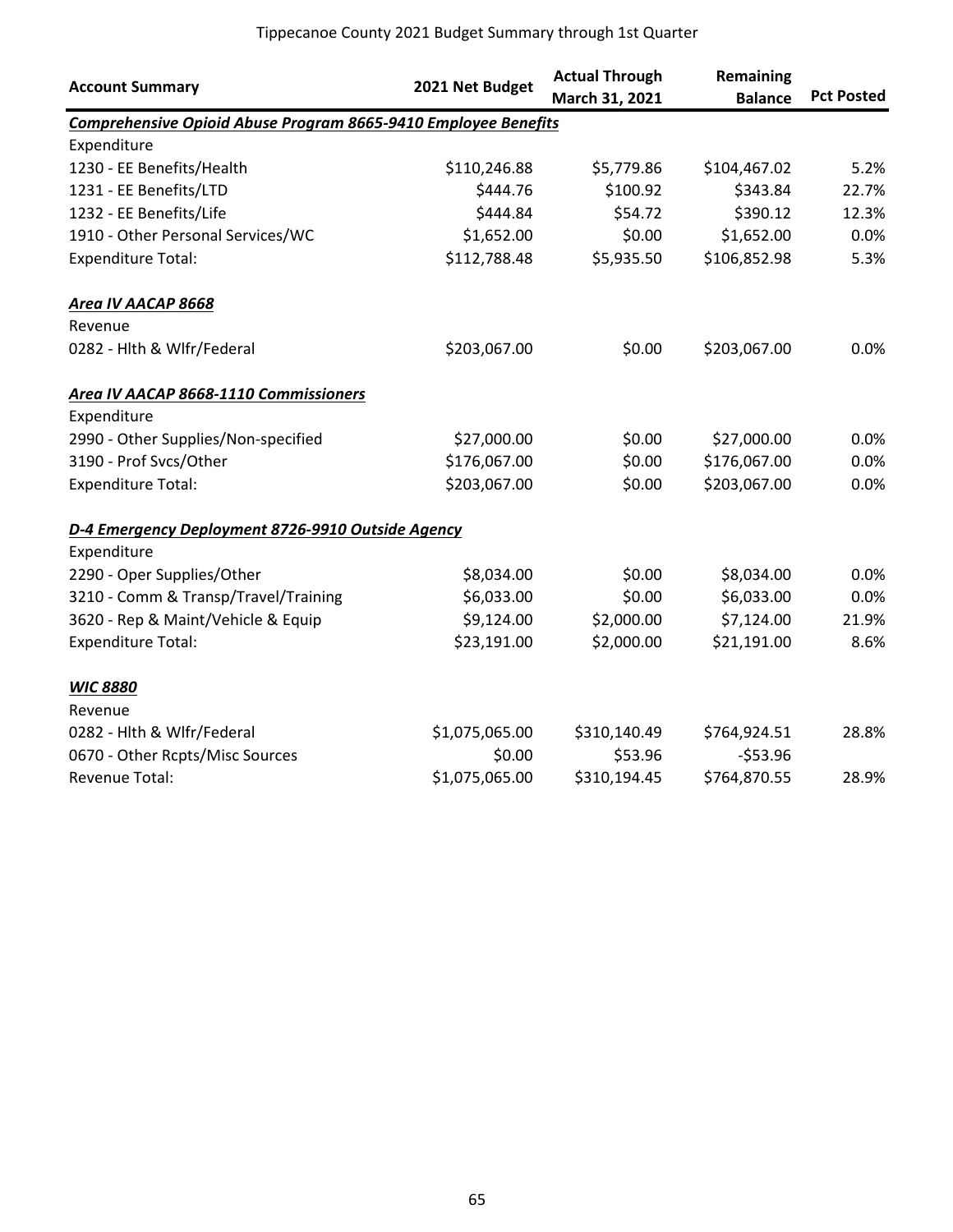| <b>Account Summary</b>                  | 2021 Net Budget | <b>Actual Through</b><br>March 31, 2021 | Remaining<br><b>Balance</b> | <b>Pct Posted</b> |
|-----------------------------------------|-----------------|-----------------------------------------|-----------------------------|-------------------|
| WIC 8880-9210                           |                 |                                         |                             |                   |
| Expenditure                             |                 |                                         |                             |                   |
| 1110 - Sal & Wages/Full Time            | \$470,066.74    | \$136,602.85                            | \$333,463.89                | 29.1%             |
| 1130 - Sal & Wages/Part Time            | \$53,447.25     | \$8,150.88                              | \$45,296.37                 | 15.3%             |
| 1210 - EE Benefits/Social Security      | \$40,737.58     | \$10,460.47                             | \$30,277.11                 | 25.7%             |
| 1220 - EE Benefits/PERF Retirement      | \$53,115.47     | \$15,316.32                             | \$37,799.15                 | 28.8%             |
| 2110 - Office Supplies/General          | \$5,557.66      | \$99.48                                 | \$5,458.18                  | 1.8%              |
| 2220 - Oper Supplies/Inst'l or Med      | \$7,610.11      | \$121.11                                | \$7,489.00                  | 1.6%              |
| 2270 - Oper Supplies/Educational Mtls   | \$5,017.00      | \$0.00                                  | \$5,017.00                  | 0.0%              |
| 2290 - Oper Supplies/Other              | \$1,252.00      | \$0.00                                  | \$1,252.00                  | 0.0%              |
| 3190 - Prof Svcs/Other                  | \$12,800.71     | \$6,769.97                              | \$6,030.74                  | 52.9%             |
| 3210 - Comm & Transp/Travel/Training    | \$2,549.49      | \$390.00                                | \$2,159.49                  | 15.3%             |
| 3220 - Comm & Transp/Communications     | \$1,849.22      | \$370.00                                | \$1,479.22                  | 20.0%             |
| 3510 - Utility Service/Utilities        | \$6,440.38      | \$1,549.88                              | \$4,890.50                  | 24.1%             |
| 3710 - Rentals & Leases/Bldgs & Prop    | \$40,672.49     | \$13,557.51                             | \$27,114.98                 | 33.3%             |
| <b>Expenditure Total:</b>               | \$701,116.10    | \$193,388.47                            | \$507,727.63                | 27.6%             |
| <b>WIC 8880-9410 Employee Insurance</b> |                 |                                         |                             |                   |
| Expenditure                             |                 |                                         |                             |                   |
| 1230 - EE Benefits/Health               | \$129,849.90    | \$36,661.92                             | \$93,187.98                 | 28.2%             |
| 1231 - EE Benefits/LTD                  | \$1,984.95      | \$535.82                                | \$1,449.13                  | 27.0%             |
| 1232 - EE Benefits/Life                 | \$1,094.40      | \$305.52                                | \$788.88                    | 27.9%             |
| 1910 - Other Personal Services/WC       | \$6,819.00      | \$0.00                                  | \$6,819.00                  | 0.0%              |
| 1920 - Other Personal Services/Unempl   | \$0.02          | \$0.00                                  | \$0.02                      | 0.0%              |
| <b>Expenditure Total:</b>               | \$139,748.27    | \$37,503.26                             | \$102,245.01                | 26.8%             |
| <b>WIC Peer Counselor 8882</b>          |                 |                                         |                             |                   |
| Revenue                                 |                 |                                         |                             |                   |
| 0282 - Hlth & Wlfr/Federal              | \$44,806.00     | \$11,202.39                             | \$33,603.61                 | 25.0%             |
| WIC Peer Counselor 8882-9210            |                 |                                         |                             |                   |
| Expenditure                             |                 |                                         |                             |                   |
| 1130 - Sal & Wages/Part Time            | \$31,548.24     | \$7,476.30                              | \$24,071.94                 | 23.7%             |
| 1210 - EE Benefits/Social Security      | \$2,442.82      | \$571.95                                | \$1,870.87                  | 23.4%             |
| 1910 - Other Personal Services/WC       | \$393.00        | \$0.00                                  | \$393.00                    | 0.0%              |
| 3210 - Comm & Transp/Travel/Training    | \$350.00        | \$195.00                                | \$155.00                    | 55.7%             |
| 3510 - Utility Service/Utilities        | \$1,489.81      | \$469.10                                | \$1,020.71                  | 31.5%             |
| <b>Expenditure Total:</b>               | \$36,223.87     | \$8,712.35                              | \$27,511.52                 | 24.1%             |
| 95.563 Title IV-D Incentive 8895        |                 |                                         |                             |                   |
| Revenue                                 |                 |                                         |                             |                   |
| 0282 - Hlth & Wlfr/Federal              | \$0.00          | \$10,895.00                             | $-$10,895.00$               |                   |
| 0660 - Other Rcpts/Investment Earning   | \$0.00          | \$76.73                                 | $-576.73$                   |                   |
| Revenue Total:                          | \$0.00          | \$10,971.73                             | $-$10,971.73$               |                   |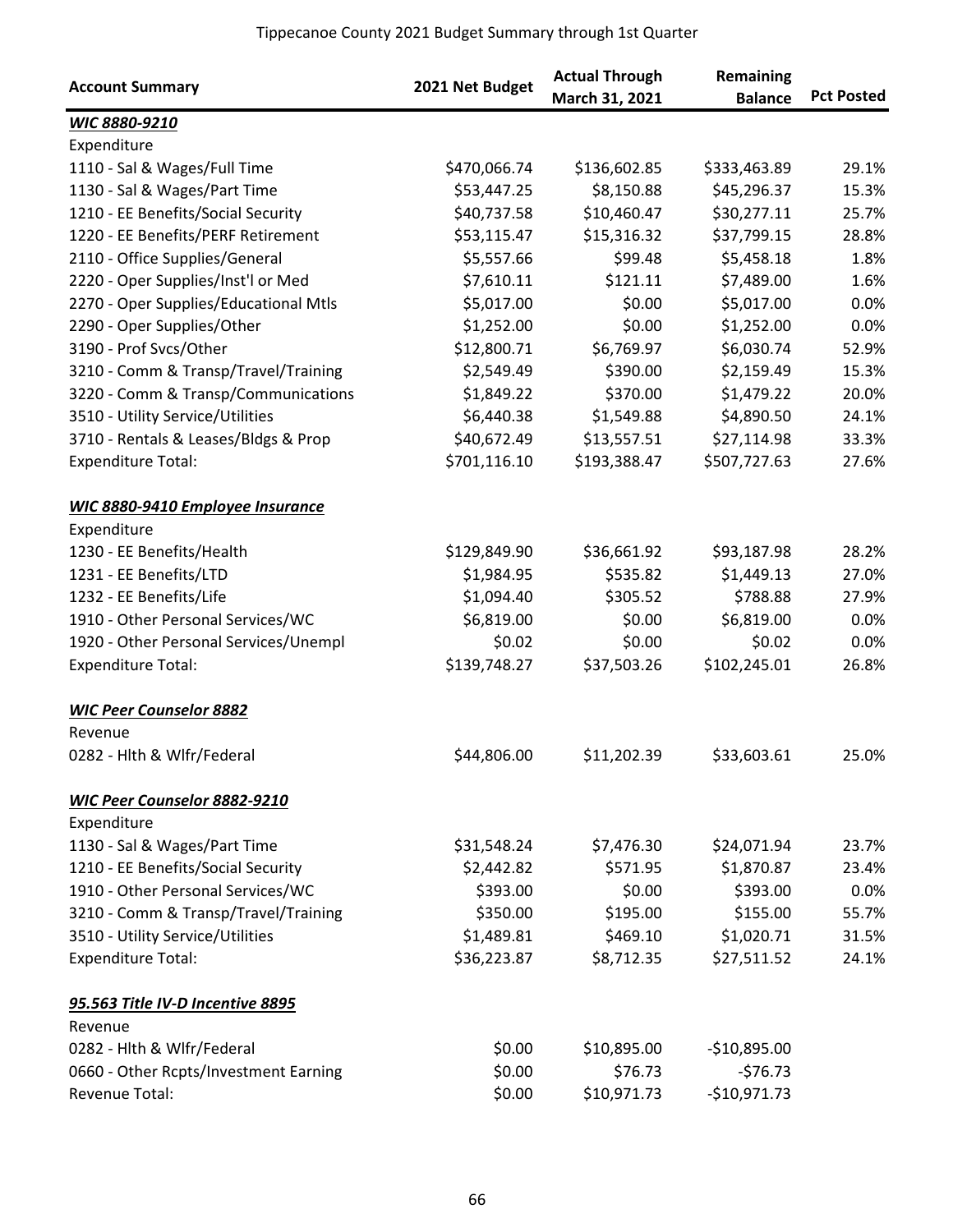| <b>Account Summary</b>                                        | 2021 Net Budget | <b>Actual Through</b><br>March 31, 2021 | Remaining<br><b>Balance</b> | <b>Pct Posted</b> |
|---------------------------------------------------------------|-----------------|-----------------------------------------|-----------------------------|-------------------|
| 95.563 Title IV-D Incentive 8895-5920 Prosecutor IV-D         |                 |                                         |                             |                   |
| Expenditure                                                   |                 |                                         |                             |                   |
| 1130 - Sal & Wages/Part Time                                  | \$20,000.00     | \$5,388.00                              | \$14,612.00                 | 26.9%             |
| 1210 - EE Benefits/Social Security                            | \$1,530.00      | \$412.19                                | \$1,117.81                  | 26.9%             |
| 2110 - Office Supplies/General                                | \$3,000.00      | \$674.07                                | \$2,325.93                  | 22.5%             |
| 3190 - Prof Svcs/Other                                        | \$10,000.00     | \$2,160.40                              | \$7,839.60                  | 21.6%             |
| <b>Expenditure Total:</b>                                     | \$34,530.00     | \$8,634.66                              | \$25,895.34                 | 25.0%             |
| 95.563 Title IV-D Incentive 8895-6520 IV-D Magistrate         |                 |                                         |                             |                   |
| Expenditure                                                   |                 |                                         |                             |                   |
| 3190 - Prof Svcs/Other                                        | \$15,000.00     | \$8,872.42                              | \$6,127.58                  | 59.1%             |
| 95.563 Prosecutor IV-D Incentive 8897                         |                 |                                         |                             |                   |
| Revenue                                                       |                 |                                         |                             |                   |
| 0282 - Hlth & Wlfr/Federal                                    | \$0.00          | \$16,392.00                             | $-$16,392.00$               |                   |
| 0660 - Other Rcpts/Investment Earning                         | \$0.00          | \$226.34                                | $-5226.34$                  |                   |
| Revenue Total:                                                | \$0.00          | \$16,618.34                             | $-$16,618.34$               |                   |
| 95.563 Prosecutor IV-D Incentive 8897-5920                    |                 |                                         |                             |                   |
| Expenditure                                                   |                 |                                         |                             |                   |
| 1110 - Sal & Wages/Full Time                                  | \$40,794.00     | \$6,983.97                              | \$33,810.03                 | 17.1%             |
| 1130 - Sal & Wages/Part Time                                  | \$25,000.00     | \$5,233.50                              | \$19,766.50                 | 20.9%             |
| 1150 - Sal & Wages/Overtime                                   | \$6,000.00      | \$2,157.30                              | \$3,842.70                  | 36.0%             |
| 1210 - EE Benefits/Social Security                            | \$5,493.00      | \$1,084.47                              | \$4,408.53                  | 19.7%             |
| 1220 - EE Benefits/PERF Retirement                            | \$4,681.00      | \$1,023.84                              | \$3,657.16                  | 21.9%             |
| 2110 - Office Supplies/General                                | \$3,000.00      | \$47.38                                 | \$2,952.62                  | 1.6%              |
| 3190 - Prof Svcs/Other                                        | \$1,000.00      | \$655.39                                | \$344.61                    | 65.5%             |
| 3210 - Comm & Transp/Travel/Training                          | \$500.00        | \$0.00                                  | \$500.00                    | 0.0%              |
| 4510 - Machinery & Equipment/General                          | \$11,000.00     | \$10,046.10                             | \$953.90                    | 91.3%             |
| <b>Expenditure Total:</b>                                     | \$97,468.00     | \$27,231.95                             | \$70,236.05                 | 27.9%             |
| 95.563 Prosecutor IV-D Incentive 8897-9410 Employee Insurance |                 |                                         |                             |                   |
| Expenditure                                                   |                 |                                         |                             |                   |
| 1230 - EE Benefits/Health                                     | \$9,087.00      | \$0.00                                  | \$9,087.00                  | $0.0\%$           |
| 1231 - EE Benefits/LTD                                        | \$145.00        | \$24.96                                 | \$120.04                    | 17.2%             |
| 1232 - EE Benefits/Life                                       | \$110.00        | \$18.24                                 | \$91.76                     | 16.6%             |
| <b>Expenditure Total:</b>                                     | \$9,342.00      | \$43.20                                 | \$9,298.80                  | 0.5%              |
| 93.563 Clerk IV-D Incentive 8899                              |                 |                                         |                             |                   |
| Revenue                                                       |                 |                                         |                             |                   |
| 0282 - Hith & Wifr/Federal                                    | \$40,000.00     | \$10,895.00                             | \$29,105.00                 | 27.2%             |
| 0660 - Other Rcpts/Investment Earning                         | \$250.00        | \$185.74                                | \$64.26                     | 74.3%             |
| Revenue Total:                                                | \$40,250.00     | \$11,080.74                             | \$29,169.26                 | 27.5%             |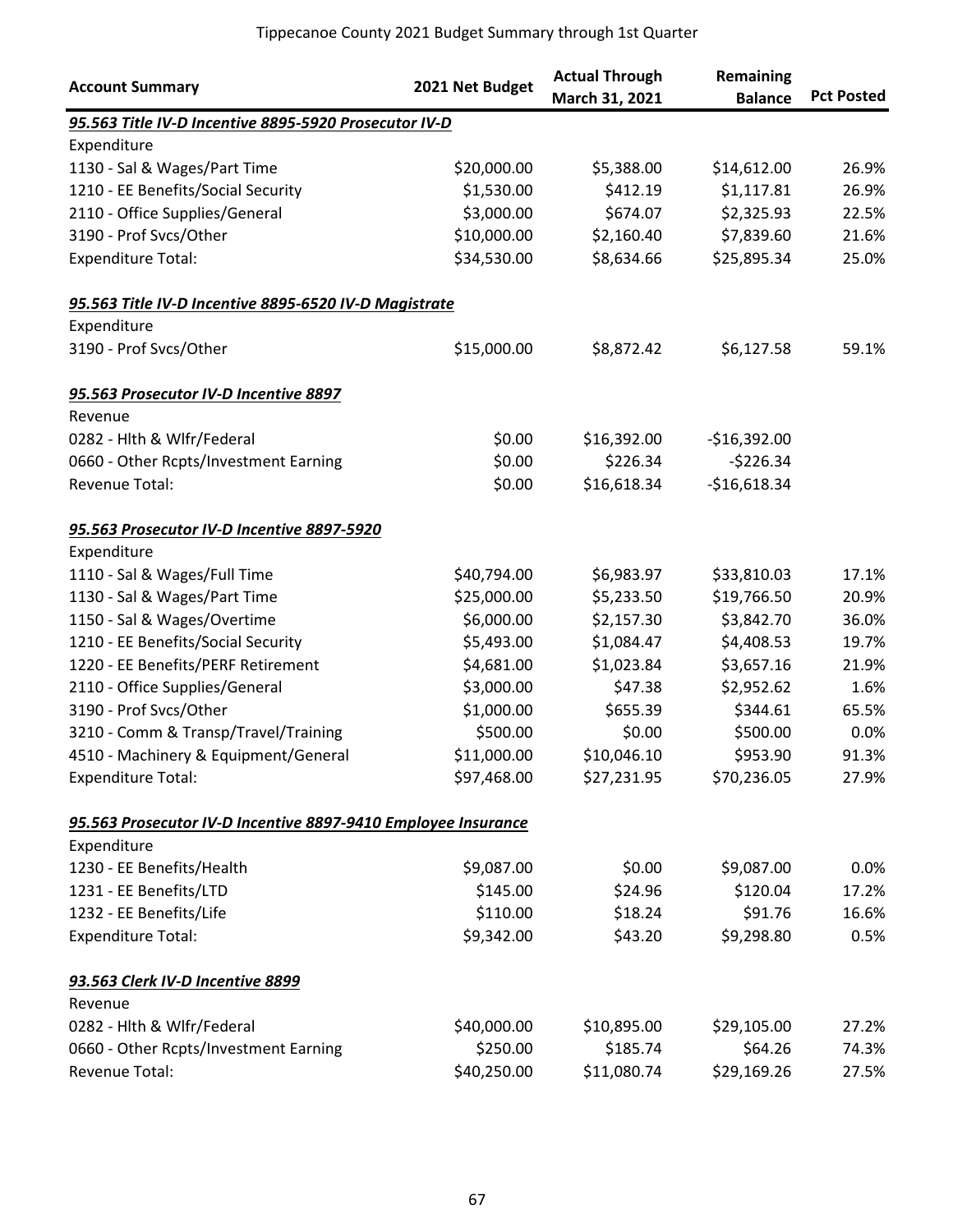| <b>Account Summary</b>                                   | 2021 Net Budget | <b>Actual Through</b><br>March 31, 2021 | Remaining<br><b>Balance</b> | <b>Pct Posted</b> |
|----------------------------------------------------------|-----------------|-----------------------------------------|-----------------------------|-------------------|
| 93.563 Clerk IV-D Incentive 8899-5810 Clerk              |                 |                                         |                             |                   |
| Expenditure                                              |                 |                                         |                             |                   |
| 1110 - Sal & Wages/Full Time                             | \$21,255.00     | \$5,052.24                              | \$16,202.76                 | 23.8%             |
| 1210 - EE Benefits/Social Security                       | \$1,627.00      | \$340.59                                | \$1,286.41                  | 20.9%             |
| 1220 - EE Benefits/PERF Retirement                       | \$2,381.00      | \$565.86                                | \$1,815.14                  | 23.8%             |
| 2110 - Office Supplies/General                           | \$500.00        | \$0.00                                  | \$500.00                    | 0.0%              |
| 3190 - Prof Svcs/Other                                   | \$14,000.00     | \$0.00                                  | \$14,000.00                 | 0.0%              |
| 3210 - Comm & Transp/Travel/Training                     | \$250.00        | \$0.00                                  | \$250.00                    | 0.0%              |
| <b>Expenditure Total:</b>                                | \$40,013.00     | \$5,958.69                              | \$34,054.31                 | 14.9%             |
| 93.563 Clerk IV-D Incentive 8899-9410 Employee Insurance |                 |                                         |                             |                   |
| Expenditure                                              |                 |                                         |                             |                   |
| 1230 - EE Benefits/Health                                | \$4,100.00      | \$2,084.34                              | \$2,015.66                  | 50.8%             |
| 1231 - EE Benefits/LTD                                   | \$80.00         | \$20.52                                 | \$59.48                     | 25.7%             |
| 1232 - EE Benefits/Life                                  | \$60.00         | \$13.68                                 | \$46.32                     | 22.8%             |
| <b>Expenditure Total:</b>                                | \$4,240.00      | \$2,118.54                              | \$2,121.46                  | 50.0%             |
| <b>CARES Act Clearing Fund 8900</b>                      |                 |                                         |                             |                   |
| Revenue                                                  |                 |                                         |                             |                   |
| 0288 - COVID-19 CARES Act                                | \$0.00          | \$626,321.00                            | $-5626,321.00$              |                   |
| <b>CARES Act Clearing Fund 8900-0110 Auditor</b>         |                 |                                         |                             |                   |
| Expenditure                                              |                 |                                         |                             |                   |
| 6100 - Interfund Transfers/Transfer O                    | \$0.00          | \$626,321.00                            | $-5626,321.00$              |                   |
| CDBG / COVID-19 Cares Act 8901                           |                 |                                         |                             |                   |
| Revenue                                                  |                 |                                         |                             |                   |
| 0288 - COVID-19 CARES Act                                | \$347,994.79    | \$250,000.00                            | \$97,994.79                 | 71.8%             |
| CDBG / COVID-19 Cares Act 8901-1110 Commissioners        |                 |                                         |                             |                   |
| Expenditure                                              |                 |                                         |                             |                   |
| 3190 - Prof Svcs/Other                                   | \$250,000.00    | \$250,000.00                            | \$0.00                      | 100.0%            |
| CDBG / COVID-19 Cares Act 8901-9010 Health Department    |                 |                                         |                             |                   |
| Expenditure                                              |                 |                                         |                             |                   |
| 2210 - Oper Supplies/Gasoline & Oil                      | \$408.96        | \$0.00                                  | \$408.96                    | 0.0%              |
| 2220 - Oper Supplies/Inst'l or Med                       | \$64,771.12     | \$2,401.55                              | \$62,369.57                 | 3.7%              |
| 3210 - Comm & Transp/Travel/Training                     | \$24,984.79     | \$0.00                                  | \$24,984.79                 | 0.0%              |
| <b>Expenditure Total:</b>                                | \$90,164.87     | \$2,401.55                              | \$87,763.32                 | 2.7%              |
| CEFP / COVID-19 Cares Act 8902                           |                 |                                         |                             |                   |
| Expenditure                                              |                 |                                         |                             |                   |
| 2220 - Oper Supplies/Inst'l or Med                       | \$40,036.14     | \$39,471.10                             | \$565.04                    | 98.6%             |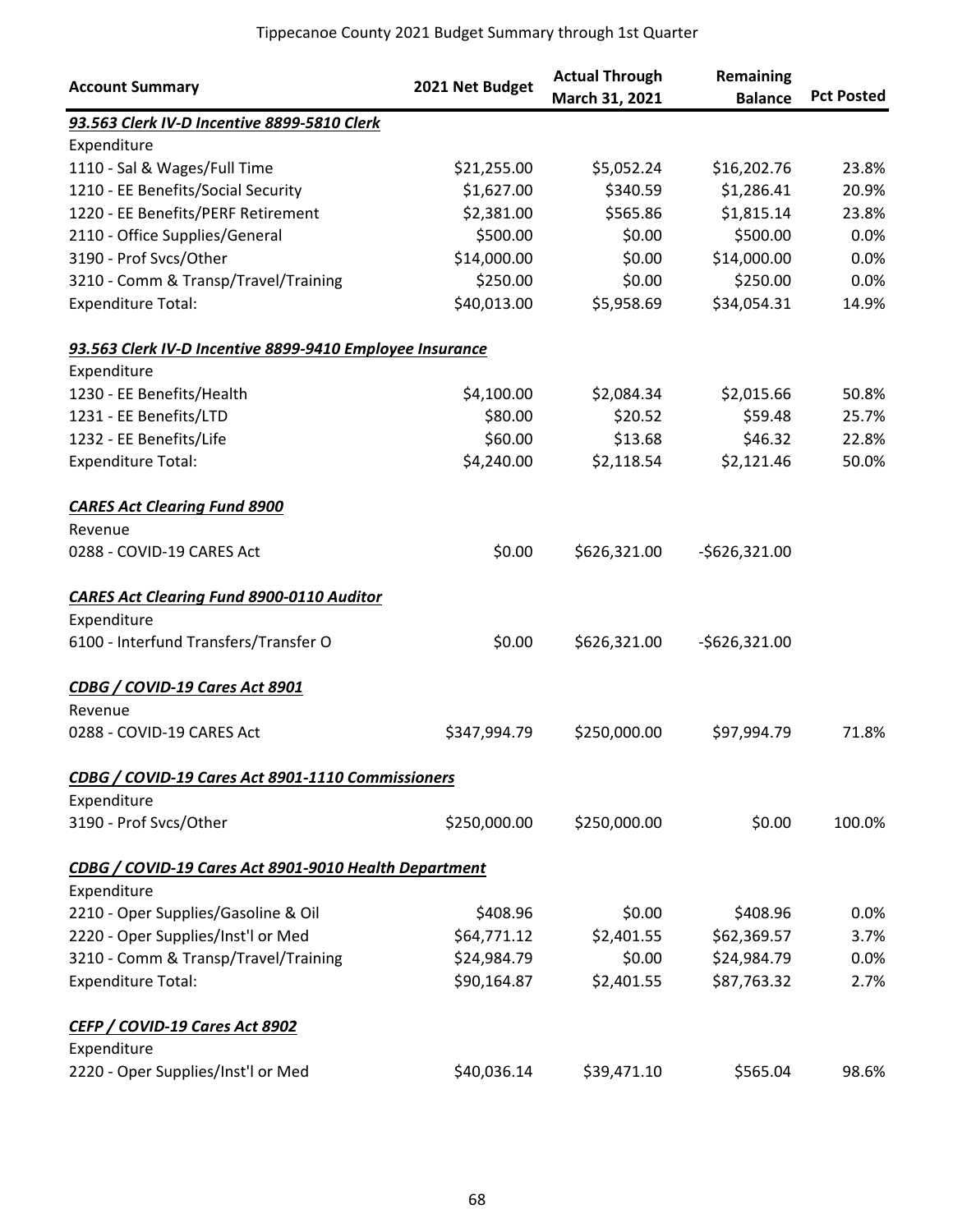| <b>Account Summary</b>                              | 2021 Net Budget | <b>Actual Through</b><br>March 31, 2021 | Remaining<br><b>Balance</b> | <b>Pct Posted</b> |
|-----------------------------------------------------|-----------------|-----------------------------------------|-----------------------------|-------------------|
| <b>FTA/5311 CARES Act 8903</b>                      |                 |                                         |                             |                   |
| Revenue                                             |                 |                                         |                             |                   |
| 0288 - COVID-19 CARES Act                           | \$184,935.00    | \$31,489.00                             | \$153,446.00                | 17.0%             |
| FTA/5311 CARES Act 8903-1110 Commissioners          |                 |                                         |                             |                   |
| Expenditure                                         |                 |                                         |                             |                   |
| 2990 - Other Supplies/Non-specified                 | \$15,000.00     | \$6,047.00                              | \$8,953.00                  | 40.3%             |
| 3190 - Prof Svcs/Other                              | \$169,935.00    | \$53,998.00                             | \$115,937.00                | 31.8%             |
| <b>Expenditure Total:</b>                           | \$184,935.00    | \$60,045.00                             | \$124,890.00                | 32.5%             |
| <b>Secretary of State CARES Covid-19 8904</b>       |                 |                                         |                             |                   |
| Revenue                                             |                 |                                         |                             |                   |
| 0288 - COVID-19 CARES Act                           | \$0.00          | \$23,465.75                             | $-$23,465.75$               |                   |
| COVID-19 Vaccine 8905                               |                 |                                         |                             |                   |
| Revenue                                             |                 |                                         |                             |                   |
| 0288 - COVID-19 CARES Act                           | \$120,960.00    | \$0.00                                  | \$120,960.00                | 0.0%              |
| <b>COVID-19 Vaccine 8905-9010 Health Department</b> |                 |                                         |                             |                   |
| Expenditure                                         |                 |                                         |                             |                   |
| 3190 - Prof Svcs/Other                              | \$120,960.00    | \$0.00                                  | \$120,960.00                | 0.0%              |
| <b>CASAs for Kids 9107</b>                          |                 |                                         |                             |                   |
| Revenue                                             |                 |                                         |                             |                   |
| 0292 - Hlth & Wlfr/State or Local                   | \$37,156.00     | \$19,000.00                             | \$18,156.00                 | 51.1%             |
| <b>CASAs for Kids 9107-7310</b>                     |                 |                                         |                             |                   |
| Expenditure                                         |                 |                                         |                             |                   |
| 1113 - Sal & Wages/Benefit Elig PT                  | \$42,145.41     | \$9,356.52                              | \$32,788.89                 | 22.2%             |
| 1210 - EE Benefits/Social Security                  | \$3,225.44      | \$690.52                                | \$2,534.92                  | 21.4%             |
| 1910 - Other Personal Services/WC                   | \$644.00        | \$0.00                                  | \$644.00                    | 0.0%              |
| 2140 - Office Supplies/Minor Equip                  | \$1,409.43      | \$1,409.43                              | \$0.00                      | 100.0%            |
| 2210 - Oper Supplies/Gasoline & Oil                 | \$1,026.76      | \$0.00                                  | \$1,026.76                  | 0.0%              |
| 3150 - Prof Svcs/Training                           | \$666.22        | \$0.00                                  | \$666.22                    | 0.0%              |
| 3210 - Comm & Transp/Travel/Training                | \$36.91         | \$0.00                                  | \$36.91                     | 0.0%              |
| 3240 - Comm & Transp/Software                       | \$750.00        | \$278.00                                | \$472.00                    | 37.1%             |
| 3620 - Rep & Maint/Vehicle & Equip                  | \$7.37          | \$0.00                                  | \$7.37                      | 0.0%              |
| <b>Expenditure Total:</b>                           | \$49,911.54     | \$11,734.47                             | \$38,177.07                 | 23.5%             |
| <b>CASAs for Kids 9107-9410 Employee Insurance</b>  |                 |                                         |                             |                   |
| Expenditure                                         |                 |                                         |                             |                   |
| 1230 - EE Benefits/Health                           | \$9,959.30      | \$2,008.20                              | \$7,951.10                  | 20.2%             |
| 1231 - EE Benefits/LTD                              | \$107.89        | \$38.04                                 | \$69.85                     | 35.3%             |
| 1232 - EE Benefits/Life                             | \$204.32        | \$17.76                                 | \$186.56                    | 8.7%              |
| <b>Expenditure Total:</b>                           | \$10,271.51     | \$2,064.00                              | \$8,207.51                  | 20.1%             |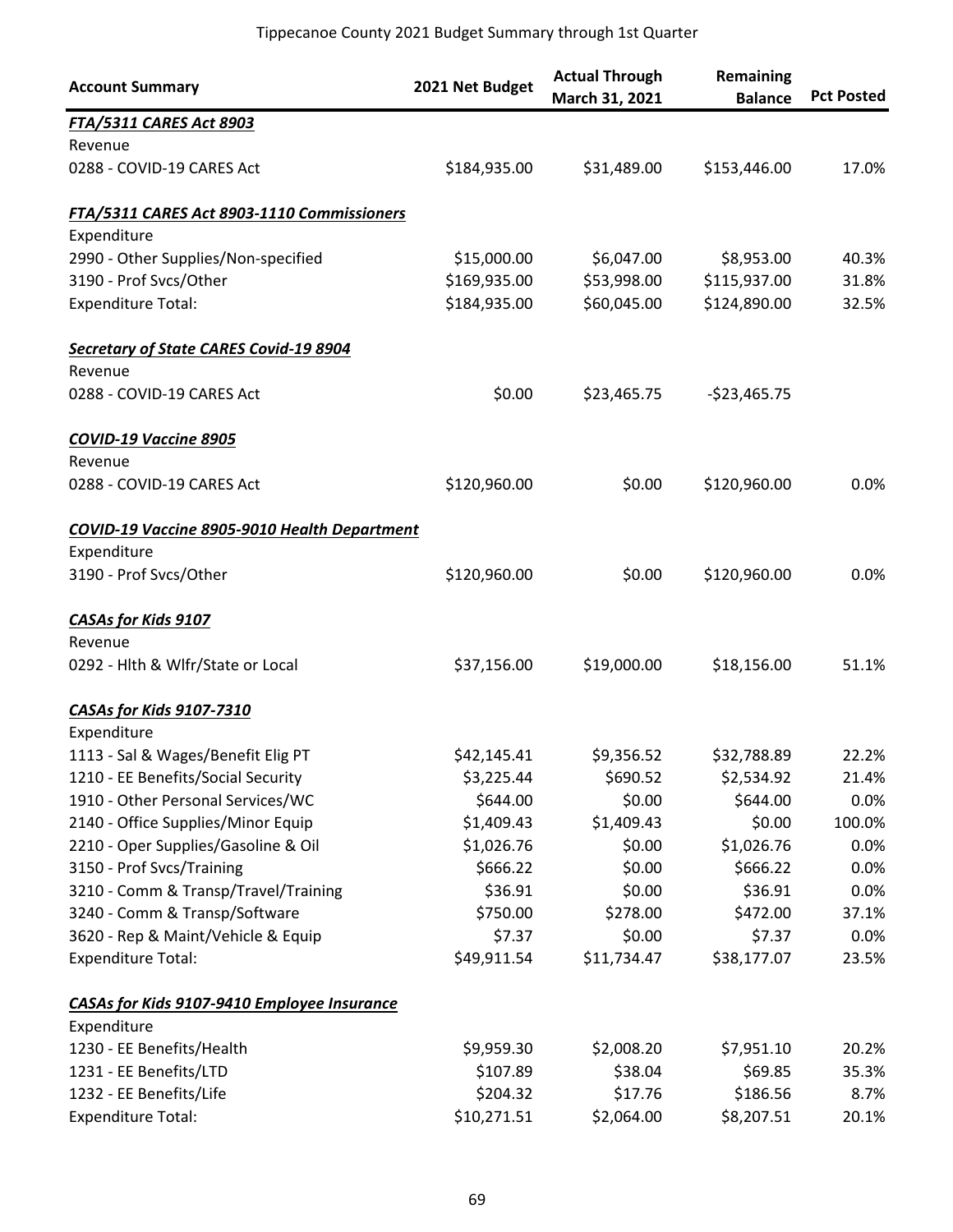| <b>Account Summary</b>                                | 2021 Net Budget | <b>Actual Through</b><br>March 31, 2021 | Remaining<br><b>Balance</b> | <b>Pct Posted</b> |
|-------------------------------------------------------|-----------------|-----------------------------------------|-----------------------------|-------------------|
| <b>Community Crossing 9108-8261 Highway</b>           |                 |                                         |                             |                   |
| Expenditure                                           |                 |                                         |                             |                   |
| 3940 - Other Disb/General Refunds                     | \$35,336.00     | \$35,336.17                             | $-50.17$                    | 100.0%            |
| 4220 - Infrastructure/Bridges                         | \$0.08          | \$0.00                                  | \$0.08                      | 0.0%              |
| <b>Expenditure Total:</b>                             | \$35,336.08     | \$35,336.17                             | $-50.09$                    | 100.0%            |
| <b>Juv Case Assessment Triage 9114</b>                |                 |                                         |                             |                   |
| Revenue                                               |                 |                                         |                             |                   |
| 0292 - Hlth & Wlfr/State or Local                     | \$0.00          | \$45,000.00                             | $-$45,000.00$               |                   |
| Juv Case Assessment Triage 9114-7310 Superior Court 3 |                 |                                         |                             |                   |
| Expenditure                                           |                 |                                         |                             |                   |
| 1110 - Sal & Wages/Full Time                          | \$7,619.27      | \$0.00                                  | \$7,619.27                  | 0.0%              |
| 1130 - Sal & Wages/Part Time                          | \$0.25          | \$0.00                                  | \$0.25                      | 0.0%              |
| 1210 - EE Benefits/Social Security                    | \$595.08        | \$0.00                                  | \$595.08                    | 0.0%              |
| 1220 - EE Benefits/PERF Retirement                    | \$857.72        | \$0.00                                  | \$857.72                    | 0.0%              |
| 2110 - Office Supplies/General                        | \$60.38         | \$0.00                                  | \$60.38                     | 0.0%              |
| 2140 - Office Supplies/Minor Equip                    | \$479.60        | \$0.00                                  | \$479.60                    | 0.0%              |
| 3150 - Prof Svcs/Training                             | \$500.00        | \$0.00                                  | \$500.00                    | 0.0%              |
| 3210 - Comm & Transp/Travel/Training                  | \$184.62        | \$0.00                                  | \$184.62                    | 0.0%              |
| <b>Expenditure Total:</b>                             | \$10,296.92     | \$0.00                                  | \$10,296.92                 | 0.0%              |
| <b>WIC/FIMR 9168</b>                                  |                 |                                         |                             |                   |
| Revenue                                               |                 |                                         |                             |                   |
| 0292 - Hlth & Wlfr/State or Local                     | \$105,165.97    | \$12,965.80                             | \$92,200.17                 | 12.3%             |
| <b>WIC/FIMR 9168-9010 Health Department</b>           |                 |                                         |                             |                   |
| Expenditure                                           |                 |                                         |                             |                   |
| 1110 - Sal & Wages/Full Time                          | \$40,719.72     | \$12,937.71                             | \$27,782.01                 | 31.8%             |
| 1210 - EE Benefits/Social Security                    | \$2,651.28      | \$937.82                                | \$1,713.46                  | 35.4%             |
| 1220 - EE Benefits/PERF Retirement                    | \$3,698.73      | \$1,449.03                              | \$2,249.70                  | 39.2%             |
| 1910 - Other Personal Services/WC                     | \$609.00        | \$0.00                                  | \$609.00                    | 0.0%              |
| 2110 - Office Supplies/General                        | \$9,605.12      | \$0.00                                  | \$9,605.12                  | 0.0%              |
| 3190 - Prof Svcs/Other                                | \$13,019.20     | \$1,000.00                              | \$12,019.20                 | 7.7%              |
| 3210 - Comm & Transp/Travel/Training                  | \$4,683.12      | \$0.00                                  | \$4,683.12                  | 0.0%              |
| 4590 - Machinery & Equipment/Other                    | \$14,097.00     | \$0.00                                  | \$14,097.00                 | 0.0%              |
| <b>Expenditure Total:</b>                             | \$89,083.17     | \$16,324.56                             | \$72,758.61                 | 18.3%             |
| <b>WIC/FIMR 9168-9410 Employee Insurance</b>          |                 |                                         |                             |                   |
| Expenditure                                           |                 |                                         |                             |                   |
| 1230 - EE Benefits/Health                             | \$13,200.85     | \$4,168.68                              | \$9,032.17                  | 31.6%             |
| 1231 - EE Benefits/LTD                                | \$164.60        | \$52.56                                 | \$112.04                    | 31.9%             |
| 1232 - EE Benefits/Life                               | \$86.80         | \$27.36                                 | \$59.44                     | 31.5%             |
| <b>Expenditure Total:</b>                             | \$13,452.25     | \$4,248.60                              | \$9,203.65                  | 31.6%             |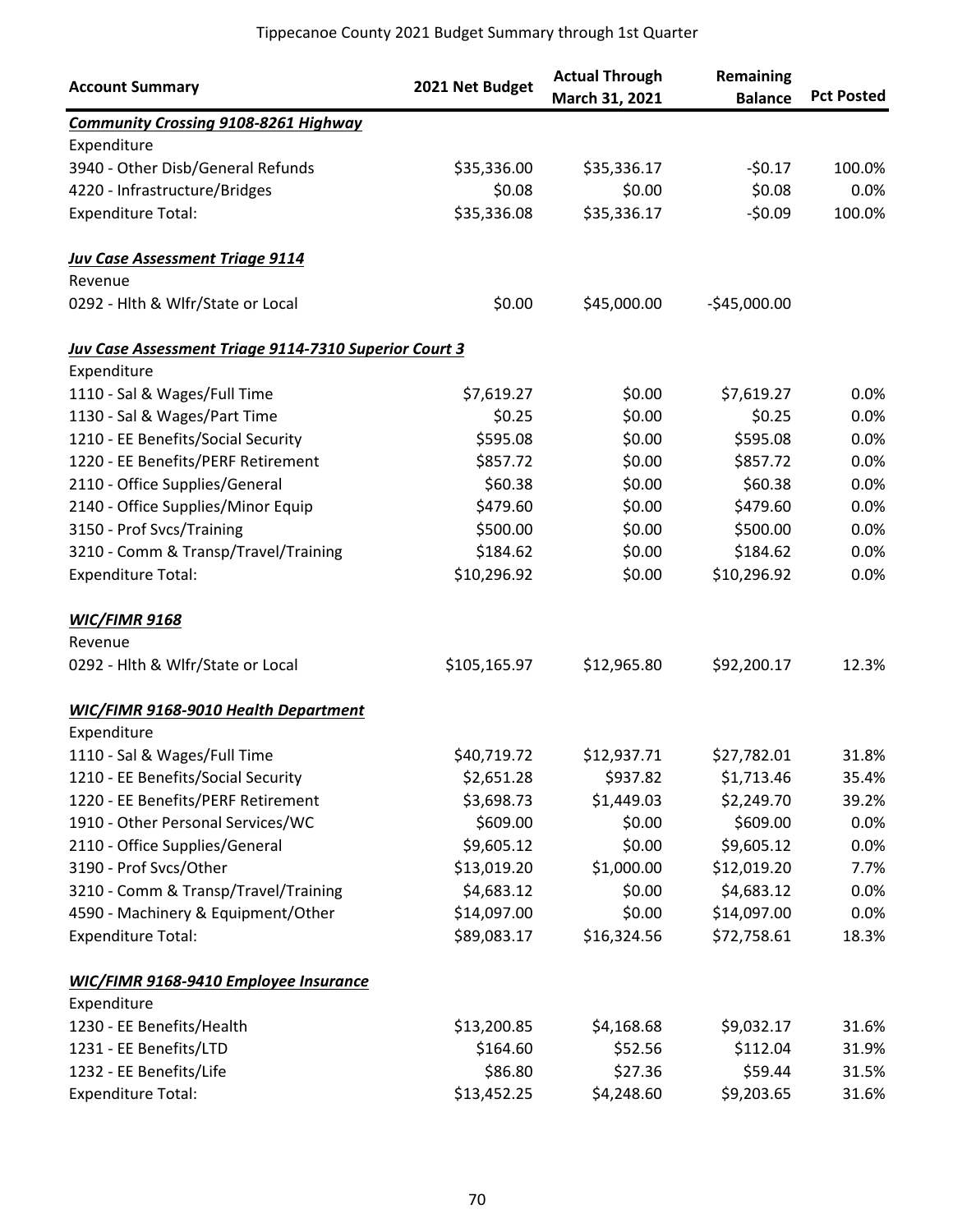| <b>Account Summary</b>                                            | 2021 Net Budget | <b>Actual Through</b><br>March 31, 2021 | Remaining<br><b>Balance</b> | <b>Pct Posted</b> |
|-------------------------------------------------------------------|-----------------|-----------------------------------------|-----------------------------|-------------------|
| <b>Syringe Services-THFGI 9171</b>                                |                 |                                         |                             |                   |
| Revenue                                                           |                 |                                         |                             |                   |
| 0292 - Hlth & Wlfr/State or Local                                 | \$10,000.00     | \$0.00                                  | \$10,000.00                 | 0.0%              |
| 0671 - Other Rcpts/Grants from NonGov                             | \$0.00          | \$10,000.00                             | $-$10,000.00$               |                   |
| Revenue Total:                                                    | \$10,000.00     | \$10,000.00                             | \$0.00                      | 100.0%            |
| Syringe Services-THFGI 9171-9010 Health Department                |                 |                                         |                             |                   |
| Expenditure                                                       |                 |                                         |                             |                   |
| 2220 - Oper Supplies/Inst'l or Med                                | \$14,117.43     | \$1,985.55                              | \$12,131.88                 | 14.1%             |
| <b>Gateway to Hope Counseling 9178</b>                            |                 |                                         |                             |                   |
| Revenue                                                           |                 |                                         |                             |                   |
| 0671 - Other Rcpts/Grants from NonGov                             | \$15,200.00     | \$0.00                                  | \$15,200.00                 | 0.0%              |
| <b>Gateway to Hope Counseling 9178-5510 Community Corrections</b> |                 |                                         |                             |                   |
| Expenditure                                                       |                 |                                         |                             |                   |
| 3145 - Prof Svcs/Hlth & Med Prof                                  | \$25,350.00     | \$3,773.75                              | \$21,576.25                 | 14.9%             |
| <b>Juvenile Truancy Mediation 9203</b>                            |                 |                                         |                             |                   |
| Revenue                                                           |                 |                                         |                             |                   |
| 0670 - Other Rcpts/Misc Sources                                   | \$1,831.00      | \$0.00                                  | \$1,831.00                  | 0.0%              |
| <b>Juvenile Truancy Mediation 9203-5610</b>                       |                 |                                         |                             |                   |
| Expenditure                                                       |                 |                                         |                             |                   |
| 1110 - Sal & Wages/Full Time                                      | \$7,483.82      | \$3,353.16                              | \$4,130.66                  | 44.8%             |
| 1210 - EE Benefits/Social Security                                | \$641.47        | \$222.88                                | \$418.59                    | 34.7%             |
| 1220 - EE Benefits/PERF Retirement                                | \$1,030.33      | \$375.54                                | \$654.79                    | 36.4%             |
| 1910 - Other Personal Services/WC                                 | \$163.00        | \$0.00                                  | \$163.00                    | 0.0%              |
| <b>Expenditure Total:</b>                                         | \$9,318.62      | \$3,951.58                              | \$5,367.04                  | 42.4%             |
| Juvenile Truancy Mediation 9203-9410 Employee Insurance           |                 |                                         |                             |                   |
| Expenditure                                                       |                 |                                         |                             |                   |
| 1230 - EE Benefits/Health                                         | \$3,226.52      | \$1,536.24                              | \$1,690.28                  | 47.6%             |
| 1231 - EE Benefits/LTD                                            | \$28.76         | \$13.62                                 | \$15.14                     | 47.4%             |
| 1232 - EE Benefits/Life                                           | \$15.24         | \$7.38                                  | \$7.86                      | 48.4%             |
| <b>Expenditure Total:</b>                                         | \$3,270.52      | \$1,557.24                              | \$1,713.28                  | 47.6%             |
| <b>Juvenile Alternatives Safe Place Grant 9211</b>                |                 |                                         |                             |                   |
| Revenue                                                           |                 |                                         |                             |                   |
| 0292 - Hlth & Wlfr/State or Local                                 | \$12,664.48     | \$1,753.26                              | \$10,911.22                 | 13.8%             |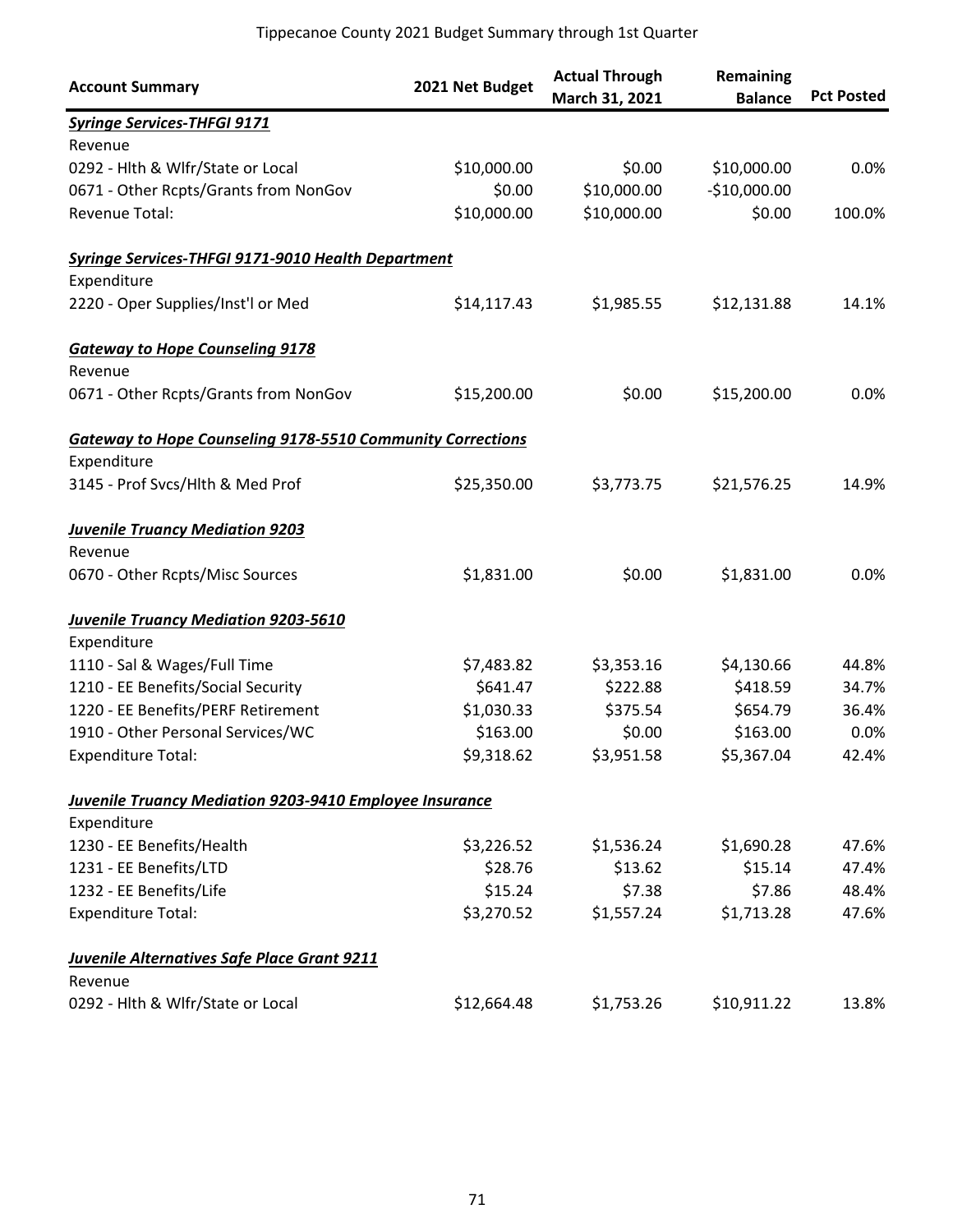| <b>Account Summary</b>                                      | 2021 Net Budget | <b>Actual Through</b><br>March 31, 2021 | Remaining<br><b>Balance</b> | <b>Pct Posted</b> |
|-------------------------------------------------------------|-----------------|-----------------------------------------|-----------------------------|-------------------|
| Juvenile Alternatives Safe Place Grant 9211-5610            |                 |                                         |                             |                   |
| Expenditure                                                 |                 |                                         |                             |                   |
| 3190 - Prof Svcs/Other                                      | \$12,500.00     | \$1,220.00                              | \$11,280.00                 | 9.8%              |
| 3510 - Utility Service/Utilities                            | \$368.56        | \$50.02                                 | \$318.54                    | 13.6%             |
| <b>Expenditure Total:</b>                                   | \$12,868.56     | \$1,270.02                              | \$11,598.54                 | 9.9%              |
| <b>IDHS Foundation Grant 9212</b>                           |                 |                                         |                             |                   |
| Revenue                                                     |                 |                                         |                             |                   |
| 0671 - Other Rcpts/Grants from NonGov                       | \$3,750.00      | \$0.00                                  | \$3,750.00                  | 0.0%              |
| <b>IDHS Foundation Grant 9212-5210 Emergency Management</b> |                 |                                         |                             |                   |
| Expenditure                                                 |                 |                                         |                             |                   |
| 2990 - Other Supplies/Non-specified                         | \$3,750.00      | \$3,750.00                              | \$0.00                      | 100.0%            |
| Juvenile Alternatives DOC JDAI 9213                         |                 |                                         |                             |                   |
| Revenue                                                     |                 |                                         |                             |                   |
| 0291 - Publ Safety/State or Local                           | \$24,772.08     | \$12,386.04                             | \$12,386.04                 | 50.0%             |
| Juvenile Alternatives DOC JDAI 9213-5610                    |                 |                                         |                             |                   |
| Expenditure                                                 |                 |                                         |                             |                   |
| 2110 - Office Supplies/General                              | \$600.00        | \$16.99                                 | \$583.01                    | 2.8%              |
| 2250 - Oper Supplies/Food                                   | \$1,300.00      | \$0.00                                  | \$1,300.00                  | 0.0%              |
| 2990 - Other Supplies/Non-specified                         | \$3,180.17      | \$782.00                                | \$2,398.17                  | 24.6%             |
| 3190 - Prof Svcs/Other                                      | \$39,083.74     | \$8,540.32                              | \$30,543.42                 | 21.9%             |
| 3210 - Comm & Transp/Travel/Training                        | \$3,178.00      | \$0.00                                  | \$3,178.00                  | 0.0%              |
| <b>Expenditure Total:</b>                                   | \$47,341.91     | \$9,339.31                              | \$38,002.60                 | 19.7%             |
| <b>Community Corrections DOC Adult Grant 9218</b>           |                 |                                         |                             |                   |
| Revenue                                                     |                 |                                         |                             |                   |
| 0291 - Publ Safety/State or Local                           | \$0.00          | \$244,888.50                            | $-5244,888.50$              |                   |
| <b>Community Corrections DOC Adult Grant 9218-5510</b>      |                 |                                         |                             |                   |
| Expenditure                                                 |                 |                                         |                             |                   |
| 1110 - Sal & Wages/Full Time                                | \$503,533.53    | \$96,916.11                             | \$406,617.42                | 19.2%             |
| 1112 - Sal & Wages/Chief Dep & Appt                         | \$18,120.35     | \$3,484.55                              | \$14,635.80                 | 19.2%             |
| 1130 - Sal & Wages/Part Time                                | \$0.45          | \$0.00                                  | \$0.45                      | 0.0%              |
| 1210 - EE Benefits/Social Security                          | \$39,907.05     | \$7,147.94                              | \$32,759.11                 | 17.9%             |
| 1220 - EE Benefits/PERF Retirement                          | \$58,426.98     | \$11,096.47                             | \$47,330.51                 | 19.0%             |
| 1910 - Other Personal Services/WC                           | \$0.70          | \$0.00                                  | \$0.70                      | 0.0%              |
| 2990 - Other Supplies/Non-specified                         | \$16,964.93     | \$1,876.39                              | \$15,088.54                 | 11.1%             |
| 3190 - Prof Svcs/Other                                      | \$180,120.55    | \$27,582.61                             | \$152,537.94                | 15.3%             |
| 3940 - Other Disb/General Refunds                           | \$264,452.00    | \$264,451.80                            | \$0.20                      | 100.0%            |
| <b>Expenditure Total:</b>                                   | \$1,081,526.54  | \$412,555.87                            | \$668,970.67                | 38.1%             |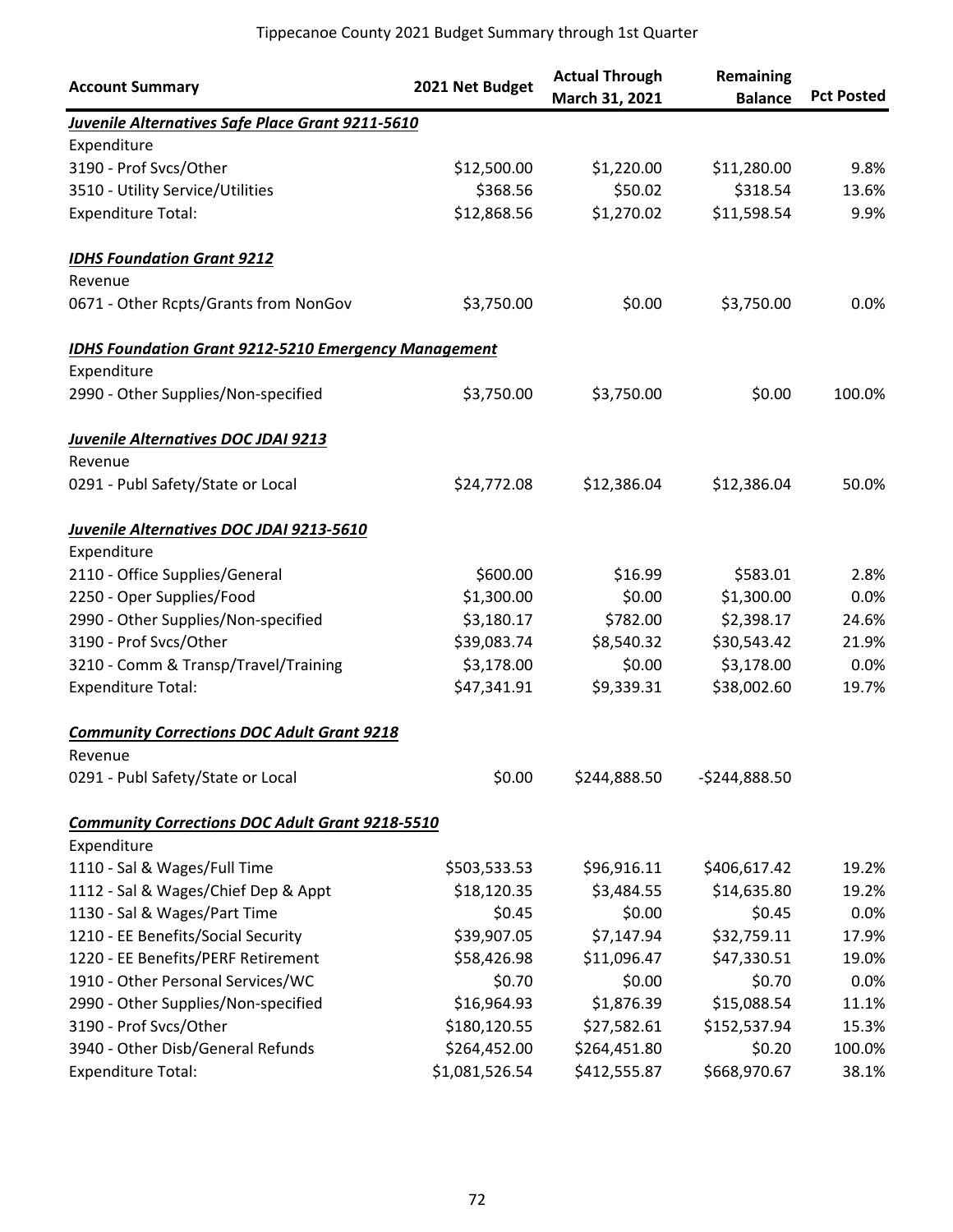| <b>Account Summary</b>                                                    | 2021 Net Budget | <b>Actual Through</b> | <b>Remaining</b> |                   |
|---------------------------------------------------------------------------|-----------------|-----------------------|------------------|-------------------|
|                                                                           |                 | March 31, 2021        | <b>Balance</b>   | <b>Pct Posted</b> |
| <b>Community Corrections DOC Adult Grant 9218-9410 Employee Insurance</b> |                 |                       |                  |                   |
| Expenditure                                                               |                 |                       |                  |                   |
| 1230 - EE Benefits/Health                                                 | \$152,014.57    | \$30,426.59           | \$121,587.98     | 20.0%             |
| 1231 - EE Benefits/LTD                                                    | \$1,943.87      | \$397.41              | \$1,546.46       | 20.4%             |
| 1232 - EE Benefits/Life                                                   | \$1,304.25      | \$250.00              | \$1,054.25       | 19.2%             |
| <b>Expenditure Total:</b>                                                 | \$155,262.69    | \$31,074.00           | \$124,188.69     | 20.0%             |
| CC DOC Adult 9219-5510 Community Corrections                              |                 |                       |                  |                   |
| Expenditure                                                               |                 |                       |                  |                   |
| 1110 - Sal & Wages/Full Time                                              | \$23,034.19     | \$14,462.84           | \$8,571.35       | 62.8%             |
| 1112 - Sal & Wages/Chief Dep & Appt                                       | \$697.25        | \$696.91              | \$0.34           | 100.0%            |
| 1210 - EE Benefits/Social Security                                        | \$4,823.01      | \$1,053.24            | \$3,769.77       | 21.8%             |
| 1220 - EE Benefits/PERF Retirement                                        | \$2,655.75      | \$1,697.93            | \$957.82         | 63.9%             |
| 2990 - Other Supplies/Non-specified                                       | \$71.38         | \$33.20               | \$38.18          | 46.5%             |
| 3190 - Prof Svcs/Other                                                    | \$33,328.68     | \$33,328.68           | \$0.00           | 100.0%            |
| <b>Expenditure Total:</b>                                                 | \$64,610.26     | \$51,272.80           | \$13,337.46      | 79.4%             |
| CC DOC Adult 9219-9410 Employee Insurance                                 |                 |                       |                  |                   |
| Expenditure                                                               |                 |                       |                  |                   |
| 1230 - EE Benefits/Health                                                 | \$5,130.67      | \$4,878.06            | \$252.61         | 95.1%             |
| 1231 - EE Benefits/LTD                                                    | \$102.10        | \$61.61               | \$40.49          | 60.3%             |
| 1232 - EE Benefits/Life                                                   | \$129.47        | \$39.07               | \$90.40          | 30.2%             |
| <b>Expenditure Total:</b>                                                 | \$5,362.24      | \$4,978.74            | \$383.50         | 92.8%             |
| <b>SIA Foundation Grant WOW 9242-0410 Surveyor</b>                        |                 |                       |                  |                   |
| Expenditure                                                               |                 |                       |                  |                   |
| 2990 - Other Supplies/Non-specified                                       | \$4.85          | \$0.00                | \$4.85           | 0.0%              |
| 3190 - Prof Svcs/Other                                                    | \$439.78        | \$0.00                | \$439.78         | 0.0%              |
| <b>Expenditure Total:</b>                                                 | \$444.63        | \$0.00                | \$444.63         | 0.0%              |
| <b>DFC Drug Task Force Grant 9251</b>                                     |                 |                       |                  |                   |
| Revenue                                                                   |                 |                       |                  |                   |
| 0671 - Other Rcpts/Grants from NonGov                                     | \$24,097.00     | \$0.00                | \$24,097.00      | 0.0%              |
| DFC Drug Task Force Grant 9251-5910 Prosecutor                            |                 |                       |                  |                   |
| Expenditure                                                               |                 |                       |                  |                   |
| 4530 - Machinery & Equipment/Safety                                       | \$19,297.00     | \$0.00                | \$19,297.00      | 0.0%              |
| <b>IFSSA Adult Protective Services 9252</b>                               |                 |                       |                  |                   |
| Revenue                                                                   |                 |                       |                  |                   |
| 0292 - Hlth & Wlfr/State or Local                                         | \$284,979.30    | \$103,088.45          | \$181,890.85     | 36.2%             |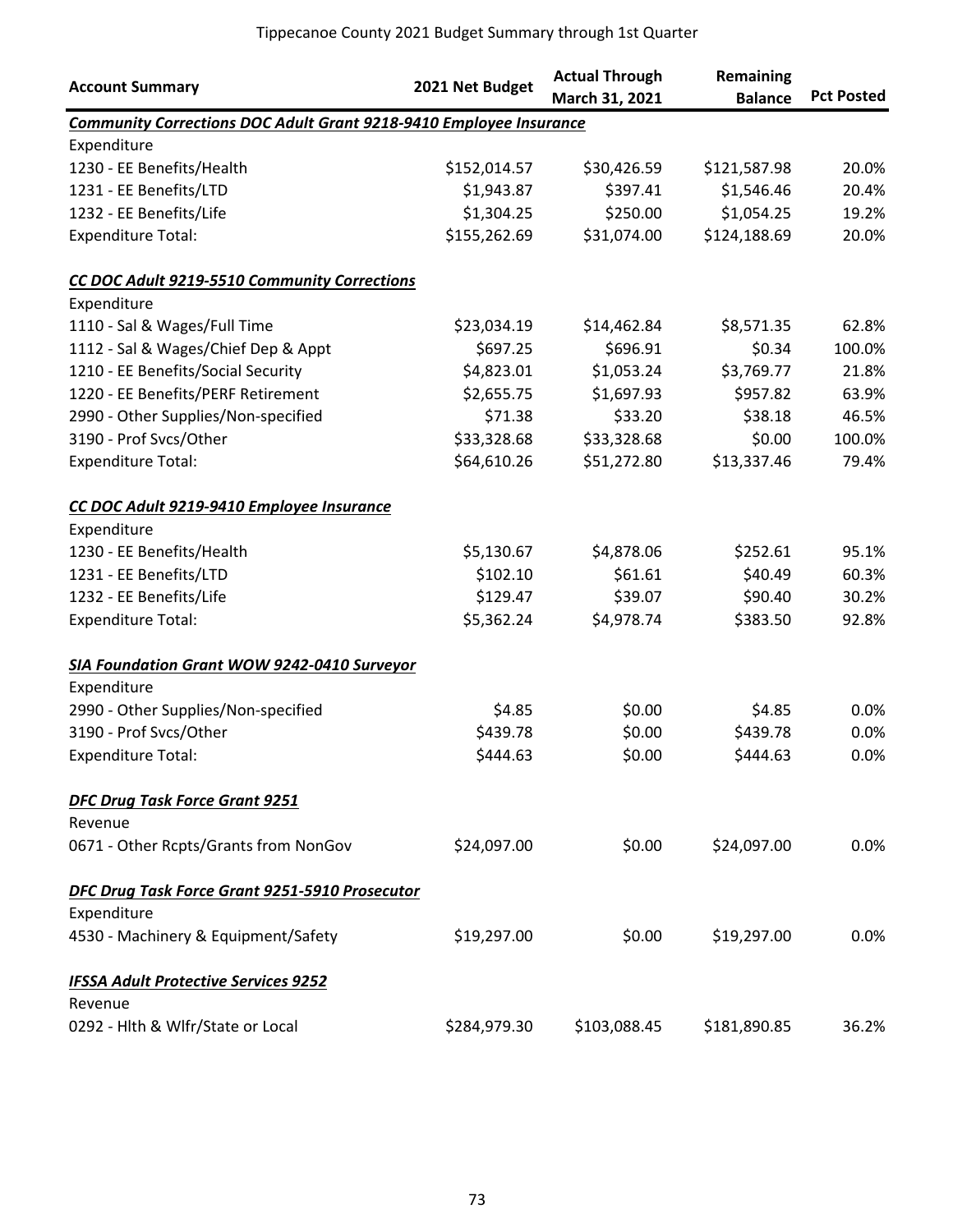| <b>Account Summary</b>                                              | 2021 Net Budget | <b>Actual Through</b><br>March 31, 2021 | <b>Remaining</b><br><b>Balance</b> | <b>Pct Posted</b> |
|---------------------------------------------------------------------|-----------------|-----------------------------------------|------------------------------------|-------------------|
| IFSSA Adult Protective Services 9252-5910 Prosecutor                |                 |                                         |                                    |                   |
| Expenditure                                                         |                 |                                         |                                    |                   |
| 1110 - Sal & Wages/Full Time                                        | \$122,878.35    | \$49,918.31                             | \$72,960.04                        | 40.6%             |
| 1130 - Sal & Wages/Part Time                                        | \$16,615.00     | \$5,139.00                              | \$11,476.00                        | 30.9%             |
| 1210 - EE Benefits/Social Security                                  | \$11,014.11     | \$4,070.07                              | \$6,944.04                         | 37.0%             |
| 1220 - EE Benefits/PERF Retirement                                  | \$14,660.76     | \$5,590.89                              | \$9,069.87                         | 38.1%             |
| 1920 - Other Personal Services/Unempl                               | \$894.88        | \$0.00                                  | \$894.88                           | 0.0%              |
| 2110 - Office Supplies/General                                      | \$2,130.78      | \$97.73                                 | \$2,033.05                         | 4.6%              |
| 2140 - Office Supplies/Minor Equip                                  | \$4,500.00      | \$0.00                                  | \$4,500.00                         | 0.0%              |
| 2210 - Oper Supplies/Gasoline & Oil                                 | \$4,000.00      | \$0.00                                  | \$4,000.00                         | 0.0%              |
| 3180 - Prof Svcs/Institutional Care                                 | \$11,864.77     | \$0.00                                  | \$11,864.77                        | 0.0%              |
| 3190 - Prof Svcs/Other                                              | \$420.00        | \$0.00                                  | \$420.00                           | 0.0%              |
| 3210 - Comm & Transp/Travel/Training                                | \$800.00        | \$0.00                                  | \$800.00                           | 0.0%              |
| 3510 - Utility Service/Utilities                                    | \$1,764.84      | \$115.61                                | \$1,649.23                         | 6.6%              |
| 3620 - Rep & Maint/Vehicle & Equip                                  | \$1,405.28      | \$0.00                                  | \$1,405.28                         | 0.0%              |
| 3710 - Rentals & Leases/Bldgs & Prop                                | \$2.12          | \$0.00                                  | \$2.12                             | 0.0%              |
| <b>Expenditure Total:</b>                                           | \$192,950.89    | \$64,931.61                             | \$128,019.28                       | 33.7%             |
| <b>IFSSA Adult Protective Services 9252-9410 Employee Insurance</b> |                 |                                         |                                    |                   |
| Expenditure                                                         |                 |                                         |                                    |                   |
| 1230 - EE Benefits/Health                                           | \$38,745.97     | \$10,193.28                             | \$28,552.69                        | 26.3%             |
| 1231 - EE Benefits/LTD                                              | \$512.42        | \$202.79                                | \$309.63                           | 39.6%             |
| 1232 - EE Benefits/Life                                             | \$267.17        | \$109.44                                | \$157.73                           | 41.0%             |
| <b>Expenditure Total:</b>                                           | \$39,525.56     | \$10,505.51                             | \$29,020.05                        | 26.6%             |
| ICJI EEDMA Project 9254-5910 Prosecutor                             |                 |                                         |                                    |                   |
| Expenditure                                                         |                 |                                         |                                    |                   |
| 3190 - Prof Svcs/Other                                              | \$379.98        | \$0.00                                  | \$379.98                           | 0.0%              |
| 4520 - Machinery & Equipment/Vehicle                                | \$6,713.04      | \$0.00                                  | \$6,713.04                         | 0.0%              |
| <b>Expenditure Total:</b>                                           | \$7,093.02      | \$0.00                                  | \$7,093.02                         | 0.0%              |
| Drug Prosecution Fund 9259-5910 Prosecutor                          |                 |                                         |                                    |                   |
| Expenditure                                                         |                 |                                         |                                    |                   |
| 2140 - Office Supplies/Minor Equip                                  | \$0.54          | \$0.00                                  | \$0.54                             | $0.0\%$           |
| 3190 - Prof Svcs/Other                                              | \$554.00        | \$0.00                                  | \$554.00                           | 0.0%              |
| <b>Expenditure Total:</b>                                           | \$554.54        | \$0.00                                  | \$554.54                           | 0.0%              |
| <b>DOC Probation Grant 9512</b>                                     |                 |                                         |                                    |                   |
| Revenue                                                             |                 |                                         |                                    |                   |
| 0291 - Publ Safety/State or Local                                   | \$43,717.00     | \$21,858.75                             | \$21,858.25                        | 50.0%             |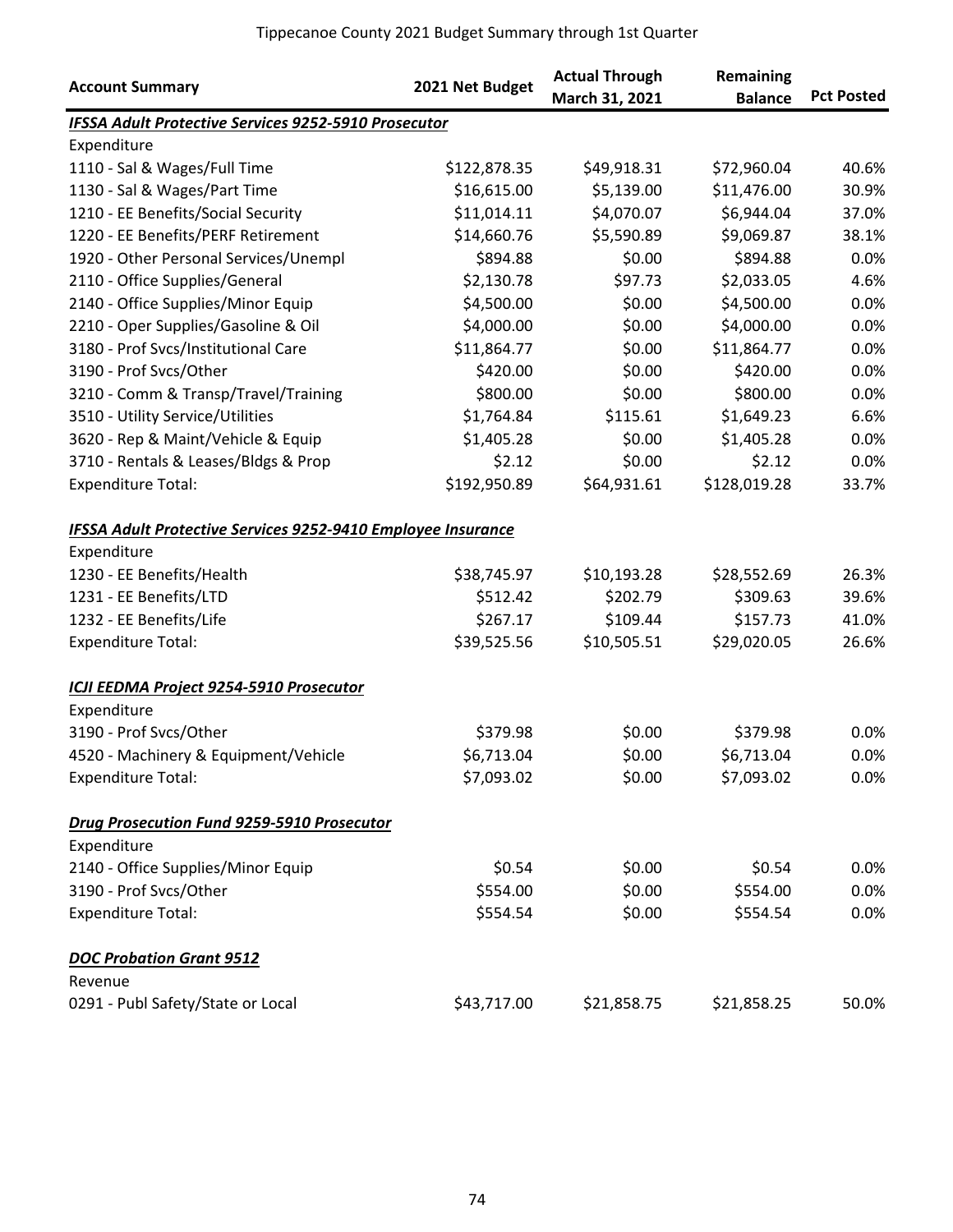| <b>Account Summary</b>                          | 2021 Net Budget | <b>Actual Through</b><br>March 31, 2021 | Remaining<br><b>Balance</b> | <b>Pct Posted</b> |
|-------------------------------------------------|-----------------|-----------------------------------------|-----------------------------|-------------------|
| DOC Probation Grant 9512-6110 Probation         |                 |                                         |                             |                   |
| Expenditure                                     |                 |                                         |                             |                   |
| 1110 - Sal & Wages/Full Time                    | \$25,974.59     | \$9,326.95                              | \$16,647.64                 | 35.9%             |
| 1210 - EE Benefits/Social Security              | \$1,665.39      | \$634.41                                | \$1,030.98                  | 38.1%             |
| 1220 - EE Benefits/PERF Retirement              | \$2,397.63      | \$1,044.61                              | \$1,353.02                  | 43.6%             |
| 1910 - Other Personal Services/WC               | \$395.00        | \$0.00                                  | \$395.00                    | 0.0%              |
| 3190 - Prof Svcs/Other                          | \$15,000.00     | \$2,500.00                              | \$12,500.00                 | 16.7%             |
| 3940 - Other Disb/General Refunds               | \$1,321.00      | \$1,320.93                              | \$0.07                      | 100.0%            |
| <b>Expenditure Total:</b>                       | \$46,753.61     | \$14,826.90                             | \$31,926.71                 | 31.7%             |
| DOC Probation Grant 9512-9410 Employee Benefits |                 |                                         |                             |                   |
| Expenditure                                     |                 |                                         |                             |                   |
| 1230 - EE Benefits/Health                       | \$2,634.80      | \$2,634.00                              | \$0.80                      | 100.0%            |
| 1231 - EE Benefits/LTD                          | \$142.50        | \$37.89                                 | \$104.61                    | 26.6%             |
| 1232 - EE Benefits/Life                         | \$109.02        | \$27.36                                 | \$81.66                     | 25.1%             |
| 1910 - Other Personal Services/WC               | \$398.00        | \$0.00                                  | \$398.00                    | 0.0%              |
| <b>Expenditure Total:</b>                       | \$3,284.32      | \$2,699.25                              | \$585.07                    | 82.2%             |
| <b>DOC Probation 9513</b>                       |                 |                                         |                             |                   |
| Revenue                                         |                 |                                         |                             |                   |
| 0291 - Publ Safety/State or Local               | \$0.03          | \$0.00                                  | \$0.03                      | 0.0%              |
| DOC Probation 9513-6110 Probation               |                 |                                         |                             |                   |
| Expenditure                                     |                 |                                         |                             |                   |
| 1110 - Sal & Wages/Full Time                    | \$4,502.00      | \$0.00                                  | \$4,502.00                  | 0.0%              |
| 1210 - EE Benefits/Social Security              | \$648.80        | \$0.00                                  | \$648.80                    | 0.0%              |
| 1220 - EE Benefits/PERF Retirement              | \$579.97        | \$0.00                                  | \$579.97                    | 0.0%              |
| 3190 - Prof Svcs/Other                          | \$2,500.00      | \$2,500.00                              | \$0.00                      | 100.0%            |
| <b>Expenditure Total:</b>                       | \$8,230.77      | \$2,500.00                              | \$5,730.77                  | 30.4%             |
| DOC Probation 9513-9410 Employee Insurance      |                 |                                         |                             |                   |
| Expenditure                                     |                 |                                         |                             |                   |
| 1230 - EE Benefits/Health                       | \$0.20          | \$0.00                                  | \$0.20                      | 0.0%              |
| 1231 - EE Benefits/LTD                          | \$73.22         | \$0.00                                  | \$73.22                     | 0.0%              |
| 1232 - EE Benefits/Life                         | \$37.04         | \$0.00                                  | \$37.04                     | 0.0%              |
| <b>Expenditure Total:</b>                       | \$110.46        | \$0.00                                  | \$110.46                    | 0.0%              |
| <b>CASA Capacity Building Grant 9532</b>        |                 |                                         |                             |                   |
| Revenue                                         |                 |                                         |                             |                   |
| 0292 - Hlth & Wlfr/State or Local               | \$30,389.00     | \$15,194.50                             | \$15,194.50                 | 50.0%             |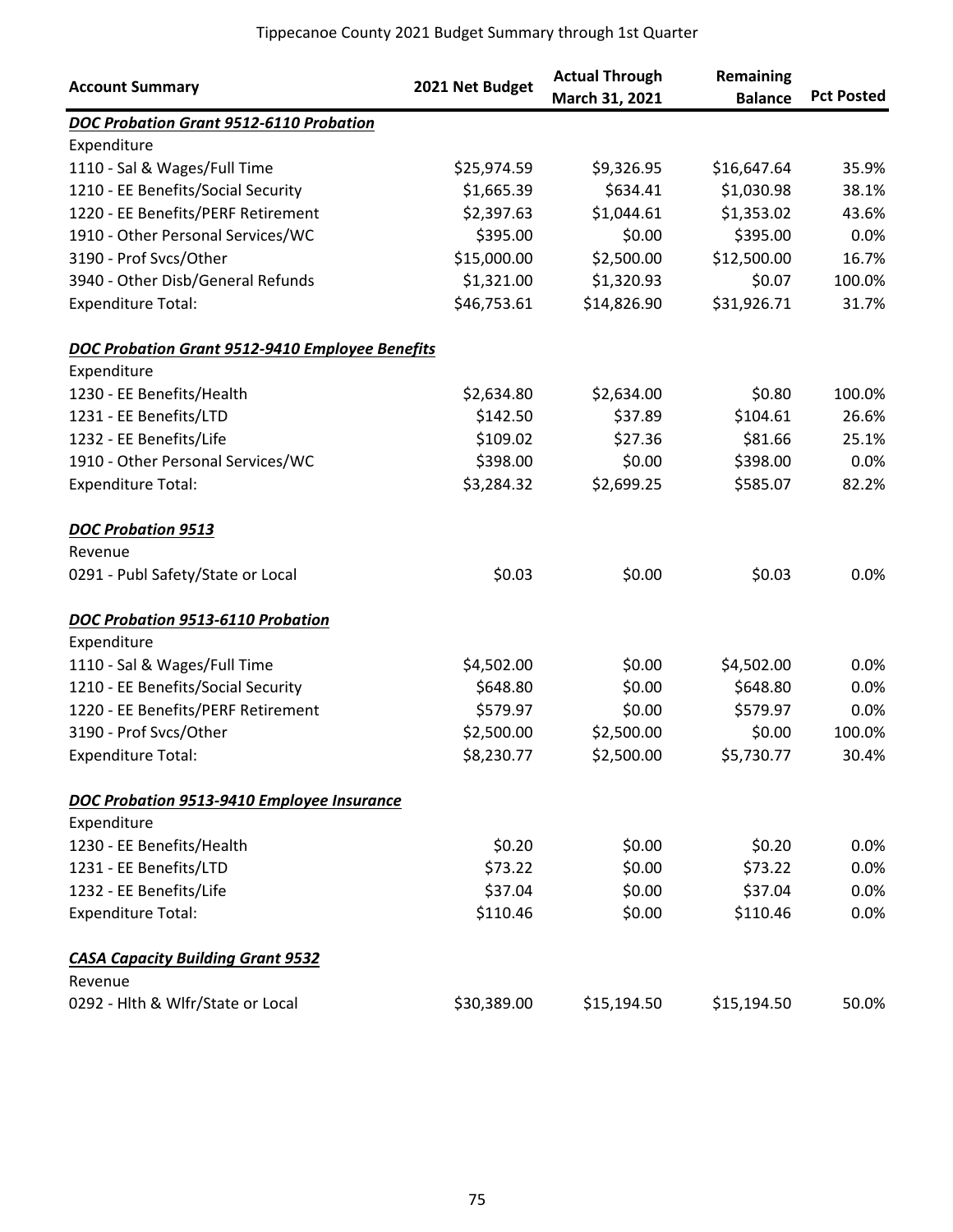| <b>Account Summary</b>                               | 2021 Net Budget | <b>Actual Through</b><br>March 31, 2021 | Remaining<br><b>Balance</b> | <b>Pct Posted</b> |
|------------------------------------------------------|-----------------|-----------------------------------------|-----------------------------|-------------------|
| <b>CASA Capacity Building Grant 9532-7310</b>        |                 |                                         |                             |                   |
| Expenditure                                          |                 |                                         |                             |                   |
| 2260 - Oper Supplies/Signage                         | \$13,000.00     | \$2,475.80                              | \$10,524.20                 | 19.0%             |
| 2270 - Oper Supplies/Educational Mtls                | \$1,389.00      | \$0.00                                  | \$1,389.00                  | 0.0%              |
| 3210 - Comm & Transp/Travel/Training                 | \$10,000.00     | \$0.00                                  | \$10,000.00                 | 0.0%              |
| 3220 - Comm & Transp/Communications                  | \$6,000.00      | \$1,200.00                              | \$4,800.00                  | 20.0%             |
| <b>Expenditure Total:</b>                            | \$30,389.00     | \$3,675.80                              | \$26,713.20                 | 12.1%             |
| Veterans Treatment 9535-7010 Circuit Court           |                 |                                         |                             |                   |
| Expenditure                                          |                 |                                         |                             |                   |
| 2250 - Oper Supplies/Food                            | \$31.18         | \$0.00                                  | \$31.18                     | 0.0%              |
| 2270 - Oper Supplies/Educational Mtls                | \$164.34        | \$0.00                                  | \$164.34                    | 0.0%              |
| 3140 - Prof Svcs/Counselng Consults                  | \$12,000.00     | \$0.00                                  | \$12,000.00                 | 0.0%              |
| 3190 - Prof Svcs/Other                               | \$5,826.59      | \$686.00                                | \$5,140.59                  | 11.8%             |
| 3210 - Comm & Transp/Travel/Training                 | \$5,000.00      | \$0.00                                  | \$5,000.00                  | 0.0%              |
| <b>Expenditure Total:</b>                            | \$23,022.11     | \$686.00                                | \$22,336.11                 | 3.0%              |
| <b>Court Interpreter 9549</b>                        |                 |                                         |                             |                   |
| Revenue                                              |                 |                                         |                             |                   |
| 0292 - Hlth & Wlfr/State or Local                    | \$3,186.25      | \$3,460.00                              | $-5273.75$                  | 108.6%            |
| Court Interpreter 9549-7106 Superior Court 6         |                 |                                         |                             |                   |
| Expenditure                                          |                 |                                         |                             |                   |
| 3170 - Prof Svcs/Translator                          | \$1,193.75      | \$1,467.50                              | $-5273.75$                  | 122.9%            |
| <b>Family Court Grant 9623-7203 Superior Court 3</b> |                 |                                         |                             |                   |
| Expenditure                                          |                 |                                         |                             |                   |
| 3140 - Prof Svcs/Counselng Consults                  | \$140.00        | \$0.00                                  | \$140.00                    | 0.0%              |
| <b>Tags VASIA Grant 9631</b>                         |                 |                                         |                             |                   |
| Revenue                                              |                 |                                         |                             |                   |
| 0292 - Hlth & Wlfr/State or Local                    | \$75,000.00     | \$37,500.00                             | \$37,500.00                 | 50.0%             |
| Tags VASIA Grant 9631-7010 Circuit Court             |                 |                                         |                             |                   |
| Expenditure                                          |                 |                                         |                             |                   |
| 3190 - Prof Svcs/Other                               | \$75,000.00     | \$0.00                                  | \$75,000.00                 | 0.0%              |
| <b>Juvenile Alternative DOC Grant 9641</b>           |                 |                                         |                             |                   |
| Revenue                                              |                 |                                         |                             |                   |
| 0291 - Publ Safety/State or Local                    | \$92,488.89     | \$46,244.43                             | \$46,244.46                 | 50.0%             |